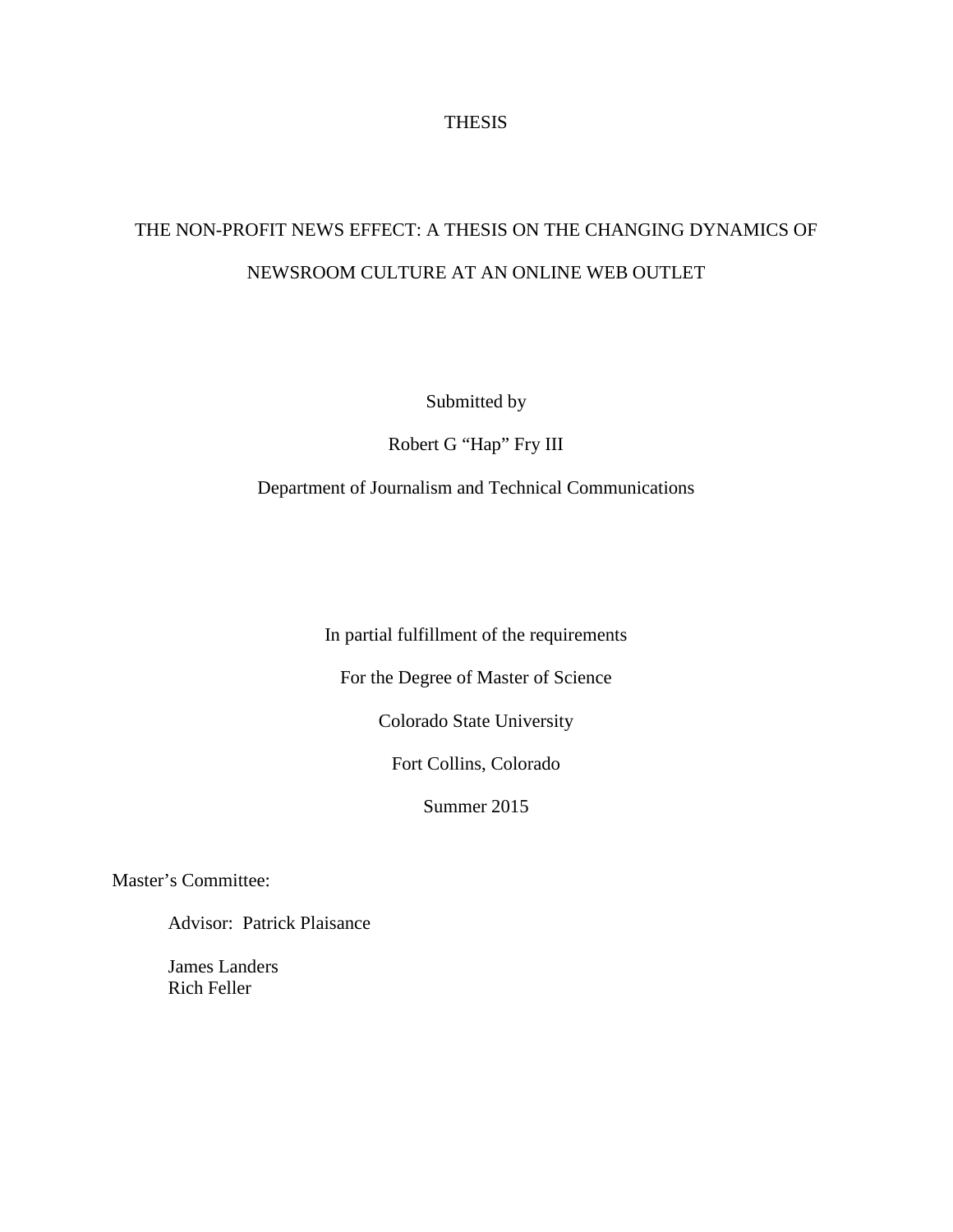Copyright by Robert G "Hap" Fry III 2015

All Rights Reserved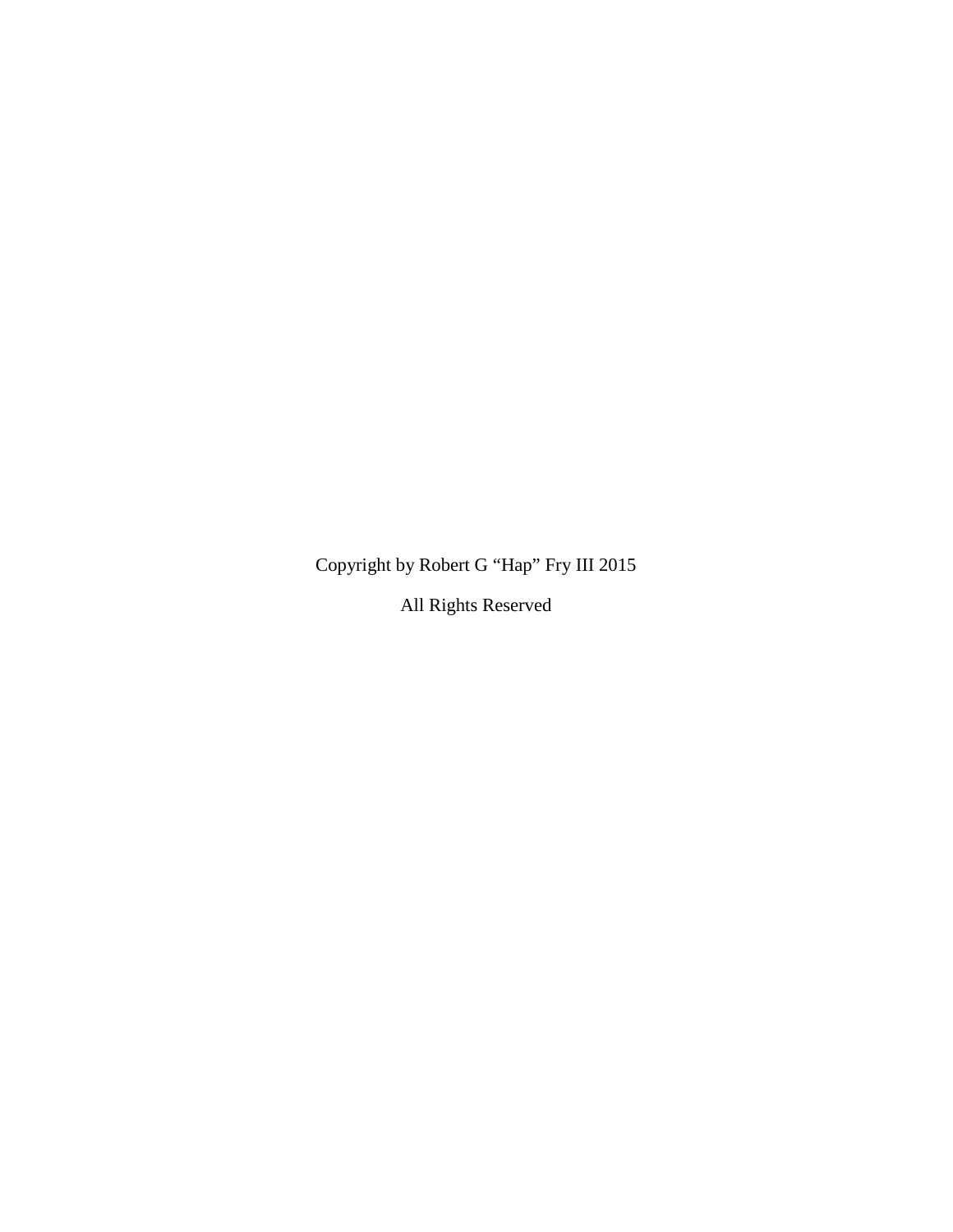## ABSTRACT

# THE NON-PROFIT NEWS EFFECT: A THESIS ON THE CHANGING DYNAMICS OF NEWSROOM CULTURE AT AN ONLINE WEB OUTLET

As the media landscape continues to undergo changes, this study examined the decision making process, culture, business model and values of a non-profit media outlet and how those areas might differ from a traditional for-profit media outlet. Patterned after Herbert J. Gans' ethnography that was the basis for his 1979 book *Deciding What's News*, the observational study lasted the course of five weeks and featured extensive interviews with key decision makers and other employees from the non-profit outlet. The non-profit outlet was part of a larger non-profit media corporation, which allowed greater opportunity for collaboration – specifically internal collaboration in what was a unique setting. Findings revealed that journalists continue to rely on a great deal of independence in the decision making process and that collaboration of print, television and radio outlets coming together could be a successful model for the future.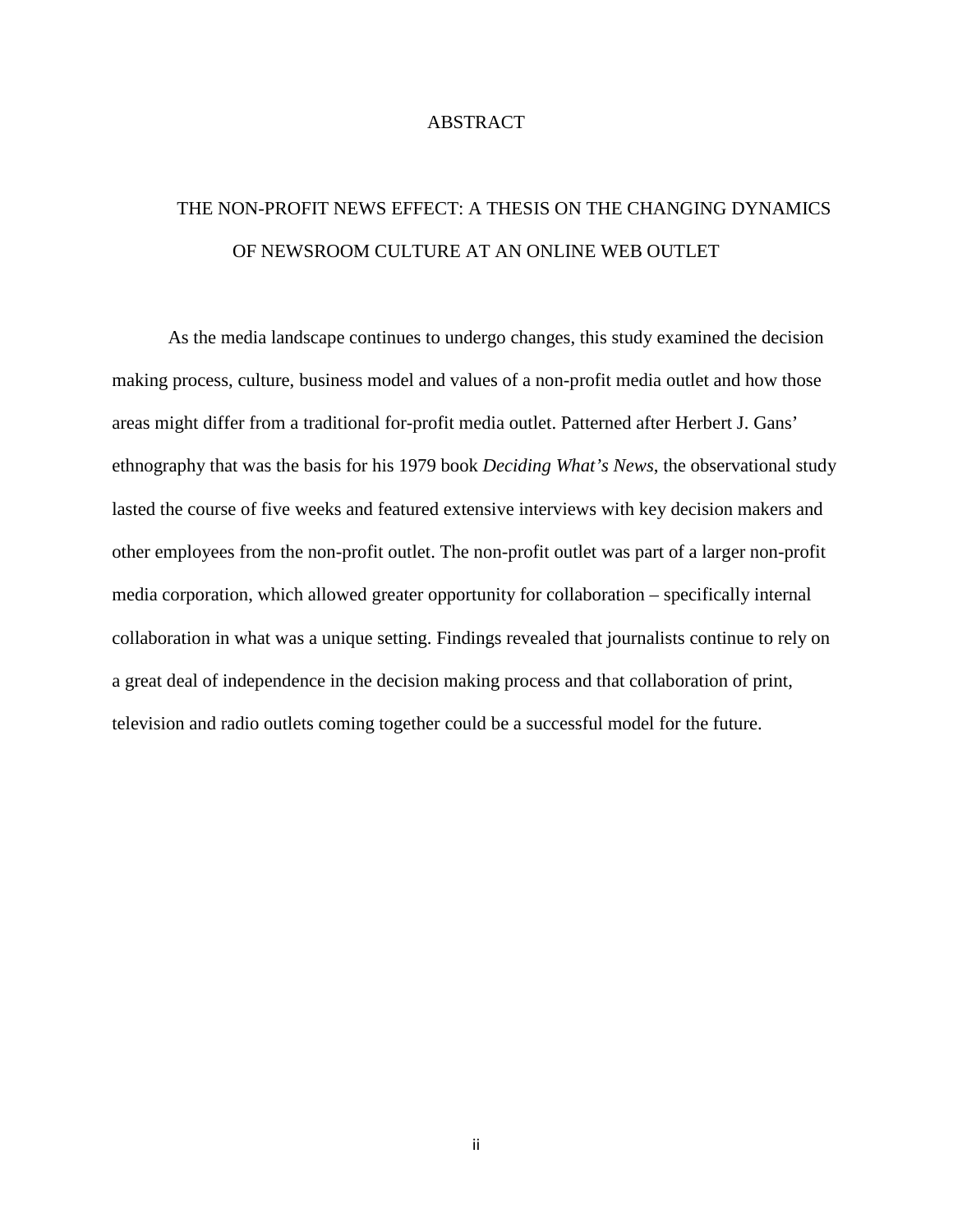## **TABLE OF CONTENTS**

| 78 |
|----|
|    |
|    |
|    |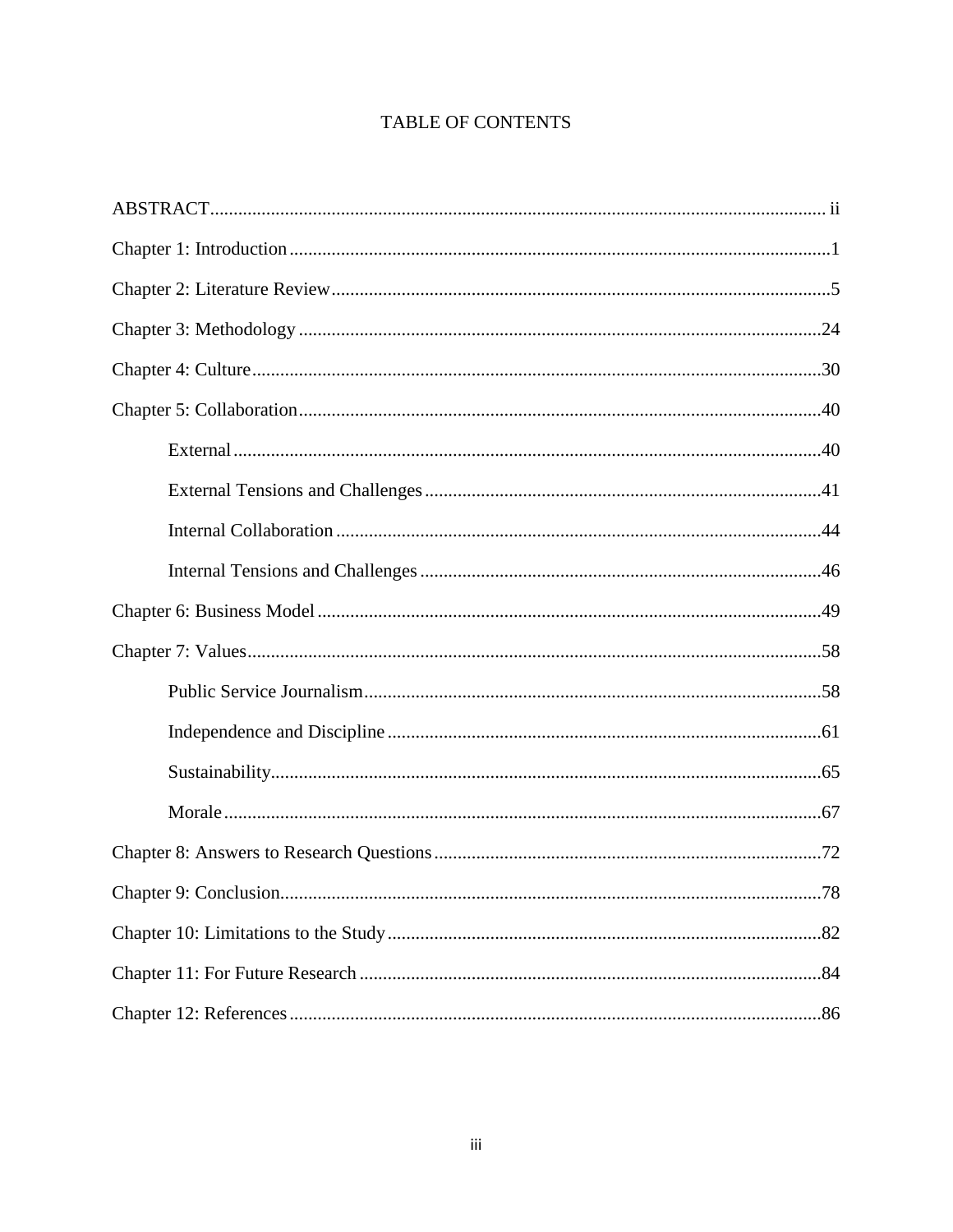### **INTRODUCTION**

Over 30 years has passed since sociologist Herbert J. Gans' book *Deciding What's News* was published. Gans based the book off lengthy participation-observation studies he conducted in the 1960s and 1970s at print-media outlets *Newsweek* and *Time* magazines and broadcastmedia outlets CBS *Evening News* and NBC *Nightly News*. Gans' 1979 book still is actively studied, but there is no denying that the culture within the fourth estate – journalism – has undergone rapid and radical changes within the past 35 years.

Traditional media outlets such as daily newspapers have undergone radical changes as evidenced by the cutbacks and closings that have been a trend this century. The emergence of the internet, meanwhile, has led to the startup of more and more online outlets. Some of those have fallen under the nonprofit umbrella, which vastly differs from the traditional for-profit model.

The purpose of this proposed study is based off Gans 1979 *Deciding What's News* book in which the study would consist of conducting a mini-ethnography study on a Western nonprofit media organization. This organization is a nonprofit news outlet that is partnered with a major nonprofit media corporation. The proposed study specifically will look to evaluate and answer the following four research questions.

- **1. How does the Western non-profit media organization's decision-making process regarding news content differ from traditional outlets, such as the ones examined by Gans?**
- **2. How is the newsroom culture at a nonprofit, web-based media outlet different than a traditional, for-profit media outlet?**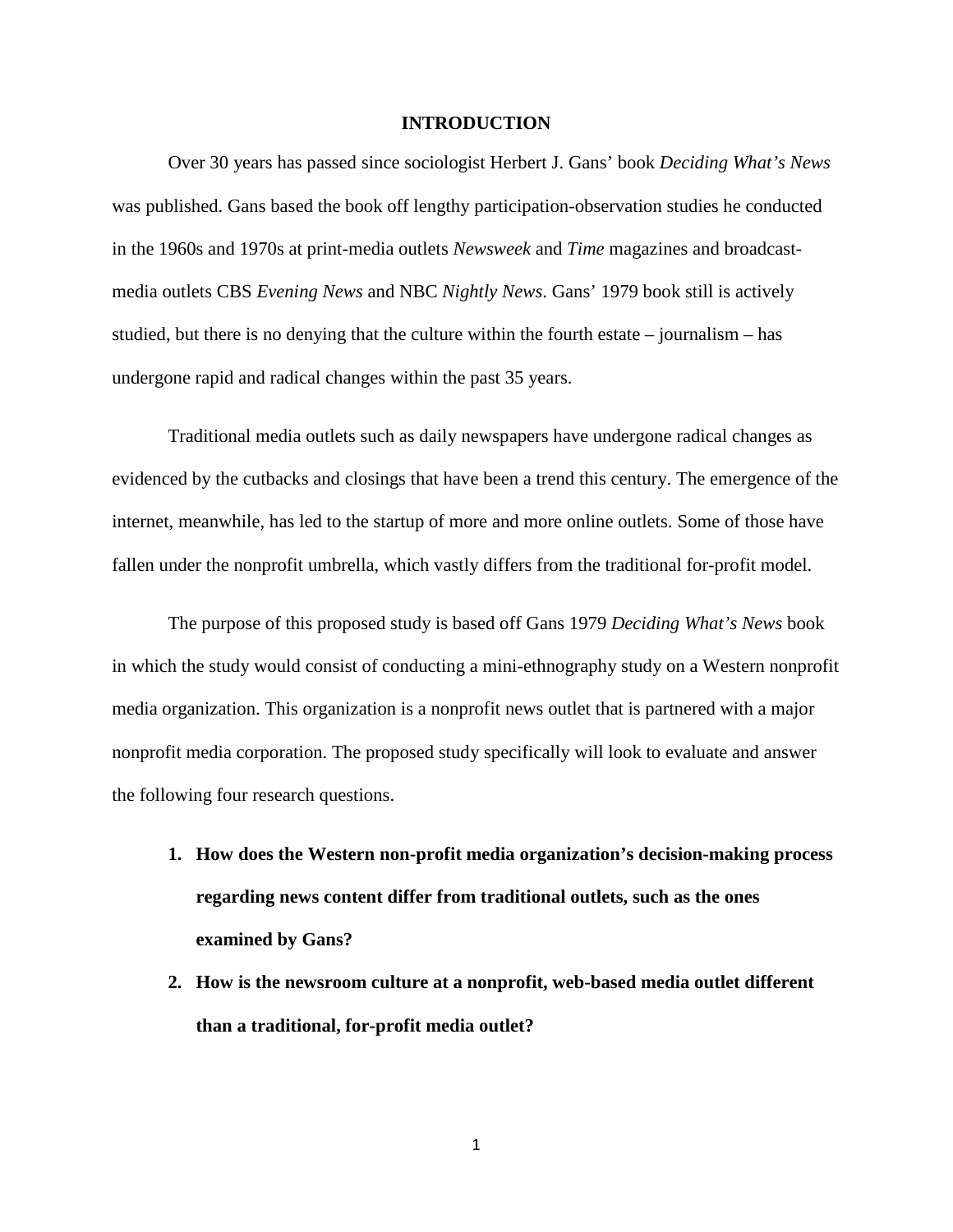- **3. How does a nonprofit media outlet fulfill the role as public watchdog compared to a traditional for-profit outlet?**
- **4. What are the effects of collaboration that non-profit organization's like the studied one have on journalism culture?**

There are multiple reasons why this proposed study should be viewed as one of importance. The most obvious reason is that the media has undergone a radical transformation since Gans' observations were documented in *Deciding What's News*. Technological advancements now allow media outlets to operate around a 24-hour news cycle. Furthermore, less manpower is needed because editors and reporters can do so much more with the equipment – laptops, cameras, recorders, email – that has been developed over the years. All signs indicate that media convergence is here to stay, which means media outlets need to be more flexible and able to adapt more than ever before.

Amber knows this trend as well as anyone. Her longtime journalism career, which included being a finalist for the Pulitzer Prize, became in jeopardy when the former media outlet she worked for, a major western for-profit daily newspaper, closed down in February of 2009. Later that year, with her career in flux, Amber helped launch this nonprofit new organization, which has undertaken a vastly different model than her former employer. Not only is it a nonprofit outlet, it is one that uses convergence and adaptability to its advantage in that it has established partnerships, is collaborative and, in some ways, entrepreneurial in its operation.

Arguably, the most significant reason why this proposed study should be deemed important is because, while *Deciding What's News* has been widely studied, there have not been the number of research studies patterned after Gans' research that one might expect given the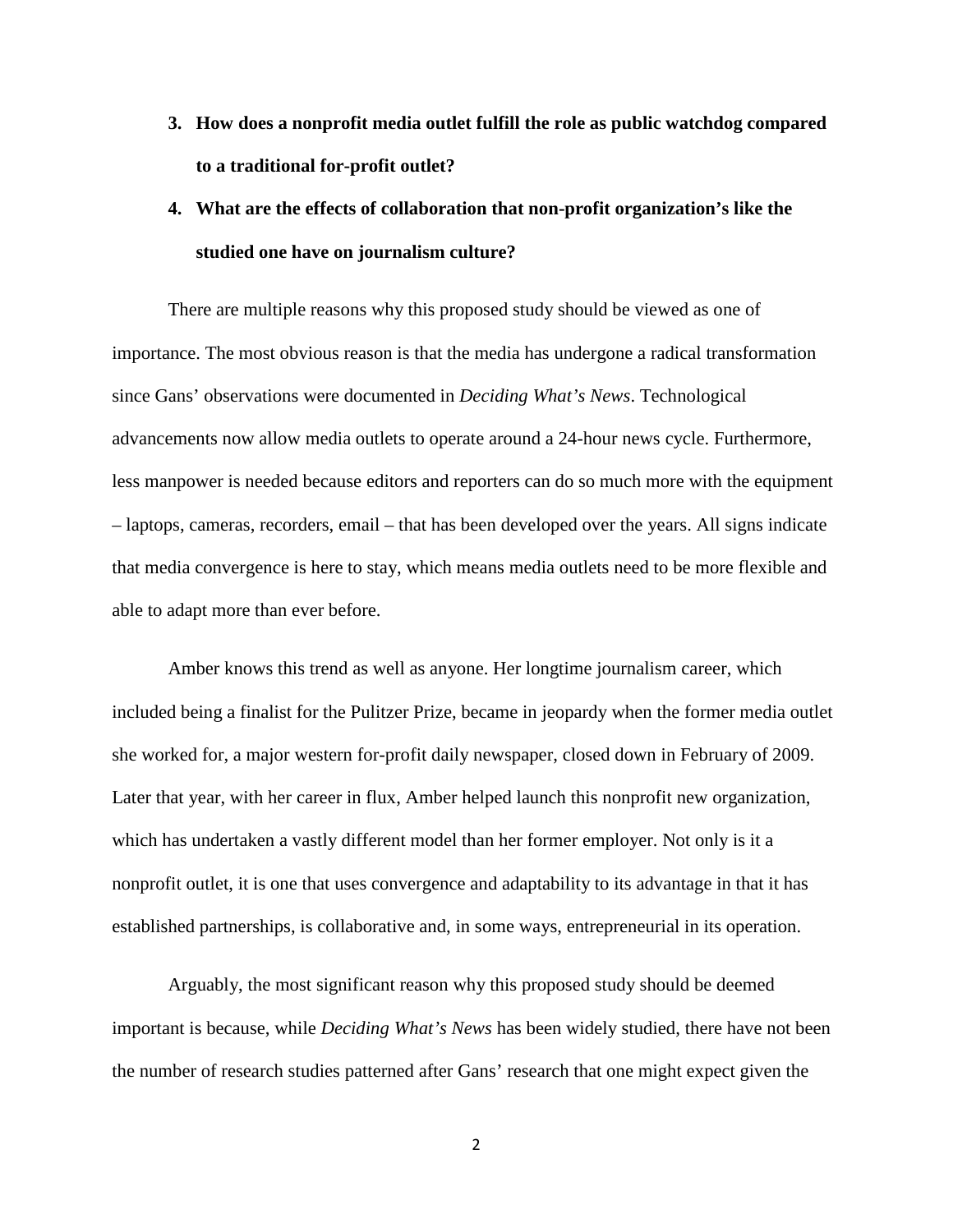duration of time that has passed since the book was published. This proposed study will not be nearly as in depth – Gans observed four different major news media outlets – or lengthy as his – his research spanned parts of two decades – but it is one that will be credible and different, as evidenced by selecting a nonprofit news organization to observe.

As a former reporter of 11 years, who still regularly freelances for multiple print-media outlets, I also have witnessed firsthand just how much the industry has changed within a very short period of time. The longer I worked in the field, the more cutbacks that took place. In 2004, I survived the first-ever layoff in the history of the *Tulsa World*, and I survived sometimes two or more per year at the *Fort Collins Coloradoan* between 2005-2010. Even when layoffs were not taking place, there were significant cutbacks that took place – ranging from required furloughs to reduced hours during the workweek. Needless to say, staff morale was extremely low at both outlets.

The proposed study could indeed unveil that morale is high at this nonprofit organization. It is my prediction that current employees, who came to the nonprofit outlet from a traditional for-profit media outlet feel better about this model of journalism and are in better spirits than they were during the end of their stints at traditional for-profit media outlets. That is not to say that the nonprofit model of organization does not have challenges and hurdles to conquer in the future. Amber has said that the organization operates under the four-pronged approach of: 1. Grants and donations. 2. Partnerships. 3. Underwriting. 4 Products and services – all of which means this outlet constantly is scrambling to come up with funding and ways to make its product – nonprofit journalism – more viable, relevant and mainstream.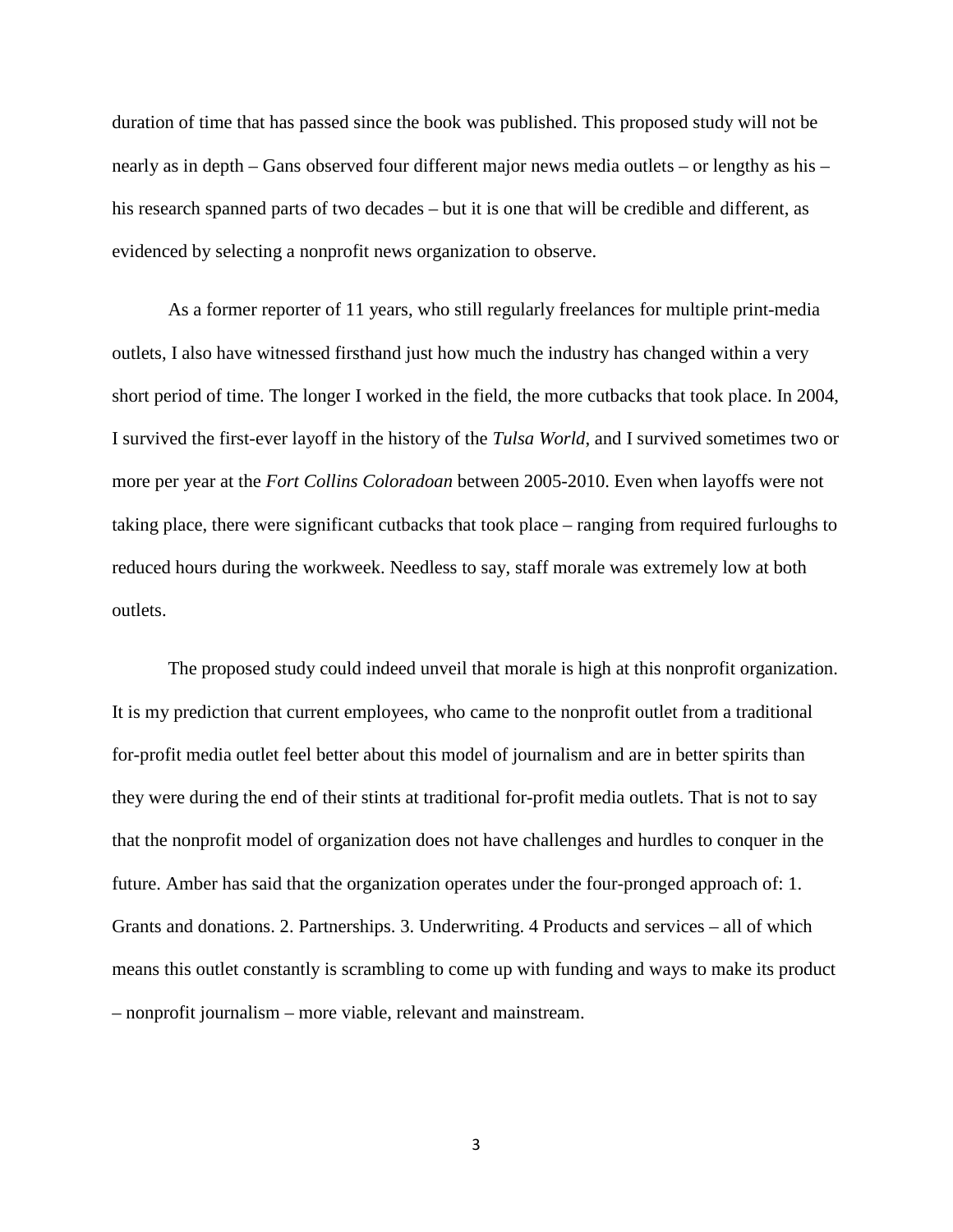The accompanying literature review will seek to better examine the benefits, challenges and trends of this nonprofit model of journalism, as well as identify some of the benefits, challenges and trends of for-profit journalism. Because Gans' study was an in-depth observation, the chapter on methodology will focus on ethnographic studies that were qualitative in nature. I will focus on the various different techniques – such as different types of interviews – and other methods that would be best for this proposed study.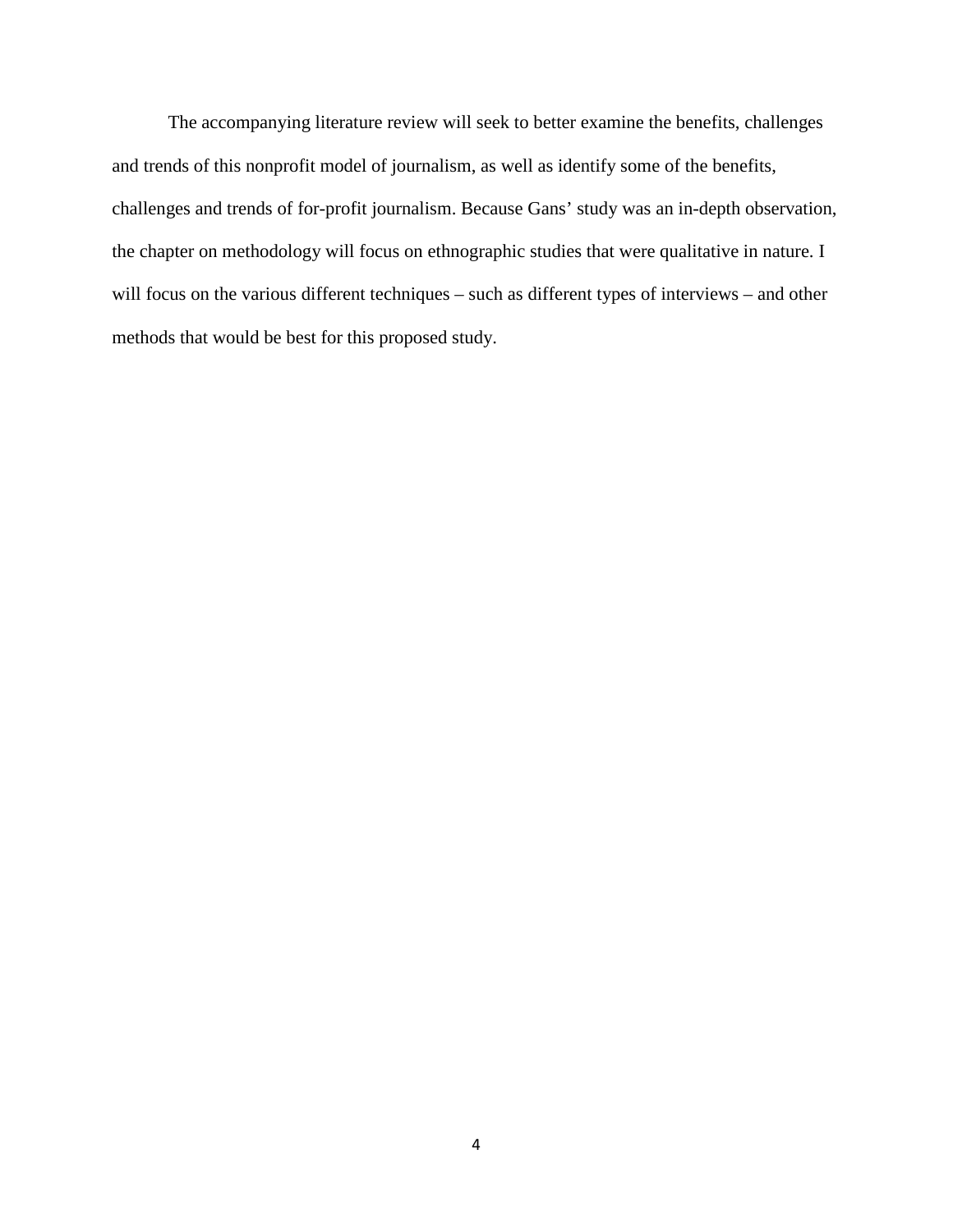### **LITERATURE REVIEW**

Charles M. Sennott only had one request after working for the highly-reputable *Boston Globe* for 14 years. Simply put, Sennott did not want a rectangular sheet cake. The 22-year newspaper veteran, instead, wanted to gather at a local Irish pub. Hard to argue with Sennott's request on numerous fronts – the most notable being what those rectangular sheet cakes had come to symbolize to him in regards to the newspaper industry during Sennott's final few years with the organization.

There are far too many goodbye parties in newsrooms like the Boston Globe for employees like me who are taking buyouts, the severance packages offered by management to reduce labor costs amid plummeting ad revenues. Brian McGrory, a friend and the Globe's managing editor for local news, remarked that that the rectangular sheet cake sliced and served at these maudin affairs for the departed are "starting to look like little coffins" (Sennott, C., 2008, pp. 118-119).

As Sennott said, way too many newsrooms – big, small and every size in between – all too frequently resemble morgues. The life has or is rapidly being sucked out of them. There is not one overarching factor that has led to the present state because if that were the case, the industry would be fixed or at least on the way to recovery. Instead, it is what almost seems to be a never-ending combination of challenges that have led to the industry's decline, which includes everything from plummeting advertising sales to Craigslist to all other things internet related as being major contributors in circulation rates hitting a 62-year low in 2008 (Mutter, 2008).

To further evidence these issues, consider the following excerpt from Allan Mutter's *Reflections of Newsosaur* blog. "Though circulation has fallen back to pre-Baby Boom levels, the population has more than doubled since 1946. If you divide circulation by population, you will find that fewer than 18 out of 100 Americans today buy a daily or Sunday newspaper. Back in 1946, 36% of the population bought a daily paper and 31% took a Sunday edition" (Mutter, 2008).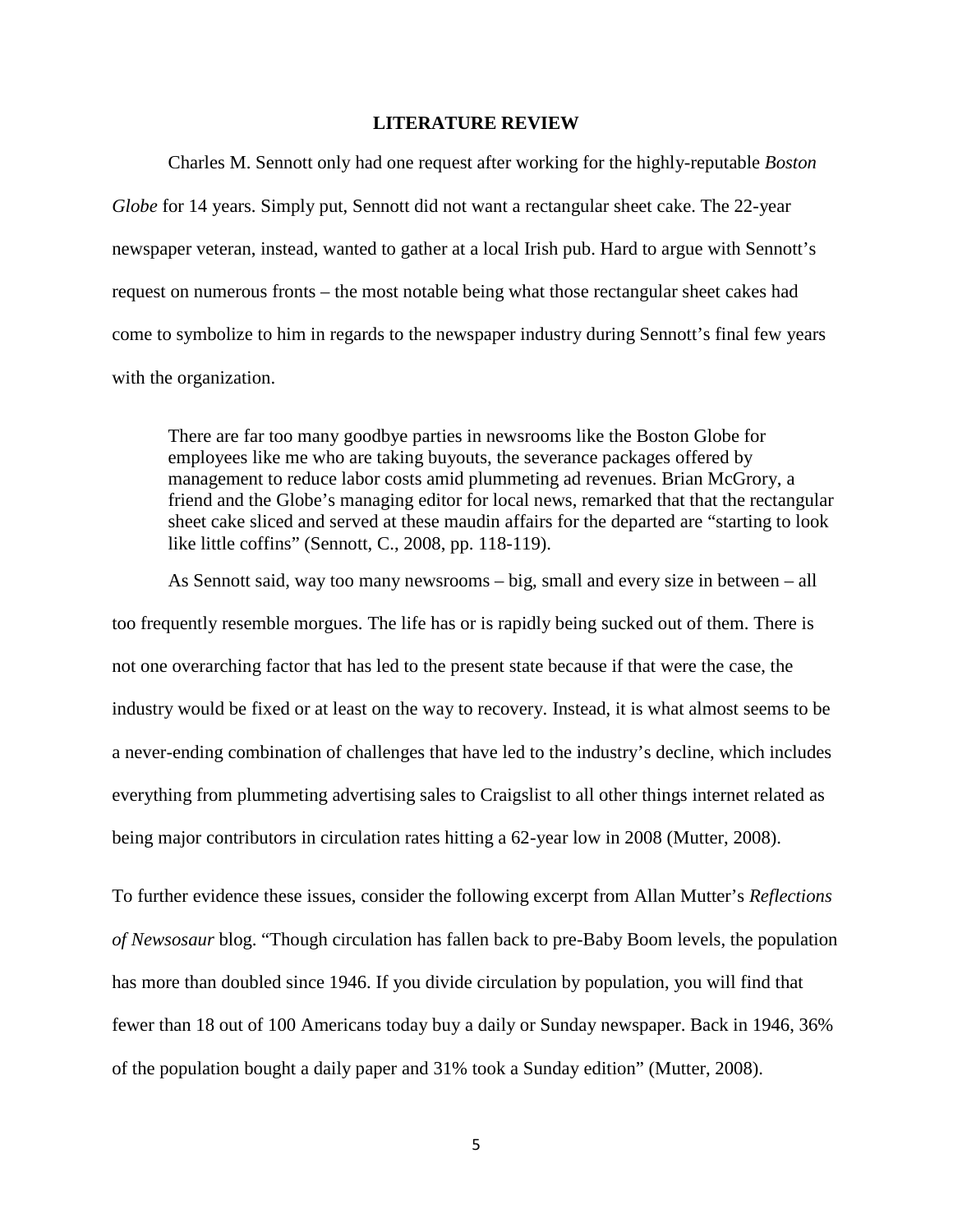Nicholas Carr wrote in his book *The Big Switch* (2008) that 73 percent of people between the ages of 18-24 reported reading a daily newspaper in 1970. Compare that to 2006 when 36 percent of people the same age said they regularly read a newspaper, and it is clear that the industry has undertaken a big in hit in the past 40 years (Carr, 2008, p. 152). If that is not a vivid enough description consider that between the 2007 and 2009 time period, newspaper circulation in the United States decreased by 30 percent and 25 percent in the United Kingdom (Hoffer, 2010). As many would expect, the significant loss of readership has led to countless layoffs at many newspapers. At the 2010 State of the New Media: An Annual Report on American Journalism, it was reported that between 2001 and 2009 "roughly a third of the newsroom jobs in American newspapers are now gone." What may be most telling, however, is the approach that many publishers and editors are taking in dealing with loss of readership and a newsroom reduction.

Quantity over quality appears to have more and more become the mission statement of many newspapers. Those with a front-row seat to take in all of this are the reporters. And those reporters still around have seen their jobs undergo a rapid transformation in the past five years. Newspaper reporting no longer is just about writing and reporting about the news. Now it is about blogging, twittering, posting and reposting for the Web and even standing in front of a video camera. All too often it is about quantity ahead of quality. The quantity over quality notion traditional media outlets like newspapers have incorporated in recent years was well documented in Dean Starkman's 2010 article for the *Columbia Journalism Review* that took an in-depth look at how newspapers are asking more out of their reporters despite newsrooms continually shrinking in size. In fact, Starkman begins his article, "The Hamster Wheel: Why running as fast as we can is getting us nowhere" with nine excerpts from a number of different publications. The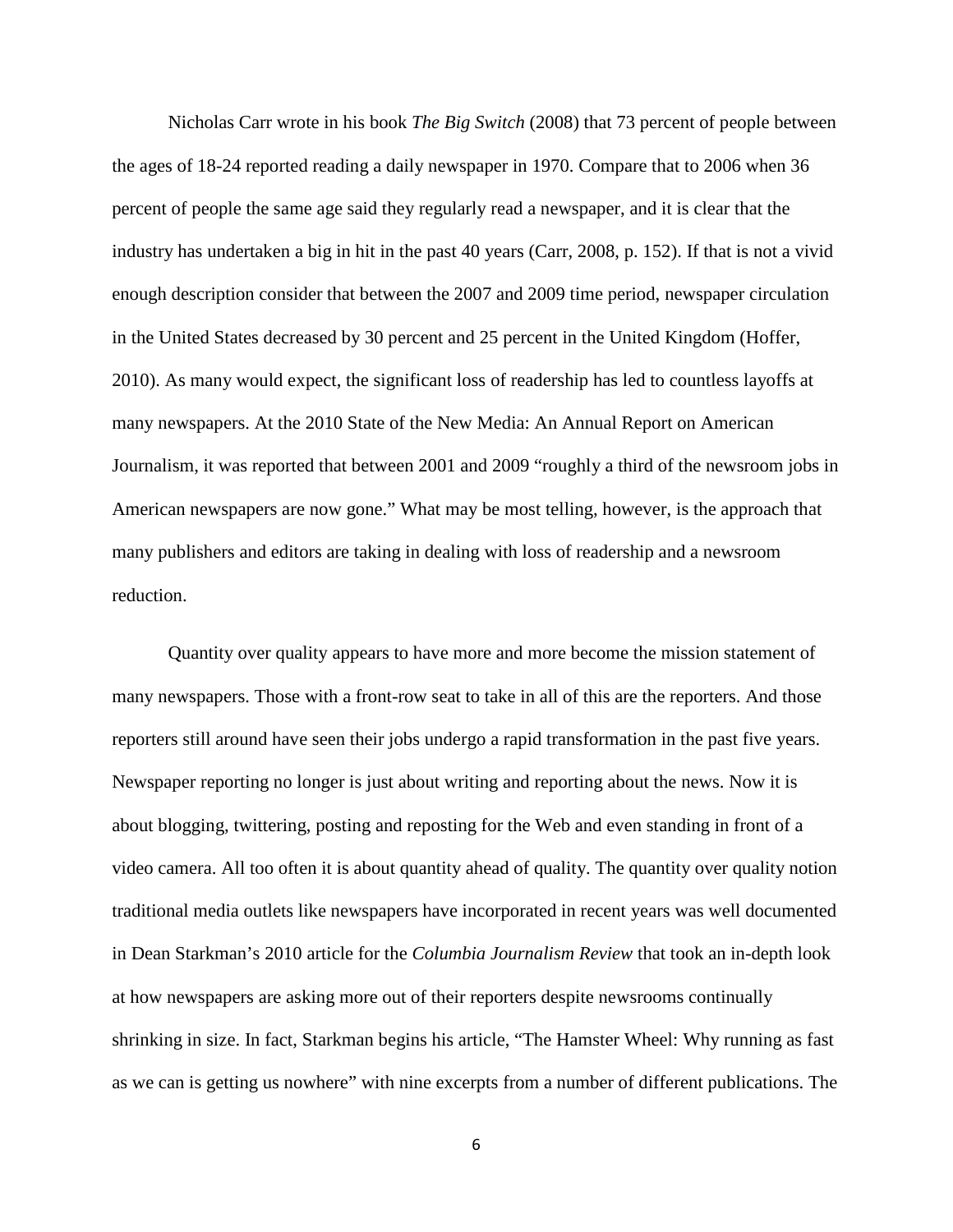first one "Newsrooms have shrunk by 25 percent in three years (*Project for Excellence in Journalism*, "State of the News Media 2010")." The second excerpt Starkman included was even more telling: "A large majority (75 percent) of editors said their story counts … had either increased or remained the same during the past three years (*Project for Excellence in Journalism*, "The Changing Newsroom," July 2008)." Starkman, a former editor, goes on to discuss how the *Wall Street Journal's* story count a decade ago hovered around 22,000 per year. In 2010, a shrunken *Journal* staff of reporters produced 21,000 stories in the first six months of the year (Starkman, 2010, pp. 24-28).

When it comes to news – more is more, I say. Even though our readers are all supposed to be super busy, so in theory it makes no sense – at all – to be *increasing* the volume of random items for these hurried people to sort through. You'd think we'd be *decreasing* our volume, and making sure each thing offered to readers is really good. But, like I said, I've got no problem with volume, in theory (Starkman, 2010, pp. 24).

The "Hamster Wheel" that Starkman discusses in detail is comprised of six parts. They

are: 1. The Wheel is real, 2. The Wheel is not inevitable, 3. The Wheel infantilizes reporters,

strengthens PR, 4. The Wheel never sets the news agenda, it only responds to the agendas of

others, 5. The Wheel isn't free, and 6. The Wheel pays the bills or does it? Starkman best

describes "The Wheel" in the following manner.

The Hamster Wheel isn't speed; it's motion for motion's sake. The Hamster Wheel is volume without thought. It is news panic, a lack of discipline, an inability to say no. It is copy produced to meet arbitrary productivity metrics … But it's more than just mindless volume. It's a recalibration of the news calculus. Of the factors that affect the reporting of news, an underappreciated one is the risk/reward calculation that all professional reporters make when confronted with a story idea: How much time versus how much impact? This informal vetting system is surprisingly ruthless and ultimately efficient for one and all. The more time invested, the bigger the risk, but also the greater potential glory for the reporter, and the greater value to the public (can't forget them!). Do you fly to Chicago to talk to that guy about that thing? Do you read that bankruptcy examiner's report? Or do you do three things that are easier?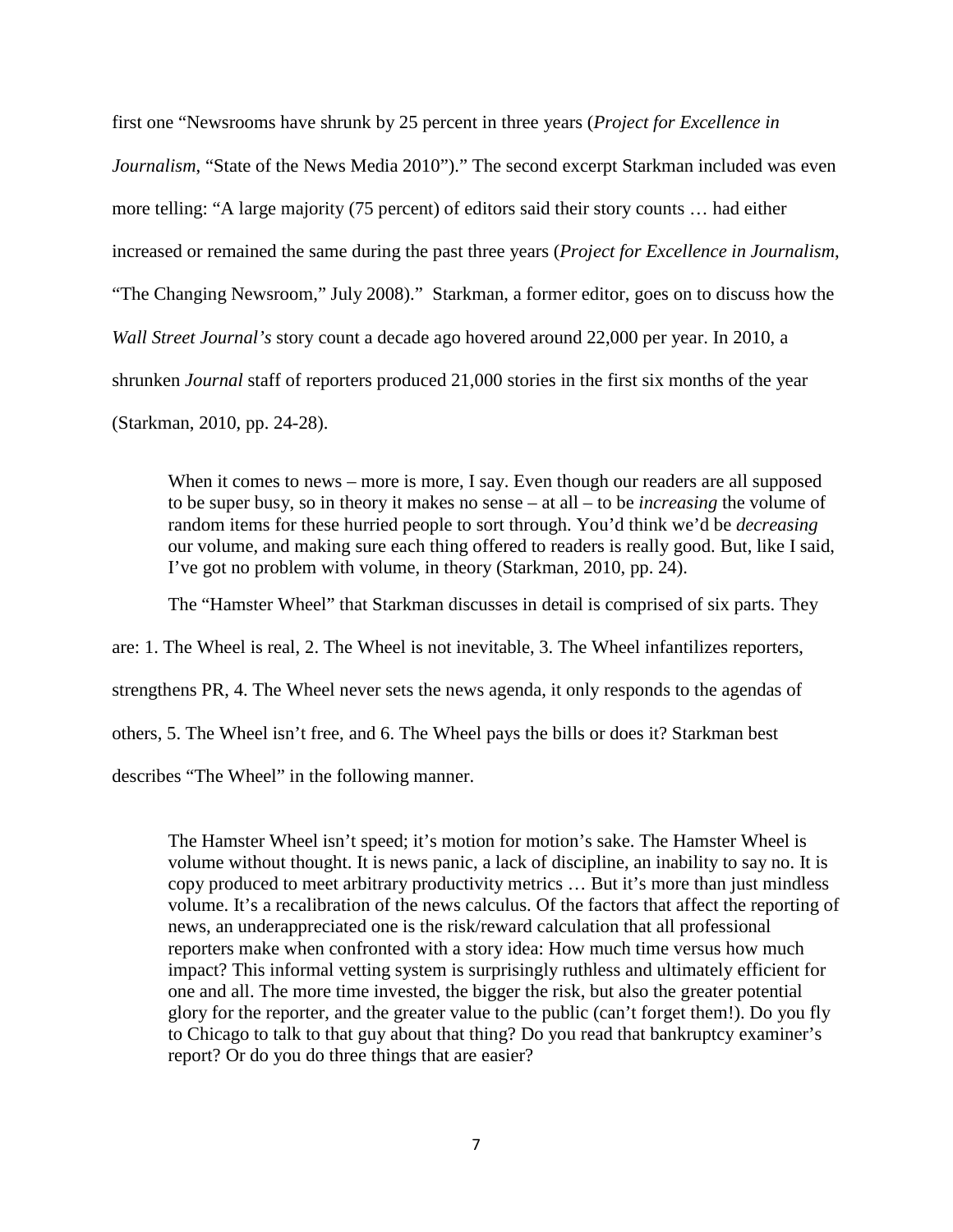Journalists will tell you that where once newsroom incentives rewarded more deeply reported stories, now incentives skew toward work that can be turned around quickly and generate a bump in Web traffic (Starkman, 2010, pp. 26).

Pulitzer Prize winning journalist Alex S. Jones wrote in his acclaimed book *Losing The News* (2009), that newsroom budgets will be hit so hard if they have not already been that "resources that would in the past have been used for serious news will be diverted to something quite differently – the creation of 'content,' meaning whatever will draw eyeballs" (Jones, 2009, p. 171). If this trend continues, Jones believes whether or not newspapers ever flourish again is insignificant "because they will be just another business. Reporting the important news – telling the truth, even while you love your community – has been the principal demonstration of a covenant that newspapers have with their readers" (Jones, 2009, p. 157).

While the Internet has helped pave the way for a 24-hour news cycle, it also has created what Nicholas Carr has called "the great unbundling" – a theory Carr talks about at length in his book *The Big Switch.* Carr's theory examines how the hard copy of a daily-paper rapidly is becoming a relic of the past. In fact, Carr said the number of people who get their primary news online jumped from 19 million in 2000 to 44 million in 2005, and all signs point toward that number being much higher today. At the heart of Carr's "great unbundling" theory is that as a newspaper continues to become more of an online product, it gets read in a different way (Carr, 2008).

When a newspaper moves online, the bundle falls apart. Readers don't flip through a mix of stories, advertisements and other bits of content. They go directly to a particular story that interests them, often ignoring everything else. In many cases, they bypass the newspapers "front page" altogether, using search engines, feed readers, or headline aggregators like Google News, Digg, and Daylife to leap directly to an individual story. They may not even be aware of which newspaper's site they're arrived at. For the publisher, the newspaper, as a whole becomes far less important. What matters are the parts. Each story becomes a separate product standing naked in the marketplace. It lives or dies on its own economic merits (Carr, 2008, pp. 153-154).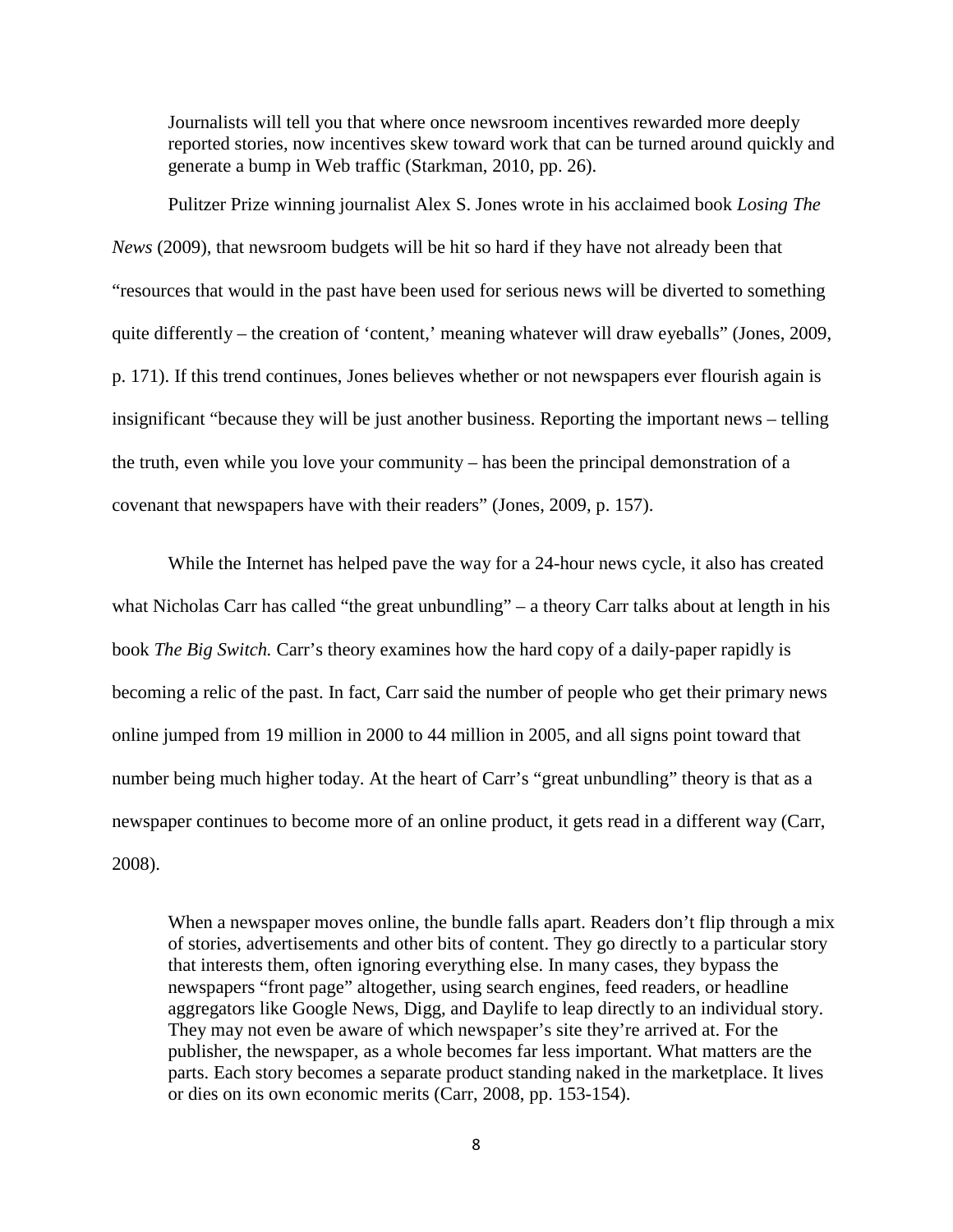From a sociological perspective, internet journalism also has sparked questions over whether newsroom culture and the dynamics of the newsroom have changed with newspaper websites now taking on such a dominant role in journalism. Susan Keith and Leslie-Jean Thornton sought to examine this question in a 2011 *Newspaper Research Journal* article. Keith and Thornton concluded "Web operation has not yet found a predictable plane in the organization of newspaper companies" (Keith, Thornton, 2011, p. 131).

Of even greater importance, perhaps, was what Keith and Thornton suggested from their national survey of managing editors, editors and online editors from daily newspapers with weekday circulations of 25,000 or more. Based on the responses they received, Keith and Thornton said that "some newspaper companies may still view their websites differently from their print editions, conceiving of them as primarily tools for marketing and promotion – functions usually controlled by newspapers' business sides – rather than as platforms that are equal, journalistically, to print publications for the dissemination of news" (Keith, Thornton, 2011, p. 131).

Journalism professor CW Anderson took Keith and Thornton's work a step further when he conducted an ethnographic study in 2008 that sought to analyze "the shifting, cultural, and economic conditions inside both traditional and non-traditional Philadelphia-area newsrooms" (Anderson, 2011, P. 551). Anderson completed over 300 hours of observation during his threemonth study that also included a series of open-ended interviews with journalists at the largest daily newspaper in New Jersey – the *Star Ledger*. Much of Anderson's work focused on journalist-audience relationship – specifically how audiences were affecting journalism during the digital age. Anderson, who patterned much of his 2008 study off Gans' findings in his 1979 book *Deciding What's News* wrote that: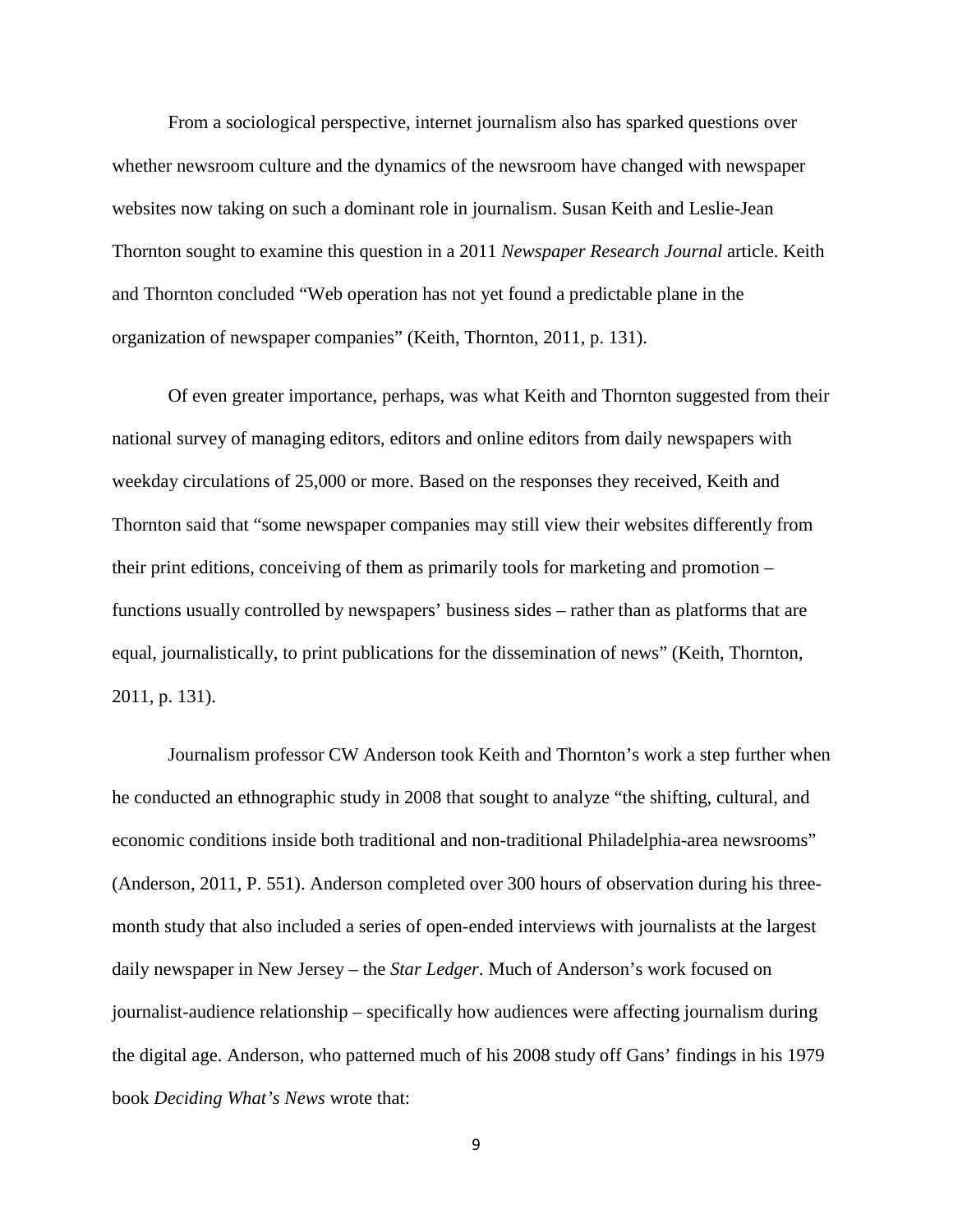According to the vast majority of newsroom-based studies journalists and audiences, journalistic responsiveness to audience wants and desires has been leavened by journalism's professional self-conception and its deliberate, technologically enabled ignorance of audience wants. (Anderson, 2011, p. 553)

In his study Anderson wrote of Pablo Boczkowski's discovery in a 2010 study in which he concludes that "online journalists are increasingly aware of the news choices made by consumers of their sites (and) experience a tension between the overall preferences revealed by these choices and dominant occupational values … they tend to stick to these values in the face of dissonant consumer preferences" (Anderson, 2011, p. 554). As Anderson stated, the biggest difference he saw between the journalism ethnographic studies that took place in the 1970s and the present ones taking place now was that "whereas reporters were once surprised by reader feedback, it seems that they now expect reader feedback, even if they do not like it, agree with it, or see it as enhancing their ultimate journalistic product" (Anderson, 2011, p. 558).

Whether or not reader/consumer feedback enhances journalism does not seem to be the issue. What is unmistakable, according to Anderson's study, is that readers, to an extent, are affecting the type of journalism that is being produced in Philadelphia and around the world. "One of the most interesting things about working at *Philly.com*, a company executive told me, was that 'you get constant feedback on your work … *and I don't mean emails I mean constant exposure to traffic'*" (Anderson, 2011, p. 558-559). Web metrics are so precise that editors, reporters and other newspaper/web site higher-ups can directly see how many hits a story generated and how many times a page/section was visited. One reporter Anderson interviewed went as far to say that: "We're probably headed toward a model where reporters get paid by clicks" (Anderson, 2011, p. 559).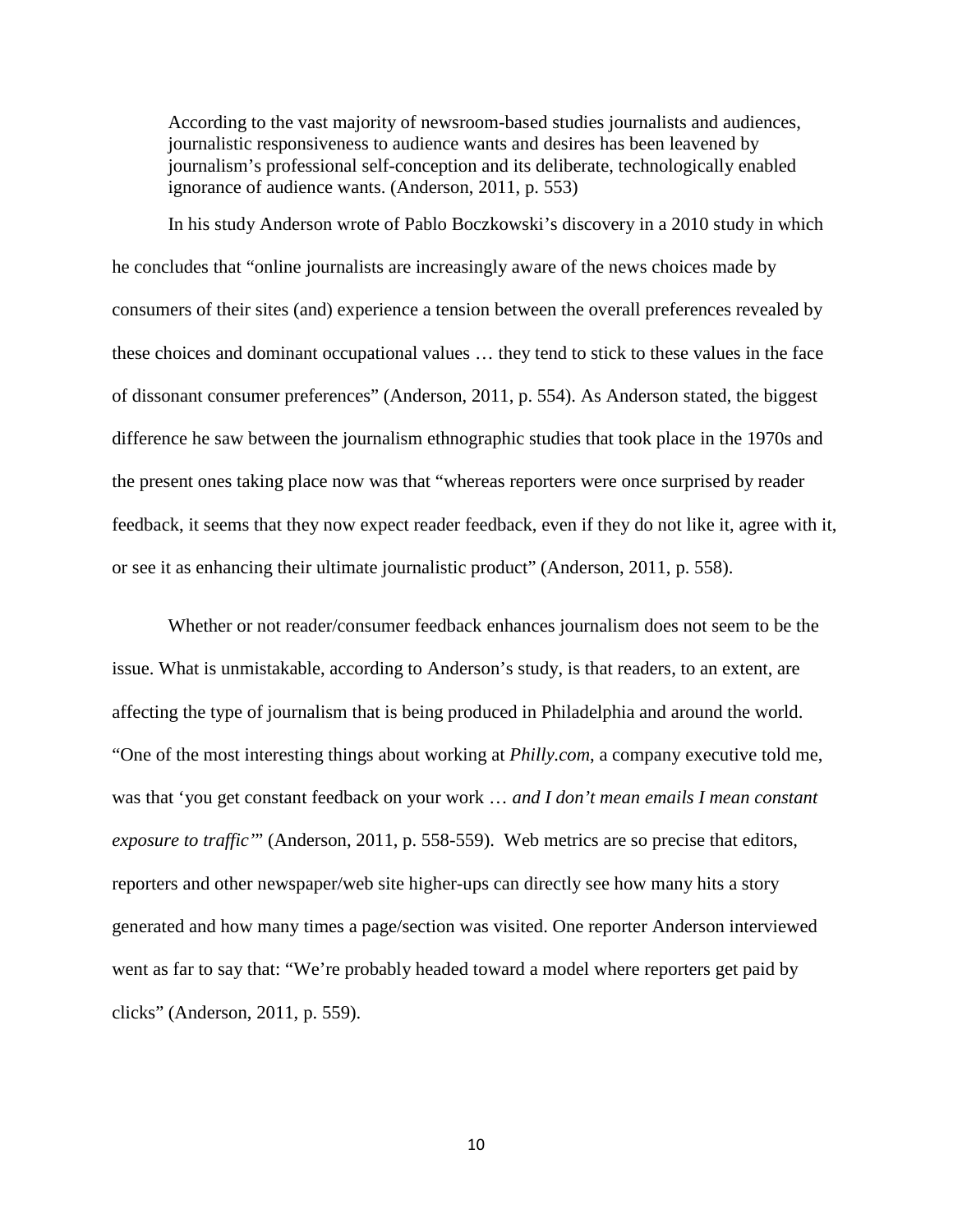What this means for daily paper's like the *Philadelphia Inquirer*, the *Philadelphia Daily News* and traditional mainstream journalism in general is that important watchdog stories now could take a backseat to more entertainment-based stories. Consider what one editor said to Anderson about the state journalism after an important series reported that special eye virus had brought back sight to the blind. "It was an amazing story, or rather, it was an amazing whole package of stories. But it bombed. It got no traffic. And it was then that I realized we're in a new world. The data shows that our sports page is really our second homepage" (Anderson, 2011, p. 560). Findings like this beg one to question whether or not journalism is better off going down this road and whether or not the public is better for it?

In his 2013 article, *Hearst's Magazine, 1912-14: Muckracking Sensationalist*, researcher Jim Landers noted that journalism achieved what could be considered golden era from 1903 to 1912 in which the profession – national magazines specifically – devoted itself entirely into crusade for economic, political and social reforms. Referred to as "Muckracking" by historians, Landers wrote:

Magazine Muckrackers documented collusion and connivance between public officials – especially Congress and state legislators – and private businesses to enact favorable laws, such as tariffs to protect prices for domestic products, and prevention of regulation by federal or state governments. An estimated two thousand expose' article appeared in national magazines from late 1902 to 1912 (Landers, 2013, pg. 222).

Toward the latter part of that era, many, if not most, magazine has changed editorial tones or all by eliminated expose' pieces. Publishing icon William Randolph Hearst tried to revive expose' journalism or "Muckracking" with *World To-Day*, but the same journlistic techniques employed by magazines of the time like: *McClure's* and *Cosmopolitan* were not incorporated into the *World To-Day* doctrine. "An examination of Hearst's Magazine for 1911 to 1914 must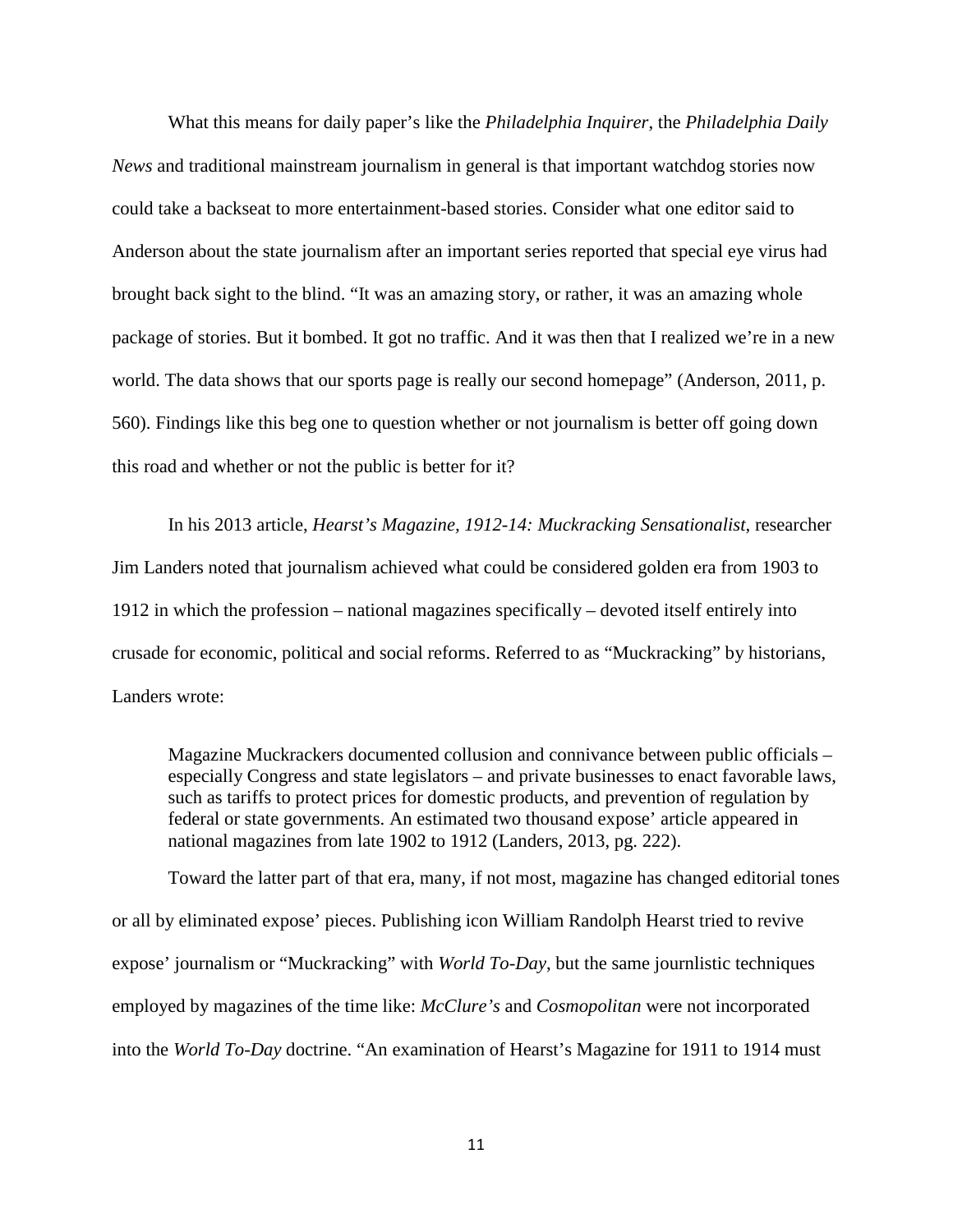conclude that despite its purported purpose of crusading for the American public, the magazine's serials primarily were sensationalism, not authentic muckracking" (Landers, 2013, pg. 230).

Much of Anderson's findings seem to be a direct contradiction of journalism icon Joseph Pulitzer's vision for the profession. Pulitzer wanted … "the object of college to make better journalists, who will make better newspapers, which will better serve the public" (Bro, 2010, p. 38). Peter Bro wrote in a 2010 article that Pulitzer's vision of reporters better connecting and serving the public helped pave the way for what Jay Rosen deemed "public journalism" (Bro, 2010, p. 39). But as Bro wrote:

What is more important for Pulitzer and contemporary news reporters, editors and owners is the fact that history in very direct ways affects the actions in newsrooms here and now, since it offers journalists concrete precedents to steer away from – or towards. Writing in general, about journalistic conventions, Timothy E. Cook has noted that much of their development is by accretion. Particular isolated decisions serve as precedents for later choices, which may quickly become ensconced as the way to get things done within across oganisations" (Bro, 2010, p. 39).

Pulitzer said "the public good" is "the supreme end" (Bro, p. 40, 2010). Bro noted, however, that, while aware of, Pulitzer did not choose to focus on the external factors in the "future training of journalists" (Bro, 2010, p. 40). Whereas Anderson cited that sports homepages drew more eyeballs than a watchdog story on humans regaining eyesight (Anderson, 2011, p. 560), Bro noted that one of the most alarming indictments on journalism today is "that public journalism is indeed a profit-centered strategy embraced by managements to service the commercial interests of media owners and advertisers" (Bro, 2010, p. 42).

While technological advancements have no doubt made it easier for journalists to be more versatile and, in a sense, become a mobile newsroom, media convergence has not come without a price or resistance. Wisconsin professor Sue Robinson conducted an ethnographic study of a newsroom that was shifting from print to a hybrid one that incorporated both print and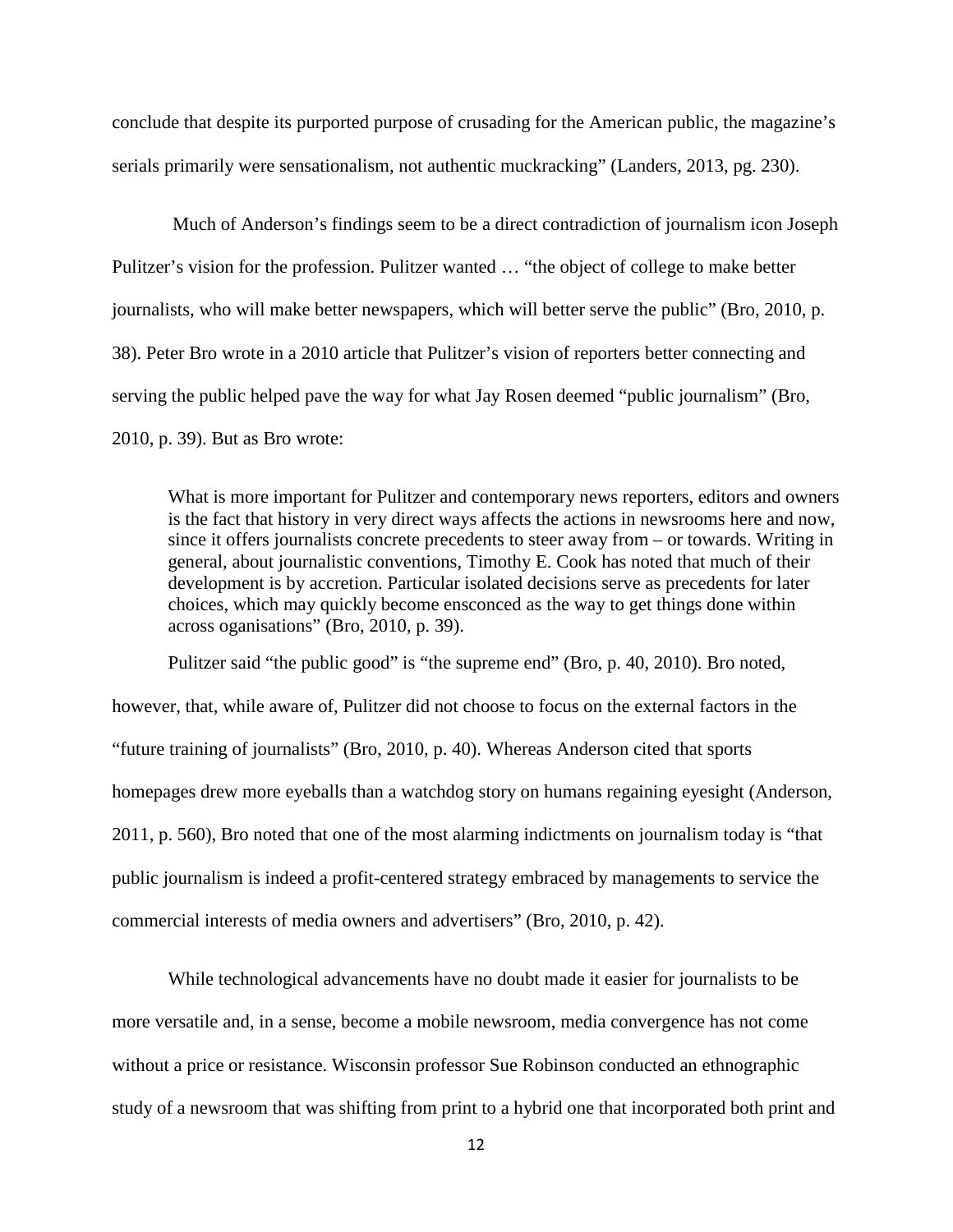digital platforms in a 2011 journal article (Robinson, 2011). Robinson discussed at length the culture and relationships between journalists of this particular Midwestern newsroom, and the "spatial realms of media production – physical (the actual newsrooms), virtual (the places online where the work is produced ...) corporeal (the presence of bodies within space ...) and the more abstract symbolic spaces (the space for newsroom culture, mindset of employees …)" (Robinson, 2011, p. 1124).

… When a newsroom loses a laborer or adds equipment, those who remain accommodate the differences. The culture and scale of these spaces are notoriously ambiguous; when spatial dynamics change, so too do associative networks of those properties, process of production and any resulting product (Robinson, 2011, p. 1124).

As beneficial as new technologies have become for journalists, Robinson wrote that "new technologies cannot flourish without the labor dynamics that evolved with the preexisting ones" (Robinson, 2011, 1125). The technological advancements, Robinson said, made the culture of this particular newsroom more impersonal. She added that the control structure of a newsroom went from being one of corporate to "more horizontally organized" (Robinson, 2011, p. 1125).

By being able to control their interactions with others, people can abolish the unpredictable face-to-face exchanges that are part of a complex society, making for less intense interactions that are less meaningful, structured, and communal as well as more disembodied. Implications include a 'waning legitimacy' of managers and a digital 'replacement environment' (Robinson, 2011, 1125).

One of the more intriguing findings Robinson reported on was that a 2009 survey of journalists proclaimed that "a majority (57%) think the Internet is 'changing the fundamental values of journalism,' including a 'loosening of standards' (45%)" (Robinson, p. 1125-1126). Robinson's findings included that something as minute as rearranging the physical newsroom triggered feelings of discomfort. The rise of a digital platform also brought forth newly created positions such as online editors. Robinson said: "Print reporters felt threatened by online 'techies,' the online staff tended to disregard the brand and its standards" (Robinson, 2011,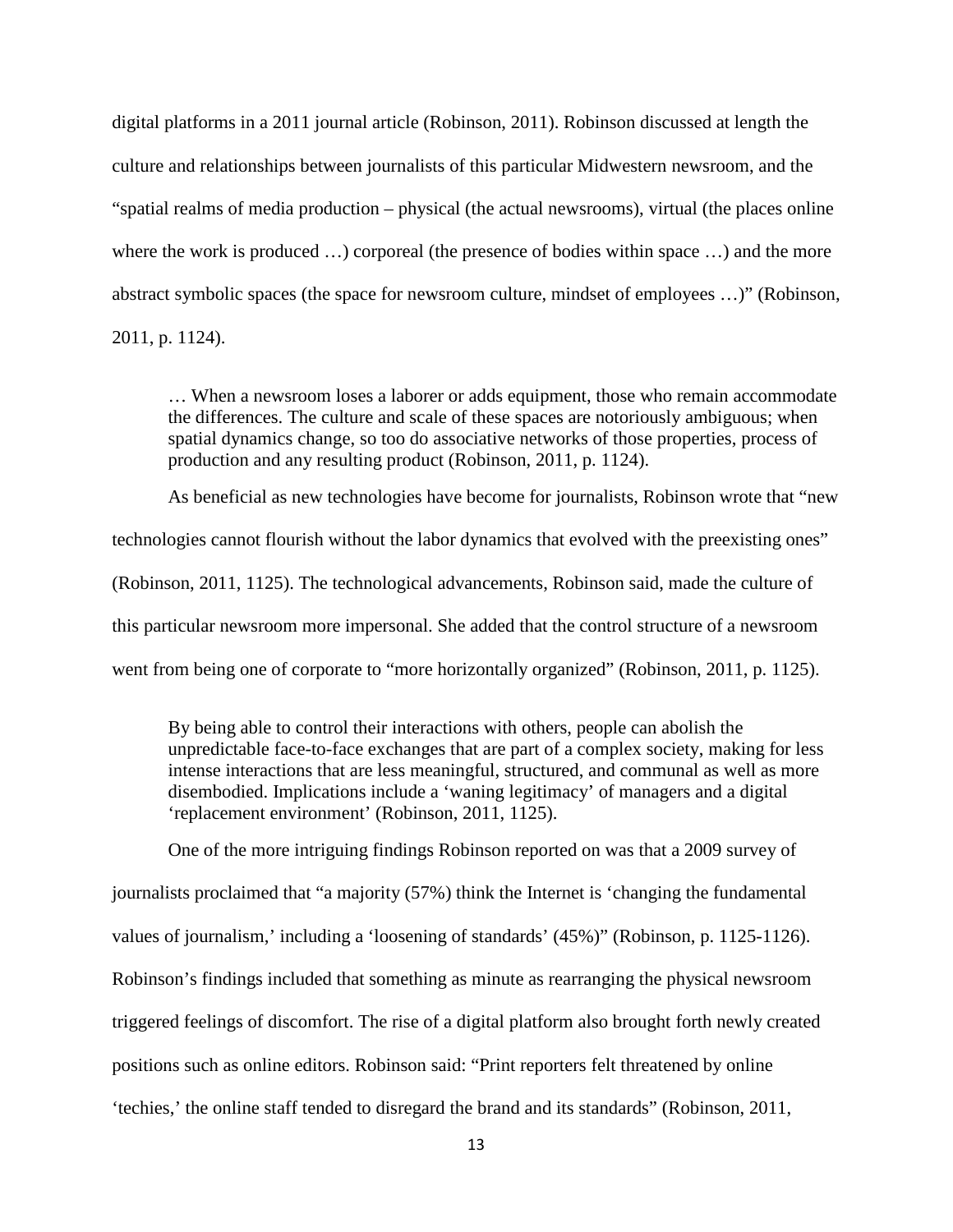1129). The convergence, Robinson said, "diminished the traditionally chaotic-but-close-knit newsroom environment" (Robinson, 2011, p. 1132). Robinson also noted that the convergence, coupled with state-of-the-art technologies journalists were now equipped with, impacted reporters in such a way that they felt like they had to be "connected" at all times. These new tools served two functions: they enlarged the traditional journalist's work-plate. Instead of having to just write for the daily paper, Robinson said the journalists she observed also had to maintain blogs and write for the website. The other function Robinson observed was:

Media owners used the digital technology as an excuse to cut staff: The observed newsroom laid off or bought out two-thirds of its photography staff; when one reporter asked an editor about the visual components to his story, he was directed to a drawer where the video camera was kept.

Reporters felt torn between the two worlds, uncertain of how much time spend in each. They expressed angst at where they were supposed to "be" and what they were supposed to be doing in those spaces, even as they felt empowered by the possibilities (Robinson, 2011, p. 1130).

Perhaps what was most troubling about the integration of new technological platforms

was what was reported in 2010 article in the *European Journal of Communication.* Surveys of

"239 journalists working for 40 of the most-read outlets in 11 European countries" offered

compelling reports that many journalists surveyed viewed being out of touch and unaware of

their organizations future plans multimedia initiatives as being the biggest obstacle toward

implementation of new media practices (Sarrica, 2010, p. 417).

… Journalists manifest a certain resistance to new editorial strategies that demand transmedia knowledge and competence. … First, journalists' professional identity remains strongly anchored to print newspapers and their self-definition as journalists – print, online or print/online – remains problematic. The second indicator is the serious communication deprivation which journalists experience, since their knowledge of the editorial initiatives of their various is rather vague and thin (Sarrica, 2010, p. 420).

In addressing the research questions for this proposed study, media sociologist Michael Schudson wrote that "political institutions and media institutions are so deeply intertwined, so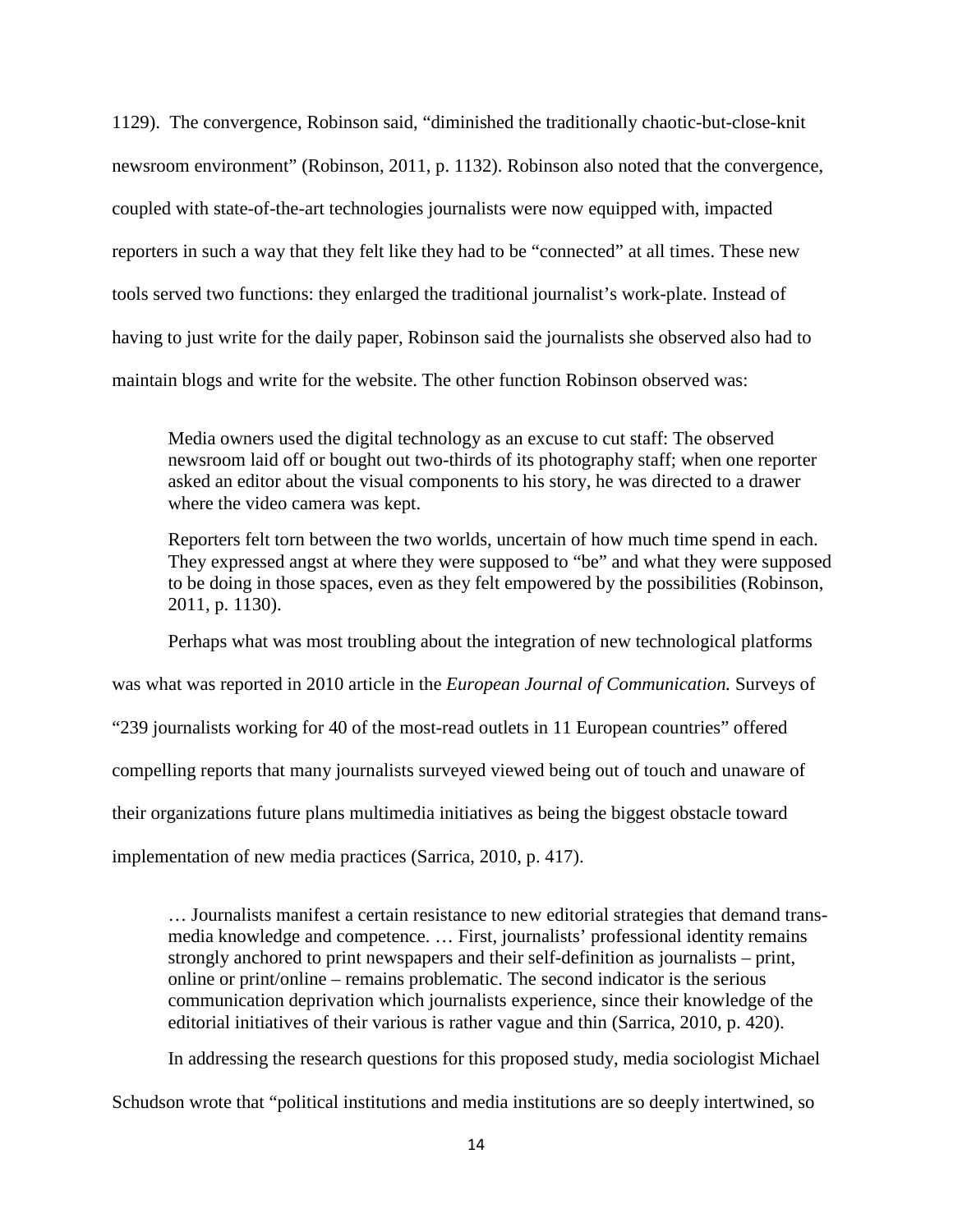thoroughly engaged in a complex dance with one another, that it is not easy to distinguish where one begins and the other leaves off" (Schudson, 2011, p. 147). Schudson discussed how politicians have come to rely more and more upon public opinion for confirmation, nomination, approval and passing of bills and measures. As mass media has grown over the years, there are more platforms for politicians to seek out to get their message covered. Schudson's analysis directly ties in with the third research question of this proposed study: How does a nonprofit media outlet fulfill the role of public watchdog compared to a traditional for-profit outlet? Schudson wrote how "foreign policy decisions are often made in interaction with public opinion" (Schudson, 2011, p. 152). He also cited back to the Vietnam era, and how some Swedish media outlets – because of the country's lack of population size – had unbelievable influence on public discourse (Schudson, 2011, p. 152). In addressing the above research question, one of Schudson's most important findings stated the following:

Nothing has worried media analysts more during the past few years of severe economic crisis among metropolitan daily newspapers than the problem covering local politics. Only the metro dailies have invested significantly in local political reporting and now, as many of them reduce newsroom employment by a third or a half or even more, local political coverage has declined (Schudson, 2011, p. 154).

Randal A. Beam, another professor who has spent much of his years focusing on the social and economic influences on the news, expanded on Schudson's observations with an organized study he helped conduct with three other colleagues. At the core of the study was journalism and public service. Beam's findings suggest that "public-service journalism" remains an essential value of the journalism profession. In fact, Beam wrote that "more than nine out of 10 journalists in this survey still believe that it is quite important or extremely important for news organizations to do journalism that serves the public interest" (Beam, 2009, P. 747).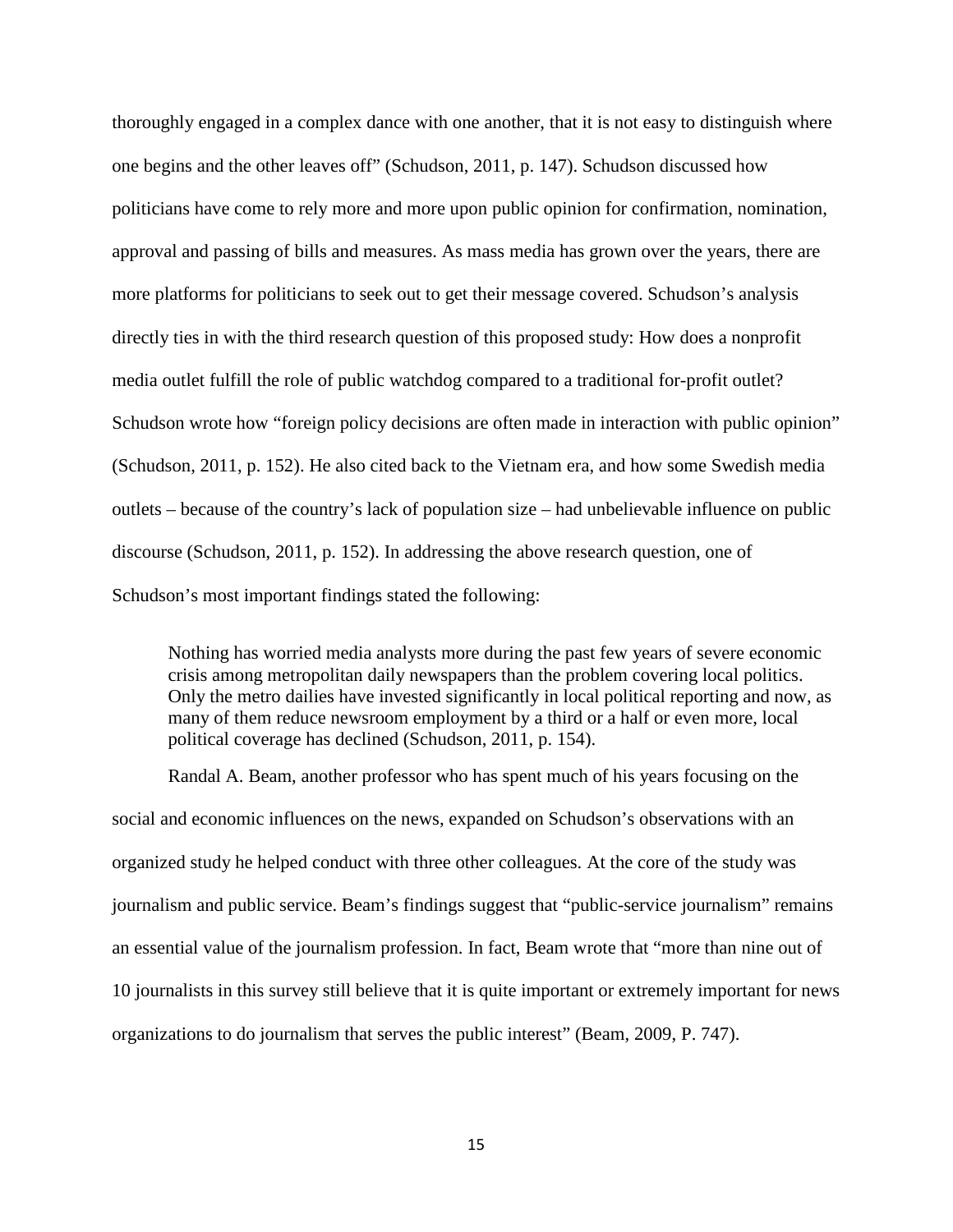Public-service journalism appears to be at the heart or, at the very least, a major driving force behind the creation of nonprofit journalism outlets like the Western Organization that will be studied. Beam's study did go on to suggest that "a news organization that is perceived to have a strong journalistic orientation is likely to be one where public service is important. An organization perceived to be profit driven tends to get lower evaluations on its public-service commitment" (Beam, 2009, p. 748). In addressing how audiences factor into the role of journalists' or a media outlet's decision-making process, Schudson offered the following: "Journalists often write as much to impress their colleagues as to influence a broader audience" (Schudson, 2011, p. 167). In fact, Schudson wrote that while many may think that it would be better if journalists had a better understanding of what their audiences wanted, you could make a strong argument for the exact opposite -- "the less they know the better" (Schudson, 2011, p. 166). Conclusions like those directly relate to the first research question of the proposed study, which states: How does the Western non-profit media organization's decision-making process regarding news content differ from traditional outlets, such as the ones examined by Gans?

Schudson cited Gans in his book when he referenced the sociologist by writing "reporters and editors at U.S. newsmagazines and network television programs had little knowledge about the actual audience and rejected feedback. They typically assumed what interested them would interest the audience" (Schudson, 2011, p. 167). But almost immediately after that citation, Schudson counters Gans' analogy as being outdated – in that, as fewer and fewer Americans routinely watch the news and read the daily newspaper, journalists and their editors have no choice but to be more cognizant of their audiences' media consumption habits (Schudson, 2011, p. 168-170). Perhaps, a big reason for this transformation – other than a decline in readership and viewership – is that audiences have better access to journalists, through email and comments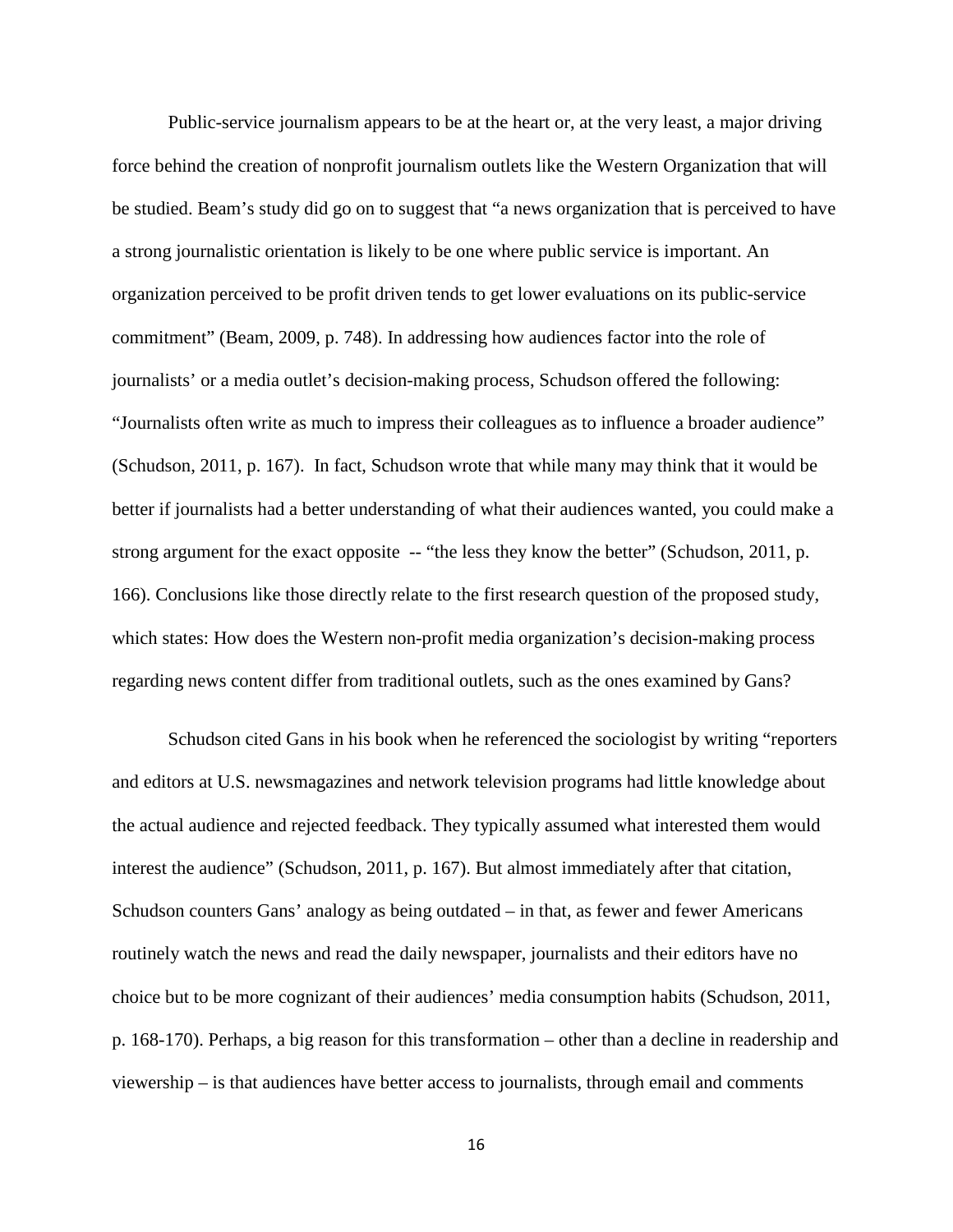sections, than ever before. They also have a larger spectrum and platform of outlets that are more specialized to choose from, the proposed Western Organization for the study included.

 In examining how the newsroom culture at a nonprofit, web-based media outlet different than a traditional, for-profit media outlet. Schudson does not completely go into the difference, but he offers provides plenty of unique observations that would indicate the cultures between non-profit and for-profit media outlets could very well be different. Many of Schudson's observations center on editorial staffs at traditional outlets and how their reporting falls into a variety of forms.

News is not one literary form but instead a set of literary forms. Some news forms are as predictable and formulaic as the unfolding of a mystery novel, a romance or a limerick. Others are more complex and neither the practitioner nor the reader is entirely conscious of what the aesthetic constraints are (Schudson, 2011, p. 178).

Schudson also noted that a major "cultural distinction in journalism separates news into departments: local, national, and foreign; or general news, business, sports, and features" (Schudson, 2011, p. 183). Non-traditional outlets such as the proposed Western Organization for study predominately are more specialized in that they have fewer departments and less manpower, meaning those respective outlets could provide unique and different atmosphere than their for-profit brethren. Because this Western Organization is centered on investigative journalism, Schudson said that type of journalism should take on a call-to-action type of tone (Schudson, 2011, p. 175).

Invesitgative reporting seeks not a spitting out of the coffee but a sputtering: "There ought to be a law!" The investigative story seeks to evoke moral outrage. As media scholars, Theodore Glasser and James Ettema have shown, it carefully constructs an innocent victim and a guilty party, and it provides both a cognitive ordering of events for the audience and a moral ordering of responsibilities (Schudson, 2011, p. 175).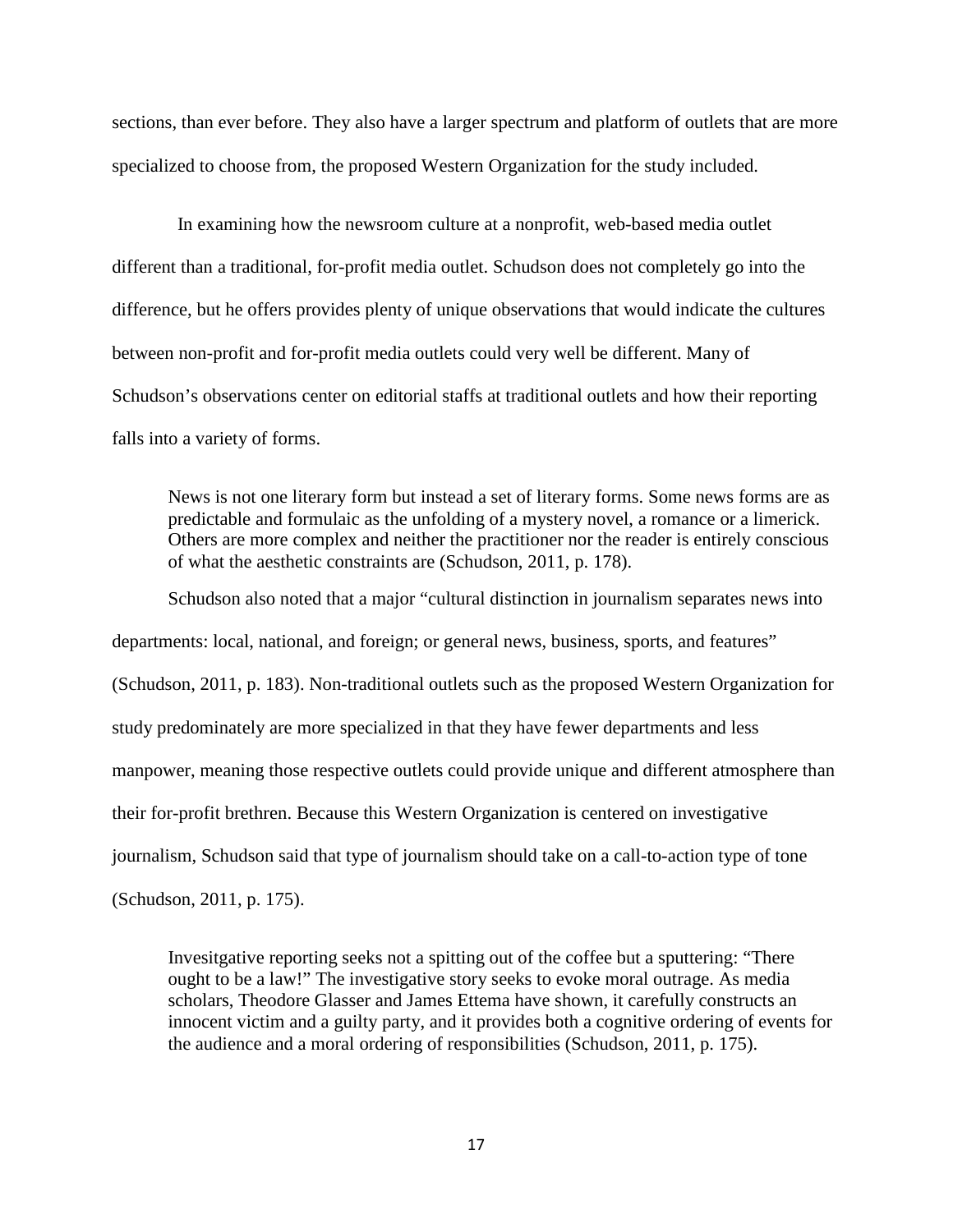While Beam documented in a study that while more than nine out 10 journalists" still believe that public-service journalism is extremely important to their field, those same respondents found that "about 75 percent" of owners and managers values public-service journalism in the same light (Beam, 2009, p. 747). How then might journalists at non-profit organizations view their owners and managers commitment to public-service journalism? In another study Beam conducted based on a survey of 1,149 U.S. journalists from a variety of media outlets that centered on what factors influenced journalists' job satisfaction, his evidence emphatically stated that journalists are much more likely to "enjoy their work if they feel that their employer values it" (Beam, 2006, p. 180).

The more news workers perceive their organization as profit-driven, the lower their level of job satisfaction … In general then, we found credible evidence that when journalists believed that their news organization cared a lot about professional goals and priorities, their job satisfaction was higher (Beam, 2006, p. 177).

Beam's study also notes that journalists' feelings and views varied by job role, but he also wrote that editors, managers and supervisors "were more affected than rank-and-file journalists when they sensed an imbalance between profits and journalism" (Beam, 2006, 181). It would be interesting to hear the perspectives from journalists working at non-profit outlets such as this Western Organization and whether they had different outlooks on their career when working for a for-profit media outlet.

Charles Lewis pointed out an alarming trend in a 2010 journal article titled "New Journalism Ecosystem Thrives." Because there are less people to report, write and edit original stories, fewer and fewer people in power are held accountable. Simply put the watchdog role that has long been associated with journalism is fading into the background, and, as Lewis said this is a "very sobering perspective" (Lewis, 2010).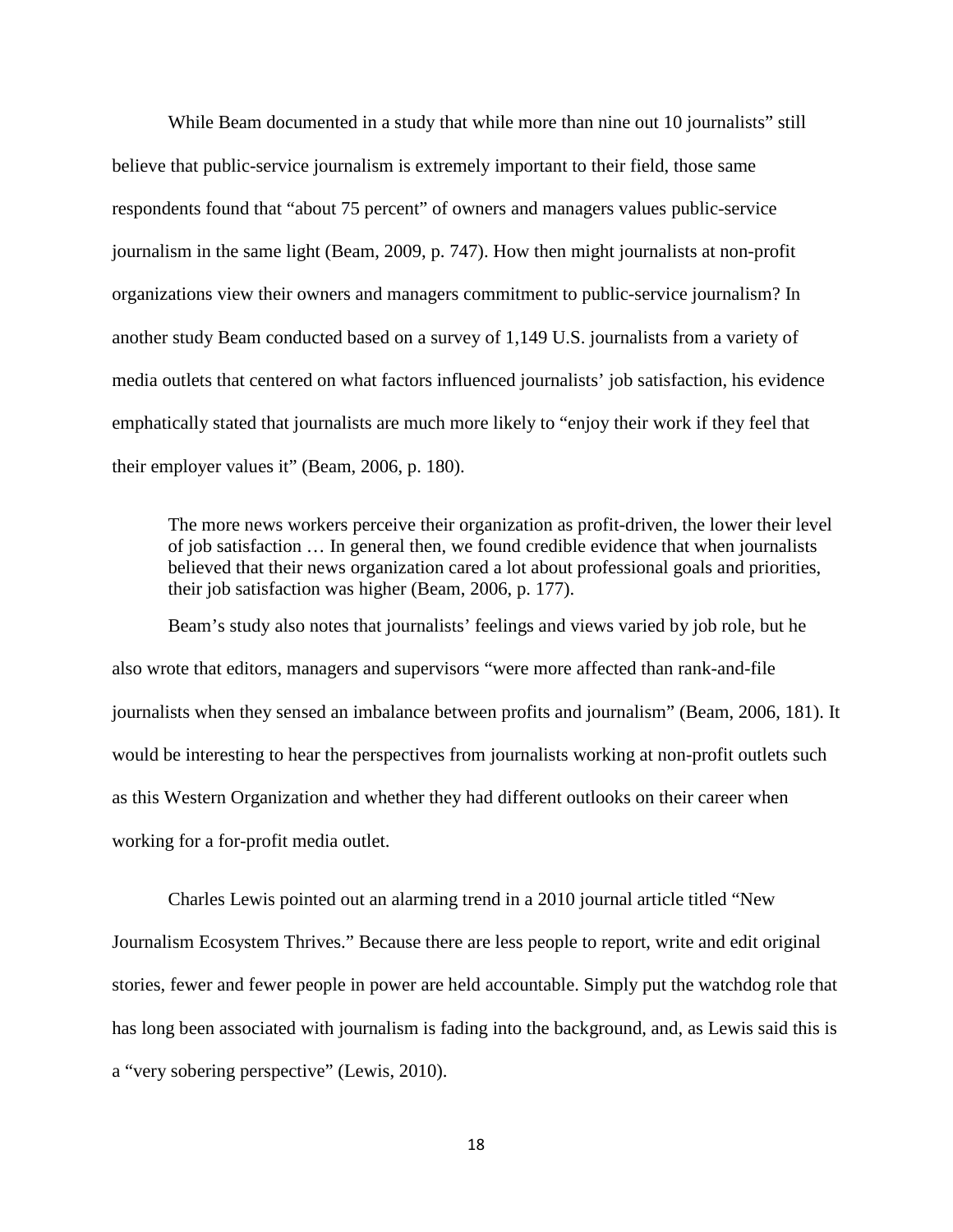… At the same time of the historic shrinking of newspaper, radio and television newsrooms across America over three decades starting in 1980, the number of public relations specialists and managers doubled from approximately 45,000 to 90,000 people. As Robert McChesney and John Nichols have written in their recent book, *The Death and Life of American Journalism*, 'Even as journalism shrinks, the news will still exist. It will increasingly be provided by tens of thousands of well-paid and skilled PR specialists ready and determined to explain the world to the citizenry, in a manner of that suits their corporate and government employers' … The impact of newsroom contraction is obviously that certain public and private activities by those in power are no longer being covered (Lewis, 2010).

Media conglomerates such as Time Warner, The Walt Disney Company, News

Corporation, Viacom Bertelsmann "own most newspapers, magazines, book publishers, motion picture studios, and radio and television stations in the U.S." (Bagdikian, 2004, p. 3). Because media ownership is becoming more and more isolated, McChesney believes journalism, as a whole, has become handcuffed by these conglomerates (McChesney, 2008). "The media giants are not interested in pursuing dangerous stories that cost a lot of time and money to pursue, promise little financial payoff, and can antagonize governmental authorities with whom the media barons desperately want to stay on good terms" (McChesney, 2008, p. 404). McChesney also went on to say that the "journalism provided by these giants tends to be deplorable. "When a journalist actually attempts to maintain a higher standard, she quickly learns that she does not fit into the new media landscape" (McChesney, 2008, p. 404).

This is not to say that the "new media landscape" is not without hope. In fact, Lewis discusses at length a rising trend that could help preserve the watchdog role of journalism. In his 2010 journal article "New journalism ecosystem thrives," Lewis wrote that a new type of journalism has emerged that is more collaborative, non-profit, specialized, and, to a degree more entrepreneurial than the more traditional for-profit model (Lewis, 2010).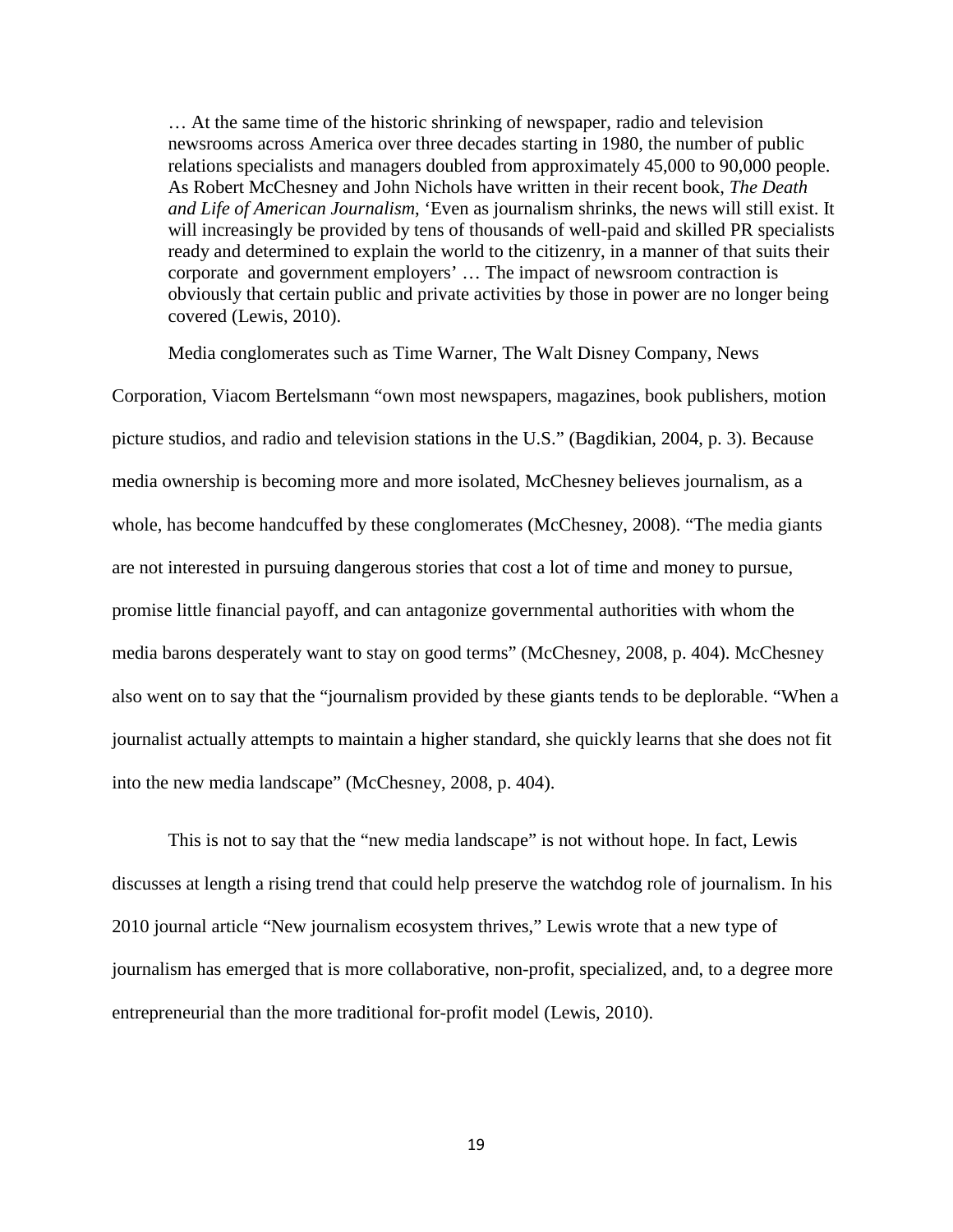Lewis identified 60 non-profit organizations at the root of this movement. Of those 60 organizations, 38 were started in 2006 or later. Lewis reported that between the 60 organizations studied there were 658 full-time employees of which two-thirds of those 658 had previous journalism experience. Lewis also points out that 28 of the 60 organizations have won awards for reporting, "which means that the profession of traditional journalism has gradually and increasingly begun to acknowledge the good, original work being published" (Lewis, 2010). Furthermore, Lewis added that 14 of the 60 organizations are located at or near a university, with eight being part of universities. This helps fall in line with Lewis' overarching theme in the article that these studied non-profit organizations are better equipped to serve public interest than perhaps more traditional media outlets, which have led the public interest charge for so many years (Lewis, 2010).

At the same time, it is also well understood that by far the most extensive, substantive, public-service journalism in America the past century has been initiated, supported and published by the nation's newspapers. And so the specific impact of the current and continuing newsroom carnage on the capacity to actually do investigative reporting one of the most time-consuming (i.e. expensive), difficult and unpredictable genres of journalism —has been and continues to be dire. Investigative reporting teams, "I-teams," have been dismantled, and numerous overseas and domestic bureau staffs have contracted or disappeared altogether. Only a few newspapers still employ full-time foreign correspondents; investigative and international reporting increasingly have come to be regarded by management as high-risk, high-maintenance, high-priced impracticalities (Lewis, 2010).

With more and more newspapers changing their tones and making investigative journalism less and less of a priority due to layoffs and the loss of advertising dollars, these nonprofit journalism site/outlets, Lewis speaks of, have popped up with the goal in mind of becoming a viable replacement to the investigative, in-depth and enterprise reporting that has been on the decline at traditional, for-profit media outlets. These nonprofit journalism outlets are predominately funded through grants, foundations and donations.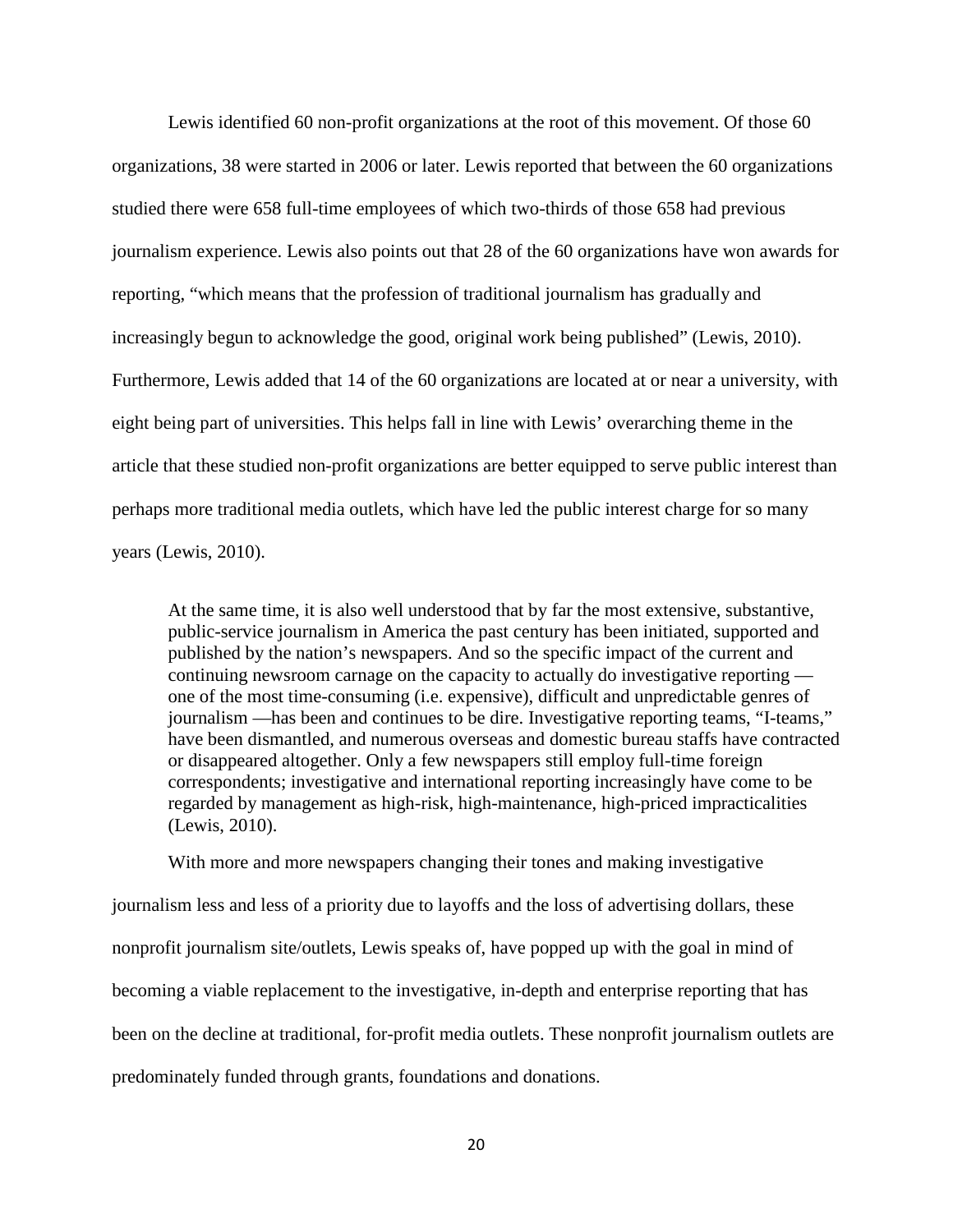Foundations see their growing involvement as compensating for newsrooms' diminished coverage of civic issues. They're stepping in because "the traditional news business is not investing as much as it needs to … in getting reporters out to cover stories," (Henry J. Kaiser Family Foundation senior vice president Matt) James pointedly notes. "We as nonprofits have a duty to figure out: Is there a role for us, in increased training, in direct partnerships with news organizations or even in creating a news service to fill that void?

"What we're talking about is supporting real journalism, not advocacy," adds James, whose foundation already partners with National Public Radio, USA Today, the Washington Post and other news media on public opinion research projects. "We're big believers in the role of journalism in democracy. We believe it's important for nonprofits to find ways to support it" (Guensburg, 2008, p. 28).

Mary Walton provides a good example of the kind of specialization, collaboration, public service and impact nonprofit journalism can provide in a 2010 article she wrote that was published in *American Journalism Review* (Walton, 2010).In the article, Walton cited a report spearheaded by the Center for Public Integrity about on-campus assault written by Kristen Lombardi and Kristin Jones that was published in 2009 and 2010. The series became somewhat of a prototype for how nonprofits can work together and "catapult an issue onto the national stage" (Walton, 2010).

"NPR piggybacked its own stories onto the investigation, which was also a natural for the country's campus-based public radio stations. Five nonprofits developed stories based on additional reporting" (Walton, 2010). Out West, the proposed nonprofit organization for localized the issue in a report by unveiling that local university officials refused to name a fraternity "allegedly linked to date rape drug use" (Walton, 2010).

The final numbers posted by CPI said that the on-campus assault series was featured by a combined "49 newspapers and magazines, 56 broadcast outlets, 77 online outlets, 60 student newspapers and college-related outlets and 42 NGOs. According to one source, "Forty million people saw, read or heard some part of it" (Walton, 2010). The collaboration associated with the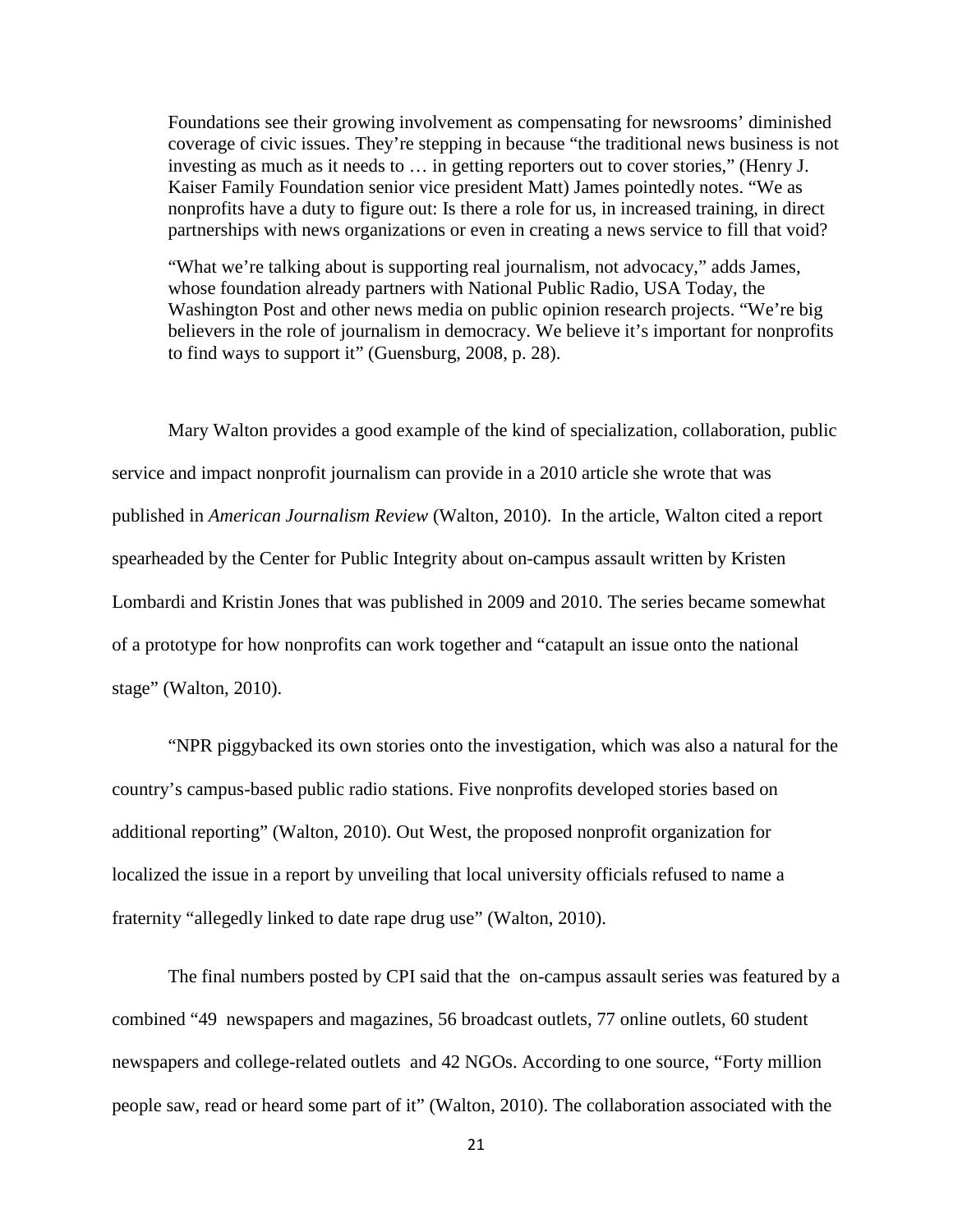on-campus assault series, coupled with sweeping changes in technology, is a prime example of how the scoop has changed according to this Western Organization founder and former major for-profit daily newspaper investigative reporter Amber in a 2010 story by Michael.

Technology has changed the scoop – not the mentality of it, but the mechanics. I used to write a story for the (*The Daily Globe)*, and maybe the Associated Press might pick it up, and other papers might run some version of it – and other outlets might be tempted to not touch the story, because someone else had done it first. But now, because of technology, a story can go viral immediately. And that's changed the way we do things. Before, getting the news out was really the focus. Now, it's communicating about the news, and watching where the story goes after it's been released (Michael, 2010).

Gans speaks prominently of "multiperspectival news" in his book, which he defined as being different from the type of present-day news he studied in five ways: "1. It is more national; 2. It would add a bottom-up view to the current top-down approach; 3. It would feature more output news; 4. It would be more representative; 5. It would place more emphasis on service news" (Gans, 1979).

Ideally, the realm of "multiperspectival news" that Gans discusses would not be "designed to gain supporters for any specific political cause" (Gans, 1979). "Multiperspectival news" instead would allow people to acquire news "relevant to their own interests and political goals, if they have any. In the process, the symbolic arena would become more democratic, for the symbolic power of now dominant sources and perspectives would be reduced" (Gans, 1979).

The non-profit model of the proposed Western Organization for study differs significantly from how Herbert J. Gans viewed "journalistic efficiency" in his 1979 book "Deciding What's News." Gans said, though important, journalistic efficiency could not be calculated because profits from for-profit journalism come from "the sale of advertising rather than the product itself" (Gans, 1979). The efficiency Gans spoke of depends on three things: "staff size, air time or print space and production time." Gans went on to say that at the time of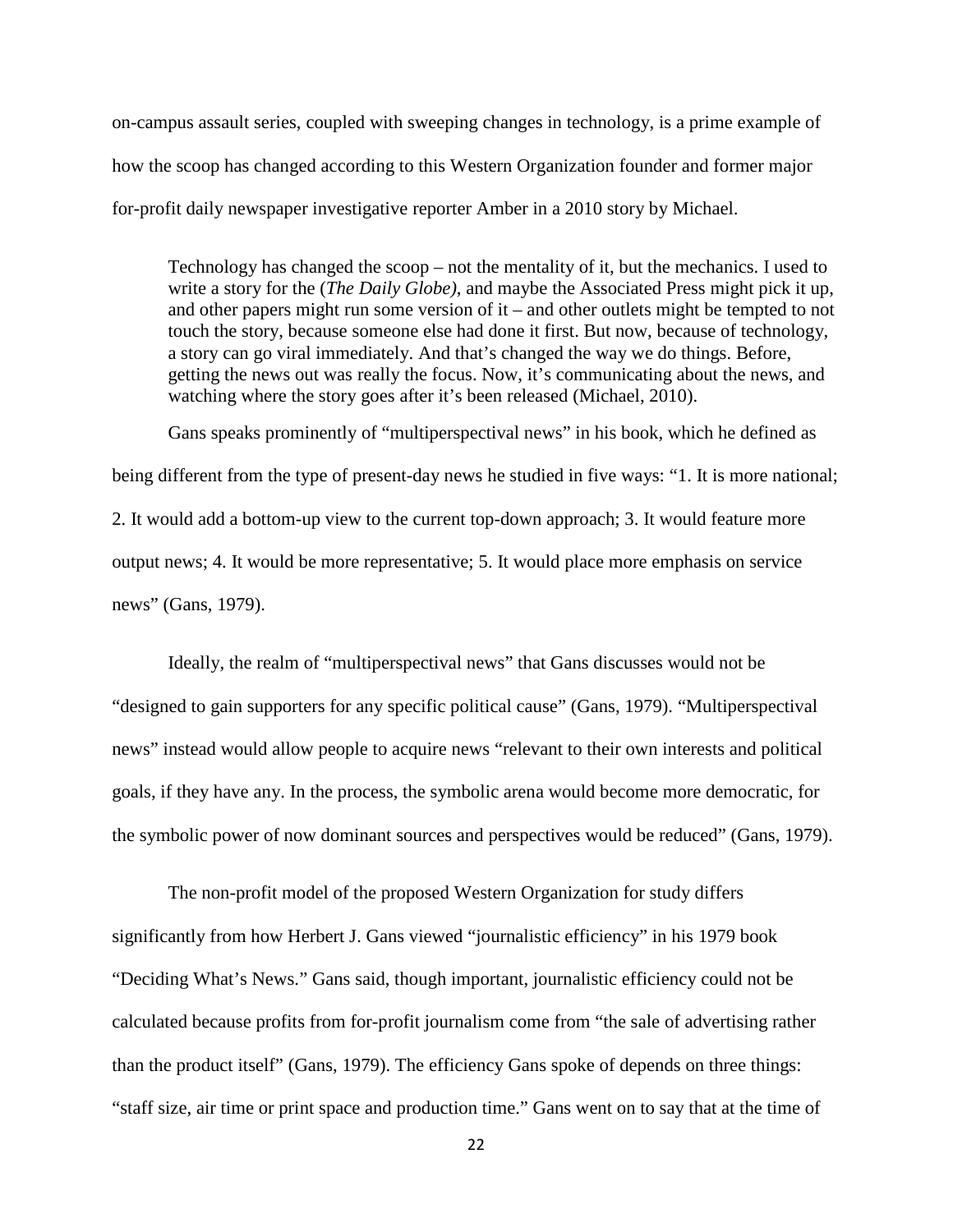publication (1979), journalists could not ignore "commercial considerations," but if they could then "news could be supplied without advertising" (Gans, 1979). If that were to happen, funds for journalism production would have to come from the government, but the proposed Western Organization for study model has been one built off grants and donations, and, most importantly, through acquiring 501c3 status, which designates the organization as non-profit (Gans, 1979).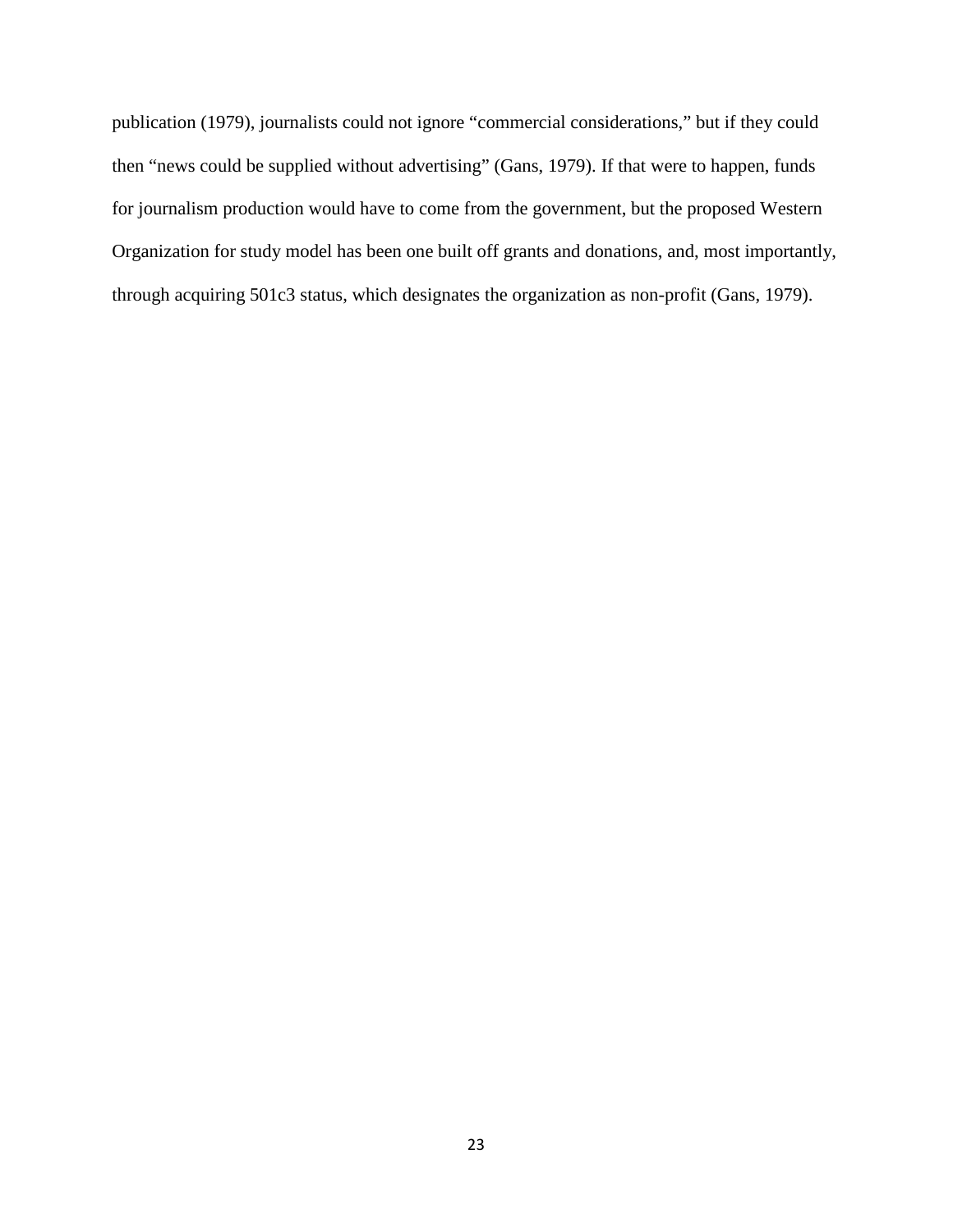## **METHODOLOGY**

When it comes to comparing quantitative and qualitative research methods, the former often is held in higher regard than the latter because it is considered by many to be the more scientific because of its objective approach. However, in terms of conducting a study on the culture of a newsroom, conducting a qualitative or subjective approach that aligns with the Gans' study is one that should be considered the most advantageous of the two research methods. Qualitative analysis "relies mainly on the analysis of visual data (observations) and verbal data (words) that reflect everyday experiences" (Wimmer, Dominick, 2011).

Qualitative research is a situated activity that locates the observer in the world. It consists of a set of interpretive, material practices that make the world visible. These practices transform the world. They turn the world into a series of representations, including field notes, interviews, conversations, photographs, recordings and memos to self. At this level, qualitative research involves an interpretive, naturalistic approach to the world. This means that qualitative researchers study things in their natural settings attempting to make sense of interpret, phenomena in terms of the meanings people bring to them. Qualitative research involves the studied use and collection of a variety of empirical materials – case study; personal experience; introspection; life story; interview; artifacts; cultural texts and productions; observational, historical, interactional, and visual texts – that describe routine and problematic moments and meanings in individuals' lives (Denzin, Lincoln, 2005).

Upon reviewing the two above definitions, it makes even more sense to utilize a

qualitative study in the proposed research study, primarily because a qualitative study/method would allow the actors or employees of the proposed studied organization a greater chance to elaborate and expand on their experiences within and, to some extent, outside their work environment. One of the most attractive qualities of a qualitative study is the fact that the researcher can utilize a variety of different methods in the proposed research study that, effectively, can keep it more open ended and nuanced.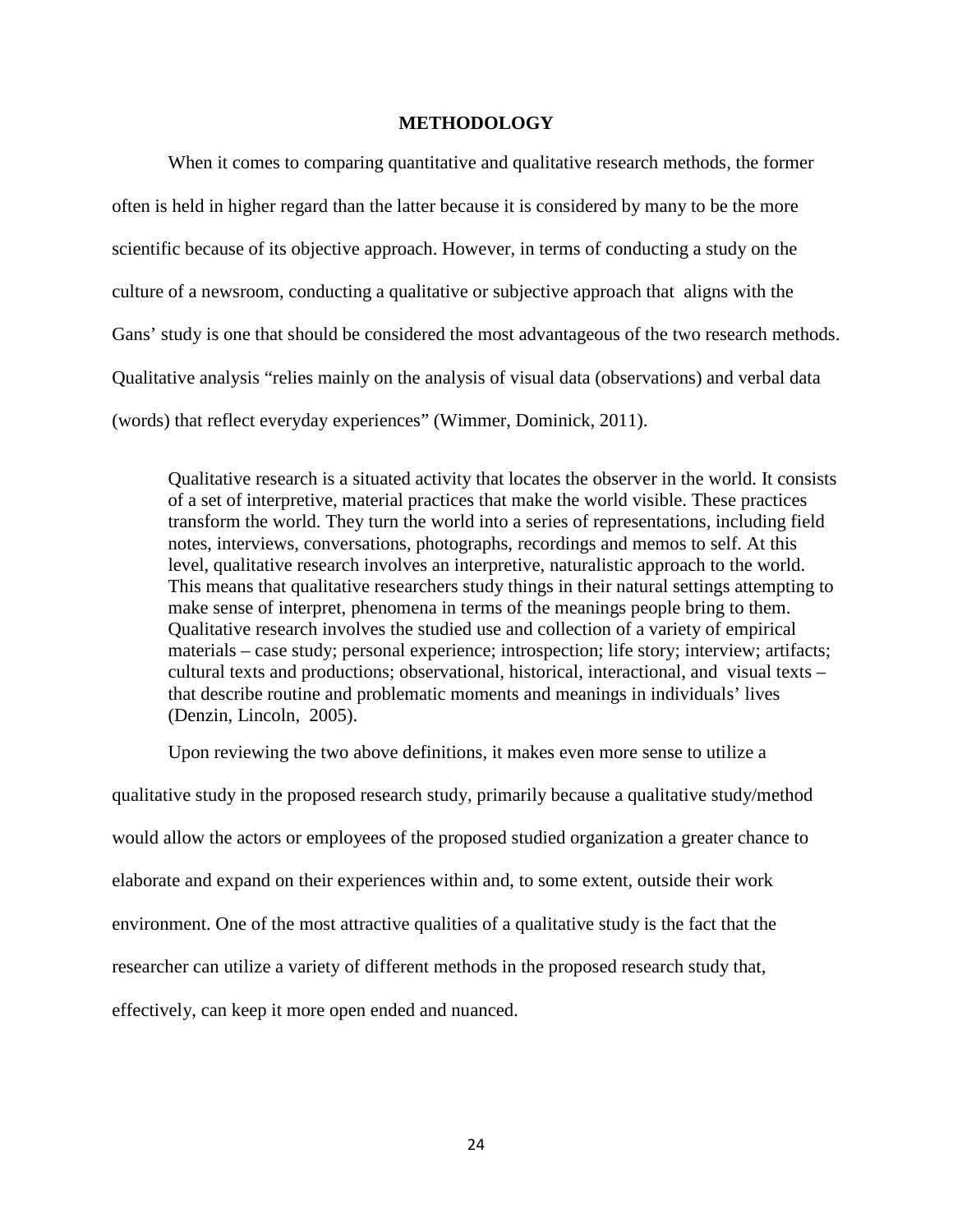"Qualitative researchers deploy a wide range of interconnected interpretive practices, hoping always to get a better understanding of the subject matter at hand. It is understood, however, that each practice makes the world visible in a different way. Hence, there is frequently a commitment to using more than one interpretive practice in any study" (Denzin, Lincoln, 2005).

That will hold true in this proposed study which will take the form of an overt, participatory observation, specifically an ethnography that also will be comprised of numerous interviews and informal conversations. The duration of this proposed study would last 120 hours in which the researcher would spend eight hours during each of the days inside the organization's newsroom unless he went out in the field with an employee.

While at the site and setting, the researcher would have a notepad within reach at all times so that he could be able to quickly take down scratch notes whenever needed. The researcher also would incorporate the use of a digital recorder so that he could dictate what is happening in the setting or more formally interview the organization's employees. At the end of each day spent at the organization, or early the following morning, the researcher would transfer those scratch notes and interviews into field notes, which are documents/notes that help bring more finality to what transpired (Lindlof, Taylor, 2002).

The overarching reason for utilizing an overt, participatory observation in this proposed study is because "field observation is useful for collecting data and for generating hypothesis and theories. Like all qualitative techniques, it is concerned more with description and explanation than with measurement and quantification (Wimmer, Dominick, 2011).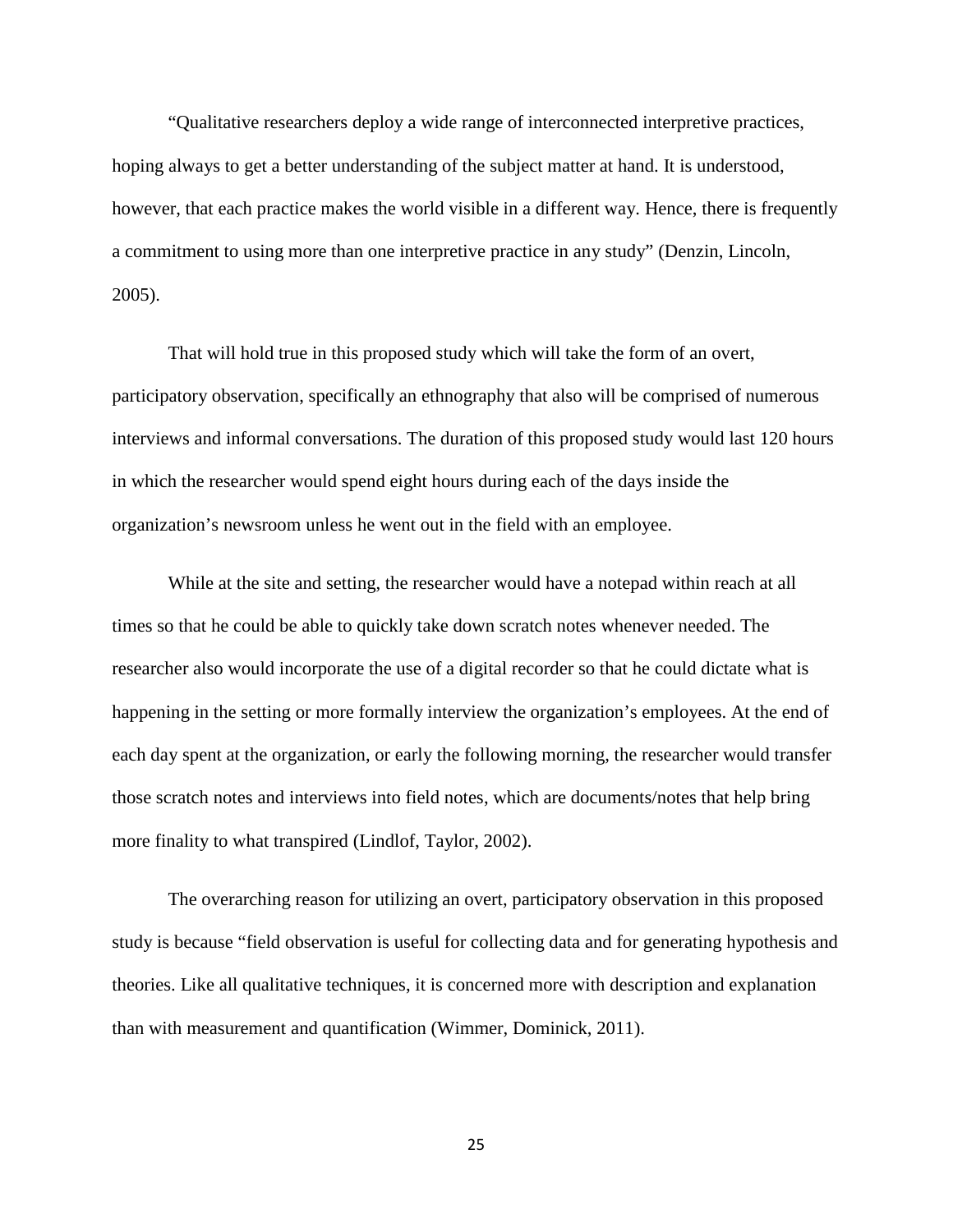The reason why overt observation is preferred to covert observation is because the researcher would like to be identified before the study begins, and also so the workers in the newsroom will know they are being observed for a study. It should be duly noted that the study will be completely confidential, in that there will be no use of names at all for any of the subjects and actors in the study. The overt, participatory observation specifically would take the form of an ethnography. An ethnography "does not imply any single method or type of data analysis, although participant observation is a strategy that nearly all ethnographers employ," which, as mentioned, would be the case for this proposed study (Lindlof, Taylor, 2002).

The benefits of an ethnographic approach, particularly in a study such as this proposed one, are numerous. Jason Burke and Andrea Kirk suggested in a 2001 article that ethnographies employ the following benefits: 1. "An ethnographic study is a powerful assessment of users' needs" 2. "It uncovers the true nature of the system users' job" 3. "The Ethnographer can play the role of the end-user" 4. "The open-minded and unbiased nature of ethnography allows for discovery" (Burke, Kirk, 2001).

Ethnography is in itself not so much a method as a category of human-computer interaction research. This kind of research has been adapted from sociology and anthropology, where it is a method of observing human interactions in social settings and activities. It can also be described as the observation of people in their cultural context. A culture is defined by Massey (1998) as being "...made up of certain values, practices, relationships and identifications." Thus, one can describe a workplace as a culture, filled with work standards, business practices (both formal and informal), and relationships between coworkers and between workers and managers (Burke, Kirk, 2001).

More specifically, an ethnographic participatory observation allows the researcher to, to a degree, take part in the actors' activities so that the researcher better understands the processes involved (Burke, Kirk, 2001). In essence, the most logical way to achieve an in-depth understanding of the culture within the organization's newsroom is through ethnographic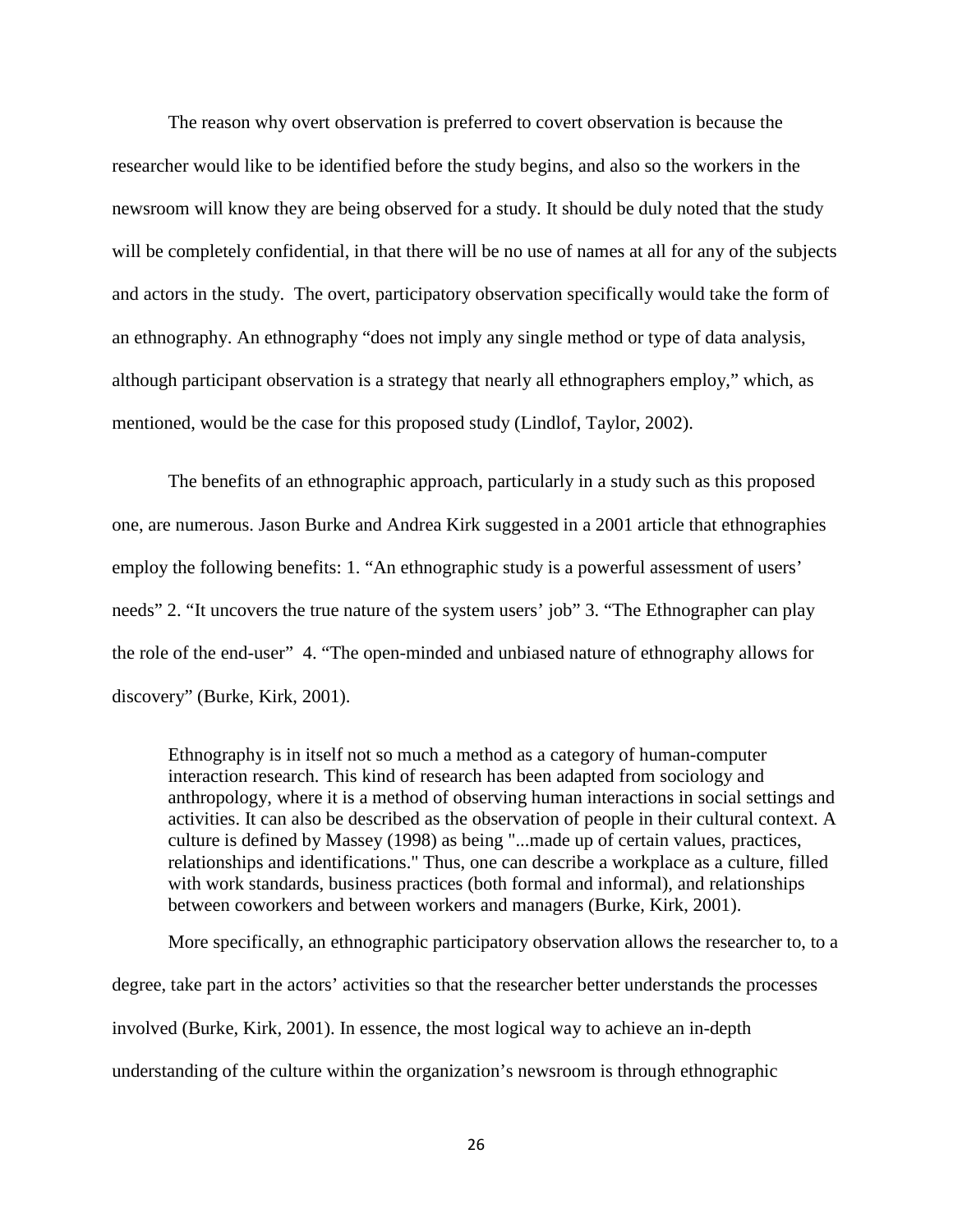participatory observation. "Valuable data can be discovered through ethnographic methods that might never be found through interviews outside of the workplace" (Burke, Kirk, 2001).

Ethnographic studies have been used to uncover and discover a number of different phenomena. *The New York Times* published a story in 2009 about "gossip episodes" and how two, with different viewpoints on the matter, each spent extended periods of time "observing the gossipers in their natural habitats" (Tierney, 2009).

Some corporations also have implemented ethnographic studies into business strategy as a way to better gain understanding of consumers and their respective business(es). Ken Anderson wrote in a 2009 *Harvard Business Review* article that corporate ethnographies are so "beneficial" that they "will spread widely, helping firms in every industry truly understand customers and adapt to fast-changing markets" (Anderson, 2009).

Ethnography is the branch of anthropology that involves trying to understand how people live their lives. Unlike traditional market researchers, who ask specific, highly practical questions, anthropological researchers visit consumers in their homes or offices to observe and listen in a nondirected way. Our goal is to see people's behavior on their terms, not ours. While this observational method may appear inefficient, it enlightens us about the context in which customers would use a new product and the meaning that product might hold in their lives.

Ethnography at Intel initially focused on new markets. The company had provided products only for the workplace, but in 1995 managers wondered whether users at home would become a distinct market. Ethnographic research showed so much potential that Intel set up a business unit to concentrate on processors and platforms for home use (Anderson, 2009).

Ethnographic studies can be so diverse and all-encompassing that German sociology

professor Ole Putz performed a participant observation, ethnographic study on security

checkpoints at nine different airports in which he analyzed "how bodily proximity influences

interaction" (Putz, 2011).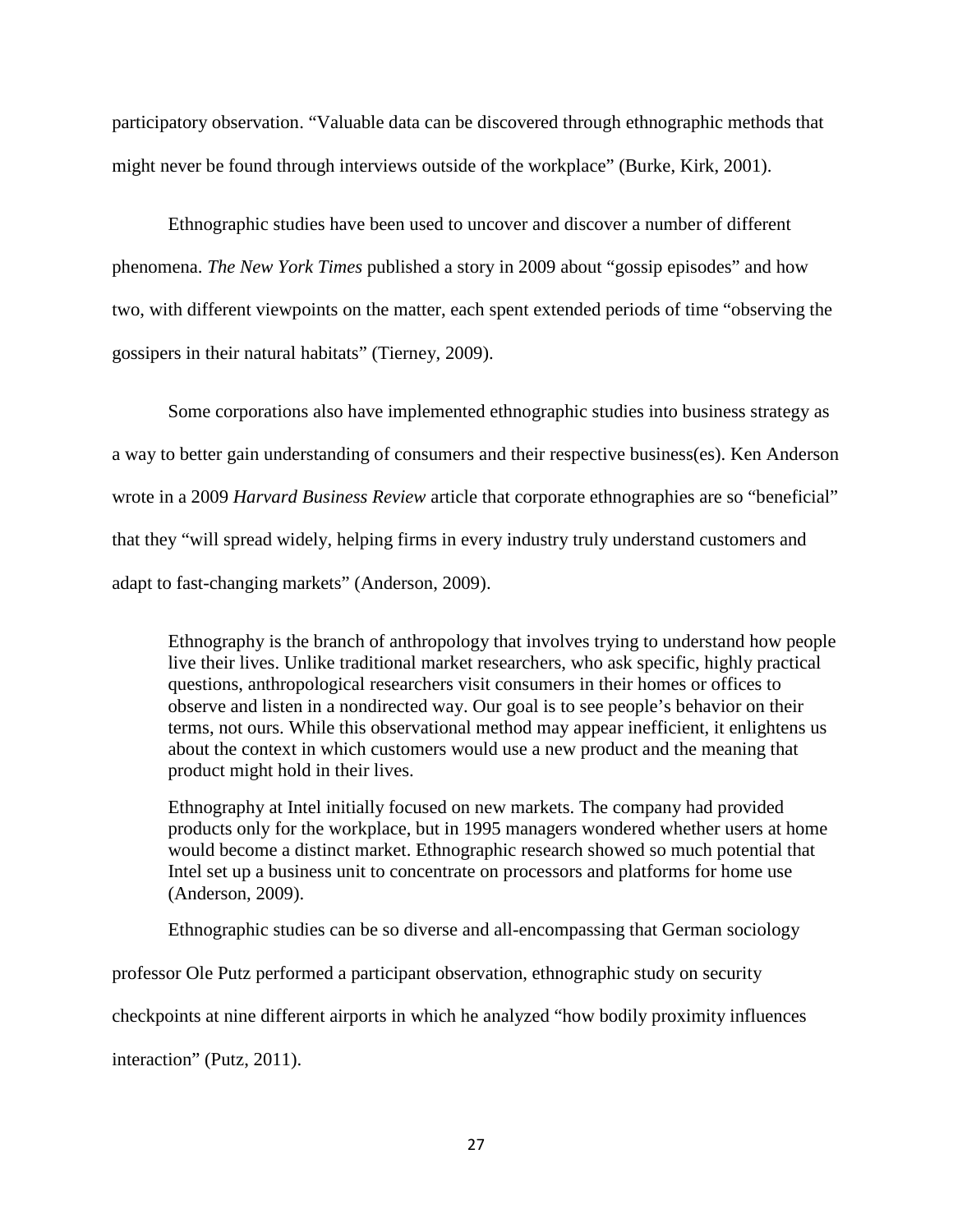One ethnographic study more in line with the one being proposed, is the one David Ryfe performed at a mid-size daily American Newspaper that took place during parts of 2005 and 2006. The daily newspaper Ryfe performed a participant observation at had hired a new managing editor that incorporated some unusual newsroom tactics that included telling reporters that "he did not want to see three kinds of stories: government or political process stories; daily, or incremental stories; or soft-feature-type stories" (Ryfe, 2009).

Ryfe said that the new managing editor wanted reporters to instead concentrate on enterprise or investigative reporting and not to "publish anything that doesn't have a conclusion" – the idea being "to explain so well what is about to happen that the newspaper sets the public agenda – it makes the news and becomes a player in town – without having to cover meetings themselves" (Ryfe, 2009). Not surprisingly, the reporters Ryfe observed said they had a much more difficult time covering their respective beats while trying to incorporate the managing editor's new policies. "By the sixth month of the new regime, many reporters shared Short's sense that the new way of producing news did not feel right" (Ryfe, 2009).

Ryfe's study may best be summed up by one reporter who told him that during his newspaper career in which he worked for four dailies, executives at "every one of them had a plan for reviving the newspaper. And at every stop, Henson ignored the plans. To him, doing journalism, was simple: he went out in the world and found 'good stories'. If he knew his craft well enough, the stories would come through and the audience would follow" (Ryfe, 2009).

Ryfe's study is a good example of why qualitative research, composed of an ethnographic-observation with interviews, can help unleash a better understanding of a particular culture – such as one inside a newsroom. Because qualitative research is more open-ended,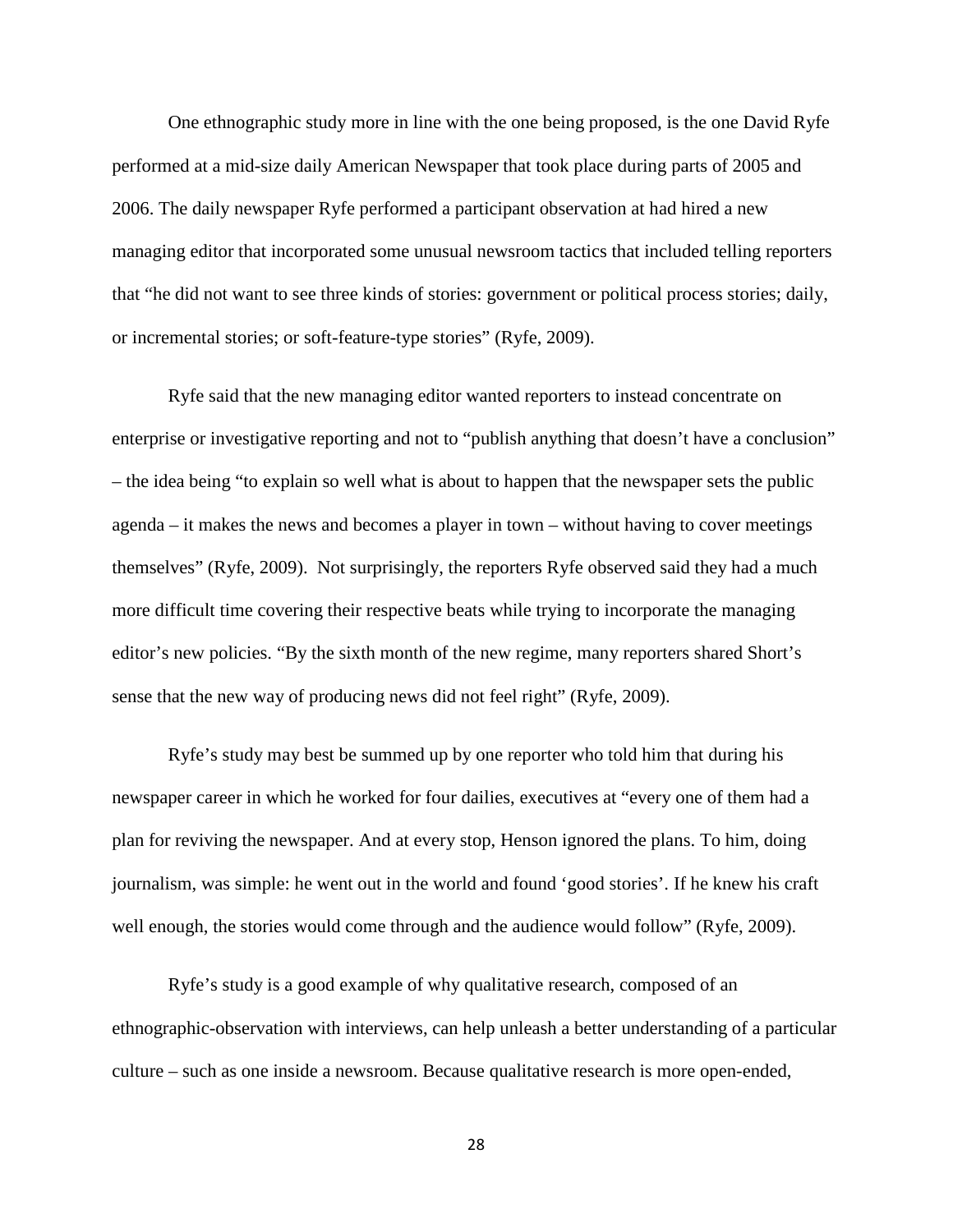numerous interviews would take place during the stint of the proposed observation – that is proposed to last 120 hours over two months.

For the proposed study, the researcher would come up with interview guides for each of the subjects being interviewed and likely will have already established some sort of rapport with each subject leading up to the interview (Lindlof, Taylor, 2002).

The proposed number of subjects interviewed for this study would be no more than 12 employees at the organization and with its corporate partner. These prospective interviews would fall under the category of informant in that each subject would be recruited from the site and setting. "These people are called informants because they inform the researcher about key features and processes of the scene – what the significant customs and rituals are and how they are done, which people exercise the real power and so forth (Lindlof, Taylor, 2002).

The interviews, which also could fall under the name intensive interviews (Wimmer, Dominick, 2011), would last between one and two hours and would take place in the private room of a location (restaurant) away from the business. The proposed interviews will be held at an off-campus site in hopes that the subjects/actors would have an easier time opening up about their journalistic experiences. The researcher/interviewer would seek to learn what each interviewee thought about the identity of a non-profit journalism outlet, along with the joy and challenges of working at a non-profit journalism outlet. The interviewer initially would go off his interview guide for each interview, but would have the freedom to ask a mixture of both directive and non-directive questions. Each interview would be digitally recorded and with all subjects being granted 100 percent confidentiality (Lindlog, Taylor, 2002).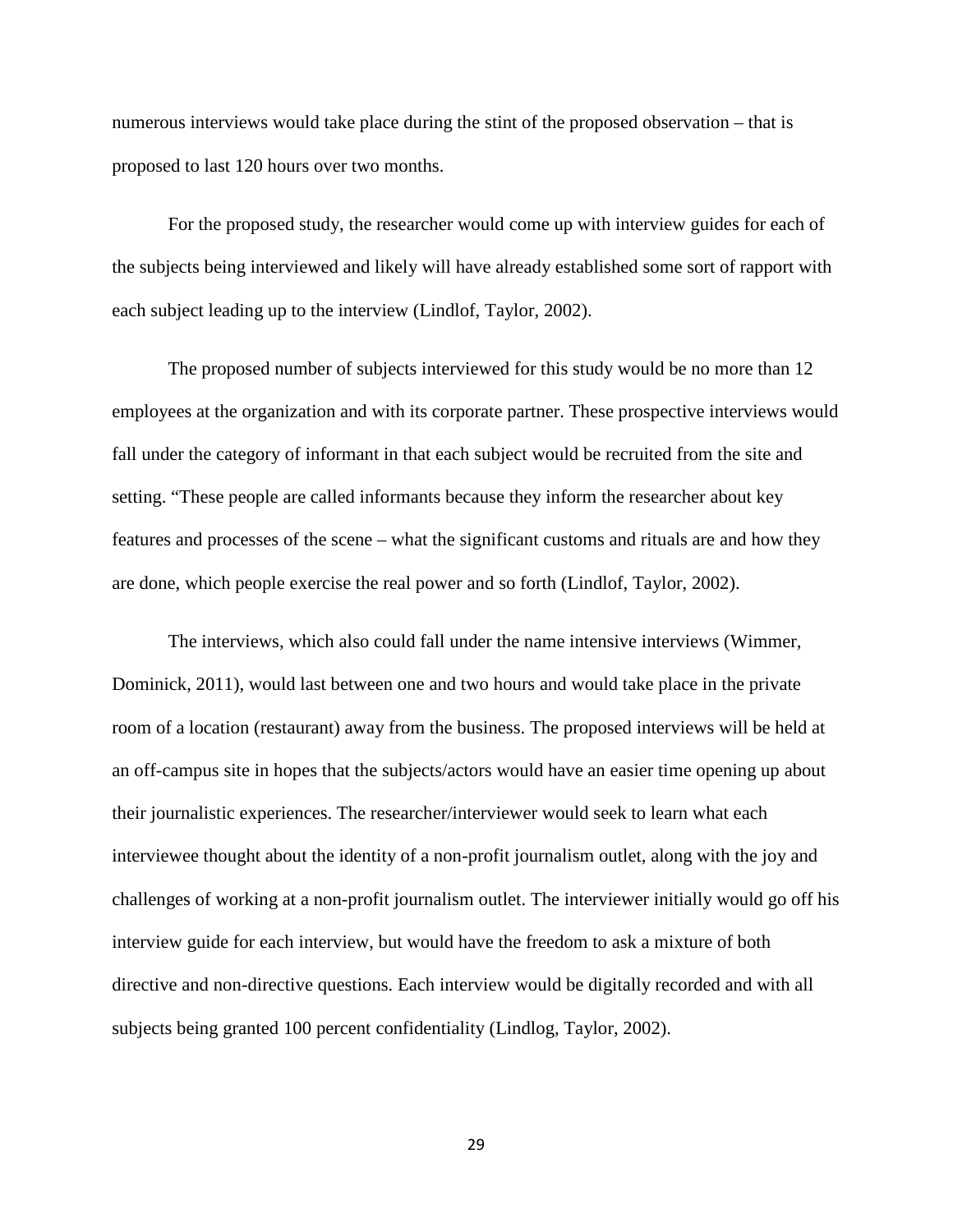### **CULTURE**

Because of its sheer size, there are a number of scheduled tours that take place in the modest-basement newsroom at this large non-profit media corporation located in a large Western Metropolitan area. One such tour in the summer of 2013 found itself downstairs in a makeshift newsroom of sorts in which four media outlets simultaneously work aside one another. Despite what many might believe to be a fast-paced, hectic newsroom, one tour on-looker had this to say about the dynamics of the downstairs room: "Wow, it really is quiet in here."

Don't perceive the lack of noise for a lack of journalistic work not being done or taking place. In fact, quite the contrary is actually happening. It's just the work being done within those walls is not the kind that you would see inside a traditional for-profit newsroom. At the very core of this 12-person newsroom is a five-person staff of former for-profit journalists, who specialize in investigative, analytical and computer-assisted reporting as a non-profit Western organization in a metropolitan area paired with a non-profit media corporation. The stories they turn around take time. In fact, the package they put together and were able to in January of 2013 took 18 months to complete. The package was centered on how different minority groups falling even further behind their white counterparts in employment, education and poverty than they were decades ago in the state during the heart of the civil rights movement.

As Les stated, the overarching intent of this organization is not to chase daily-breaking news like a typical for-profit media outlet.

Being a small shop, we are not out there covering breaking news. We do try to play off of breaking news, on occasion. The (natural disaster) history story, the (earthquake) stories and stuff like that are all examples of that. I think I miss a little of the day-to-day (breaking news), but I would much prefer to be doing this in terms of big projects and trying to identify journalism that matters, as the slogan goes, and contributing stories to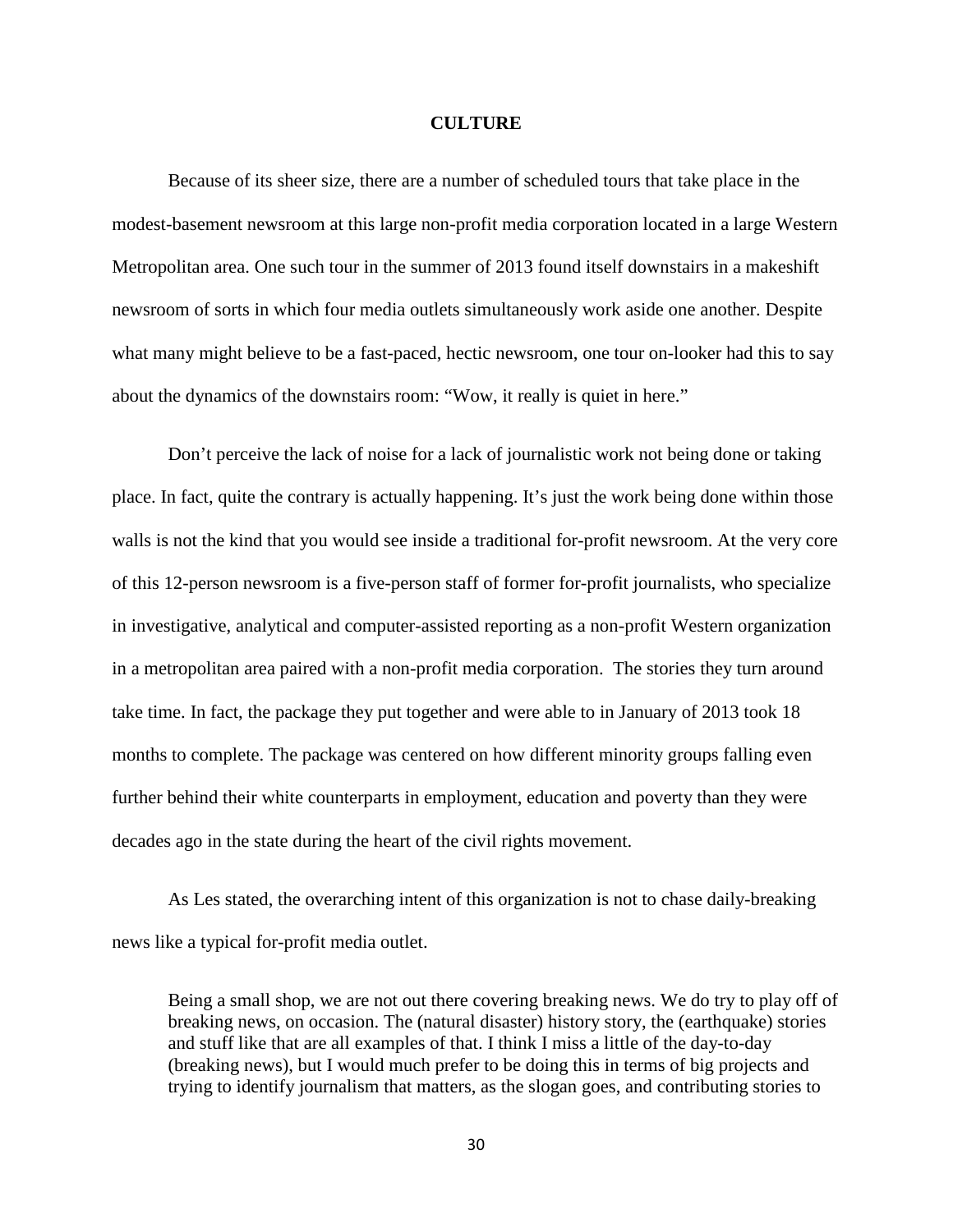stories that no one else is doing. If it was an either or thing, I would definitely do what we're doing.

Added David, who is member of this five-person organization, "All three of us came

from a newspaper background – newspapers where all you really thought of was meeting the

afternoon deadline."

Throughout the observational period, many members of the observation referred to the taxing pressures of meeting constant daily demands typical of a more traditional for-profit media outlet as "feeding the beast." Stated David during an interview,

All of my experience prior to this had to do with daily, the pressures of daily newspaper journalism and feeding that beast. You know, in the beginning feeding the beast every single day and toward the end feeding the web beast around the clock. Um so that's, as you know that' a very different um experience where you have to think of everything in terms of what you can publish right now. So the experience here is very different because while it's true that I think, you know, I would hope that we can be nimble and agile and jump on things as they happen, um I also am feeling "freed" by not having to worry that we need to have something up on the web by 3:00. You know I'm watching these (fires) … I've covered a million of these fires over the years and I'm watching this in sort of a different way now I'm thinking about what we might write that would add something to the discussion that other people aren't covering. It's just a different mindset.

That much was apparent when David offered the following analogy one day in passing in

July of 2013, "For almost 26 years, the ambulance went by the window, and I felt like I needed

to figure out where it was going. Now, I'm sitting here thinking, you know, how many

ambulances go by the window, and what does it mean, and how is it affecting health?"

Though this organization falls under the non-profit umbrella, it was started up in 2009 as not just a place to work for three of these five former for-profit journalists, but also to become a sort of go-to spot or hub for a certain type of journalism that was increasingly becoming more and more ignored by many for-profit media outlets because of layoffs, cutbacks and reduced newsroom budgets, as Les stated out during an informal interview.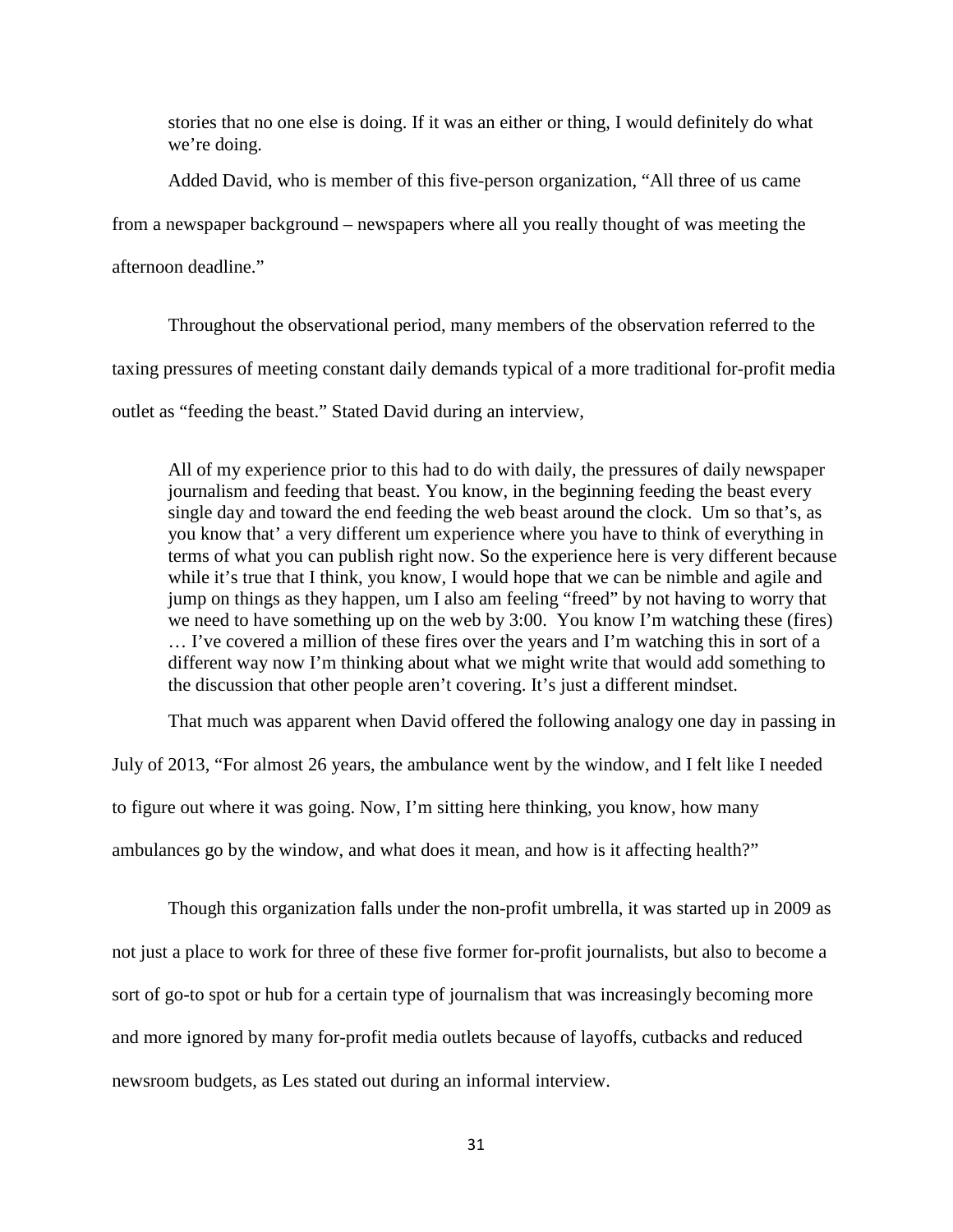Obviously, the classic for-profit model newspapers, up until about 2000, were making money hand over fist. And the ones that liked to make money and do good things had the wherewithal to spend money and do really good work. For many papers those kinds of things are much harder to do now. The proliferation of non-profits is a response to the decline of for-profits. These small investigative newsrooms sprouted like mushrooms around the country. But they tend to be intensely focused, like on investigative or data driven reporting or however they're set up. They face a similar challenge to the for-profits: Being able to sustain themselves.

David expanded on Les' analysis by stating the following during a formal interview in

which he dwelled on his past daily newspaper career, but provided insight as to why the non-

profit world of journalism appealed to him.

I gave a presentation the other day, and I said that for-profit news is about selling a product. It's about selling today's newspaper. Non-profit news is about selling an idea. I mean, I loved covering breaking news. You know I really enjoyed it and even to the end when I was city editor at (a major metro daily) last summer when the Canyon (disaster) was going on and I directed that coverage and so you know that was a very challenging but also um exciting mission and so this is different. I mean this is just, you know, I don't have that: 'we've gotta get it now, we've gotta it now, um anxiety that you do with a daily production but, but this is exciting in a different way because I feel like we're building something here that might you know prove to be sort of part of the way journalism is going to be in the future.

While there are other non-profit media organizations out there that have varied in

success, what stands out or is different about this organization is that it shares a newsroom with three other media outlets – two of which are non-profit (radio and TV) – within the newsroom in this major non-profit new corporation. The other is a for-profit outlet that offices out of the nonprofit organization.

Savannah, who previously worked in for-profit broadcast journalism before switching over to non-profit broadcast journalism 17 years ago, said the dynamics and culture of this particular newsroom, particularly since the arrival of this five-person organization, is unlike anything she has ever experienced in her non-profit journalistic career. "Probably the best thing about this is the fact that you're working in a newsroom with people that you can call over and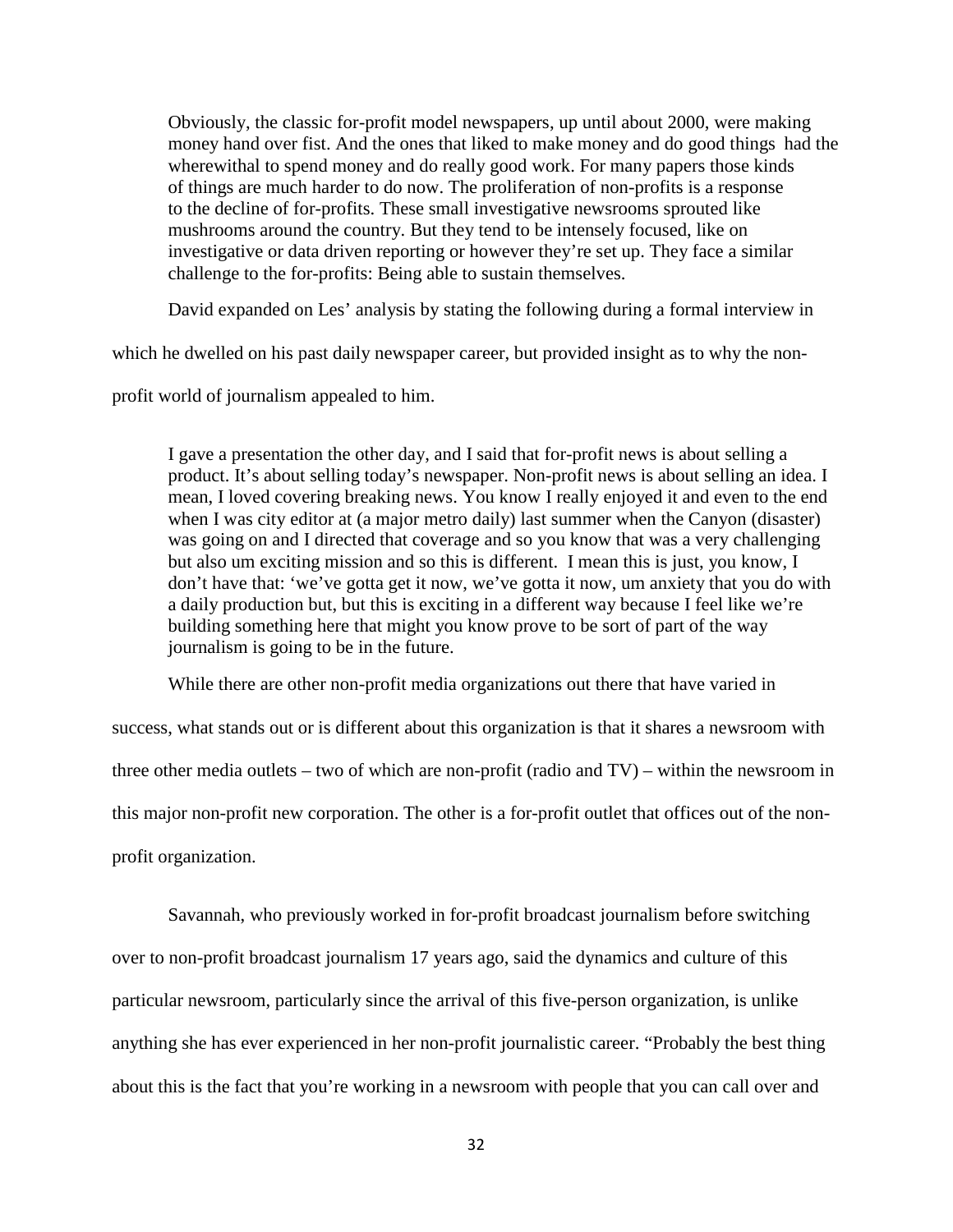say: 'can you help me with this or whatever.' I have not had that before here because I have sort of been this one-(person) band in my office for a long time so I'm really glad to get back to a newsroom culture.

Charlotte, who worked alongside Savannah, in the television outlet portion of the nonprofit corporation, has worked in for-profit print journalism and for-profit and non-profit public relations before moving on to her current role as a producer within this corporation. She advanced on what here colleague Savannah said about enhanced culture of the corporation now that this more traditional investigate print journalism team has partnered up with it.

It's absolutely a different kind of journalism. To me I regard this whole thing with (us all partnering up) as a great experiment that I'm happy to be a part of, and I think most media outlets, particularly print outlets but almost all media outlets are struggling to find the answer with all these new technologies. What's the profit model and the not for profit model? And I think really I think everyone's scrambling which is partly why (one radio) outlet, you know and everybody's trying these things. To me, it's just really interesting to watch it evolving and feel like I'm a part of it, but I'm not so invested that um I'm going to live or die by its success or failure.

Charlotte then expanded on that by stating this during a follow-up question during a

formal interview session,

I think there are a lot of benefits, and what we're seeing right now with this in-depth investigative journalism which is sort of dying in the other media outlets because of the cost and the labor intensiveness of it … So the model I think is great here, and it does seem so far like other media outlets are happy to use this work because they can't afford it themselves. The big question to me is how, this, over time this is going to be financially sustained. You know right now I think there's a lot of interest and excitement and, you know, getting grants that I think there's some momentum currently on our side. But in three or five years if no one's won a Pulitzer or if no one's you know um really had a ... if we're not really well known ... It's a growing evolving uh organization and I, my own personal concern would be just the economics of it over time.

During this observation period, it became clear that nearly all of the organization's five-

person staff were torn between having both empathy and hostility toward the daily newspaper

industry. One morning in the newsroom, David spoke of a conversation he had with a former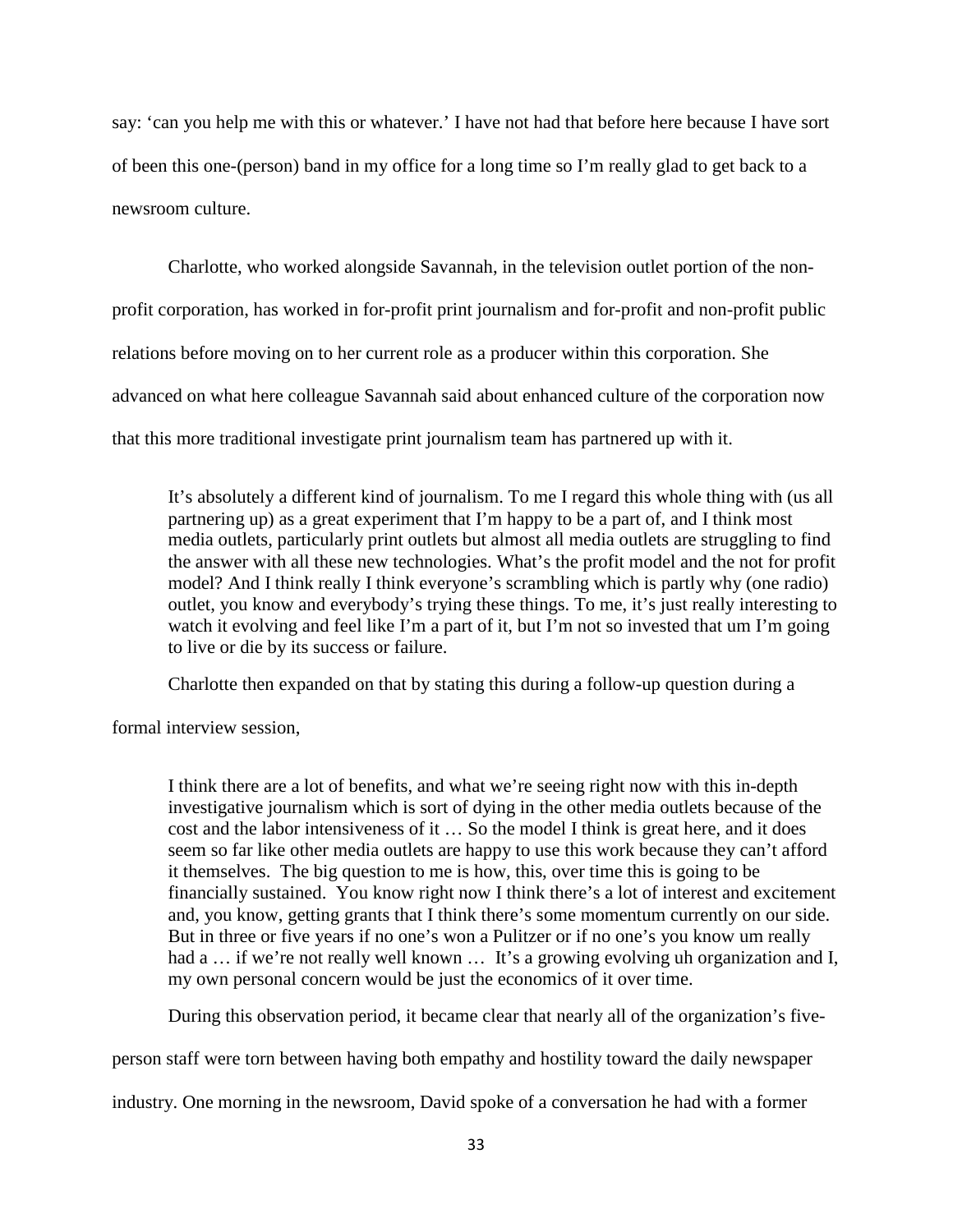colleague, who still was working at the major metro daily he previously worked for before arriving at the non-profit organization. "They are not filling two metro reporting openings, and they are laying off two other people. They want 12 positions out of the newsroom, and they're shrinking the size of the paper – again." Right after that remark, Matt said, "I remember when the old paper used to be like a (freaking) kite." Those comments brought the four former daily for-profit journalists into a brief nostalgic conversation about the old days. In fact, on multiple mornings during the observation, the four would talk about the major metro daily's edition that day. Said Dennis, "I see (paper) mis-identified someone on the cutline." David countered by saying, "That's what happens when you only have four copy editors."

The constant daily pressures and demands of producing content and daily deadlines ultimately led Matt to feel this way about the chain of command and pecking order of the former major-metropolitan daily newspapers he worked at alongside, Amber, David, Les and Dennis. "You know, when I was shooting for the (major daily), I felt like I had two bosses I had to please. As long as they were happy, that's all that mattered."

While this organization chooses longer, more in-depth reports as its primary journalistic focus, there is beginning to be a shift toward adopting the more traditional philosophy of getting some stories and reports turned around quicker. Said Matt: "We are doing more. There are just these sort of expectations now for the amount of content we need to be generating. We went from doing half a dozen pretty major stories a year to where we now put out four in two months." During the observation, there definitely was a push to have the organization produce more content on a more frequent basis. In fact, Amber lamented multiple times during editorial meetings and around the newsroom throughout the month that she wanted to see some sort of daily update on the organization's Website. "I would like to get that going right away. I want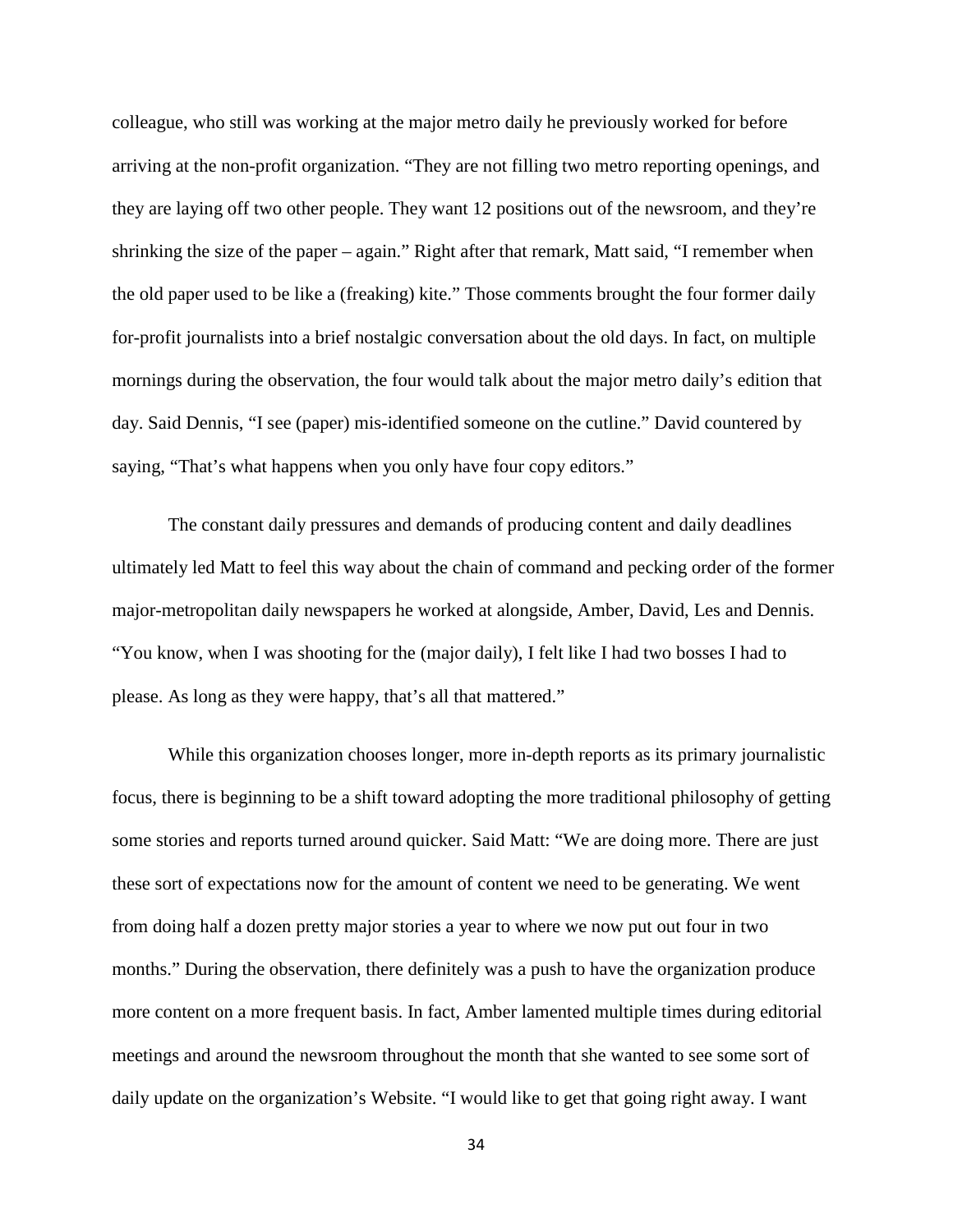people to come with a plan. We want to have a plan laid out to say: 'alright if we took (story on minority falling farther behind), how many day of content could get out of that? We could get a hell of a lot."

Ideally, Amber would like that content to come from previous stories in which they could take tidbits out of or use information that did not make the story, and put it on the Website in the form of updates or blogs. David, however, played devil's advocate during a staff meeting, saying that these updates should not be forced. Amber, though, was adamant that these updates will inevitably happen, and she would like them to be posted on the corporation's homepage, and then linked back to various social media sites. "It can be anything we want. I just want to have something up (daily) on the homepage." The daily updates proposal is revisited at the following week's staff meeting to which Amber said, "The biggest challenge to all this is to not have it suck up all our time." Matt interjects and said that the best strategy in handling all the updates would be to have system in place in which they could "backlog" updates.

Though small in stature, it became apparent early on during the observational period that this organization's five-person staff was very serious and confident about their journalistic work and abilities – especially when discussing how a traditional for-profit outlet might handle a similar scenario or story. At the first news meeting a couple of days after a natural disaster happened in the state, David said he wanted to hop on story about how a certain scenario would play out if the natural disaster hit a particular site in the metropolitan area. He then quantified what he and the organization could do with such a story. "I think we could do a story nobody else could do in a week." David further qualified that comment in a formal interview by stating this,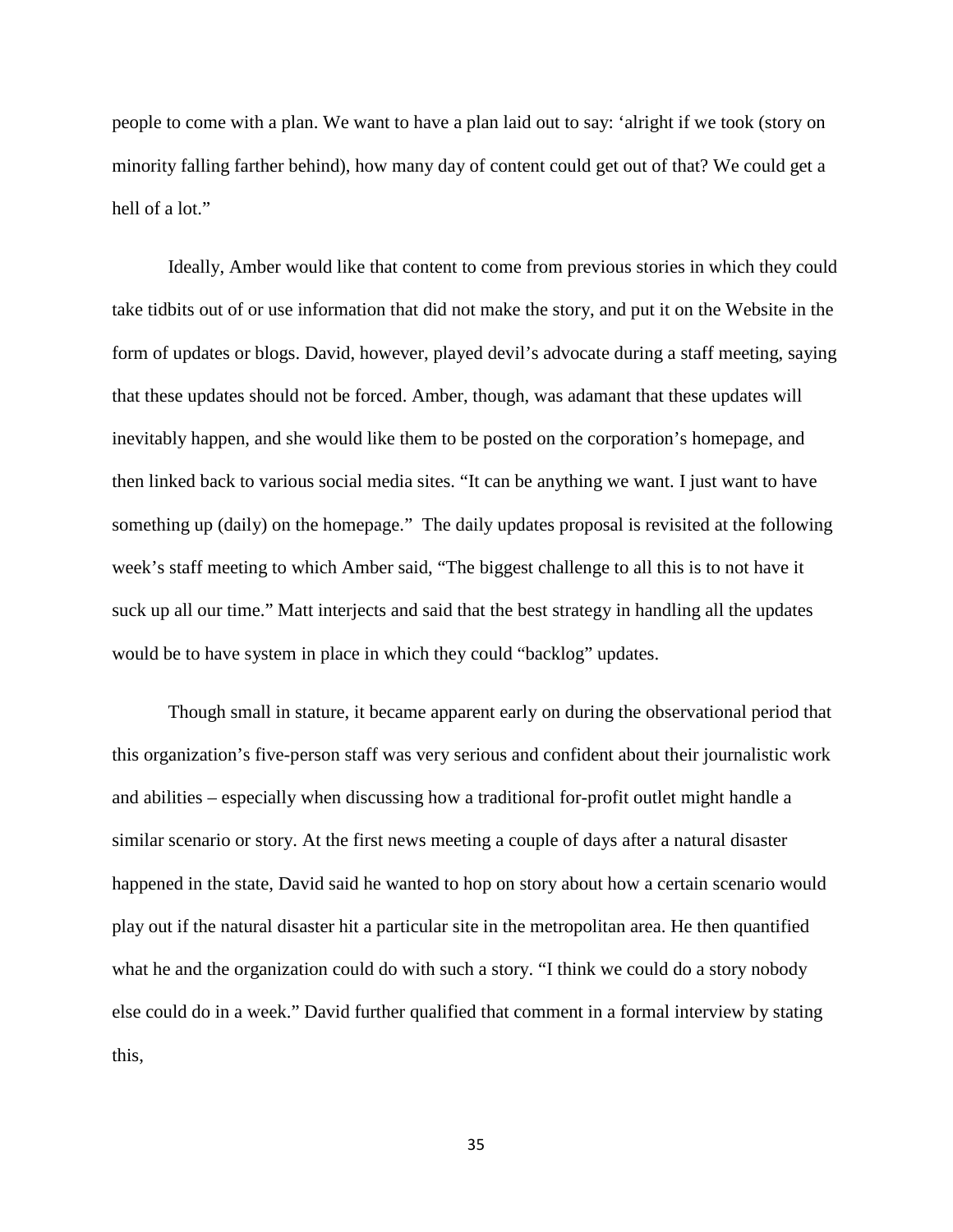I think that part of the shrinkage of traditional media in recent years is there are fewer people at the city council meetings, there's fewer people digging through the budget, there's fewer people pulling files in courthouses and looking up public employees expense accounts and that sort of thing, and so I think that um part of our mission, you know, lends itself to the idea that we can spend the time it takes, and that's the reason there's less of that. Right? Because it takes time. And it's hard to devote time to stuff like that when you've got to feed your printed daily paper or your 9:00 newscast or 10:00 newscast and your web publication, and so I think that that's an important part of our mission and role is to be a watchdog.

During a two-part formal interview, Amber explained that the package on minority groups falling further behind their white counterparts, which was published in January of 2013, was originally supposed to be just a six-month project instead of the 18-month one it turned into. "It ended up taking 18 months, but that's what we wanted to do." Amber then went into much further detail about really what she believes to be the ultimate cultural differences between the non-profit outlet she runs, and the for profit model she spent so many years working in.

Like I said, we don't have those other pressures on us. All we have to do is find what in our journalistic judgment are the most important stories and do them in the most thorough and broad way. No one is walking up to these journalists and saying: "Hey can you come off of your big project and go cover the car crash on the corner?" Or, where we have the summer festival insert that we need you to write three stories for. That's not happening here so we're very laser focused on those public service journalism projects.

They (for-profit outlets) haven't made a choice strategically I don't think to say: "All right, well, we don't care about public service journalism anymore." But by default when you see the contraction of the newsroom and the increase in demand so you have half the journalists you used to have and then instead of just having one produce at the daily newspaper or a daily newscast you have the newspaper or the newscast plus the hourly web updates, the tweets, the Facebook's, the blogs, and there are only half the people to meet more deadlines, right? So you just can't find a body to take off of that daily grind to do that in-depth stuff. Now, I'm over generalizing to some degree -- there's some newspapers in the state are certainly doing some enterprise reporting. It's not as if it has totally disappeared but the amount that they are able to do is a fraction of what needs to be done.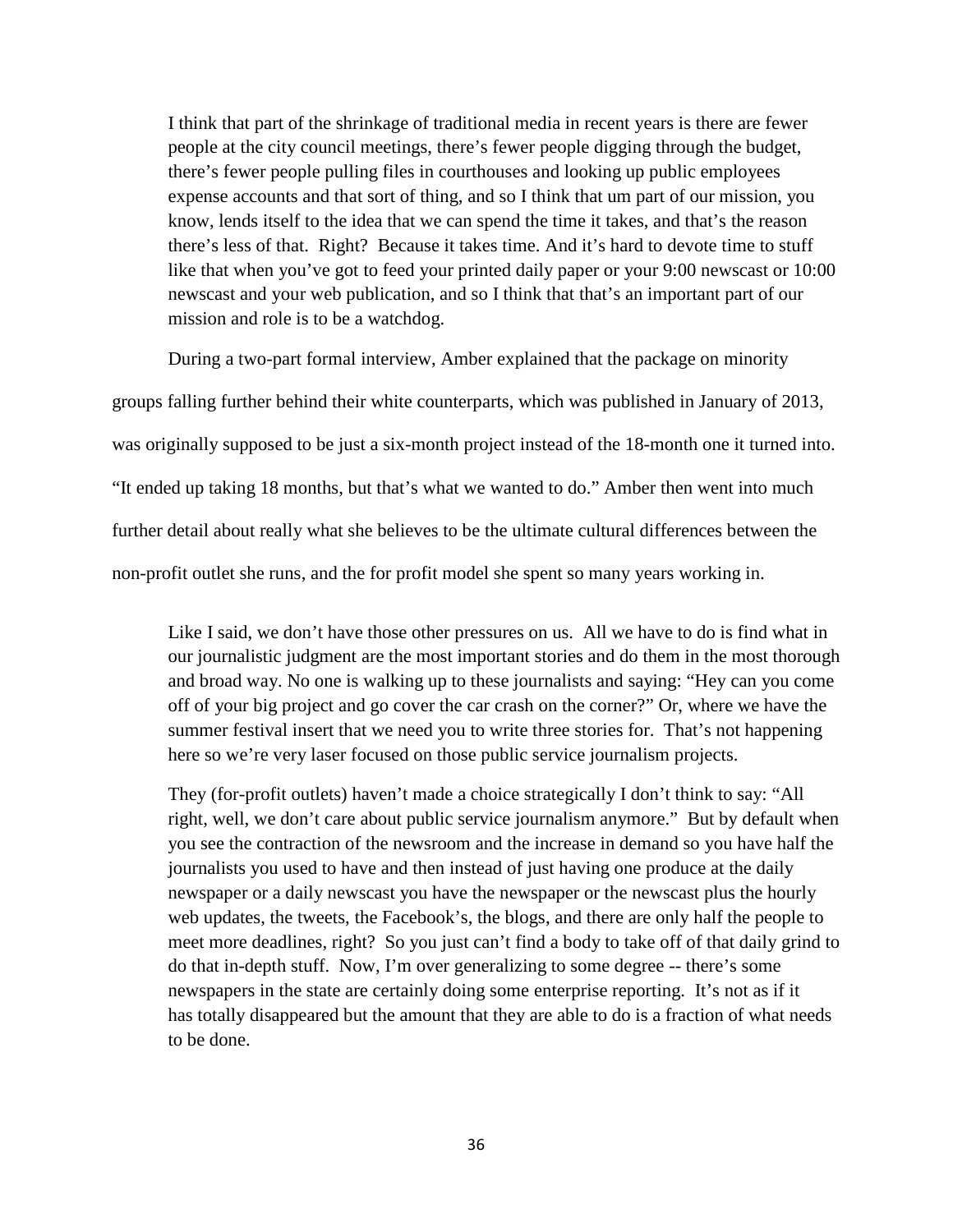As Les repeatedly said over the course of the observation, arguably the best thing about switching over from a more traditional for-profit media outlet to a start-up non-profit media outlet was that there is greater freedom to pick and choose than ever before.

I guess I would say that it's in the ability that we have to pick our shots. If you are a commercial enterprise you have little choice but to be out there doing daily stuff that isn't terribly significant in the scheme of things, feeding the beast kind of journalism. Being able to step back and be a little bit more reflective and kinda pick the shots is a good thing. But at the same time you want to be relevant. That's one thing that I think that we are trying to figure out. I've been really gratified at how the for-profits have used our material.

As the practical joker of the group, Matt never shied from expressing his opinions on the state of the media industry, much less about the cultural differences between working for a forprofit media outlet and a non-profit media outlet. When describing the chain of command at the former outlet, Amber, Les, David, Dennis and him worked at, he stated this,

My director and executive editor – those were the two people I worried about. Everybody else was just sort of random editors and (unintelligible). You know as long as those two are happy on an ongoing basis that was fine. If I'm pissing off some line editors and things go along or disappointing them or something, you know, (screw) it - move on. I got four more assignments to do. But you knew what was expected out of you. We had really high standards, worked hard and wanted to do really good work. There was a lot of competition so I think you know one of the things that is a challenge (here and today) is delivering these sort of differently calibrated (multi-media) pieces. We have this original story or project and we're spitting it out in different ways.

While Les said that an inherit advantage that this non-profit news organization had in comparison to a more traditional for-profit, daily media outlet was the ability to carefully and strategically pick its projects, Matt countered by saying that there still were some built-in disadvantages that non-profit outlet might have to endure – most notably being in conflict of interest. "You know here you feel like there is a lot of people you need to make sure are satisfied with what you're doing. We have all these partners so you want to make sure that the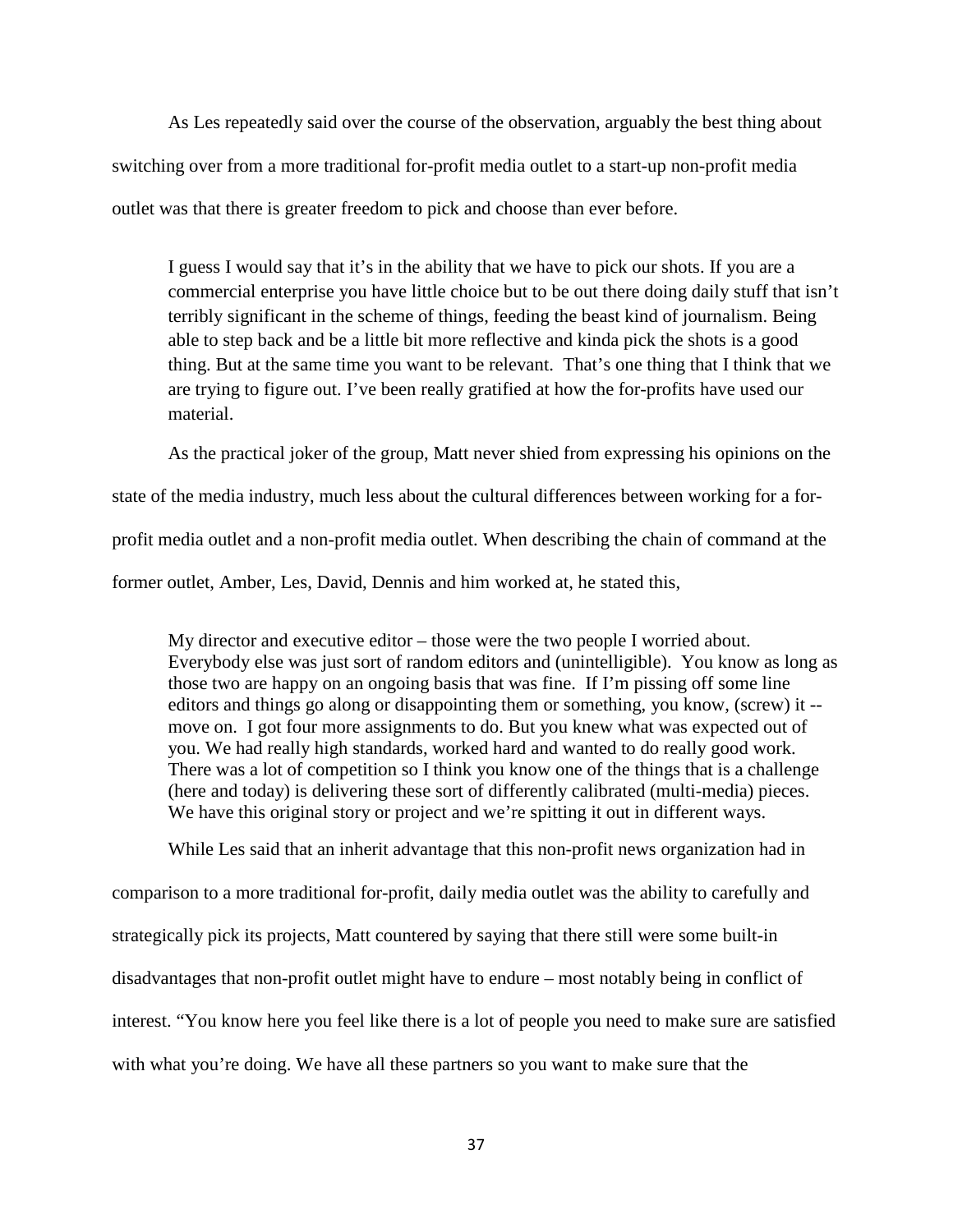journalism's good, the delivery mechanism is good, and that they are getting the parts and pieces that they want, the way they want them."

Because this organization is an arm of a major non-profit media corporation and receives the majority of its funding through grants and donations, the potential of there being a conflict of interest down the road is something that is not lost on Matt. In fact, he went so far as to suggest that some of the packages that the organization produces are directly related to a funder, foundation or donator's area of interest.

He stated,

You know we've got a health foundation that said you can hire health reporter here is the money. So we do health stories. Now I would argue, you're sort of saying that the judgment of this health foundation is that there's not enough health coverage made by this entity who has the cash. And we're agreeing with them saying: 'yes, there needs to be more health coverage.' I mean, I think there needs to be more everything coverage because it has been wiped out. We've got this LJI coming out with energy coverage, and then there's the Center for Public Broadcasting with money saying you know: 'we'll pay you if you do this news coverage.'

You would hope that for the sort of the overall what's good for democracy, what's good providing information to the public – that those values are being shared by these foundations and these money centers. (Hopefully) we don't wind up covering stuff that just because the Colorado Health Foundation has a huge amount of money you wind up with a lot of health coverage and maybe there's not a lot of coverage someplace else.

Even during the observation's infancy, it was quite obvious that the organization's five people and the other seven that worked in the newsroom not only worked well together, but also enjoyed each other's company – both in and out of the work place. Overall, the corporation did a good job of promoting morale. A prime example of this came every Friday when corporation employees would walk approximately 100 yards after work to the neighborhood bar for a cold beverage or two. Josh would actually buy the first round for each employee. It was during these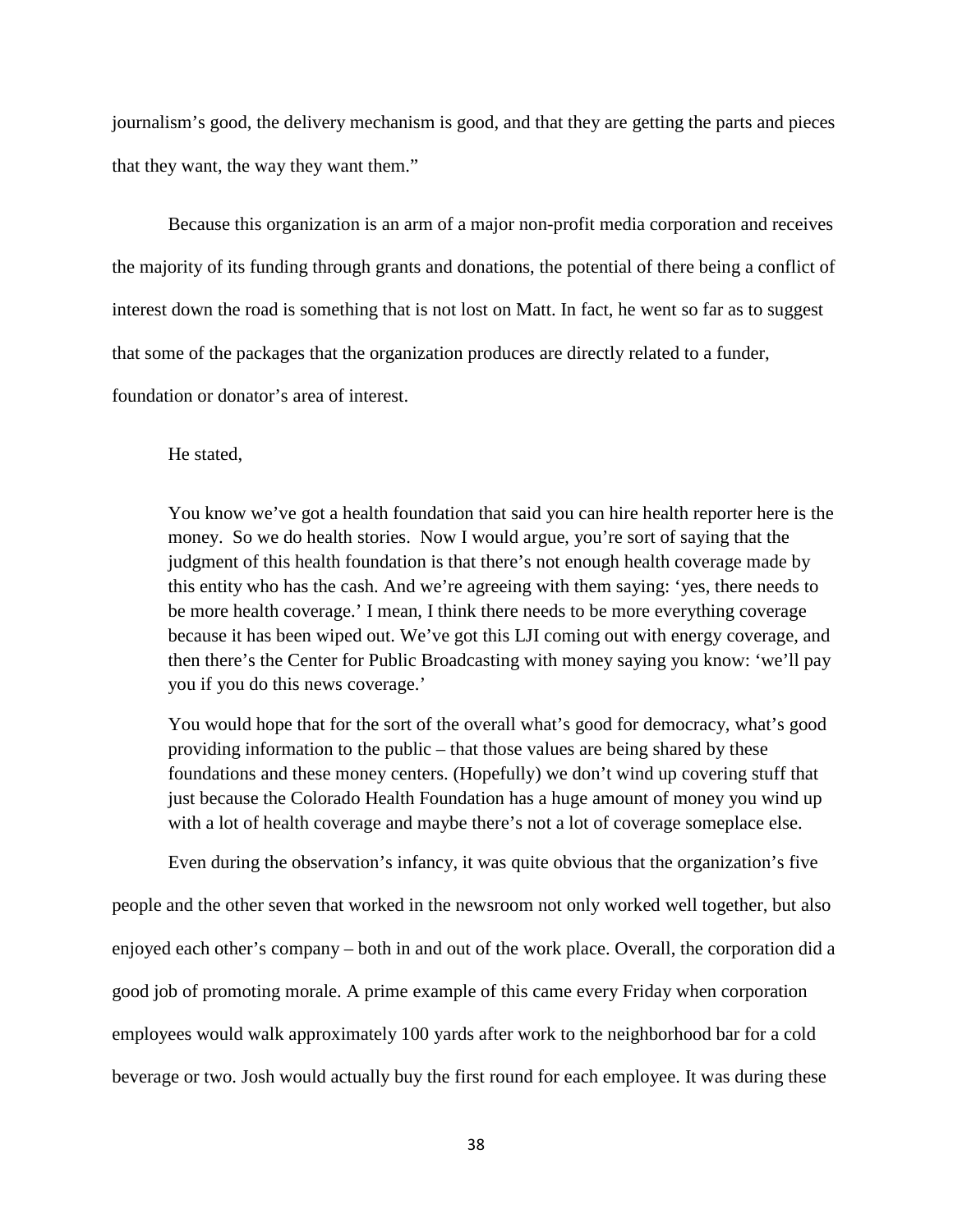types of gathering that many of the organization's five employees would often open up and disclose some profound thoughts reflect on how they industry once was and how it now is to them.

Stated Les,

One thing that you do think about, particularly if you're like me and have worked for daily news organizations of 35 years, is you feel like you've kind of lost the sense of immediacy that always goes with the news. A lot of us are like dogs at the fire station. The bell goes off, and we want to jump on the truck. But you have to get over that because that's not what we do, and that's not terribly negative either. There are things that happen that I feel very fortunate that I'm not running the story or having to run out the door. Believe me, I've done plenty of that – enjoyed it back in the day. But being a little more thoughtful and reflective is a good antidote for losing this sense of immediacy.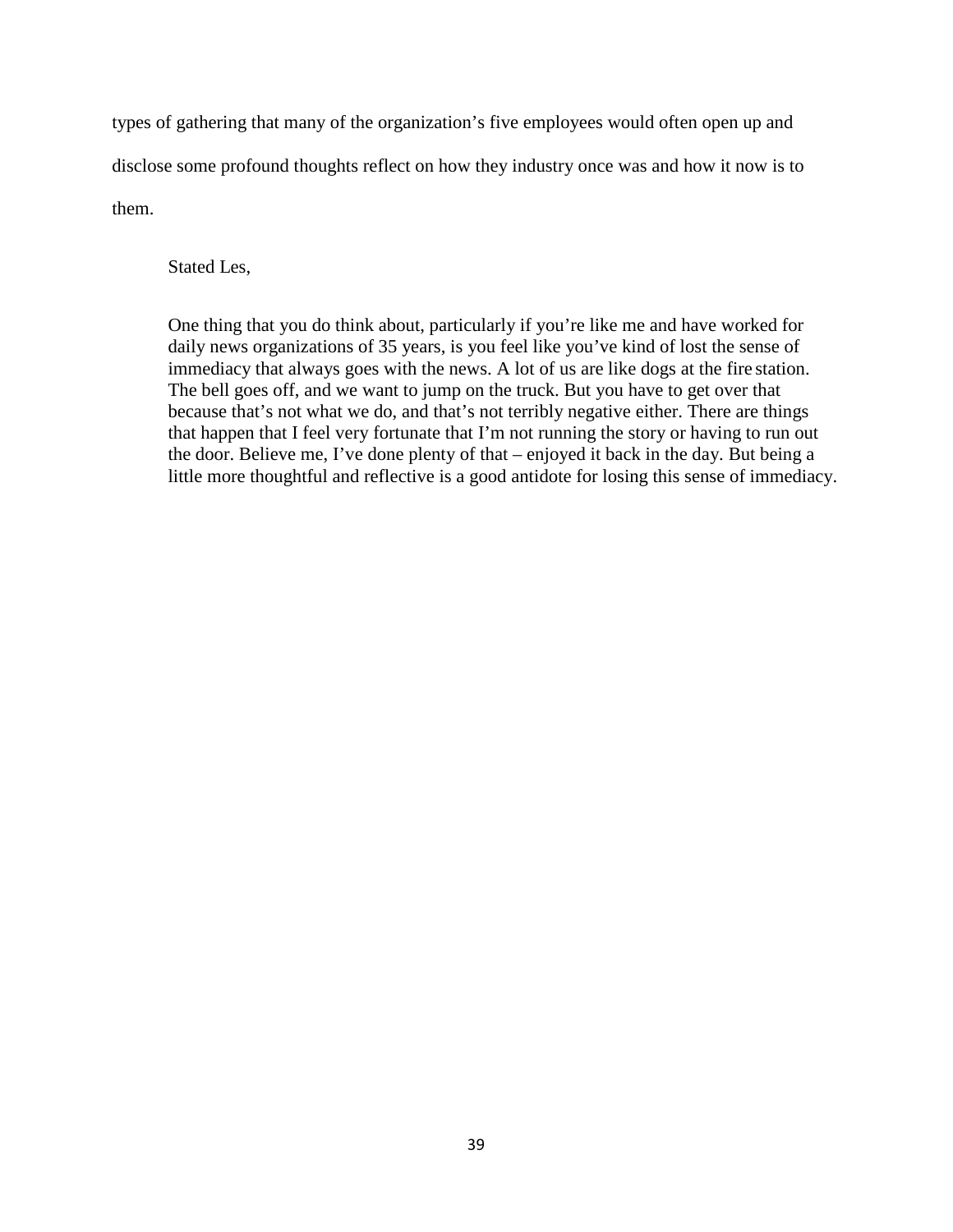# **COLLABORATION**

# **External collaboration**

In assessing the type of collaboration that takes place within this studied organization, the findings showcased that both internal and external collaboration were prominent. The organization used external collaboration to promote its outlet and better spread its journalistic stories and packages through outside outlets. Nowhere was this more apparent than on June 22 when a story produced and written by the organization, documenting how common a particular type of natural disaster was within the state, landed on the front page of three different daily newspapers. Dennis, who researched and came up with the data and numbers that were used in the story, said that ideally this is how the organization would like to see its stories and reports featured. "We are always looking to see how we can take the story or the data and make it regional as well as state wide. We are in effect telling (these cities and towns), here's how this story can affect you locally. So, I think that's one of the biggest changes in sort of how we do business." The organization published another story earlier in the year, which highlighted the state's most violent neighborhood that received extensive play in one of the state larger dailies. Les said he hopes that as the organization continues to prove itself, that it will lead to more frequent collaborations with outside outlets and to its stories and reports receiving better play.

He stated,

Well, I would hope that we could do even greater collaborations in the future. We've really directly collaborated with (that daily) better than anyone else, but I've also enjoyed talking on the phone (with many other outlets). We've collaborated with all those newspapers, and we've enjoyed strong collaboration with (major television news networks). We try to do these stories in a way that allows for local reporting. Our partners can take our numbers and do what they want in terms of localizing. The ("Most Violent Neighborhood") was a great example of that. We worked closely with (that city), but then Dennis had the whole state broken down by census tract so we could give any newspaper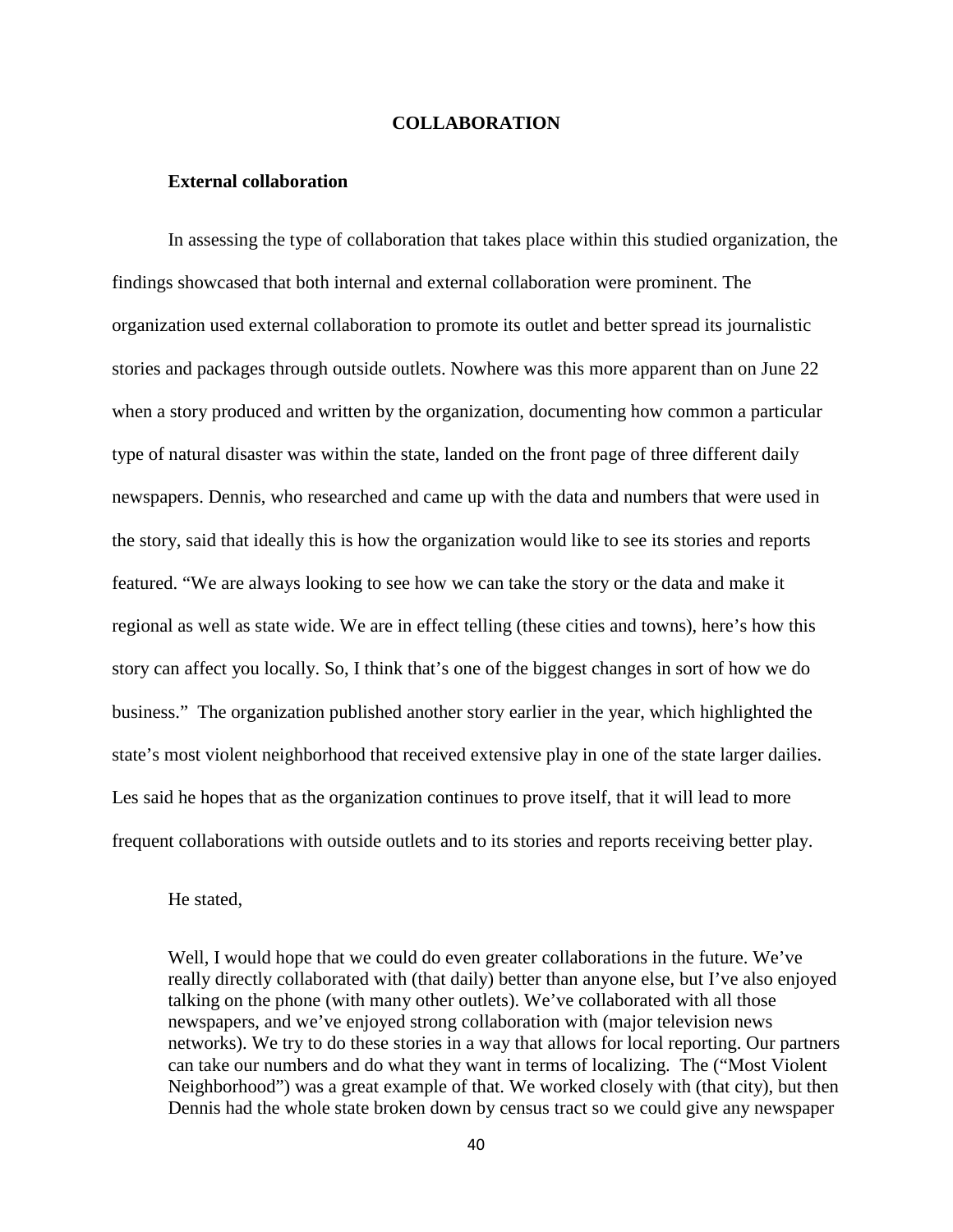their county or counties to localize. Some people do a really good job of that. Hopefully we can grow in terms of being collaborators with the wider world, as well sometimes just sending stuff out the door and hoping for the best.

One thing that did work in the organization's favor when it first opened is that several outside print outlets were willing to try different and more unconventional way of getting news out because of staff cutbacks and reduced page counts. Amber said the idea of telling various outlets that they would have access to a particular investigative story her organization would produce all at the same time initially was a tough sell, but "because competition was so less important than (ever before) because of all the shrinkage that happened," they ultimately "were willing to try it."

# **External tensions and challenges**

Though the external collaboration the organization has experienced with outside media outlets has been both rewarding and satisfying, it does not come without its sets of challenges. Because the organization is its own outlet, the reporter writing the story frequently has to shorten the main report to better fit the confines of the various outlets and wire service that might pick up the story. Typically, that same reporter will produce a longer story for the outside outlets and an even longer story for the organization and partnered corporation's website. Les stated that there are many factors the organization must consider while working on a story and when ultimately submitting it.

One of the infamous areas of shrinking resources for traditional media, including newspapers, and one of the things that's diminished is the size of the news hole and the ability to print long news stories and that kind of thing. We want our work to be accessible to as wide a market as possible. Don't get me wrong, the papers have really been great in working with us and appreciative of what we do. But one thing that happens is we end up with a story that has been heavily reported and there's a lot of data to it. The dilemma from our point of view is, we want something that reflects the quality of our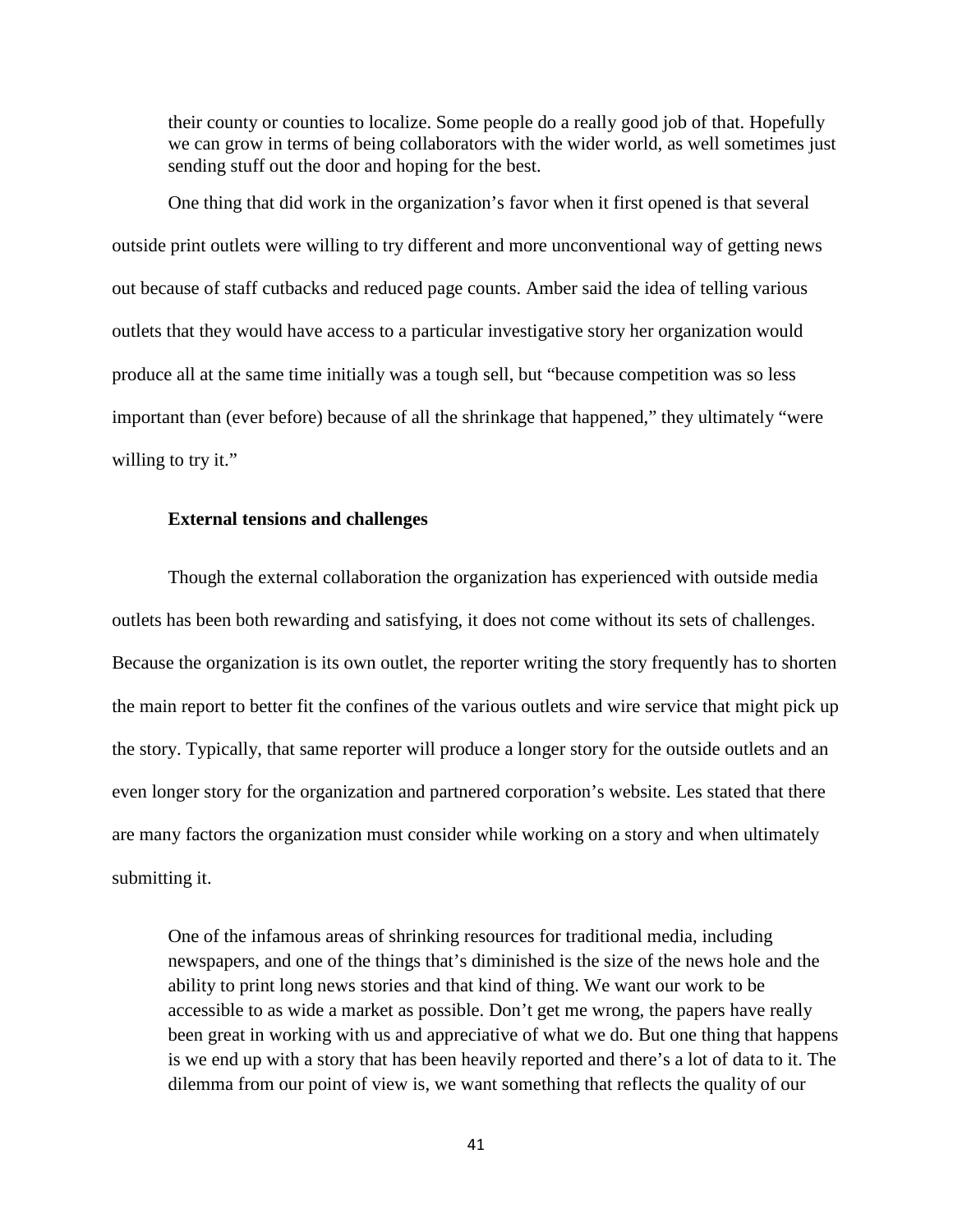effort, but, at the same time, it has to be short enough to be useable. What we've done in some circumstances is sort of a compromise.

David, who penned the story on the state's most violent neighborhood, said he understood the process and rationale for why a daily may need a shorter version of a particular story. But he also said that there is a learning curve with the type of collaborative reporting that now is being asked out of his organization and him to fulfill. Simply put: There are more mouths to feed and editors to keep happy than before when he was a reporter at a more traditional forprofit media outlet.

In terms of thinking about that story in particular, you know, we want to do right by our media partners who have done right by us. And you know, (that) paper, for example, has been a really good partner and has run a lot of our stuff and has provided us with content that we can share. So, I felt strongly that they deserved to have something more than the shortest version of the story that was shipped out for the state. I also felt selfishly that I wanted to write the longest possible story – not the longest possible story, but a story that did justice to the amount of reporting I did. So that's how we ended up with three versions. Part of that is there's collaboration in the office when I ask Les or Dennis or Matt or somebody for an idea or talk to them about something. Then, there's collaboration with our partners. In that case, it was talking to (that daily) and saying sort of this is what the story is and what do you sort of see in terms of length you can handle and all that sort of stuff. So that's how I'm doing that and I'm happy with that. I'd rather not write three stories every time. But, on the other hand, if we spend a lot of time on something we think is really important, I think it's worth doing.

The organization, however, often feels like it is being put between a rock and a hard spot

when approached by some outlets, leaving their values and overall mission in question. Nowhere was there a better example of this coming into play then when one of the state's largest television news networks approached the organization to see if it would be willing to produce and assist with two investigative stories per month for the outlet. While it is unclear what decision the organization took, the potential collaboration was a major talking point at three consecutive news meetings during the month of June in 2013.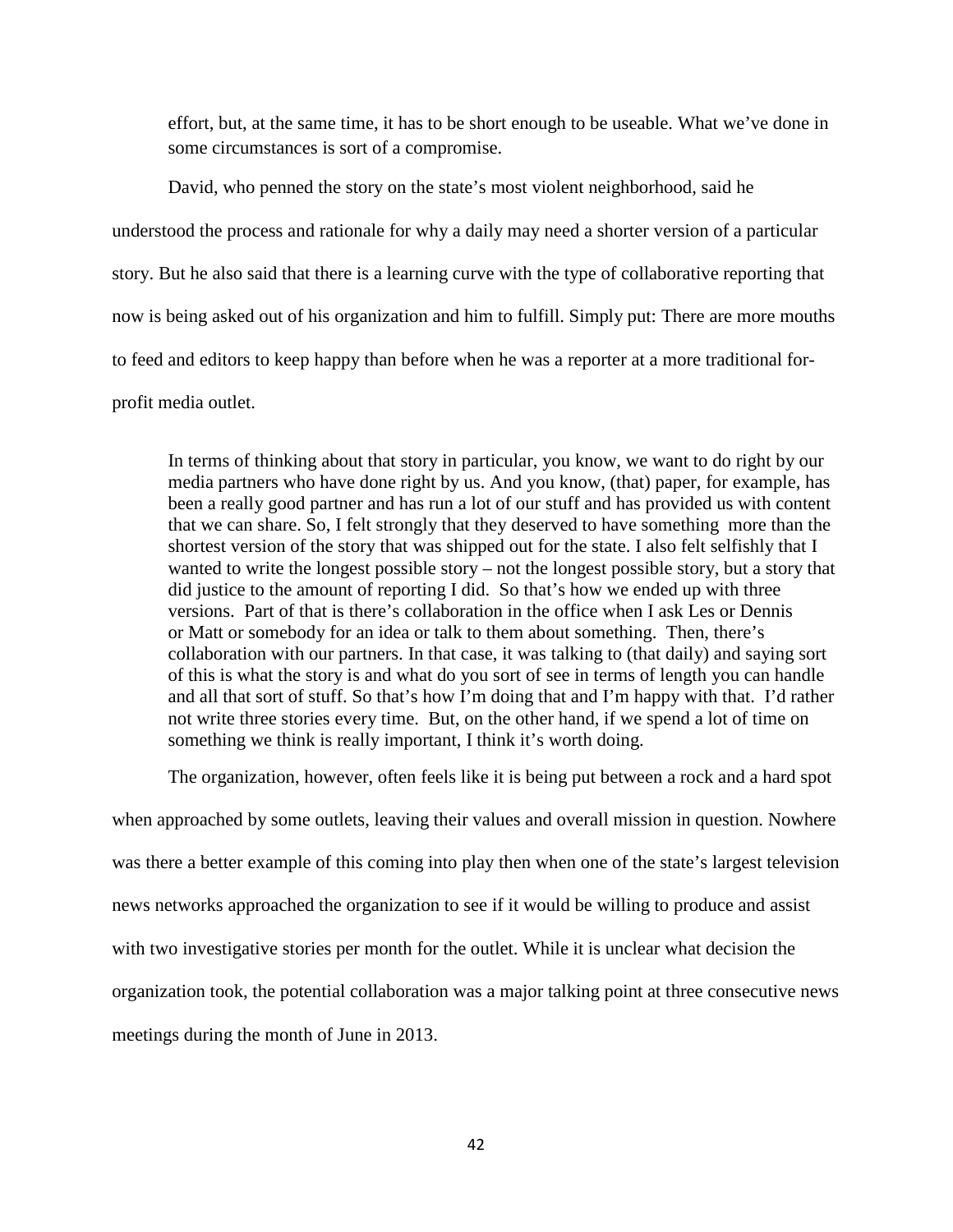Amber introduced the possibility of collaborating with the television network on a more frequent basis by saying: "Channel (15) wants a closer relationship. What would we do for them that would be special? What would we do for them that would be financial? Channel (15) said they would give us exposure, blah, blah – money never came up. Can't get more rock bottom than that." This prompted Dennis to say that "their definition of data base is something that could be looked up on line. These are stories that we really shouldn't be doing." The potential for greater exposure for the organization, and non-profit media corporation as a whole prompted the president to make an appearance in the group's news meeting two weeks later. Though Josh was intrigued by the possibility by forging a greater relationship with the network for increased exposure, he ultimately said: "I'm worried that (we) will be taken off (our) mission … Stay on stories and things that matter systematically, not personally." In regards to the decision-making process of dealing with offers to collaborate, Amber had this to say during a formal interview.

Well, really, we-we make the decisions. The decisions rest with us but we listen to what our partners say so if they're saying, "Hey you know this fire season is really bad, have you got anything?" We can, you know, reach into our bag of tricks and pull out something. But all the decisions are made in this newsroom. So...we're independent in that. Although, we want to know what people really want to try to do. Because, it's like any giant newsroom, kind of, it's kind of like a giant newsroom. These reporters out there have ideas that they can't get to. Well, if we know and can help get at that then it's important for (our state) to know. If nobody's going to be able to do it if we don't do it, then we're going to do it if we can.

Still, as Les indicated, once the organization generates a story, it has very little control in

how it is used or how it is packaged by outside media outlets – something that he still has not

gotten quite used to.

This is not a complaint and it's probably not even a negative, but based on a long career in newspapers there are times when I would like to say: "Here's the way we're going to lay out this page and this is going to lead the paper, or we're going to print a special section around this story." That's out of my hands. We control content to the extent that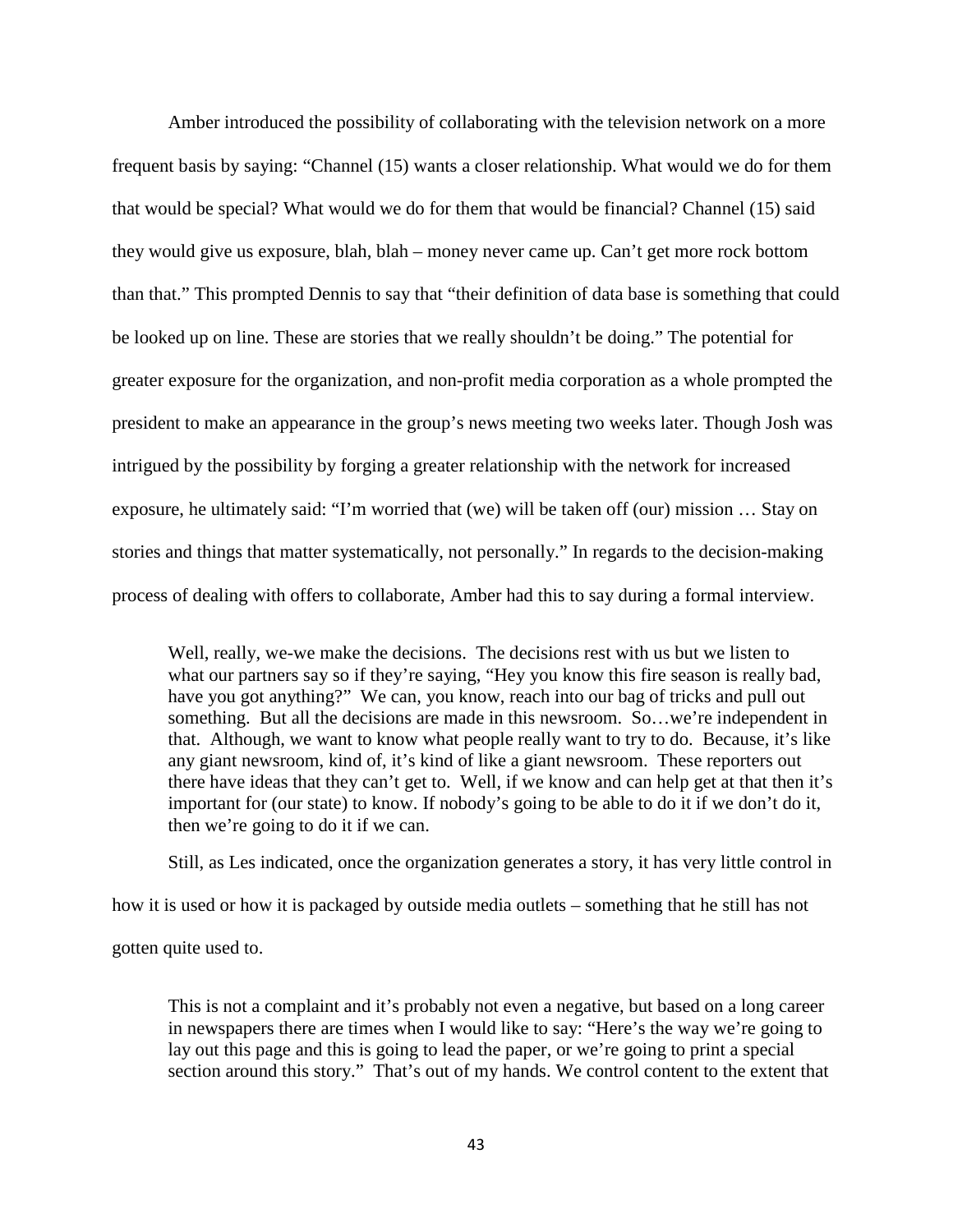we try to make it as good as we possibly can, but we don't control its ultimate use, except on our Web site.

# **Internal collaboration**

Amber initially thought external collaboration would be how the organization would make a name for itself when she launched it in 2009, but its opportunities for internal collaboration have arguably been more frequent and even more successful over the past year. This likely stems from the fact that the studied organization, along with a public radio station, formally merged with a major public media corporation in February of 2013. Prior to the merger, each outlet had worked out of the corporation's newsroom. Additionally, there is a separate independent news agency that also offices from within the corporation's newsroom. Though, this outlet was part of the internal collaboration process, it was not part of the merger. While it might all seem a bit like a three-ring circus, Amber stated that there have been some tremendous benefits that have come with being able to partner with a major non-profit public news organization.

It's really good because it's so good for both. It's kind of the perfect marriage. It's so good for both sides because public media wanted to be doing public service journalism. They realized: "Wow, look at the impact (we) have been having." They saw laws that have changed and policies that have changed directly related to our content. They looked at that and said: "Wow, we want to be able to have that kind of impact on our community, but you know rather than starting it from scratch let's just merge with (them). And for (us), we looked at public media and said: "Wow, we'd like to have 60,000 members and we would like to have a fundraising department and we would like to have this kind of network, so let's merge with them."

Amber also was quick to point out that the merger was able to take a lot of the fundraising pressures and responsibilities off of her plate. "Here's the thing. If we were still a stand-alone organization of five people, and I was trying to raise a half million dollar budget by myself ever and do all the other things plus grow in some way (by trying) other revenue streams and (just) do all these things. That's a hell of a lot for one person to year after year."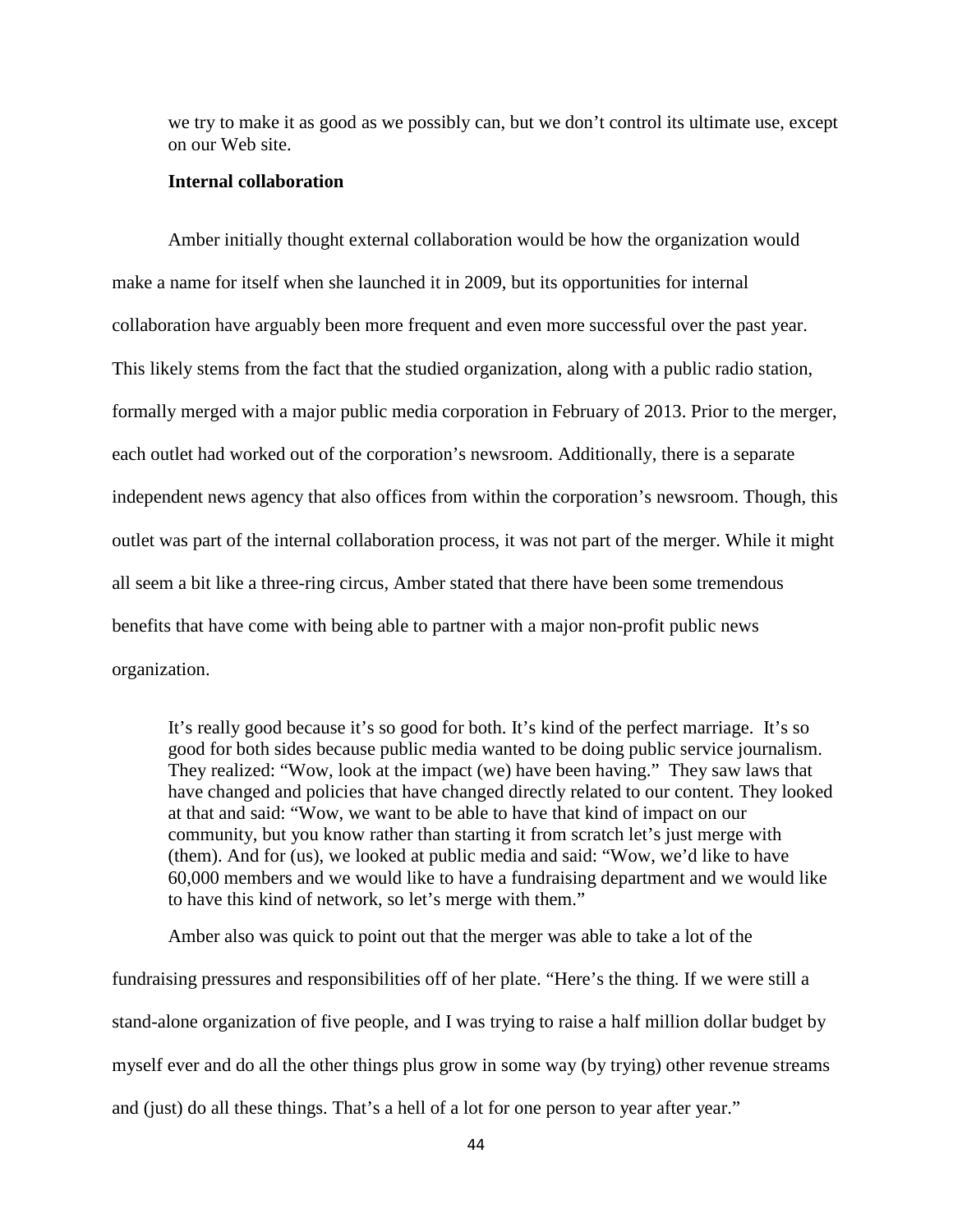By partnering with this large corporation, Dennis said the organization was able to achieve more rapid relevance and credibility than if it had not merged. "I think being associated with (this organization) give you sort of instant credibility. It's a well-respected name. I think when we started no one knew who in the hell we were. So, I think that helps." The merger has allowed the organization to take great advantage of the corporation's recourses, which have included, but have not been limited to, broadcasting and promotion of various packages the organization has produced. One such package on poverty featured a main bar, numerous sidebars and multiple audio videos. With all of this built-in synergy in place, the package on poverty was cross-promoted on the corporation's weekly public television show and on its radio station. David, who helped write and report on the poverty package, said the internal collaboration and cross-promotion the organization takes part in reminds him of a previous job he held at a majormetro daily newspaper in the same city.

# He stated,

The culture's pretty collaborative, which is what I like. That was something that was unique about (previous metro daily) compared to all the other papers I worked at. The culture of collaboration (there) was greater than any other place I've been. So, I didn't have like any responsibilities on (this package's) work, but I had some input because we would come in here and sit down and preview the video or talk about the story or talk about reporting and I could throw out some ideas and stuff like that, and I like that. It's the same the other way. I mean, everybody will speak up and say I've got an idea about this. You know we're still – I feel like we're still – sort of figuring out how it's all going to work with Courtney in arts district and Charlotte and Savanna (on the weekly TV show), and how we're all going to work together. My contributions to (the TV show) so far have involved basically going on the show. Or in one case, we did some research that we gave Savanna that she used you know on the air, but there might come a point where I'll have or we'll have more of a role to play just in terms of maybe conceiving an idea for a show. And similarly, you know we're all meeting as a big group now –now there's a chance for Savanna and Charlotte to have input on stories we're doing so that's all kind of interesting.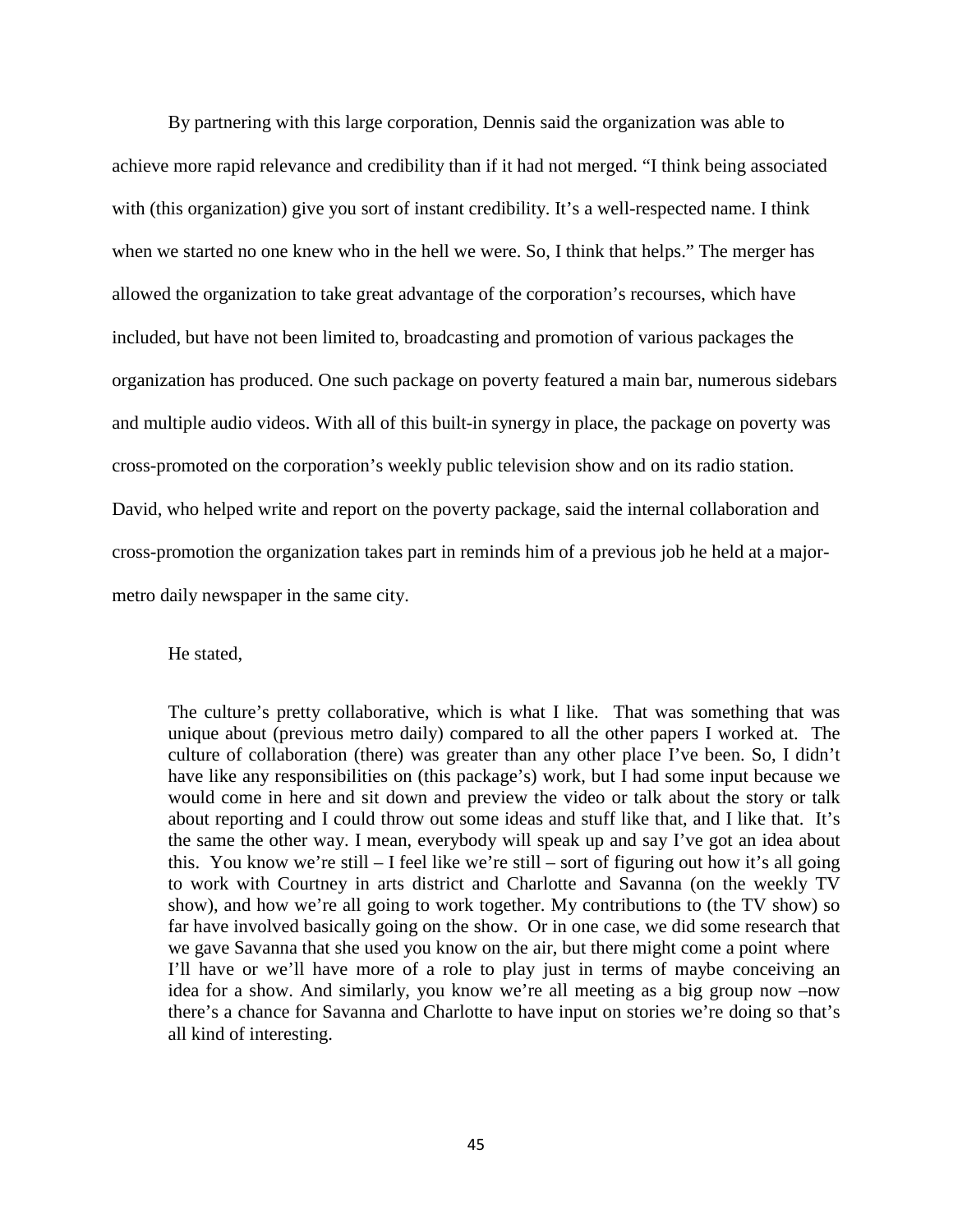That more voices have a chance to be heard at a weekly news meeting, during an impromptu meeting or just in passing is one of the biggest benefits of collaboration on the internal level. "Well you get a wealth of different perspectives and experiences going into a story and, you know everybody here has got background knowledge on different things," David said. "It's great to be working on a story and have Dennis say: "By the way, did you know blah blah blah" or whatever. I just think that collaboration is really important." One of the corporation's younger reporters is Courtney. She reports on the arts for corporation's radio and broadcast branches. She said just being able to engage and observe some of the more experienced reporters in the office have helped her better figure out ways to go about producing or covering a particular story. "The newsroom here is so different because there are so many different people doing different things. But it's, you know, great to have a newsroom where you can bounce ideas off each other for how to handle a story or whatever. It's nice to hear that's the way they are approaching this story."

While it is much too early to know how productive the merger between this organization and major non-profit corporation will end up becoming, Matt does believe that this merger could ultimately serve as a blueprint for other non-profit organizations and corporations. "I hope it gets expanded. I hope people explore it, and, you know, for a town (our) size to have a newsroom our size attached to (this corporation) is pretty cool. I would think there would be other places that would do that."

# **Internal tensions and challenges**

While the benefits of internal collaboration may be well-documented, there also are some drawbacks to taking this kind of journalistic approach. As Matt stated, "here you feel like there a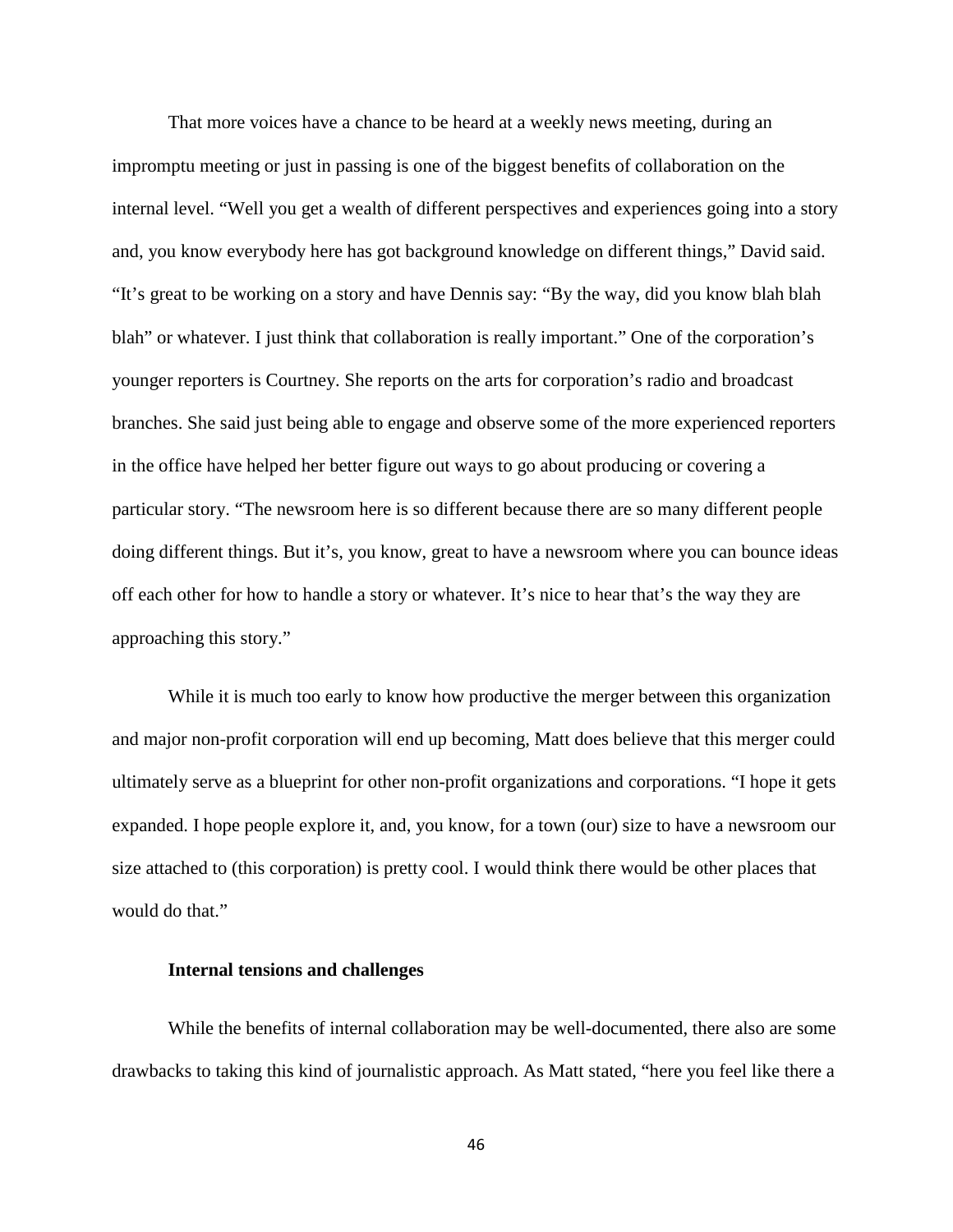lot more people you need to make satisfied with what you're doing. You want to make sure that the journalism's good, the delivery mechanism is good – that they're getting the parts and pieces that they want the way (they) want them." Matt continued, "You've got to calibrate what you do to please all these people. The drawback is just I don't know if you can generalize with what we're doing because we've kind of got this unique model of being this sort of newspaper, journalism core transplanted into a broadcast outlet and a public television broadcast outlet. I think they'll admit that's why they brought (us) on because there was a limited amount of journalism being done here."

With over 35 years of journalism experience, Les has more experience than anyone else in the building. He believes the roles of everyone in the newsroom will be more clearly defined and that future projects all three outlets collaborate on will only getter better. "We've got these three islands bumping up against each other but hopefully we become more fully integrated, and I think you're starting to see that happen. It's a good culture. There haven't been any problems so far. I think the future is wide open. Josh has been great about being inclusive in terms of inviting us to be larger participants in the overall (corporation)." Unlike competitive for-profit media outlets, Josh considers ongoing and continual collaboration to be the heart and soul of a non-profit media outlet's mission.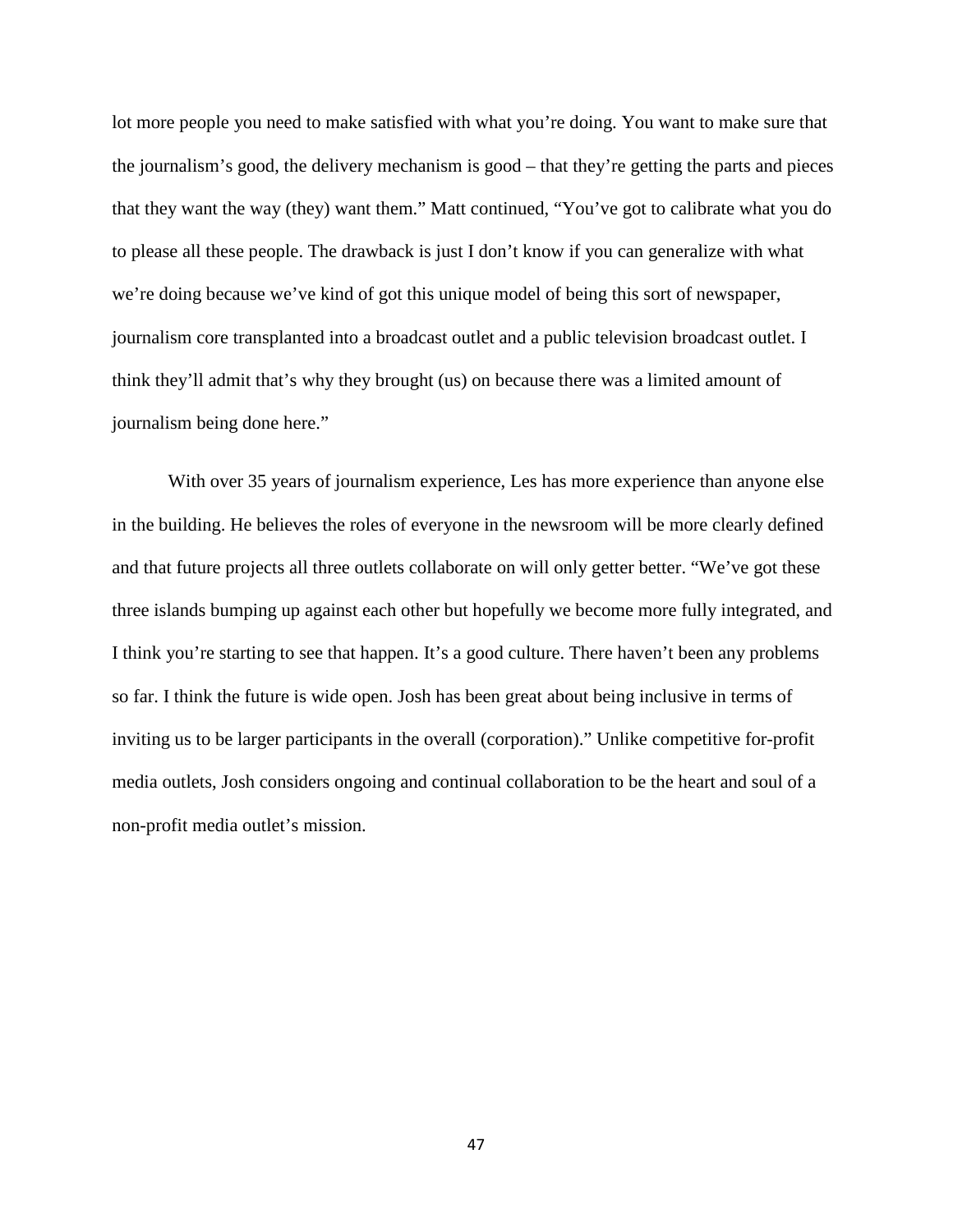# He stated,

The newspaper was going to go out (of business) you know and really  $\text{did} - 10$  years ago. Candidly, most people were getting their information from the newspapers, magazine, print and that began to deteriorate because of the financial model that was pursued. So we think about the creation of that core content in collaboration with others and we also think about its distribution. Collaboration is hard. It's easy to go down to a newsroom where you control the printing press and tell somebody to do something. You have to spend a lot of time on your collaboration, phone calls, informal work, making sure that the communication is sufficient to build trust and diminish fear. And I think that's one of those things – where most news organizations have grown to be fiercely competitive – one of the differences we think that has to be part of the non-profit newsgathering is that you want to be sharp, but you want to be collaborative. If the objective is to serve the public that means a variety of different outlets for your content have to be available. And that the idea of creating a sense of ubiquity in the long run leads to the change that you, not the change, foster change, but the exposure of the fact base that you want.

Charlotte, who helps produce the corporation's popular weekly TV show, believes that there are no doubt financial incentives to be gained through collaboration. "Synergy, I think is a very economic factor – not so much principal because, again, if you have one story, and it has a lot of legs, you can send it all over the world. You can cross it over in TV, radio, print, the international market. And if you can do that with these 12 people from this little room then that's really learning how to use technology and new media in a cost effective way."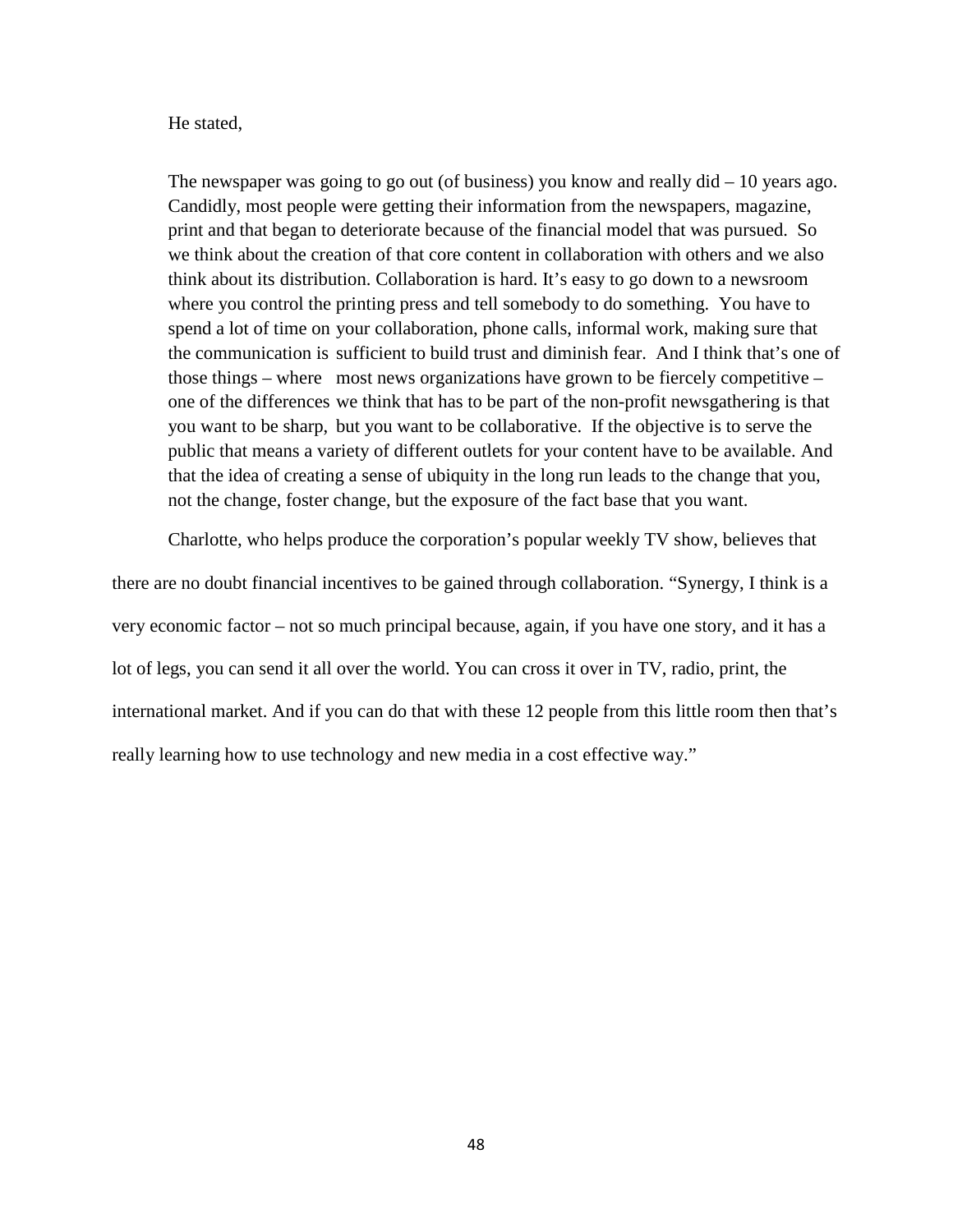#### **BUSINESS MODEL**

In order to keep a non-profit organization afloat and sustainable, one must come in with a solid business plan. Amber thought she had one when she helped launch the organization in 2009. She said during a formal interview in her office, "The original business plan was like fourlegged stool. Grants and donations were the seed money – the big start-up money. Then underwriting, like what (this corporation) does for (other) corporations and businesses and then earned revenue from partners and products like summer camp and pilot-project curriculum kinds of things that we've done."

While Amber admitted to the latter two legs being weaker than the grant and donations ad underwriting legs, she did believe that the journalistic services her organization could provide outside, for-profit media outlets would pay off, even with her organization initially offering its services for free. She stated, "The idea was we were going to give it away for free in the beginning and tell them it's not always going to be free because if it's valuable to you – you need to help support it, and everybody was on board with that. So the plan was to start charging for content in 2012.

One mid-sized daily relayed to her that is had set aside \$10,000 in its 2011 for the organization. Amber then went to the state's largest daily. She was informed that it had set aside \$40,000 in its budget for 2011. That daily also wanted Amber and her staff to hold some investigative reporting training shops in its newsroom. She stated, "It was a good deal for them because they couldn't have hired half an investigative reporter for \$40,000. Now, they get the work of three investigative reporters for that amount. And it was a good deal for us because,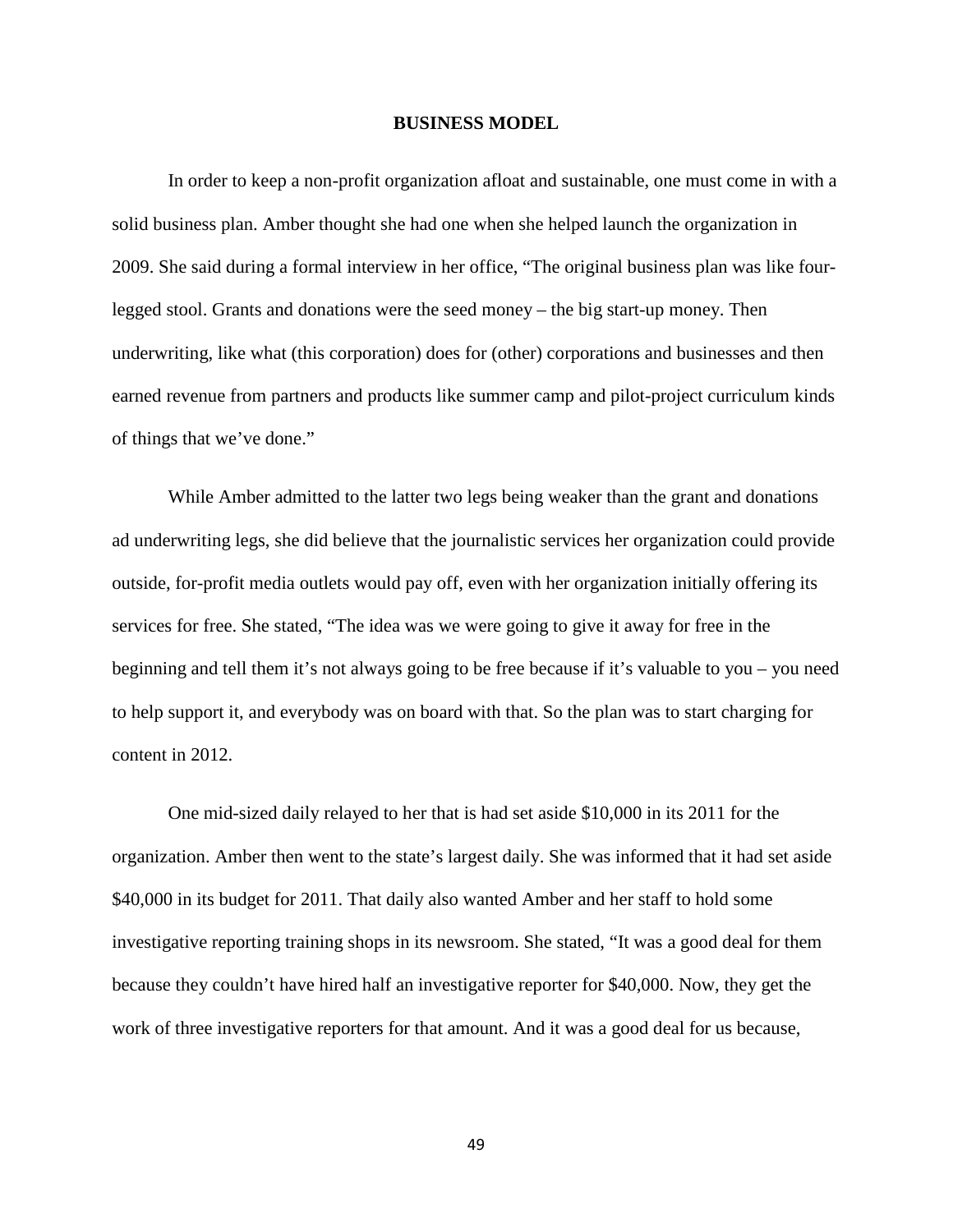well, the cash. Unfortunately for her organization, the agreement was never fulfilled after that daily took a \$1 million hit to its newsroom two weeks later.

In the same interview, she stated, "It was like all those newspapers were going through a second contraction. It was like 2009 all over again. It took two years for it to kind of level out, and then it dropped again. I think it's going to (be) two more years for it to level out, but I am less reliant, less hopeful really about that bringing in significant revenue because I think the trend lines are in."

That being the case, Amber has become more vigorous in her pursuit of grants and donations. Her organization was in the process of landing a significant two-year grant in the summer of 2013 that would allow Amber to add three more people to her newsroom. She stated, "Part of it is figuring out how you sustain it after that because that's a pretty big increase in personnel, which is our major cost. We really have a very low overhead. We really put all our money into our personnel because this wouldn't work without those specific people, who have really wide ranges."

The organization was able to attract a small, but respected and talented staff of journalists, which left major for-profit entities because of Amber's contacts and reputation and also because she of her fundraising efforts. She was able to lock up \$400,000 in the first year off of two major grants and donations her organization was awarded from the Ethics and Excellence in Journalism Foundation and from the Knight Foundation.

She stated, "We got very lucky with those grants. We had \$400,000, which was good enough for us to operate for three years, with three people. That's why I was able to hire Dennis and Matt because I could say we are operating for three years, even if we don't raise another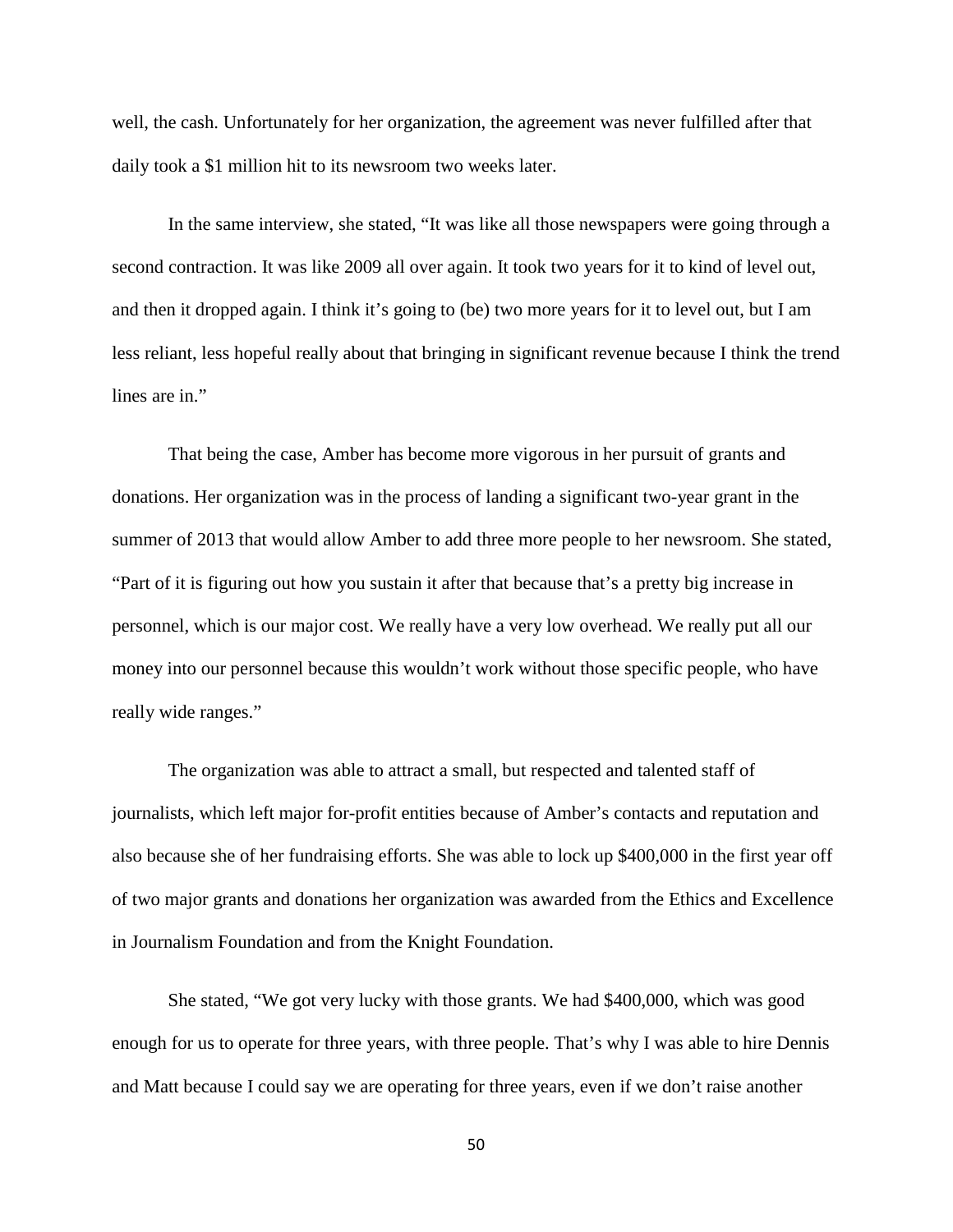dime. And I was pretty sure I could raise more dimes. That gave us a runway that a lot of the other places have never gotten."

She added, "I think you're gonna see a lot of them fail this year (2013) because they've kind of run out of their first major grant and didn't get a second major grant."

Les, the organization's managing editor who worked with Amber at a major daily for a long stint, said other non-profit organizations also were at a disadvantage because they likely did not have someone on their team like his direct boss Amber.

This is definitely her baby. She started it and she was like the one woman band in the beginning. I came back up here in the winter of 2010 after (our paper) closed in 2008, and I was working at the AP and I came up to do a presentation for the press association. Amber was out there at this press convention with her (organization) banner. Her tenacity and her willingness to hang in there during what I'm sure were some very hard months was amazing. I feel a lot of gratitude and a lot of admiration for what she's done. In her role, she definitely separates us from having to worry about money, or grants, or going after that end of it. We're news. She was always a good reporter and a good investigator but I mean she's really…..Yeah, showing skills as an entrepreneur, starting this business.

As Amber also was quick to point out, the organization also would not work without the backing and support from the non-profit, public-media corporation it became partners with in February of 2013. She stated, "Yeah, I think we were an attractive entity to public media because they really need some way to strengthen their relevance to the community for their longevity. And we really need infrastructure for our longevity."

Whereas the organization got its leg up by initially acquiring nearly half a million in big grants and donations, now that is part of the overall umbrella of its partner and much larger public media corporation, which had a well intact infrastructure already in place.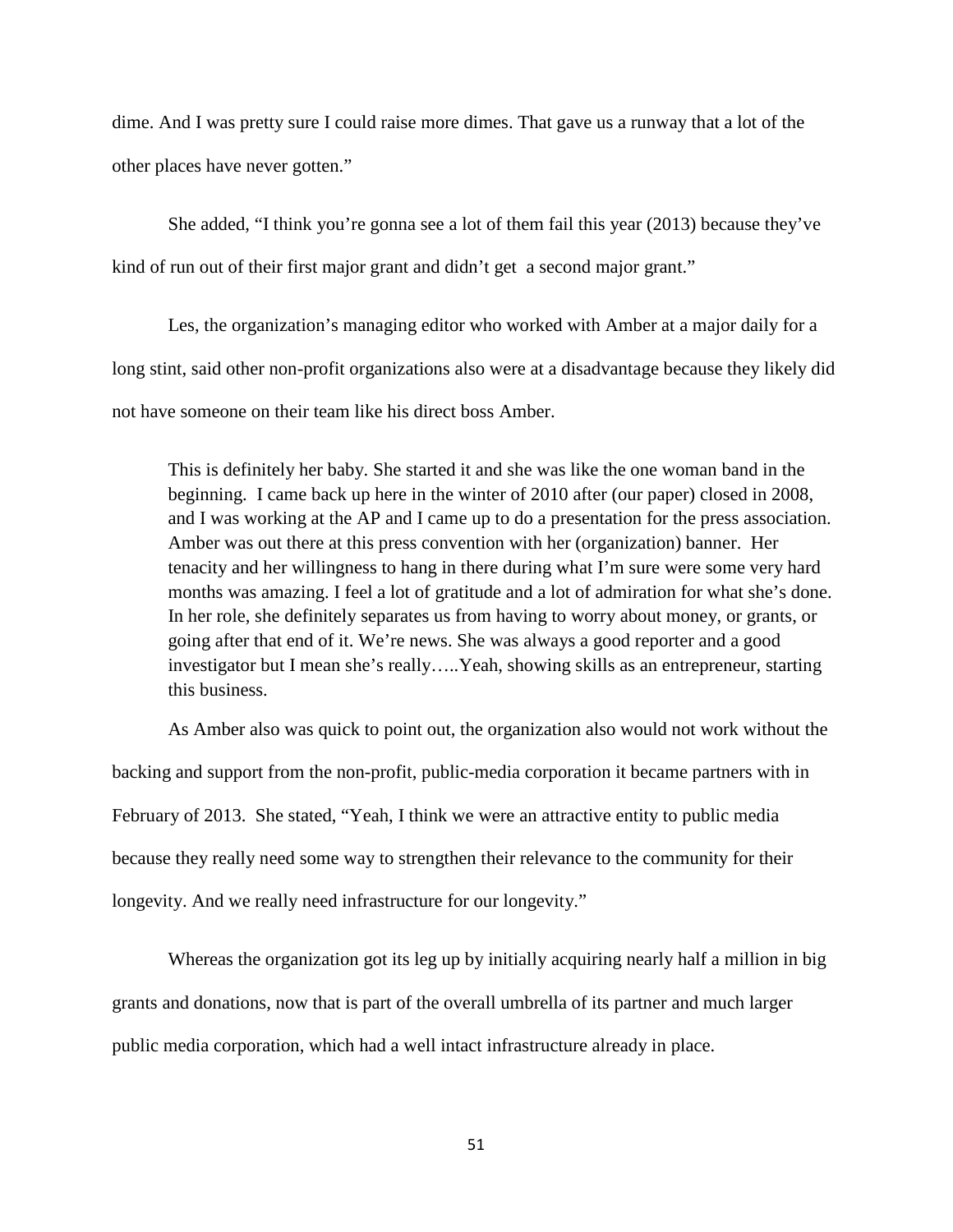# Amber stated,

It's huge. They've got the infrastructure. They've got the brand, but that means they've got the infrastructure. So "I News" went through this whole series, we've got um, strategic planning, and we decided we really need five thousand small donors to support the core mission. So, building a five thousand member membership base from zero is much harder than saying: "All right, we're now a part of (this organization now), we have sixty thousand members and we're gonna add five thousand to that." That's a much easier thing to do. It's completely doable.

Stated Les about the partnership, which had been in the works for a while,

When I heard about it I found it exciting and for a lot of reasons. Obviously, (this organization) is a great brand. It's been here for decades. And I appreciated the fact that Josh and the others in leadership wanted to do something to pump a little fresh life into it, fresh blood. The fact they thought that we could help do that was gratifying. If we can figure out how to make a go of this, if there's a stability about this that we can help sustain, and being a part of the larger organization, a respected organization, it gives us an entry into the broader world and gives us a better shot at being sustainable ourselves.

As the CEO of the corporation, Josh had the following to say during a formal interview

outside his corporate office about non-profit media, and what he believes should be its ultimate

mission:

"My favorite line about non-profit is the stock market is built on a balance of between fear and grief and greed, and I think that non-profits are built on the balance between fear and aspiration – that our primary responsibility it to serve the public. And that we think of the realm that we're in as one of information not affirmations. Affirmation theory tells you that by giving, by managing the point of view that's going to correspond to the audience you're able to grow a bigger audience and commercially be more successful. That's acceptable in commercial media because both the legal and moral responsibility of somebody in commercial media is to maximize or overvalue. That's their first responsibility. They may do it by having strong editorial integrity or they may do it by other ways but that's their responsibility. Our legal and moral responsibility is to maximize community impact. So I'm fond of saying that's the dumbest business model ever. Because unless in a week, a month, a year, unless you have perfect information, we're going to alienate a donor. Because they're point of view is going to be challenged, and so we have to be explicit in our communications to our donor base and our member base that we're not going to give you your point of view, we're going to give you the best fact based journalism we can provide because of service to the broader world.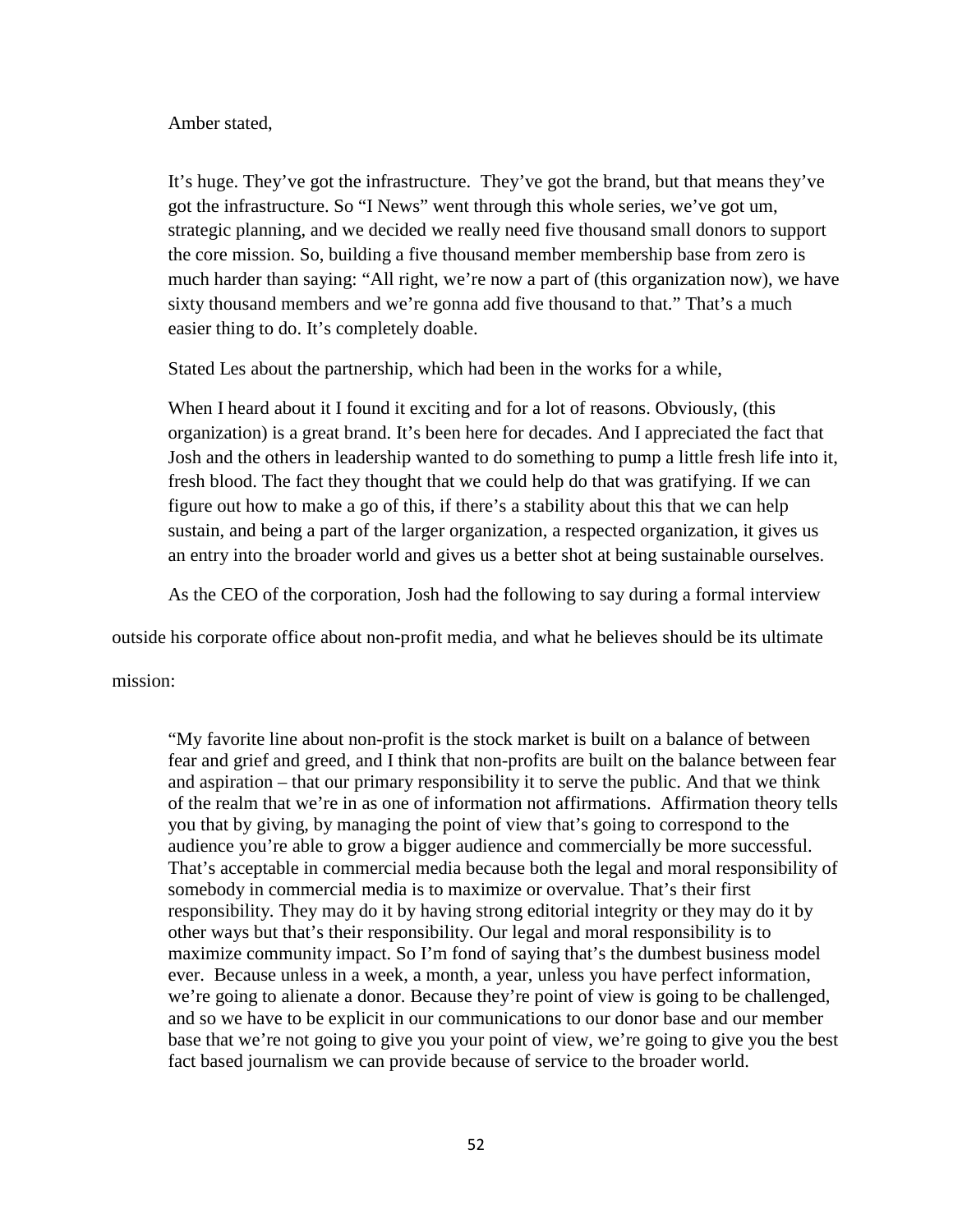While there are a number of big organizations that have donated or will donate to the corporation, Josh said, during a formal interview, his corporation is not predicated on singularbig donations. "You have to think about where we are – that 60 percent of our revenue comes from people giving us \$100 or less (per year). What happens is we have such a small proliferation of donors that any one thing doesn't impact us. It's not like we piss off the automotive dealers and 20 percent of our revenue is at risk."

Still, when there is a chance of a big, singular donation being made, Josh said he is quick to tell the donor and, or organization that they will have no impact in the corporation's editorial policy. "The biggest donor I've ever had was the (Grant Foundation). And in the course of the conversation, when it was clear, they were going to give us the gift, I had to stop the conversation and say: 'You know that if you do this – if you make this gift – you'll have no impact on our editorial policy or editorial integrity.' I was nervous, but the guys said: 'We wouldn't want it any other way. That's why we're making the gift."

Josh later stated during the same interview,

To some extent the public understands the role that we're seeking to play. It's like a university, it's like a library district -- that there are certain categories and then we have to manage that trust appropriately, which means we can't be extreme in what we do unless the facts lead in that direction. And we think the standard, you know they talk about universities as being "a cathedral," the utterance of a professor in public or private settings should be in accordance with the integrity that he has as an academic. We feel the same applies to us – that our utterances should be based on the responsibility to be balanced.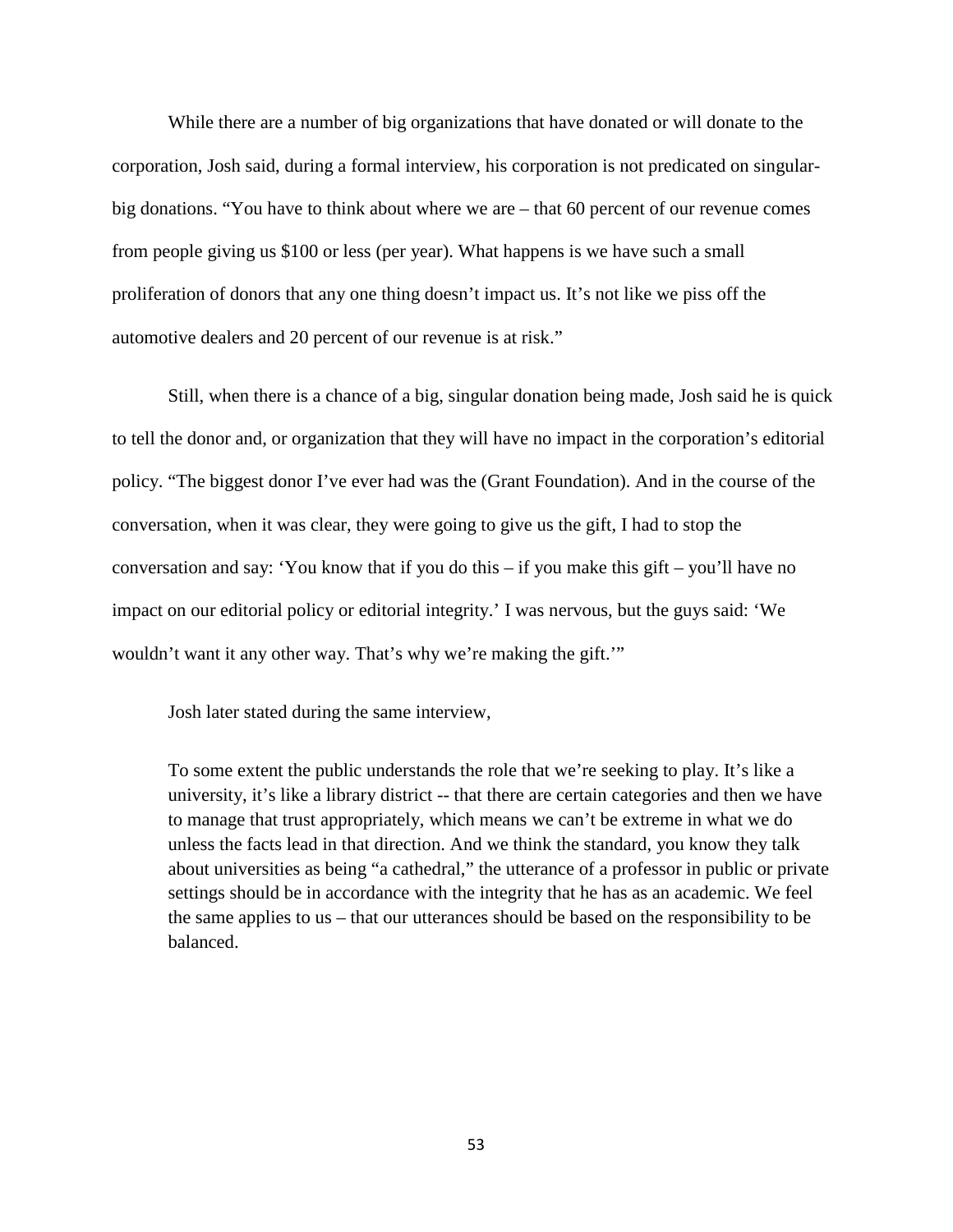When it comes to traditional, for-profit media, Josh was quick to point out that the majority of outlet's personnel want to do a good job, but he also was quick to point out that there are some distinct differences between the two media models of for-profit and non-profit medial. He stated during an interview,

I think the reporters in 90 percent of most newsrooms are trying to do the right thing. That has been a good part of the business model. But when you look at what represents itself as (for-profit) media today, whether its MSNBC or Fox, it's definitely slanted for a reason, and so I think that what we try and do is we try and be disciplined about the business model we have, which is different than the business model that they have. We're not covering every story. We're not so deeply invested in politics as the core function of what we do that it shapes everything else. Culturally, we don't want to be personality driven. We want to be institutionally driven. We want to be system oriented.

In terms of the business model, Les is not so sure there is much difference between the

non-profit and for-profit – each faces challenges in staying afloat and staying relevant in the

public eye.

That's something that hasn't changed across the models. You have to be able to sustain yourself, whether it's selling advertising or soliciting memberships, gifts and grants. One thing about what Amber was able to do in terms of getting (us) off the ground was to get really good grants from highly respected organizations, journalistically and otherwise. I'm no expert on the business side of it for sure but getting people involved and growing this organization with the corporation's brand, growing membership, hopefully it's a winwin for everyone. We hope to create more interest for them and they're the big umbrella for us. But, we'll see. I'm optimistic but don't think there's any way anybody can be absolutely certain. I mean, every day it seems like the (Metro News) is laying off another group of people. Hopefully, we can all be sustained. But that's what everybody's trying to figure out.

With housing multiple media outlets in one newsroom under one big non-profit media corporation outlet, Josh is hoping that the model he has helped construct is not just cost effective but also viable and sustainable.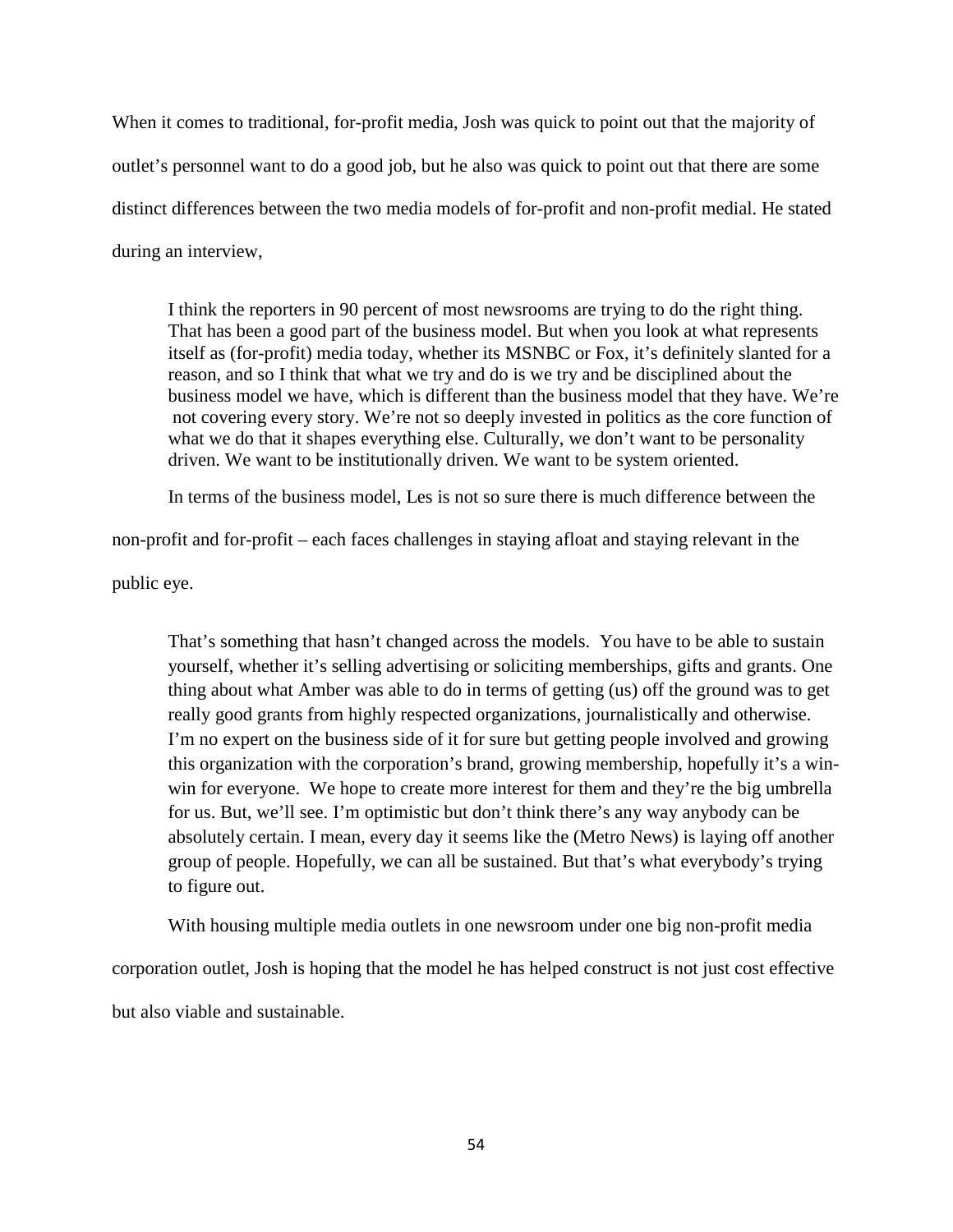The per capita cost of delivering content has to go down or you can't do it. So, it's the intentionality of the business structure, I mean that's why what's unusual here is that you have (the vice president) and me on the one side who are always looking at what's the distribution model and product sense. We have a service sense because of the organizations we run, and how you create value for the public by lowering the per capita cost of content. So, if (our radio station), who is serving (the northern part of the state) can then also have its content distributed by our corporate TV network, with its reporters known. If we together can have all of the content distributed to the players in our community radio over time, then you change the dynamic. A story that cost you \$10,000 to create you might have only got an audience of 5,000 people and so they cost you \$2.00. If you can take a story that cost \$10,000 to create and get an audience of 40,000 people you're down to \$.25 per capita in the content. So it's sensible and the potential impact is great. We only chose stories that we think, you know, I don't like "the news you can use" sort of stuff because that's sort of silly, that is impactful. Our story selection is built around things that will change the way you behave or the way you understand policy because you haven't been exposed to that.

That stated, the system in place is underdeveloped, specifically from a digital platform.

On one June day, the entire newsroom took part in a training seminar designed to teach them how to update the corporation's website. Stated Matt about the program a couple of days before the training session: "(It's) like this little sick kitten dropped off at our doorstep that we can't do anything with." There was merit to his analogy. The training turned out to be very unorganized and confusing. In fact, one of the trainers admitted to the fact that they did not "even have official format instructions."

The other trainer, in an effort to show the impact of making online updated to the website, said: "What you do will be shown to the world and that is currently 50,000 visitors per month. No small potatoes."

While recalling the training session, and that particular comment, Matt stated this during a formal interview session,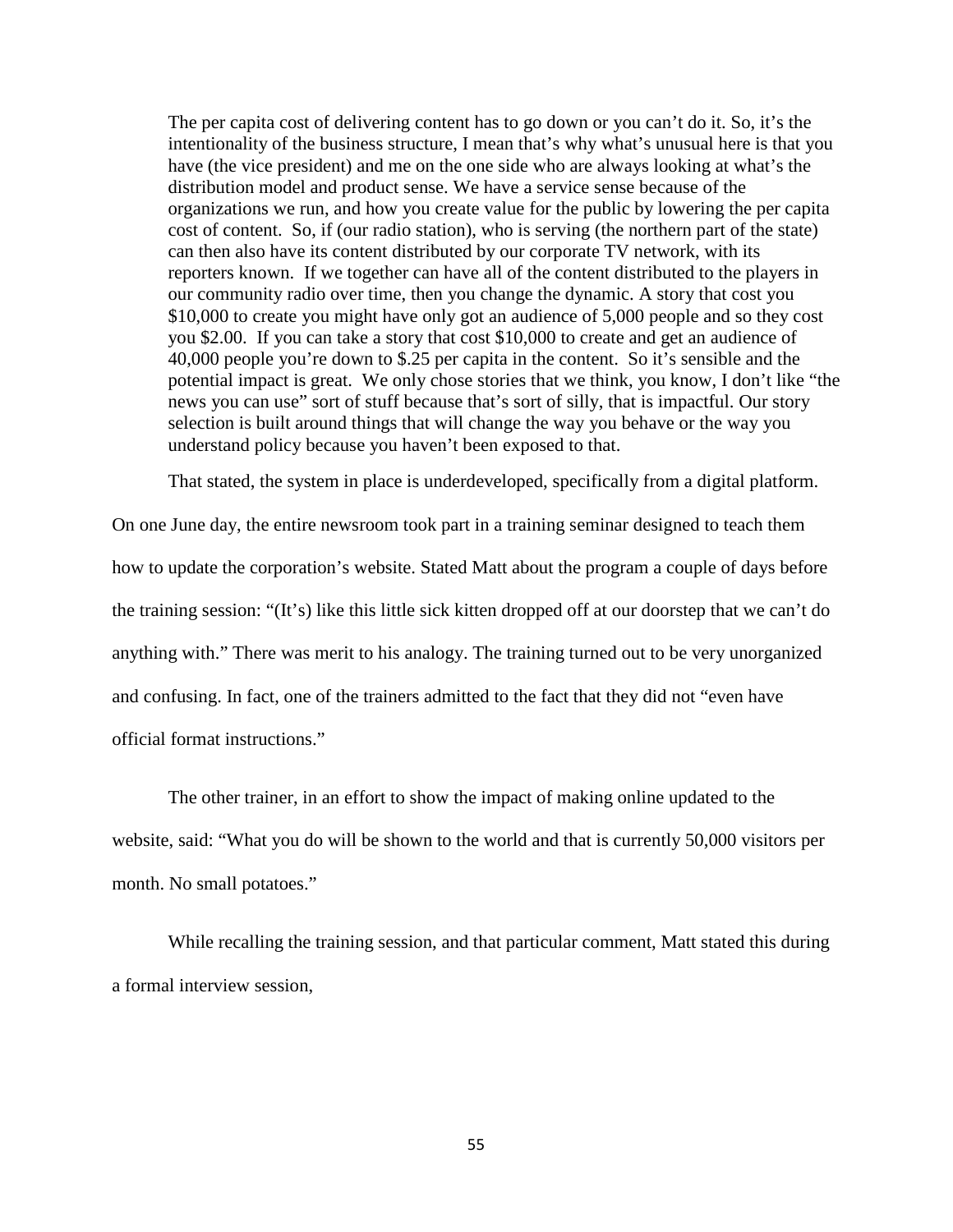I'm just like: 'you understand that we used to have 400,000 people a day see what we did (at major metro daily). I understand the importance. You know, it's gets you the flavor of some of the intensity of the way we do things and the speed of it. I came in today, and I look at the front page of the website, which is supposed to be a big deal, hadn't been updated to reflect that (a major story) is being broadcast. It still points to the press release, and we're talking about something that happened today, but it actually happened yesterday. I don't know if it's frustrating, but you see if that happened at the (old major daily), it would have been frustrating. I would have been pissed at whoever the web guy is. Like you got to pay attention to this shit. Somebody's got to be in charge of taking control of that, and maybe that's us (organization).

Amber realizes that both her organization and the corporation its fall under needs to do a better job of promoting itself online. In fact, Amber made it a point during an early-summer staff meeting that she wants some sort of daily post on the corporation's website to begin as soon as possible. Matt said that he believes they could backlog and build a bank of updates they could just pull from. David, however, counters by saying that the mission of the organization isn't too have a daily presence like more traditional for-profit media outlets.

Amber understands David's argument, but during a formal interview said she ultimately

saw it this way.

There is a delicate balance. We want people to know that we're out there, and we want them to become members so they can support (us). But if we only show up every 18 months, that's not going to happen right? We've got to figure out a way to keep on the mission, doing these big-important stories, but have it be more of a drum beat so that there's some regularity, some predictability that people say: 'Oh yeah, there's another (organization) story.' We're looking for ways that we can keep the presence out there without taking away from the mission, and so we don't want to do daily news. The commercial media can do daily news. That's what they're good at. That's what they ought to be doing. We don't want to do daily news, but we do want to figure out ways to take these really in-depth, really complex stories and keep feeding the information out. Sometimes it's going to be stuff that didn't make it in the stories, but other times it's going to be stuff that was in the story but might have gotten overlooked or might deserve having its own 15 seconds.

To Amber's credit, she said that 95 percent of the funding her organization receives goes back to her staff. She stated during a formal interview, "We don't have a nice big travel budget.

We're not spending money on a lot of things you might have seen in a newsroom. We've made a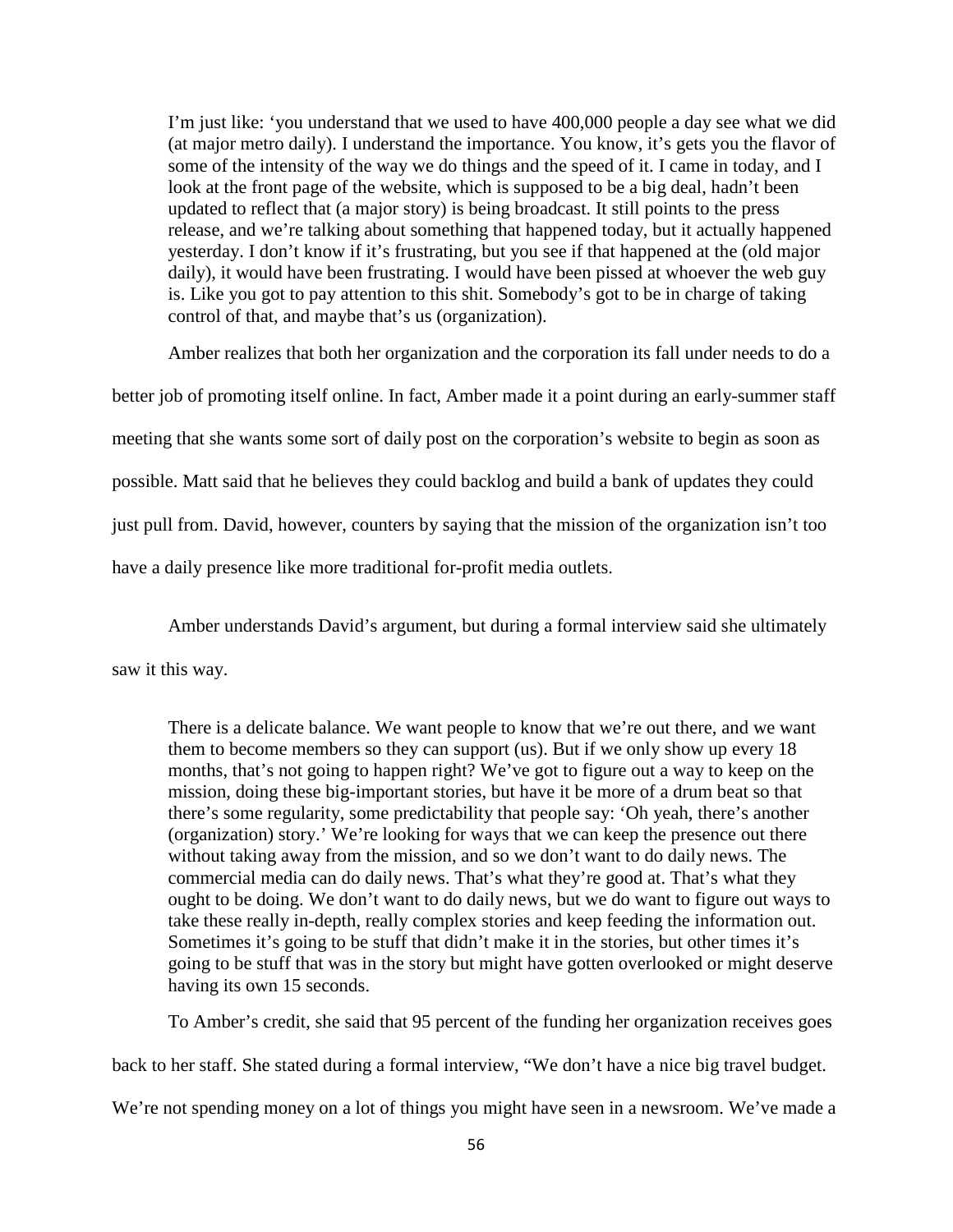very conscious decision to be very lean on everything else and try to put as much money as could into personnel so that we could get something like, a Dennis or a David.

Amber's employees are all thankful that practically all of the organization's funding goes back to them. And while they are all optimistic that now being partners with the corporation should greatly enhance their organization's chance for financial sustainability, at least some of them can't help but be a little skeptical and uncertain as to what the future may hold.

Stated Matt during a formal interview,

I mean, my concern is not whether I want to be here for five years or for ten years or however long you know. My concern is just is the funding going to be here. You know as much as I'm this sort of "Swiss Army Knife," I'm probably the one most likely to get replaced because they have a web team, they have a videographer, they have a radio reporter. Basically, the only thing they don't have that I do is still photography … So you know, I keep an eye on the door not because I'm headed to the door, but I'm afraid that financially if someone's got to go, and if you looked at it really objectively, that's my ass out the door. So yeah, I'm in grad school just to try to help pump, help keep things up. I freelance occasionally to keep my name out there. I still shoot a little bit for the AP to keep my name out there.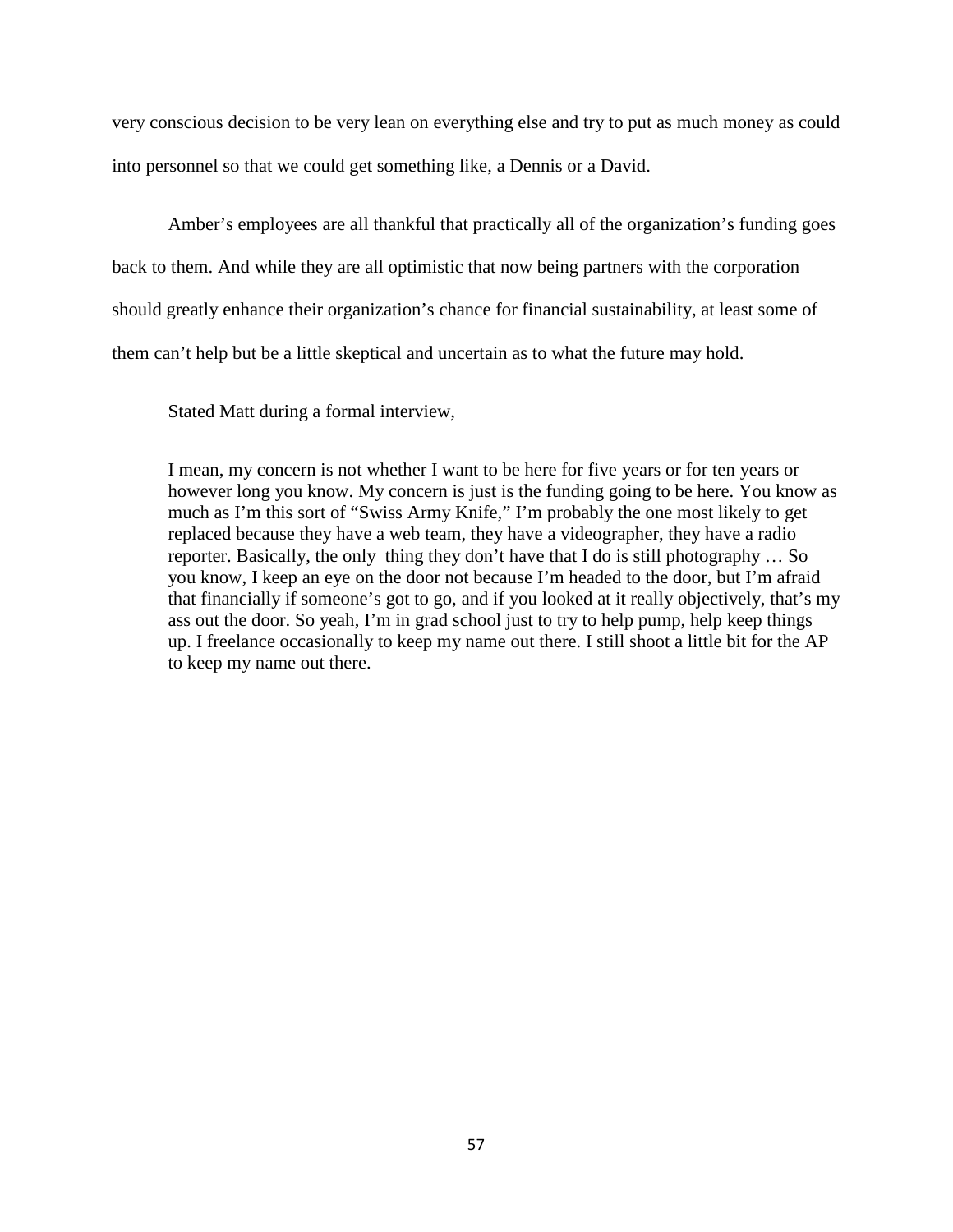#### **VALUES**

In terms of observing and approaching the values associated from this non-profit Western organization, one of the initial observations that immediately stood out came from the weekly staff meeting the newsroom would hold on Mondays. This one came in early June. David expressed that how whether working for a non-profit or a more traditional for-profit media agency, there needed to be some level of objectivity maintained by employees. "It really bothers me that someone has a press plate and an Obama sticker on their car. We need to revisit some of those core values." Another person in the meeting offered this, "perhaps it's just an education thing."

Some of the values that stood out when observing this group of non-profit journalists and the corporation they worked from with included: the value of public service journalism, the value of independence and discipline and the value of sustainability. The group's strong moral compass was another trait that stood out during the study.

# **Public service journalism**

Though journalists have no formal certification as a doctor or lawyer would, there is an educational, on-the-job training that goes hand-in-hand with the profession, as David stated: "Journalism leads to a deeper understanding of issues, of politics, of people – you know a deeper understanding of our culture and our society. I think that it's really important for people in our culture to realize the value of you(r) thought-provoking journalism."

The mission of public service journalism has long been a cornerstone to the profession of journalism. That said, so too has been meeting the daily demands that come with the territory of the job. When observing and evaluating the journalists from within this studied non-profit news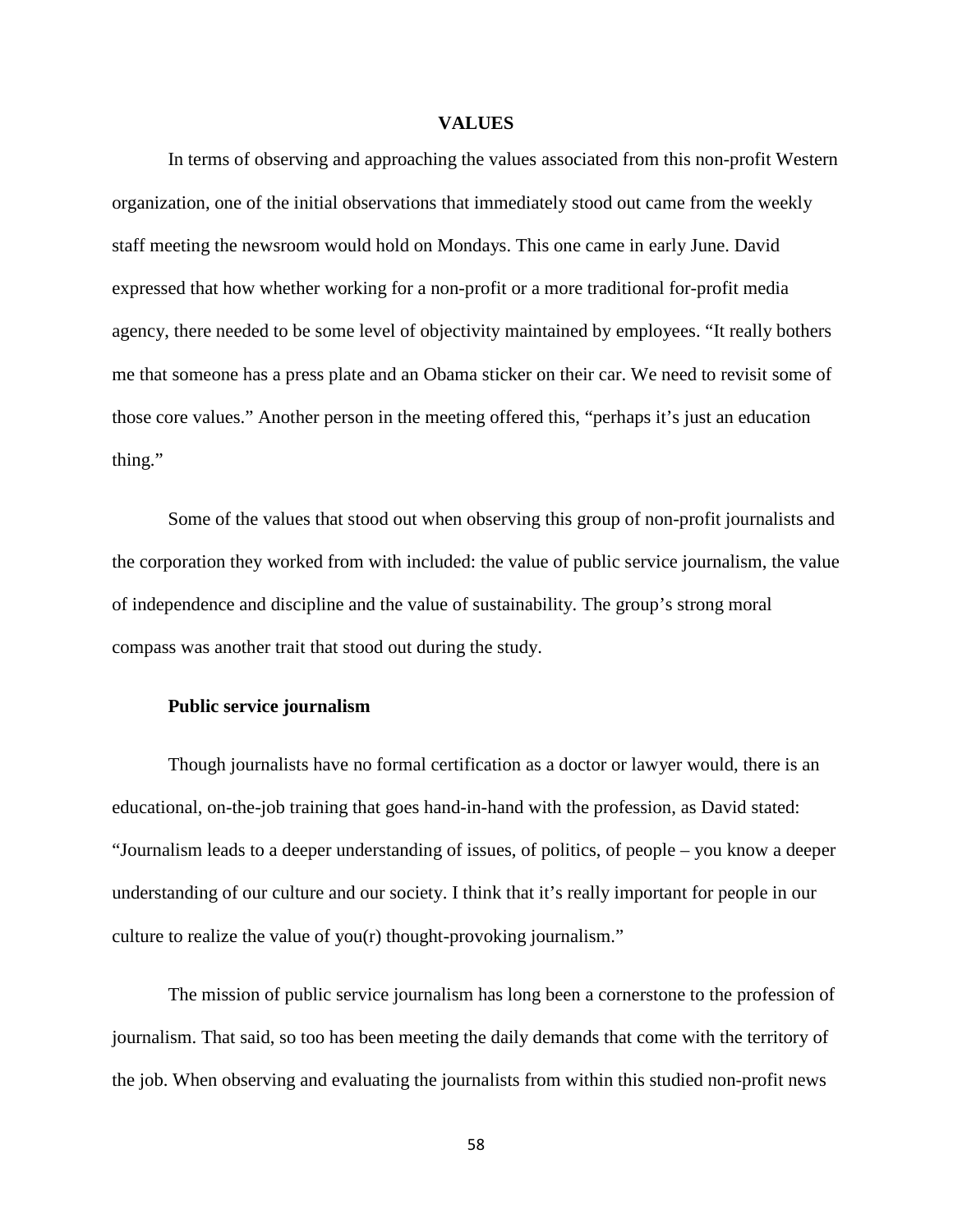organization, one thing that stood out is that they all were making a transition from meeting demanding deadlines of a traditional for-profit newsroom into producing more spread out, longterm projects. Simply put: while the constant rush of meeting the daily demands will never subside, they are being suppressed by the desire to go after the "bigger story." That much was evident when David offered the following analogy one day in passing in July of 2013. He said, "For almost 26 years, the ambulance went by the window, and I felt like I needed to figure out where it was going. Now, I'm sitting here thinking, you know, 'how many go by the window, and what does it mean. How is it affecting health?'"

As the organization's figurehead, Amber said that she felt because non-profit media outlets do not have the burden of producing or generating as much content to meet daily deadlines, she feels that organization's like hers are better able "to just focus on the pure mission." She also added that she was not so sure that there was a difference between the types of values that are incorporated at her present job compared to previous stops. She stated that the profession of journalism tends to incorporate the same kinds of values across the board. "I think we're still operating on those very strong journalism ethics. Journalism values are we get the facts. We put them in context, we are fair to people, we get to the bottom of things, we check and we re-check, and we get to the most truth that we can get to." Still, she did add that there is something to be said for regularity because it breeds familiarity.

We want people to know that we're out there, and we want them to become members so they can support us, but if we only show up every 18 months that is not going to happen. So we've got to figure out a way to keep on the mission by doing these important stories, but it has to be more of drum beat so that there's some regularity, some predictability so that people say: 'oh, there's another story (from these guys). We're looking for ways that we can keep the presence out there without taking away from the mission so we don't want to do daily news, but we do want to figure out ways to take these really in-depth, really complex stories and keep feeding the information out.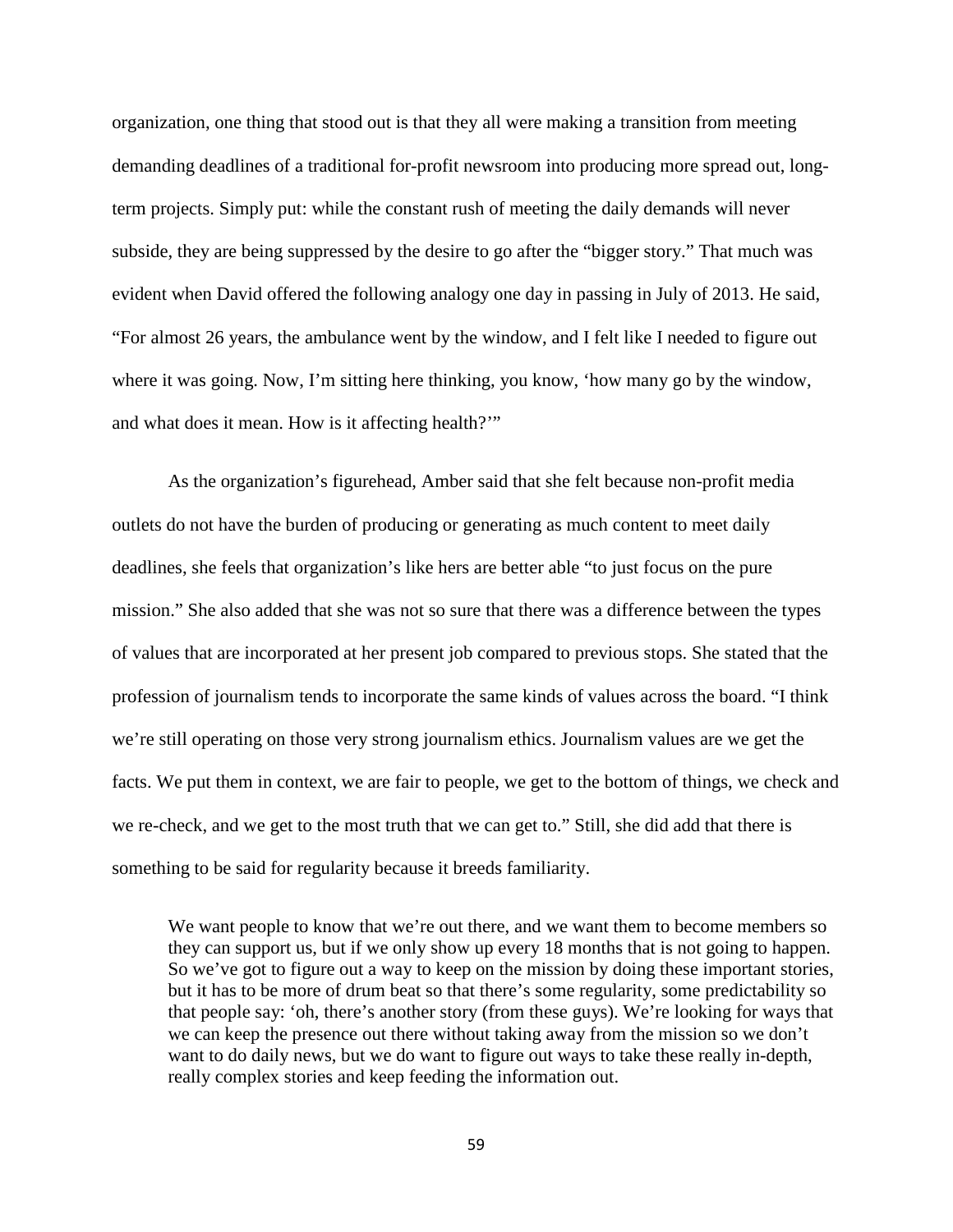Because of the organization's name, there are some out there that associate the organization with being a total and complete purveyor of "watchdog journalism." While the outlet has exposed societal problems – most notably with its package on minorities falling further and further behind – the organization's ultimate mission is not to "expose corruption," which is how "investigative journalism" has often been defined. Amber chooses instead to define the type of work that her staff does as "public service journalism".

### She stated,

Some people hear 'investigative journalism' and think that's the 'gotcha' jumping out of the bushes to ambush somebody. It's 'public service journalism' that is a service to the public because it tells them something they need to know in order to make a decision or to change the way things are – whatever needs to be done. 'Watchdog (journalism)' is another word for it, although that kind of has connotations for other people. 'What do you mean watchdog? Who the hell are you to be a watchdog?' But that's what it is – or 'accountability journalism' some people call it.

Amber then further elaborated on what she thought the definition of 'investigative

journalism' is, citing what she tells aspiring journalists who are in high school that she presents

to at a yearly high school camp.

Here's my definition of 'investigative journalism.' It's very simple. This is what we teach our high school kids. 'Investigative journalism' looks at the way things are supposed to work and then looks at the way things are actually working. And the gap? The gap is the story. People see that gap and say: 'we need to fix that. It ought to be working this way, and it's working that way. We want to fix it.' So that's 'Investigative journalism. It's something that's not clearly lying out there that everybody already knows. There's some, sometimes, often times, a degree of there's somebody out there who doesn't want people to know about this.

Part of the values that are in place within this organization are embedded from the overall

decision-making process and beliefs of the corporation as a whole. When describing one of the

first conversations that he had with Amber about the expectations of the type of journalism that

would be produced, Josh, the corporation's president, said that of three recent Pulitzer Prizes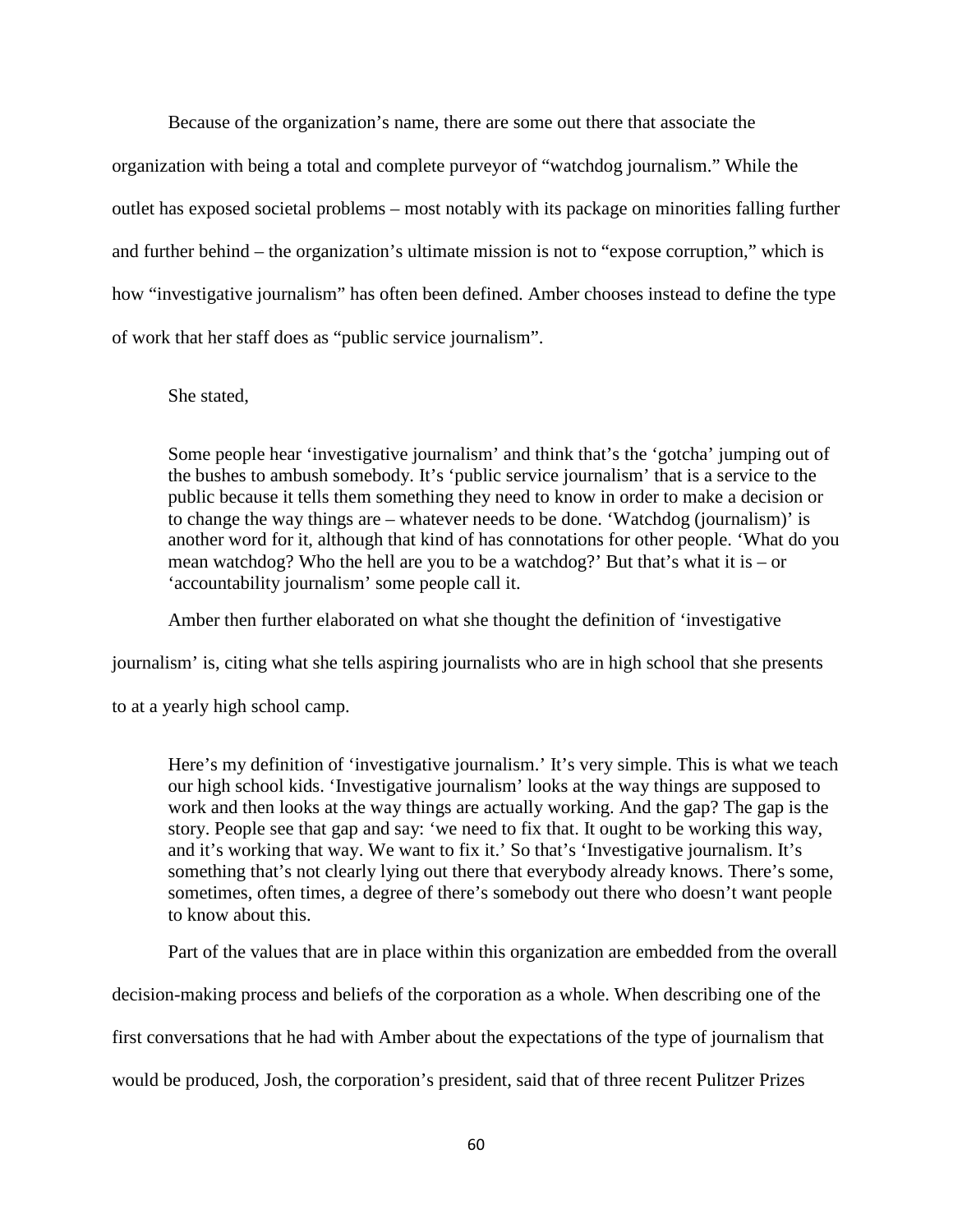awarded, he only believed that one of the three was an example of the type of journalism the group should perform. "We thought that was the only one we wanted to be engaged with because you'll always be able to go after politicians personally, but it's the system that we want to use. There's a watchdog role that you have, and, sure, its part about the financial propriety of people, but it's not always the personal propriety of people. You have to really look at the realization of it. If you've got a corrupt politician, it's how that corruption manifests in policy that you want to be alert to."

Josh then went on to make this compelling statement about the type of reaction his organization seeks to evoke with its packages. "Dialogue that leads to action. We're to some extent indifferent about the action. We just want to inspire action because the belief is that over time that action will lead to democracy."

### **Independence and discipline**

Part of the allure of the profession of journalism is the independence that the industry projects in regards to the creative and decision making process. Because this organization is affiliated with a corporation that is funded through grants, donations and endowments, the potential is there for a donor to influence what kind of packages and stories that are produced.

Like his other colleagues, Dennis also entered the world of non-profit media from the forprofit media world. He, like Matt and Charlotte, also said there could be a potential conflict of interest in regards to some of the stories that the corporation and organization decide to produce because of funding through donations. He did also go on to say that for-profit media also has its own set of challenges in regards to story production in the form of high-dollar advertising.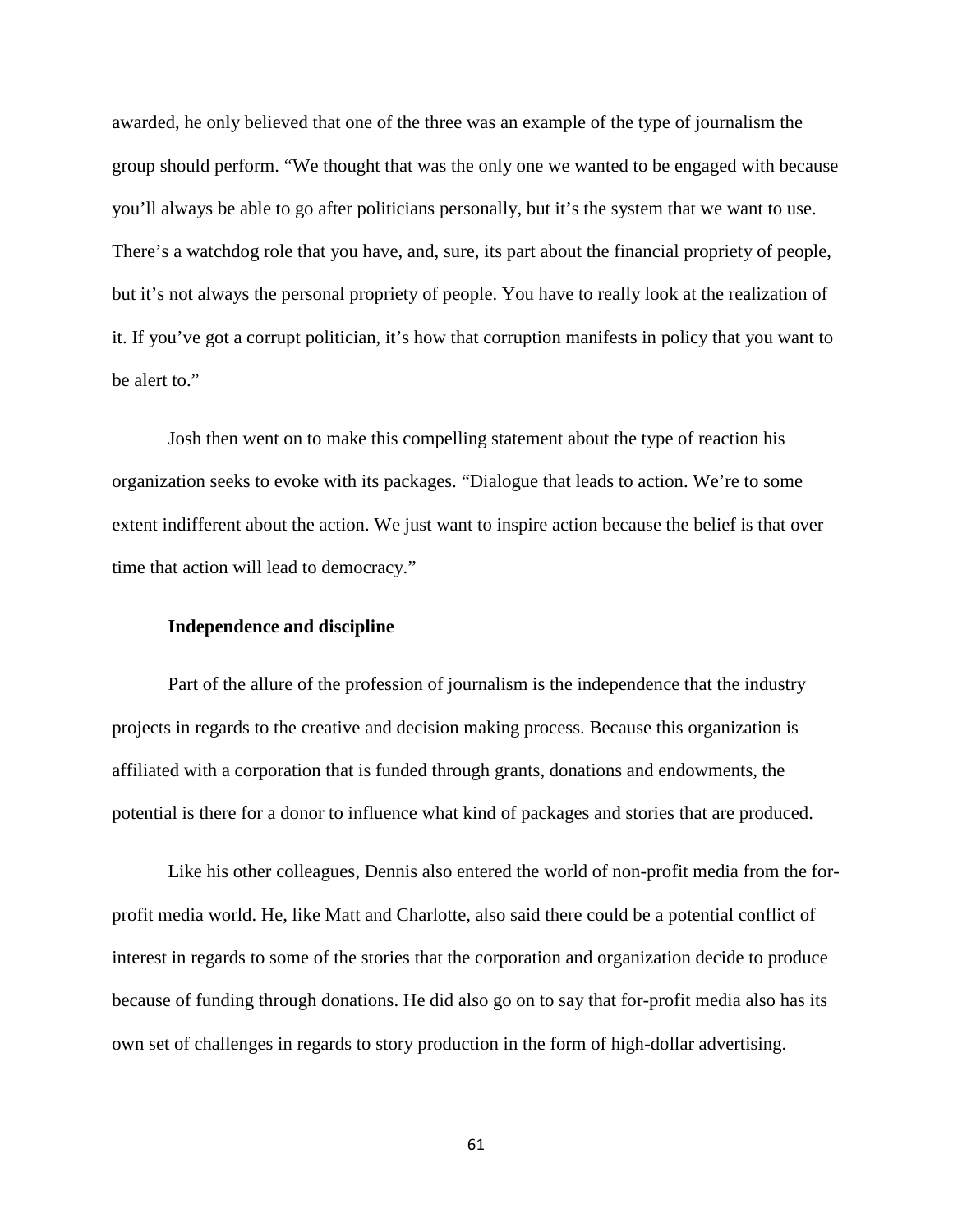I mean, it's weird because our whole approach is that as long as we do complete disclosure of where our funding comes from we should be OK so that people can make the decisions. You know, we're getting money from the (state) health foundation. That's a totally legitimate and well-respected foundation, but, you know, people could say: 'hey, you know, you're doing maybe more health stories than you should be doing' – that type of thing because you're getting funding. It's very similar to advertising (in for-profits). It's just (we) deal with sponsors instead of advertisers.

Much like what Dennis said about there being a potential conflict of interest in play for a non-profit news organization such as this outlet because of outside influence caused by special interest grant and donations, Charlotte also echoed those same concerns. In fact, she had this to say about the subject: "It's not uncommon at all for someone here to say: 'we want to do a show on battered women because we've heard of someone – a philanthropist – who might give money.' You know, that innuendo is always there. Sometimes it's more blatant than other times. Sometimes it comes from the top: 'I met so and so at a luncheon, and I think we should have her as a guest on our show.' Sometimes it's more subtle, but I think it's a constant source of conflict here."

She went on to say that the 5-person print news team within the corporation probably felt even added pressure when it came to potential conflict of interest because the print arm of the organization dealt more with "hard news" or analyzing news trends that might have come about from breaking news. In regards to Charlotte's take on what the organization brought to the corporation's overall media packaging, she stated this,

As an old-schooler, I like the idea of watchdog journalism. I think it has an important place, and I think the fit for (the organization) and (the corporation), in that respect, is really good because, you know, I think (this corporation) is trusted. Every year it comes out as the most highly trusted public institution in country. I think people from parents to viewers of all kind just have trust in the integrity of (our corporation). You know, it's obviously a generalization, but I think it's something that all of us who work here hold near and dear. So, I think that really fits well with (this organization).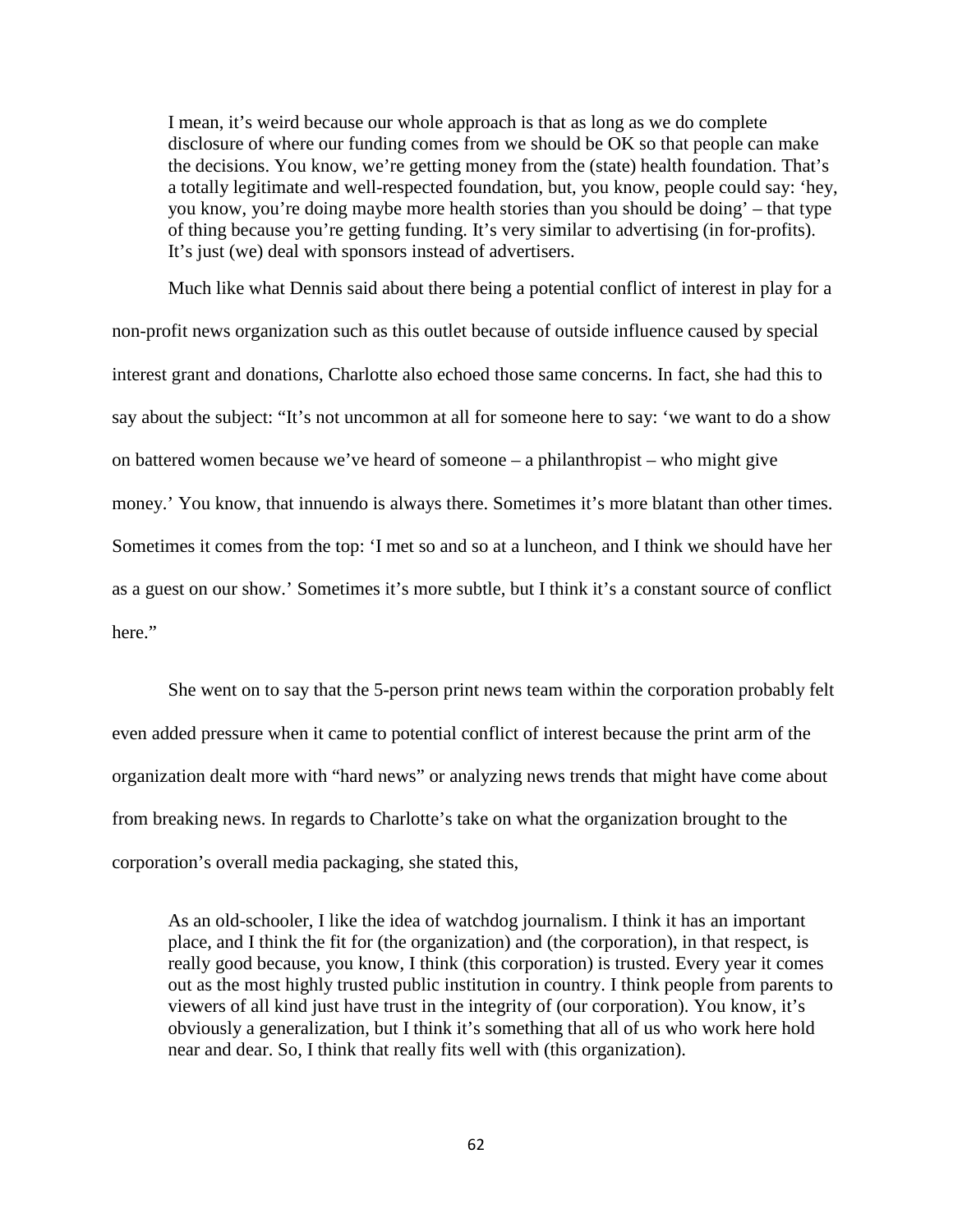Matt believes there is not any noticeable difference in professional values when comparing his experience working at a non-profit to working at a for-profit media outlet, but he did expand on Charlotte's take about how the print and broadcast arms of the corporation differed in their respective news gathering approach. He said, "ethically, I don't think anything's changed for me. I'm still a real purist, but that has been a bit of challenge because broadcast ethics are a little bit different, and even documentary film ethics are a little different than still photography ethics. I'm not saying ours is better than theirs. They have a little bit more latitude in controlling things and applying a point of view."

As with anyone who deeply cares about doing a quality job at work, there is a drive  $-$  a discipline – to succeed on a personal level. This is no different with any of the organization's five journalists. They all appear to take their work very seriously. Said Matt during an informal conversation: "I think where I get my biggest stress and where I get the crankiest is when, you know, I feel like I'm not living up to expectations. Lately, things have been getting more intense in terms of just trying to keep track of everything. I think one of my plans for the next 100 days is to try and help figure out a tracking system." This not only reinforces the discipline that journalism projects, it also reiterated a level of independence that comes into play from within much of the industry. Part of the drive that went with starting up this organization was the fact that Amber kept thinking that there were more important stories that not only needed to be told, but that needed to be finished. "I was thinking we have got to figure out a way to get them out there so that people can be informed."

Dennis brought up an interesting point one day about the professional values from a personal level that his colleagues and he have tried to follow since making the switch over from the for-profit media world to the non-profit world. He said that, if anything, the transition from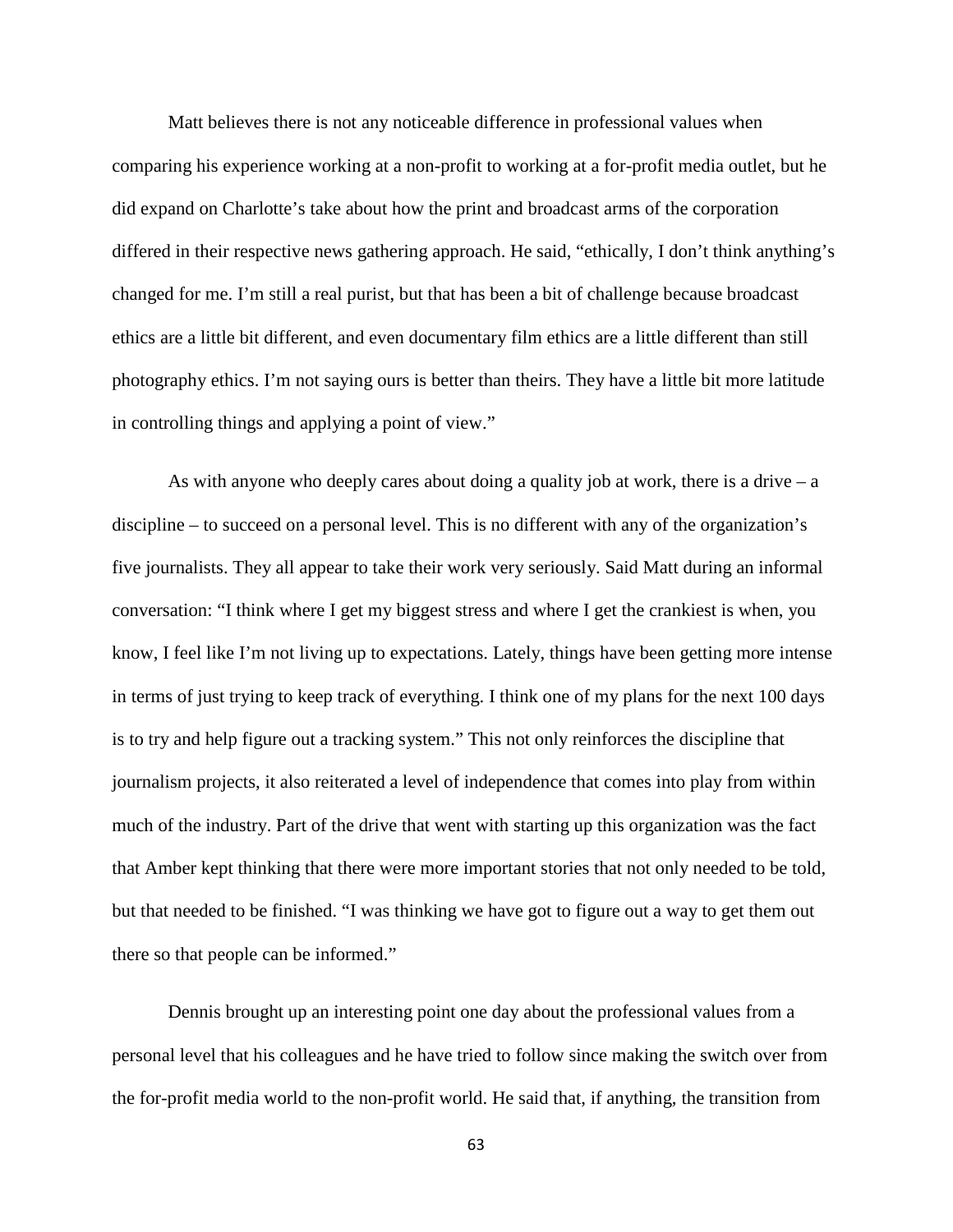for-profit to non-profit has only helped further solidify his views on the traditional values that he has always tried to incorporate in his day-to-day work. "They're really not a lot different. I mean, we've probably been the exact opposite in that we've tried to make sure that we keep those same values that we had (before at major metro daily newspapers)."

It became apparent during the observation and just through talking with the organization's five members that they all had high expectations for themselves both individually and as a group. That is not to say that there has not been a shift in priorities over the years for some.

Part of that might be a result in the more normal 9 to 5 setting that this non-profit organization employs, along with the fact that the type of work these journalists are asked to produce does not involve meeting daily or maintaining hourly deadlines that a for-profit media outlet often demands out its personnel. When comparing the pace of work between his previous for-profit media employers and his current non-profit one, David stated this: "I feel like we all work hard here, but it's also not driving me to the ground like it would be (at a major metro daily). I mean, I could work those hours when I was younger, but as I've gotten older, it's like you know – what kind of husband I am and what kind of dad I am is more important than what kind of journalist I am, and that tradeoff for the nice salary just wasn't worth it."

Charlotte, who works as producer in the corporation's broadcast arm, came to a similar conclusion several years earlier when she worked as a print journalist for a major metro daily newspaper before moving on accepting a job in public relations. "Most of my changes or career moves have been based on my family's need and my kids' need. I mean, I love this job right now, but the (metro daily reporting) job was the best job I ever had. I gave it up because I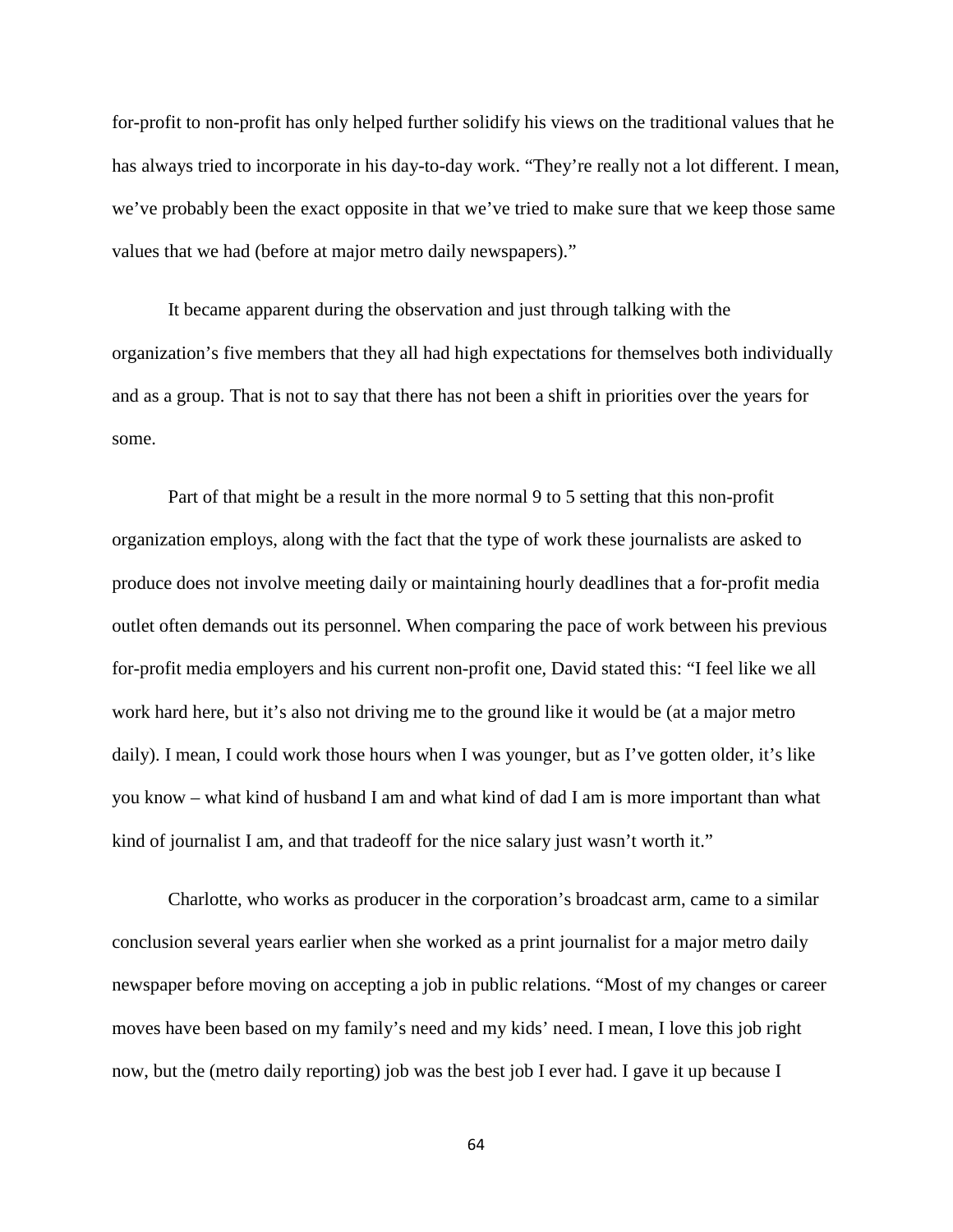couldn't do it anymore because of family constrictions. You know, I was going to heart transplants in the middle of the night at CU and things like that, which were so interesting but not practical for me at that time, but I want to make it clear that I really feel lucky to have landed here."

# **Sustainability**

As a long-time, established journalist, David frequently gets called on to speak or present at various professional luncheons. It was at one such luncheon in 2013 when David offered his audience this analogy when breaking down the difference between for-profit news and non-profit news. He said, "for-profit news is about selling a product – it's about selling today's newspaper. Non-profit news is about selling an idea."

Just how well this "idea" is received will have a lot to do with whether or not these relatively new non-profit new organizations can be sustainable. Stated David, "the idea is quality, impactful journalism matters and that it should be supported financially. I think that we will find out in the next couple of years whether fully integrating (with this corporation), and their fund raising drives if that can wholly sustain us or whether we're going to continue to rely on grants from large foundations." While David went on to say that the grants have been very beneficial in helping launch and, to a certain point, establish this non-profit news organization, the fact of the matter is that some of them can be renewed, while others cannot, meaning the stress of finding the next grant is always present. Non-profit or for-profit, Les believes media outlets will always endure the pressure of financial sustainability.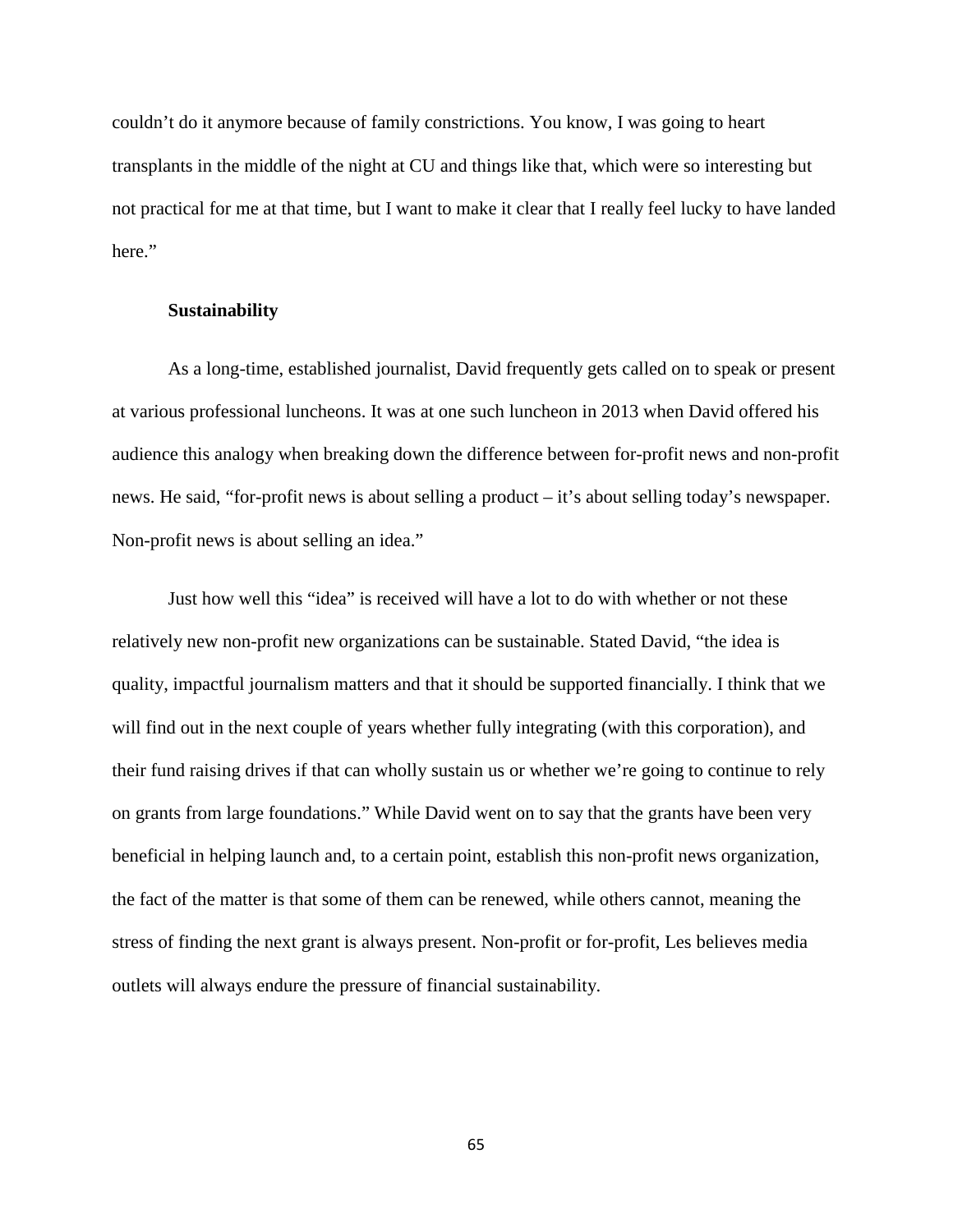#### He stated,

That's something that hasn't changed across the models. You have to be able to sustain yourself, whether it's selling advertising or soliciting memberships, gifts and grants. One thing about what Amber was able to do in terms of getting (this organization) off the ground was to get really good grants from highly respected organizations, journalistically and otherwise. I'm no expert on the business side of it for sure, but getting people involved and growing this, growing membership, hopefully it's a win-win for everyone. We hope to create interest for them and they're (corporation) the big umbrella for us. But we'll see. I'm optimistic, but I don't think there's any way anybody can be absolutely certain. I mean, every day it seems like (this big daily) is laying off another group of people. Hopefully we can all be sustained, but that's what everybody's trying to figure out.

Both the corporation and the organization are hoping that the business model, which

features print, television and radio mediums, that has been organized as one will lead to greater audience appeal and sustainability. Amber may have provided a glimpse into the future when she was selling the idea to others of her organization. "I told them the silver lining is that they were going to be a part of this conversation, not on the outside of it. There's going to be a long tail to it because people are going to pick up pieces of the story on radio, television and in the newspaper, and that's going to benefit them because the audience is going to be able to get the story from them." Les expanded on what Amber said by adding this about the dynamics of the organization's business model: "We've got these three little islands bumping up against each other, but hopefully we will become fully integrated, and I think you're starting to see that happen. It's a good culture. There haven't been any problems so far."

 Charlotte embodies how the overall corporation functions in its ability to produce media packages on a variety of different platforms – having worked in print journalism, public relations, television production and even radio. While she believes technological advances have made things easier in the industry, she also said it has led to many media outlets being more reckless in reporting information and news. "I think I'm old school. When I was at the (major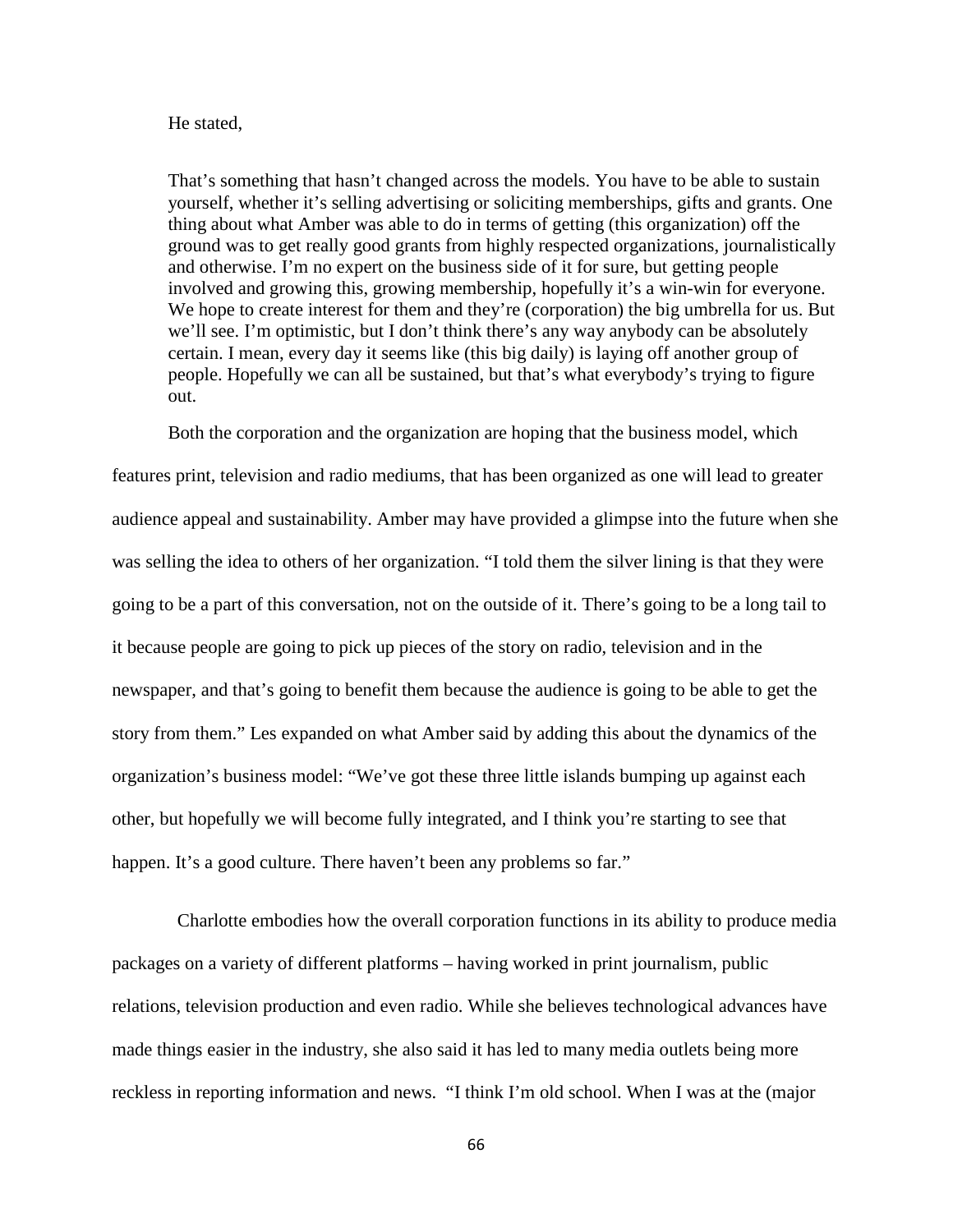metro daily) in 80s before this huge burst of technology, you never reported a rumor. You know, you were fact checked all the time. You just had these principles that I still feel very strongly about."

Dennis believes the model the corporation has in place with print, radio and television mediums each collaborating together to put out various in-depth media packages is something that is not going to go away and will only grow because, arguably, the corporation's biggest nonprofit rival is primarily limited to just radio broadcasts. He foresees there being a time when the two corporations will come together and collaborate together. "I think you're probably going to see more joining forces between those two because I think (our corporation) and their (corporation) see that there is a gap as far as more analytical in-depth, investigative-type stories because of the cutbacks (at) for-profit news operations, and they think they can fill that gap, which will give non-profits (like ours) more security, as far as continuity goes."

Stated Matt,

I think it's a good fit for journalism. I mean, it's the core of journalism – investigations, features and watchdog reporting. You know, break away from the sort of screaming matches that you see on CNN, Fox and all those places. I would hope that having a little more "commercialish" journalist would help raise the profile here – just make things more interesting. One of the knocks on (this corporation) is that it's a little bit of a snooze fest. We've been with (this corporation) now for six month, and I think we're finally starting to become integrated with their operation. I think the next six months will be really interesting to see if we can raise our profile and what kind of effect it will have one membership and maybe our relationship with the rest of the media world. You go to a news event or you go out somewhere and people sort of do a double take when you say: "I'm with (this corporation)." It's like, "shouldn't you be filming 'This Old House' or something." I think the next six months is going to be really interesting and maybe what the next six years will be like.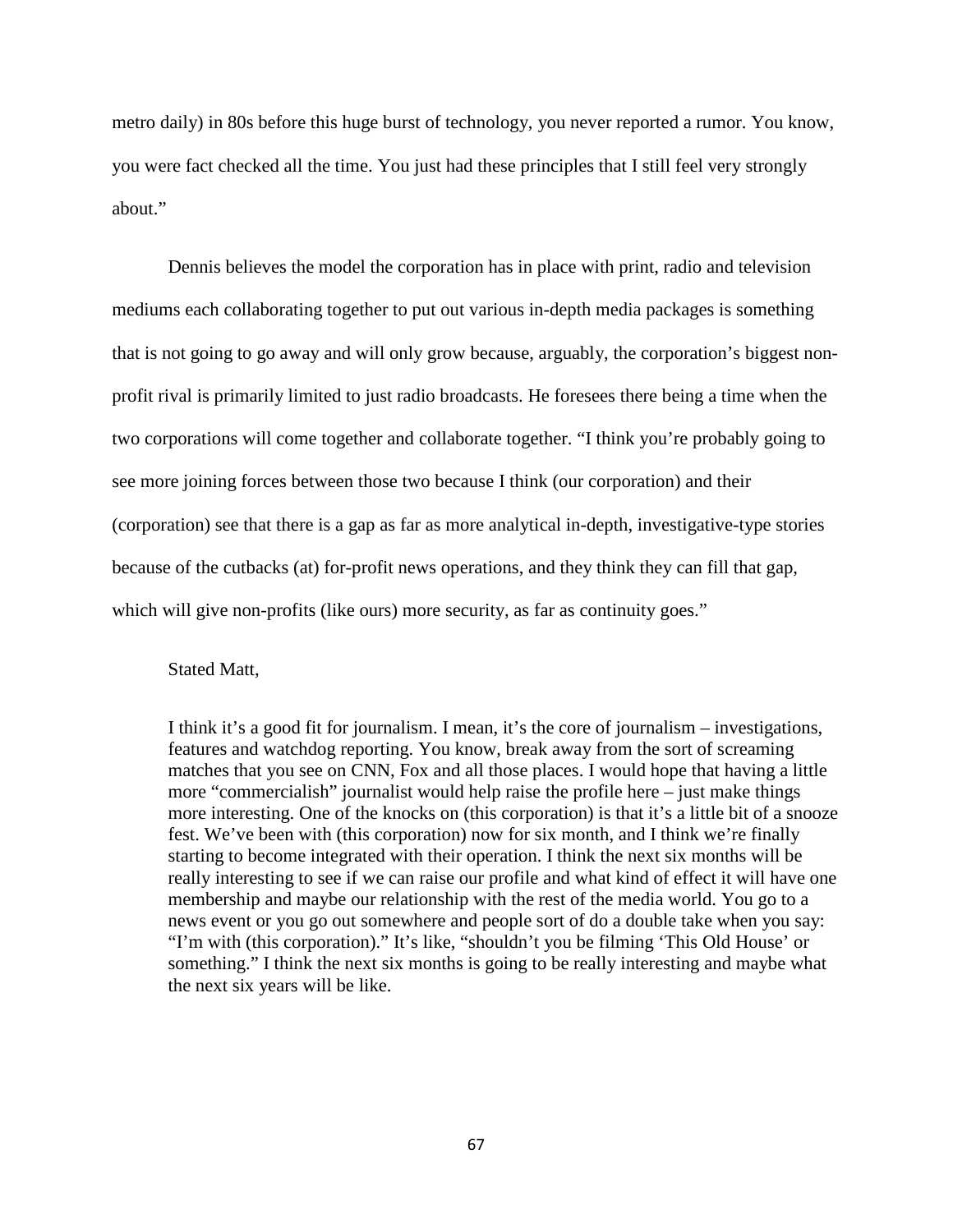# **Morale**

As the elder statesman of the newsroom, Les said journalism will never be misconstrued as being in the military or some other harrowing occupation; there is a sense of loyalty that is a by-product of working in a traditional newsroom at media outlet. This likely could be derived from the daily deadlines, department teams and day-to-day banter embedded in a traditional newsroom. "I feel very fortunate to have spent my career in the newsroom. There's nothing that I would rather have done. I'm very grateful. The people my age say: 'well, you know, if we were 10 years older, we would have been out of here before stuff started going downhill for newspapers, for journalism. But if we were 10 years younger, we might be part of the future. But that's the one cool thing about this – it does feel something like being part of the future."

In regards to the current staff he now works with at this Western non-profit news organization, Les said this: "I feel like I can depend entirely on each person out there. As an editor, I've always said: 'You're only as good as your reporters.' I'm never hesitant to ask question about anything. Everybody will tell you that I'm certainly willing to suggest where I think the stories could be better. But in terms of the trust that we have in each other, and knowing we're all going to do the right thing  $- I$  mean, that's an amazing relationship to have."

Dennis does not remember morale being so great during his last stop at a major metro for-profit daily before joining this current organization. "It was pretty dysfunctional, and I think there were a lot of people who do not like each other. There's no question, they were great to me, and they let me generally do the stories I wanted to pursue, and that type of thing. But you saw people who didn't like each other and who didn't want to work together. It just wasn't a real friendly place."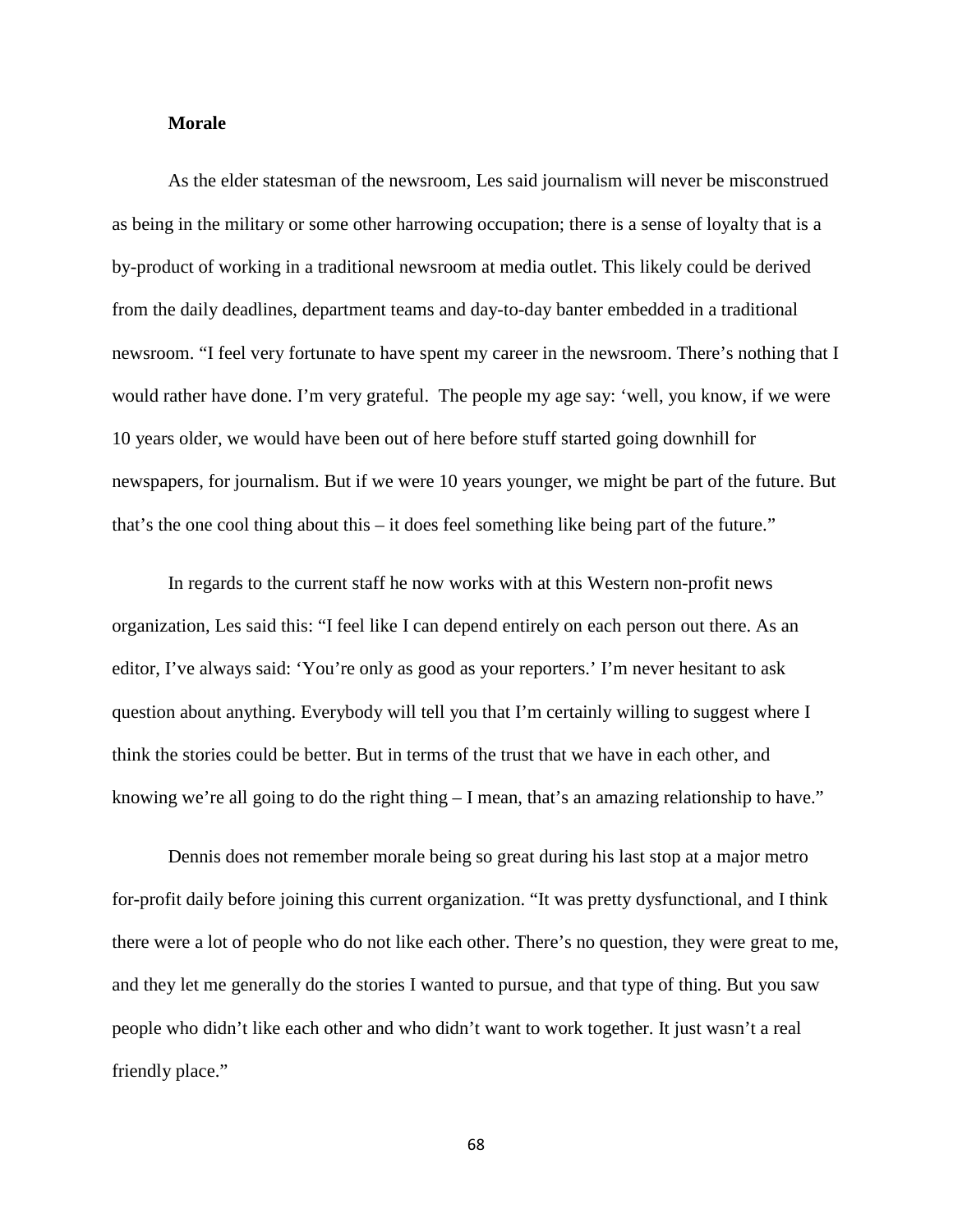Amber and Dennis never did work together at that particular metro daily, but the two did work together at another major metro daily for several of years together before it closed down in 2009. Before the daily closed for good, Amber had a very successful and long tenure at the forprofit media outlet. During a formal interview, she was adamant about the fact that she would not have walked away from the for-profit media world had her former employer not closed down. "I was very happy with where I was, and what I was doing. It was a really good job. So, I never would have done this. But even though, I'll never say I'm glad the (major metro daily) closed, I think this (non-profit organization) is a really powerful thing."

That Amber, Les, David, Dennis and Matt all spent numerous years working together at major daily is not lost on any of them. In fact, even with their former employer closing down, a strong case could be made that the biggest reason why the five are working alongside each other again is because of their past work history together.

The organization incorporates a lot of data analysis and computer-generated reporting. Providing detailed analysis in the form of census reports is Dennis' primary responsibility within the organization. To say his value is great would be an understatement. In fact, Matt called him the organization's "lynchpin," going so far as to say he was the most organization's most important employee. Because of his skill set, Dennis had one of the more high-end jobs at his former employer's for-profit metro daily, and he was considered to be a big hire by Amber. Though many colleagues likely considered the venture over a risky move, Dennis never saw it that way. "Not really because frankly, I'm near the end of my career, so I can take chances. It really wouldn't impact me one way or the other, and I really wanted to try non-profit (journalism). The other part of it, which I still would like to see us get into, would be a bigger role – like training journalists."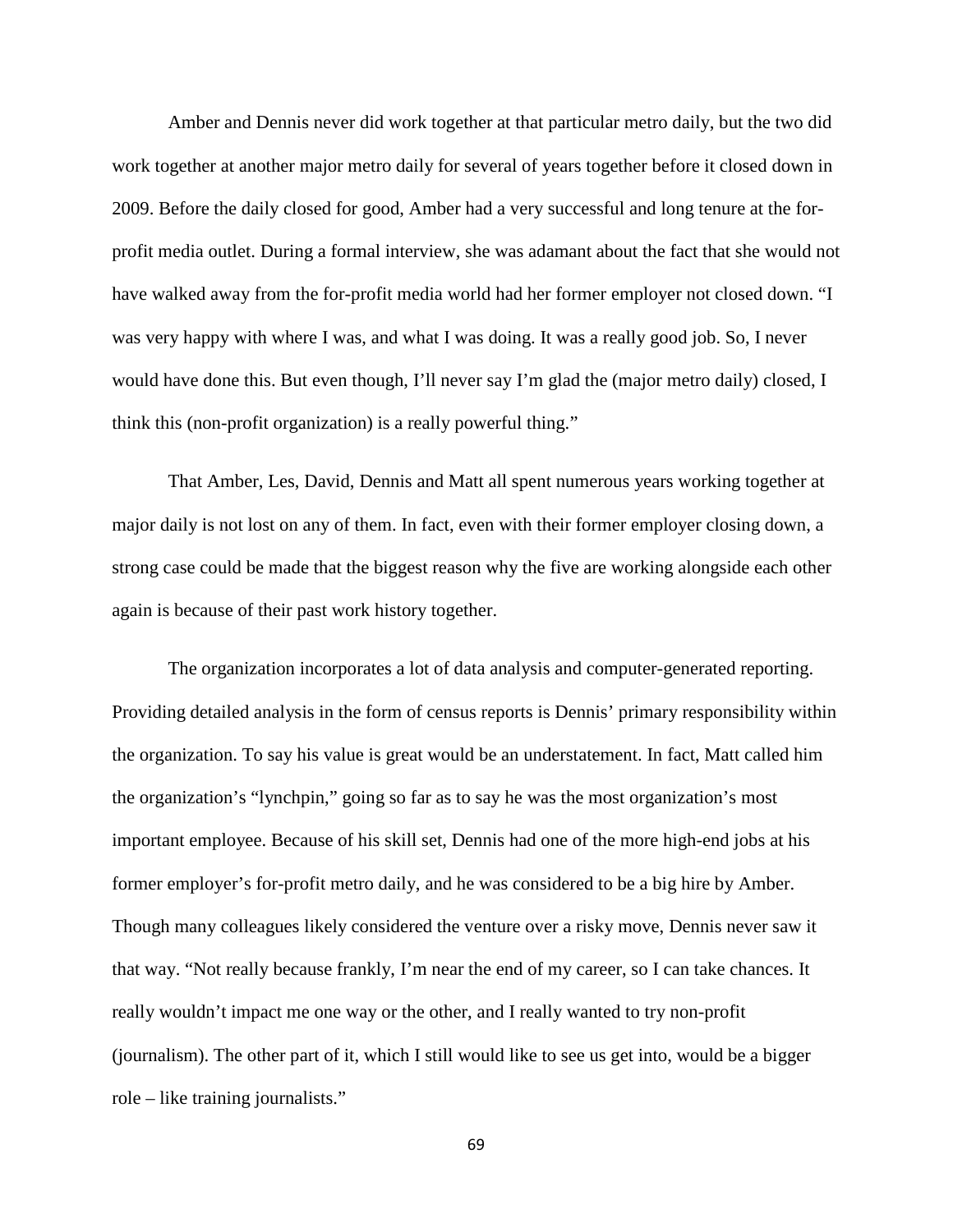Les echoed a very similar sentiment – in that he would like this organization to be his final career stop. "If possible, this is where I would close it out. I'm content – not content – but I'm hoping we can do something here."

Several times during the observation period there would be routine conversations that would come up in regards the youth movement of journalism. As more and more cutbacks have been made within the media industry, there has been a proliferation of journalists taking on important positions at some very well-known media outlets – quite often these come at the expense of more seasoned news veterans because their salary demands are much higher than their younger and greener counterparts.

### Stated Matt,

Nothing against new journalists because I was once one, but you lack that institutional knowledge. You don't know where the bodies are buried, you don't, and you can get that fairly rapidly. You look at Dennis and David, and that's, you know 150 years of journalism experience. Dennis knows so much about (this city) and so does David. Les is a little bit newer (here), but he's got all this institutional knowledge. That helps because you can connect the dots and you can, you know, refer back to well, we know this and this person used to be here, and now they're here. So, there's something that could be going on because they're, you know, that guy used to do that 10 years ago and also x, y and z. When you are doing the sort of watchdog stuff there can be a little more nuances involved, I think a little more sophisticated that just you know (so and so) misappropriated funds, which you know that's legitimate because the guy's not using the money as he's supposed to be. But I would hope our stuff is a little more robust.

One does not have to get know Amber long to find out how much admiration and respect

she has for the other four members of the organization's staff. In fact, she said the former major metro daily she worked at before starting this organization would be extremely proud of the portfolio her news team of four has been able to produce. "You could not have picked just any four journalists, and it work out this way. You look at the list of stories that we've done, and the impact that it has had – if you were at the (Daily Globe) and had a 200-person newsroom and a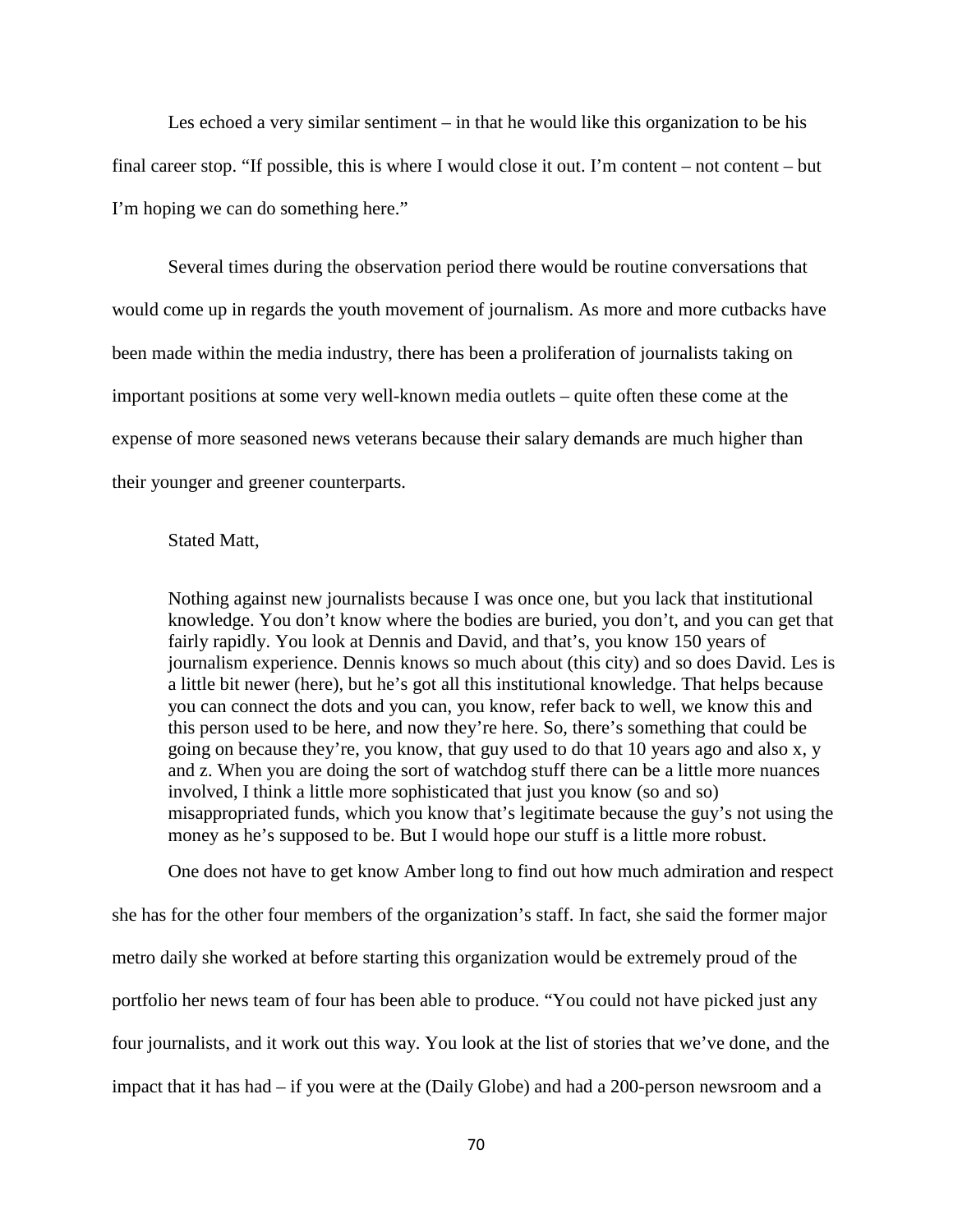\$20 million budget, we would have been proud of this record. We did this with a five-person newsroom, and not even a \$500,000 budget."

Amber further expanded on Matt's theory about there just not being any substitute for experience, particularly when one is trying to do so much with such a small newsroom. "It's not that, you know, 25-year old journalists are bad. We were all 25-year old journalists. You just can't replace experience. There's no replacement for experience. It makes a difference."

Amber's emphasis on experience was indicative when she first started the organization and made a conscientious decision to hire proven and experienced journalists away from larger and more established traditional for-profit media outlets. "We made a very conscious decision to be very lean on everything else and try to put as much money as we could into the personnel so that we could get something like a (Dennis or Kevin). They are amazing to watch aren't they? … I think this is a really powerful thing."

That still remains to be seen, but multiple visits from large local news networks to the corporation to interview various members of this five-person news team during this observation period about certain news happenings provide further insight that this non-profit organization is one that, at the very least, is held in high regard by its media peers. "I think we're going to do something really revolutionary. Is revolutionary too strong a word? We're creating the evolution of journalism. We're doing something different here. It's not recreating the (Daily Globe), and it's not recreating the kind of journalism we used to have. It's creating a new kind of journalism and I think if we do it right a better kind of journalism."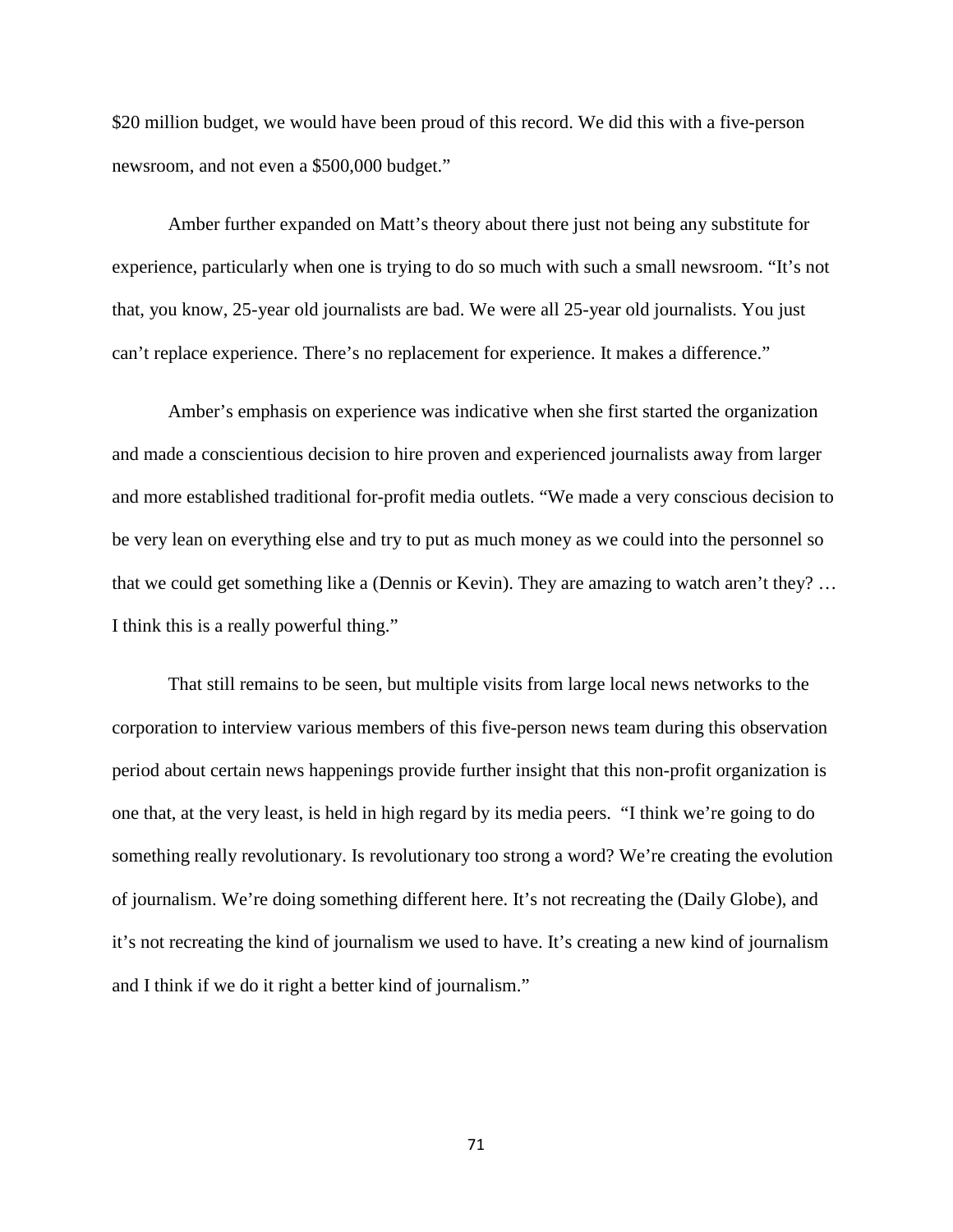#### **ANSWERS to RESEARCH QUESTIONS**

### **RQ1: How does the Western non-profit media organization's decision-making process regarding news content differ from traditional outlets, such as the ones examined by Gans?**

There were two things which really stood out when examining the decision-making process of this studied nonprofit organization as when compared to the more traditional for-profit organizations that Gans based his study and observations off of in the 1970s and the present ones of today.

The first item that merits considerable consideration is the fact that unlike its for-profit brethren, the majority of nonprofit news outlets, this organization included, does not operate on 24-hour news cycle. As all of the organization's five employees stated at some point in the evaluation period, it is not a news outlet looking to cover breaking news. As opposed to "feeding the beast," one editor said the organization's ability to "pick its shots" was what separated it from more traditional for-profit outlets. This was reflected in the duration of the amount of time the staff generally would spend on the majority of it packages – one of which took 18 months to complete. Before entering into the nonprofit world of journalism, each of the organization's five employees had previously spent their entire journalism careers working at for-profit organizations. Unlike their previous employers, this organization did not face the daily-deadline pressures or story-count pressures that more traditional for-profit organizations – major metro daily newspapers in particular – did.

A second factor that needed to be strongly weighed in responding to this question is that because the organization was a non-profit organization, a great deal of its decision-making process was based in what was good for the overall corporation and in large part by where grants and donations came in from – an example being a health organization. Because the corporation's newsroom also featured television and radio nonprofit outlets, those mediums would often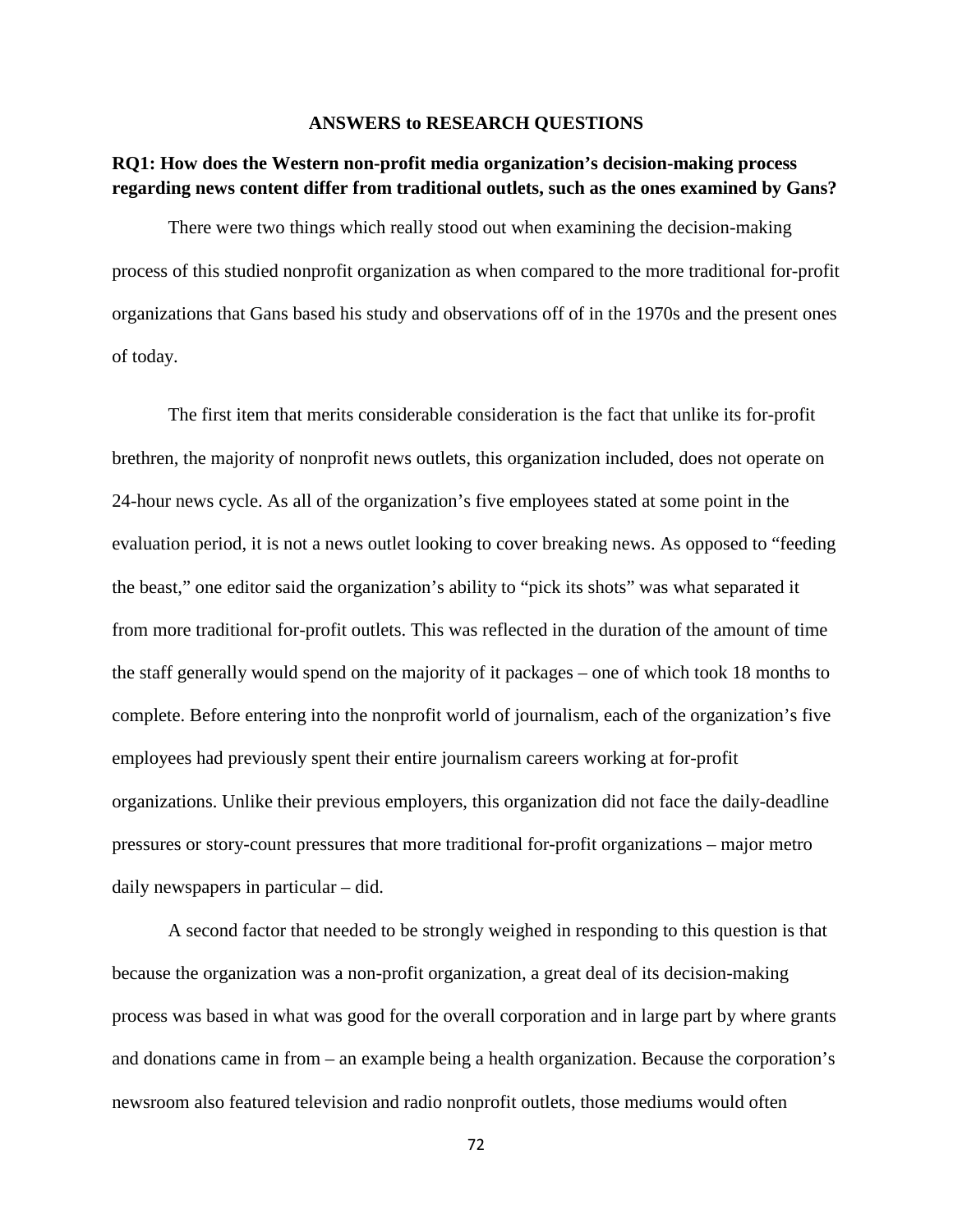piggyback off one another. For instance, when the organization would produce or write a story, a radio package would transpire and the topic would be featured on the corporation's popular television news discussion program where the reporter(s) who wrote it would be interviewed. In terms of grants and donations, these elements did not seem to play a large factor in the decisionmaking process of what story or package to produce, but it did influence the overall topic the organization would seek out to report on. An example of this could have come from teens and drug use, and how the group could spin it back as a "health story" to a particular funder of the organization. Overall, the researcher believes that the studied organization's decision-making process differed, to a varying degree, from the more traditional for-profit outlets because it did not have to deal with the urgency of covering breaking news.

# **RQ2: How is the newsroom culture at a nonprofit, web-based media outlet different than a traditional, for-profit media outlet?**

After observing the organization and corporation at work and interviewing several workers, the researcher did not believe there to be a real substantial difference from a personal standpoint between a traditional for-profit medial outlet and the non-profit one being studied. This rationale for this likely stems from the fact each one of the organization's five news employees spent their entire journalism careers at a for-profit outlet before switching over to a non-profit outlet. Additionally, excluding the organization's intern, each of the other workers that worked in the corporation's newsroom worked in for-profit media at some point in their respective careers. Because only 12 people worked in the newsroom, it had a much more intimate feel than a large newsroom. But the conversations and interactions were much the same that you would find at any large for-profit newsroom. The researcher uses the term "large for-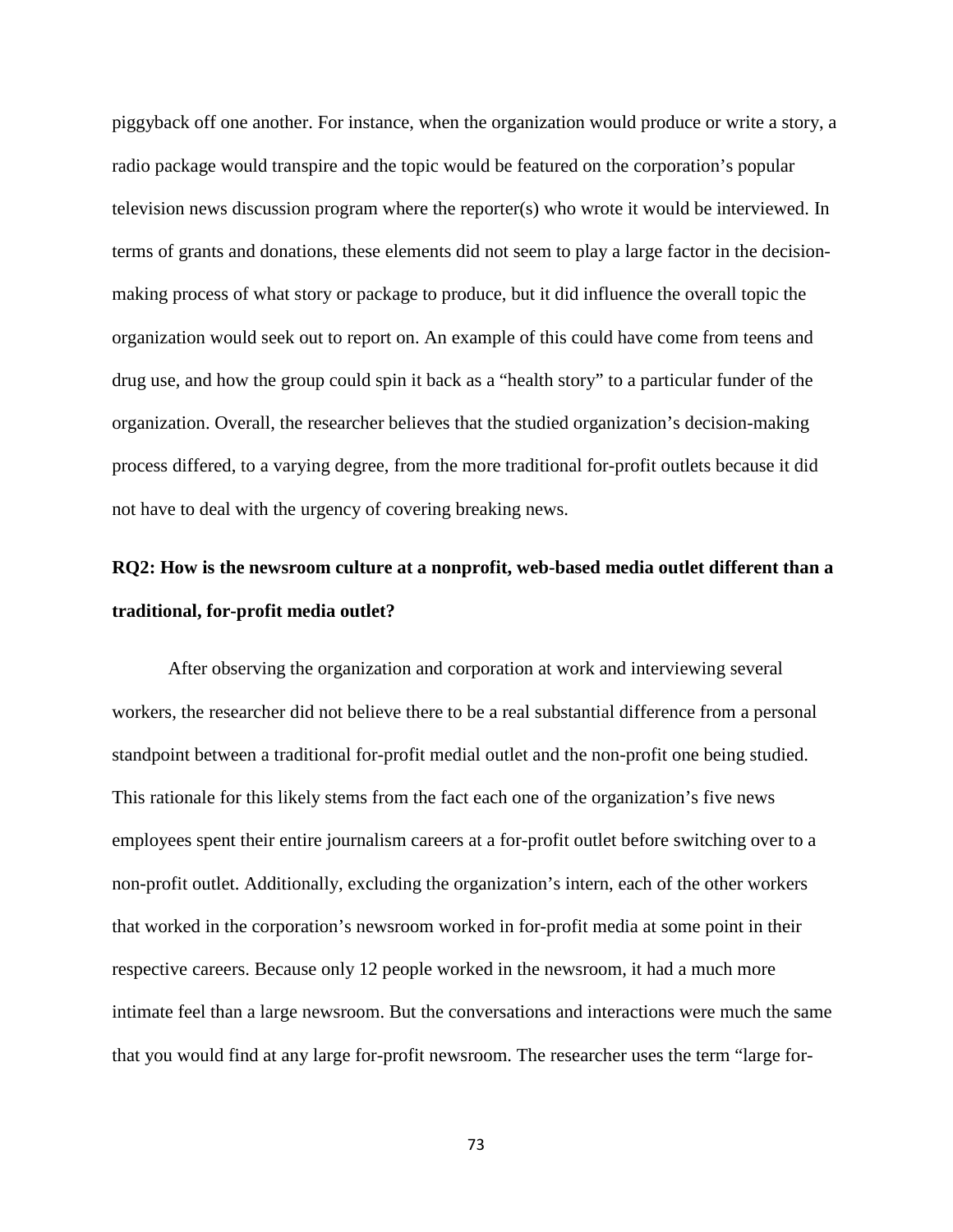profit newsroom" because nine of the newsroom's journalists had acquired numerous years' experience working in a large newsroom and, or, working for large for-profit media outlet.

When addressing work flow and output, the researcher believes the culture between the studied nonprofit outlet and a more traditional for-profit differed because, as mentioned in the first research question, the expectations for this organization were not to cover breaking news. It was to take on longer-term projects, which took away from the immediacy of the newsroom itself. Because greater emphasis was put on long-term projects and reports, employees believed these types of projects were necessary to provide the needed information to drive important discussions, which would lead to greater dialogue and democracy. Furthermore, it was by doing long-term projects like the one published in January of 2013 on minorities falling farther behind than whites, the organization was able to fulfill its mission of public service journalism. Additionally, the values of independence and discipline that go hand-in-hand with journalism, were perhaps better put to use in the non-profit vehicle because each employee was able to dedicate more time and energy into one or two projects as opposed to having to chase down daily news, which likely would have been the case at a for-profit media outlet.

# **RQ3: How does a nonprofit media outlet fulfill the role as public watchdog compared to a traditional for-profit outlet?**

In accessing a response to this question, the researcher factored in some of the citations used in the literature review, specifically from professor Randall A. Beam, whose research findings for one study led him to suggest that "public-service journalism" remains an essential value of the journalism profession. Beam, though, did go on to suggest that for-profit organizations were not committed to public-service journalism. That analysis likely could be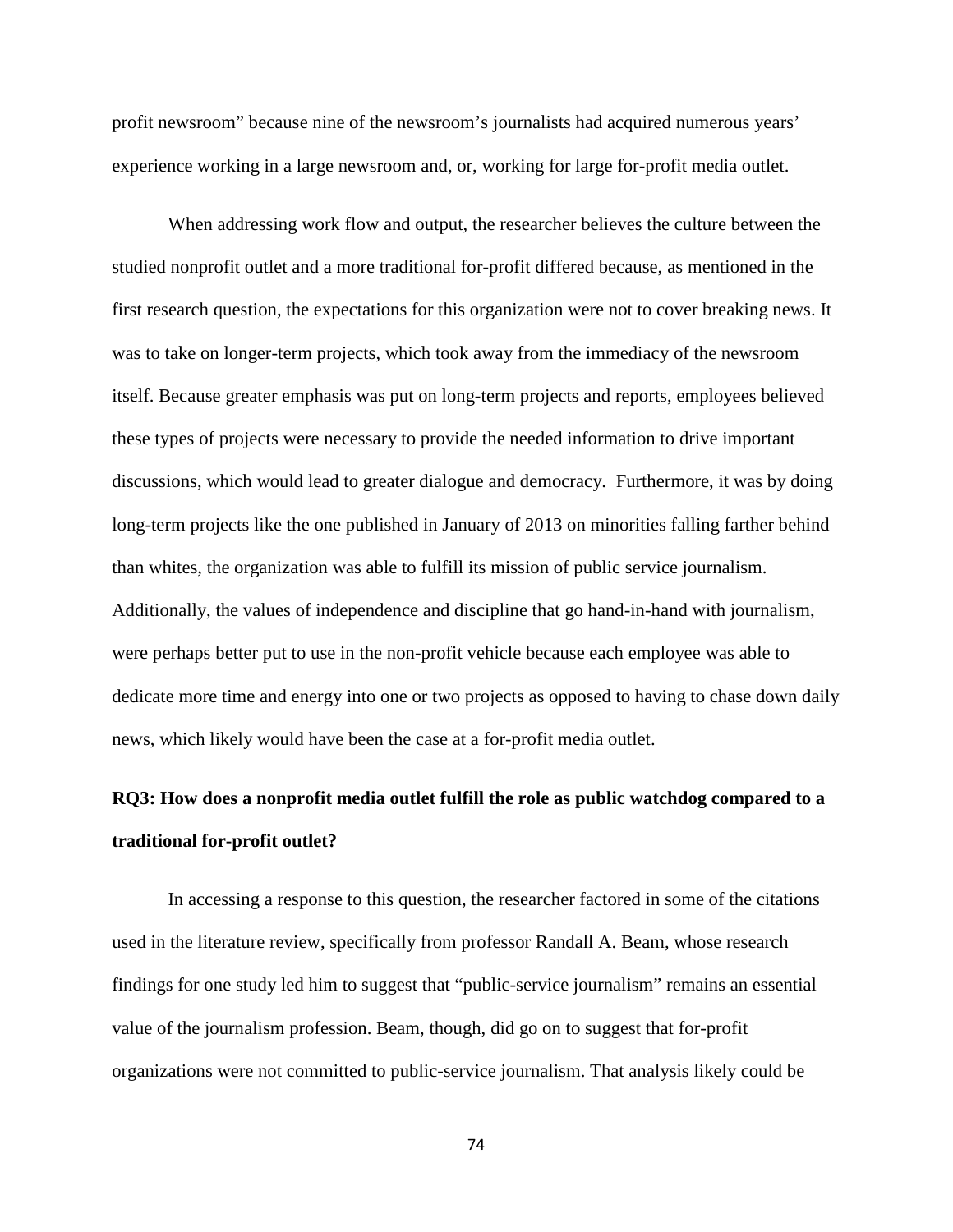centered on a couple of items: the shrinking newsroom staffs at number of traditional for-profit media outlets such as large daily newspapers, and the influence advertisers now have on major corporations that own several media outlets. Whether or not that is the case, the creation of many of the nonprofit media outlets, like the studied organization, that have recently emerged, were started up to produce more consistent in-depth journalism.

Another important factor the researcher considered in responding to the above research question was the true definition of "watchdog journalism" and whether or not the studied organization strove to practice it. Based off of past readings and interviews, the researcher has come to define "watchdog journalism" as exposing corruption or truth. In terms of truth, the researcher believed the organization strived to fulfill that role. An example of this being its package on minorities in the state falling farther behind than their white counterparts that was published in January of 2013. From a corruption standpoint, the researcher believes that the mission of the organization does not allow for a great deal of corruption to be unveiled because of the beliefs that are in place from within the corporation the organization is partnered with. This claim is further validated by the beliefs of the corporation's president, does not wish to target specific groups or individuals.

### Josh stated,

There's a watchdog role that you have, but it's not always about the personal property of people. If you've got a corrupt politician, it's how that corruption manifests in policy that you want to be alert to. We think our responsibility is to look at the system as a whole, see if it functions, and see if there are influences that create less efficient or differential outcome that shouldn't be there. That's what we're trying to cover.

Some would define investigative journalism as finding out or reporting information that people do not want to find out. Amber, who founded the studied organization, made it very clear that the type of journalism the her organization made it a point to practice was public service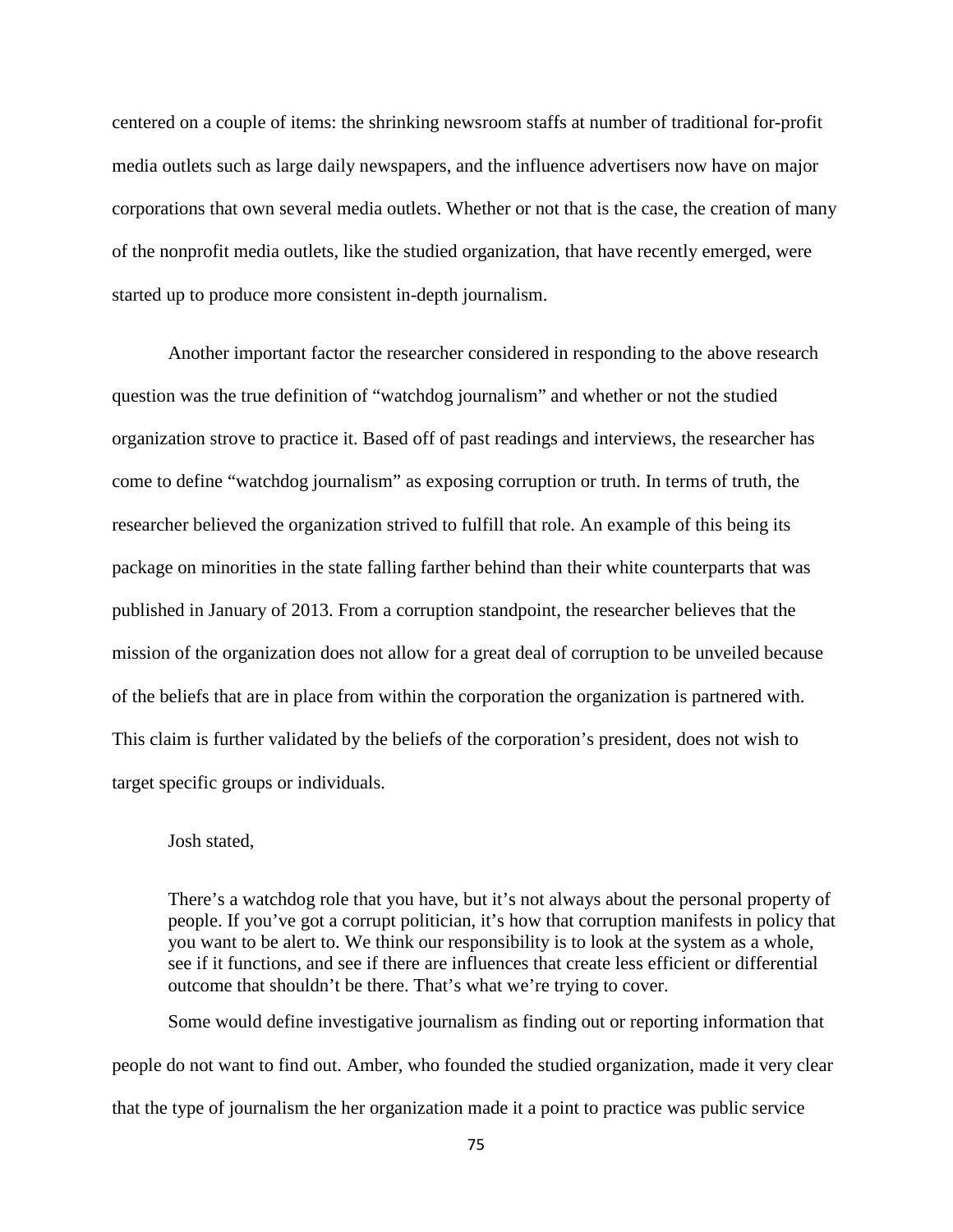journalism because she ultimately wanted the type of reporting to be on something that educates the public and enables them to make an informed decision on how something is being done, and potentially request a change to the current policy or decision-making process. The researcher believes that this organization did a better job of educating and informing the public on a consistent basis with its reporting and packages than practically every for-profit media outlet in the state with the exception of the state's largest metro daily newspaper, which enjoyes much more personnel and resources in its newsroom. This is based on witnessing several other forprofit outlets within the state either run or piggyback off this organization's reports. Nowhere was that more apparent than when a certain major network television station coming to the organization's newsroom (multiple times) to interview its reporters and gather their insight or perceived expertise on certain news items.

## **RQ4: What are the effects of collaboration that non-profit organization's like the studied one have on journalism culture?**

The response to this question is two-fold, as it was apparent during the observation that the organization's practiced extensive collaboration both internally and externally. While much of the organization's original business model centered on collaborating externally with various traditional for-profit media outlets, it became evident that collaboration happened far more frequently internally. Ultimately, this was because the organization officially became a part of the larger corporation it originally only worked out of, giving it access to television and radio media platforms. One package that was produced during the observation on peoples' struggle to rise above poverty was not just cross-promoted by the corporation's broadcast outlets; both the radio and television arms of the corporation piggybacked off it and produced its own stories off the original report. The organization's lead reporter and editor were interviewed about the project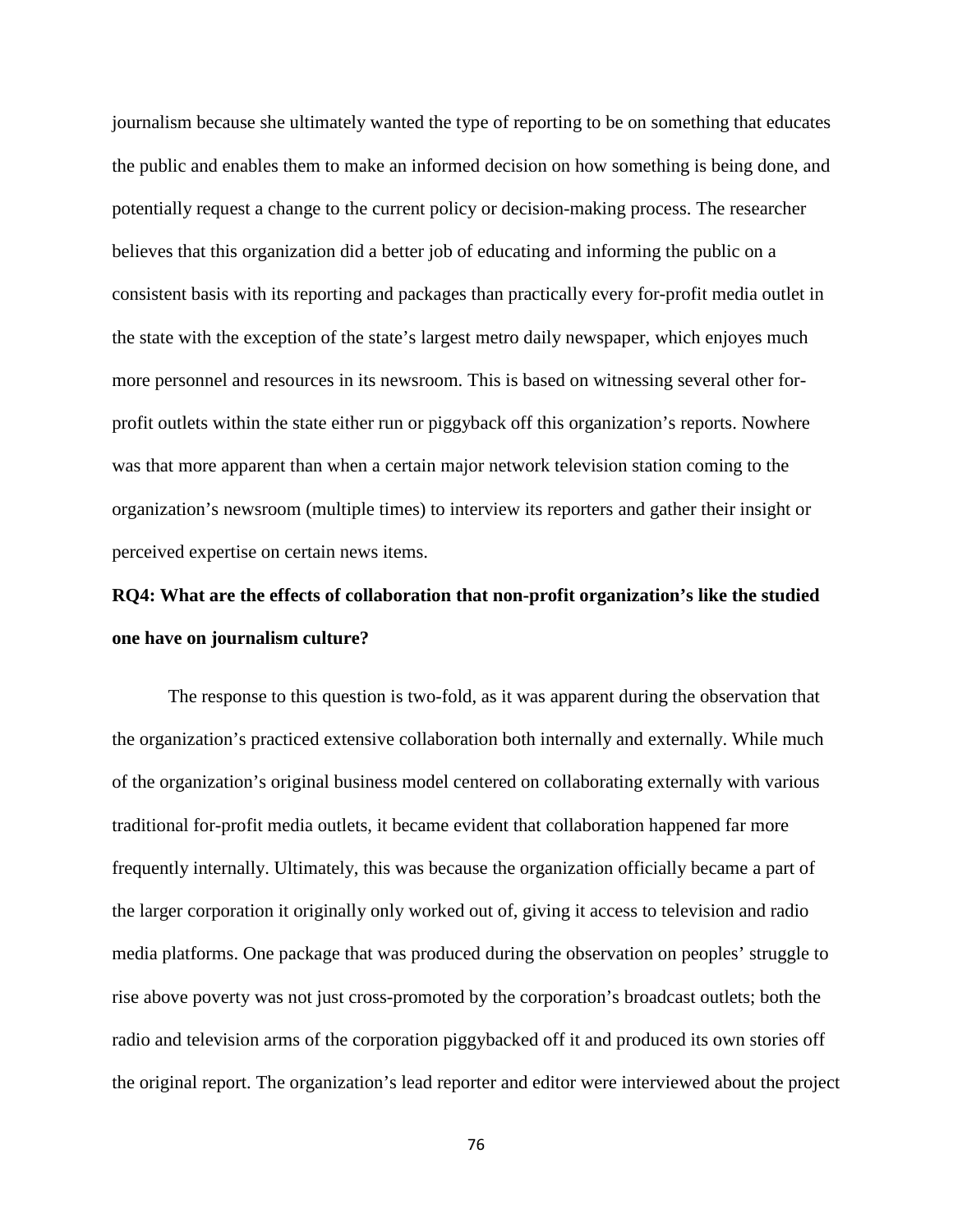for the corporation's big weekly television show. As every newsroom employee and the corporation's president indicated, this form of internal collaboration would be the wave of the future for both the organization and the corporation.

External collaboration also was frequent. This was apparent on a Saturday during the observation period when three separated daily newspapers picked up an organization's story and ran it in the respective Saturday issues. Much like a wire service, the space and prominence the story was given was left up to each managing editor's discretion.

From a business model, the organization's external collaboration was not ideal for one big reason – the budget cuts that for-profit news organizations were going through. As the organization's overall editor said, the state's largest daily newspaper had to opt out of partnering with the organization only because it no longer had the budget to do so. There was another instance in which one of the state's largest television stations wanted to partner with the organization for multiple times a month, but could only promise it exposure and not money.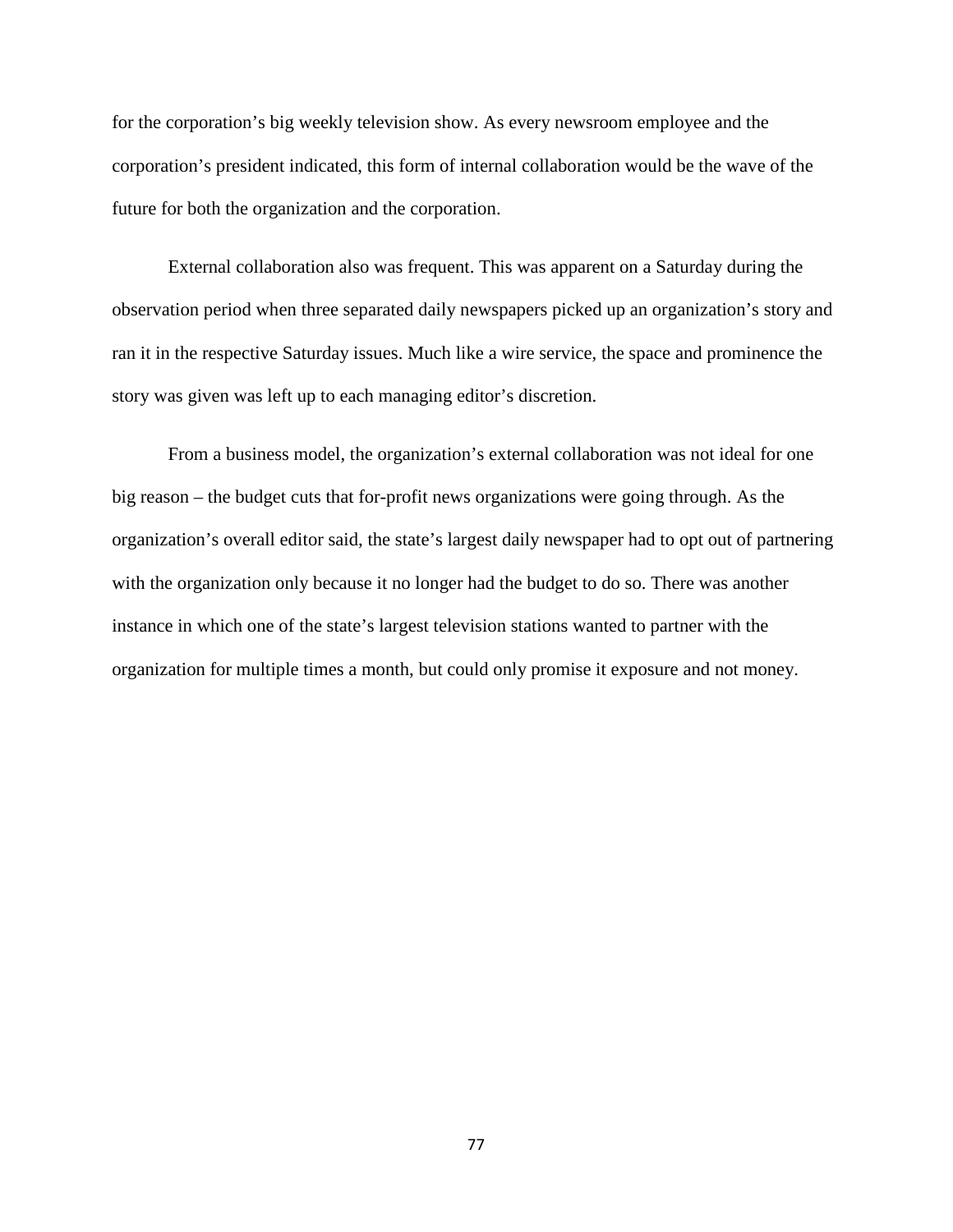### **CONCLUSION**

The premise of this study was to examine the culture of a recently-started (2009) nonprofit media organization during an observation the spanned approximately 120 hours and incorporated various informal and formal interviews about whether the culture, values and decision-making process of a nonprofit organization differed from that of a more traditional forprofit media outlets and entities. This observation and the participants who took part in it mimicked much of what numerous past media studies indicated about the present state of forprofit journalism: that being that it is not providing the public with as much public-service, indepth journalism that it once did due to budget cuts, staff reduction, technological advancements and, to a degree, transformed values.

This reflects on what was reported in 2010 at the State of the New Media: An Annual Report on American Journalism that between 2001 and 2009 "roughly a third of the newsroom jobs in American newspapers are now gone." Ultimately, as Charles Lewis wrote in a 2010 journal article ("New journalism ecosystem thrives") Because there are less people to report, write and edit original stories, fewer and fewer people in power are held accountable. Simply put the watchdog role that has long been associated with journalism is fading into the background, and, as Lewis said this is a "very sobering perspective" (Lewis, 2010). In that same article, Lewis further wrote that non-profit news organizations such as the observed and studied organization are now carrying the public-service journalism baton so to speak.

After evaluating the topic's present-day studies and analyzing the data taken from the observation and interviews, the researcher believes both accounts to be more the norm than the abnormal because unlike many of today's for-profit media outlets, the studied nonprofit organization did not have to operate at a beatnik space to cover breaking news meet story-count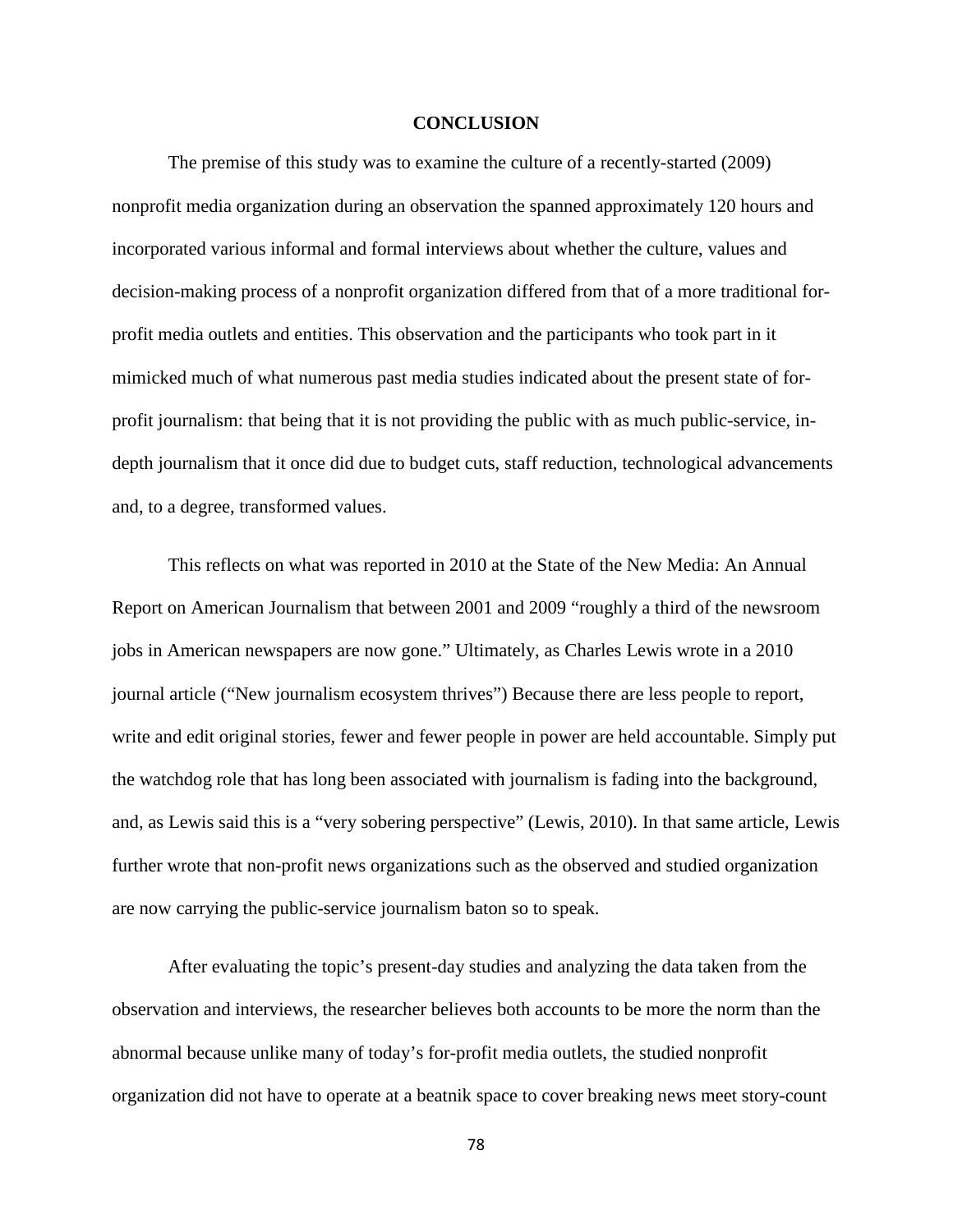quotas. Instead, this organization did not have to "feed the beast," which allowed it to "pick its shots" and take far greater time to report and work on projects. A microcosm of this behavior this could be seen in the fact that it was able to spend 18 months putting together data, analysis and information for one package that dealt with minority groups falling farther behind their white counterparts that was published the same year as the observation took place. That report, initially, was only supposed to be a six-month project. There is little doubt that it would not have been OK'd to extend the deadline of a similar project at a for-profit media outlet by 12 months because of the demands of covering breaking news and the pressures of producing an "acceptable" amount of copy by today's industry standards.

The researcher would even go say as far to say that only one for-profit media organization in the same state as the studied nonprofit organization would possess the budget, resources and expertise necessary to consistently produce a package of the same caliber as the one which took staff of four 18 months to produce. Though biased to a degree, the organization's founder, Amber, reiterated that claim by stating this about the project on minorities falling farther behind their white counterparts that encompassed four parts, a video and 43 interviewed sources. "You look at the list of stories that we've done, and the impact that it has had – if you were at the (Daily Globe) and had a 200-person newsroom and a \$20 million budget, we would have been proud of this record. We did this with a five-person newsroom, and not even a \$500,000 budget."

That Amber and the organization's four other full-time journalists worked together for numerous years at a major metro-daily newspaper could not be underplayed. Not only was the chemistry apparent, the talent of the five was considerable. Each one had been involved in a project that had either won Pulitzer Prize or merited serious consideration for journalism's most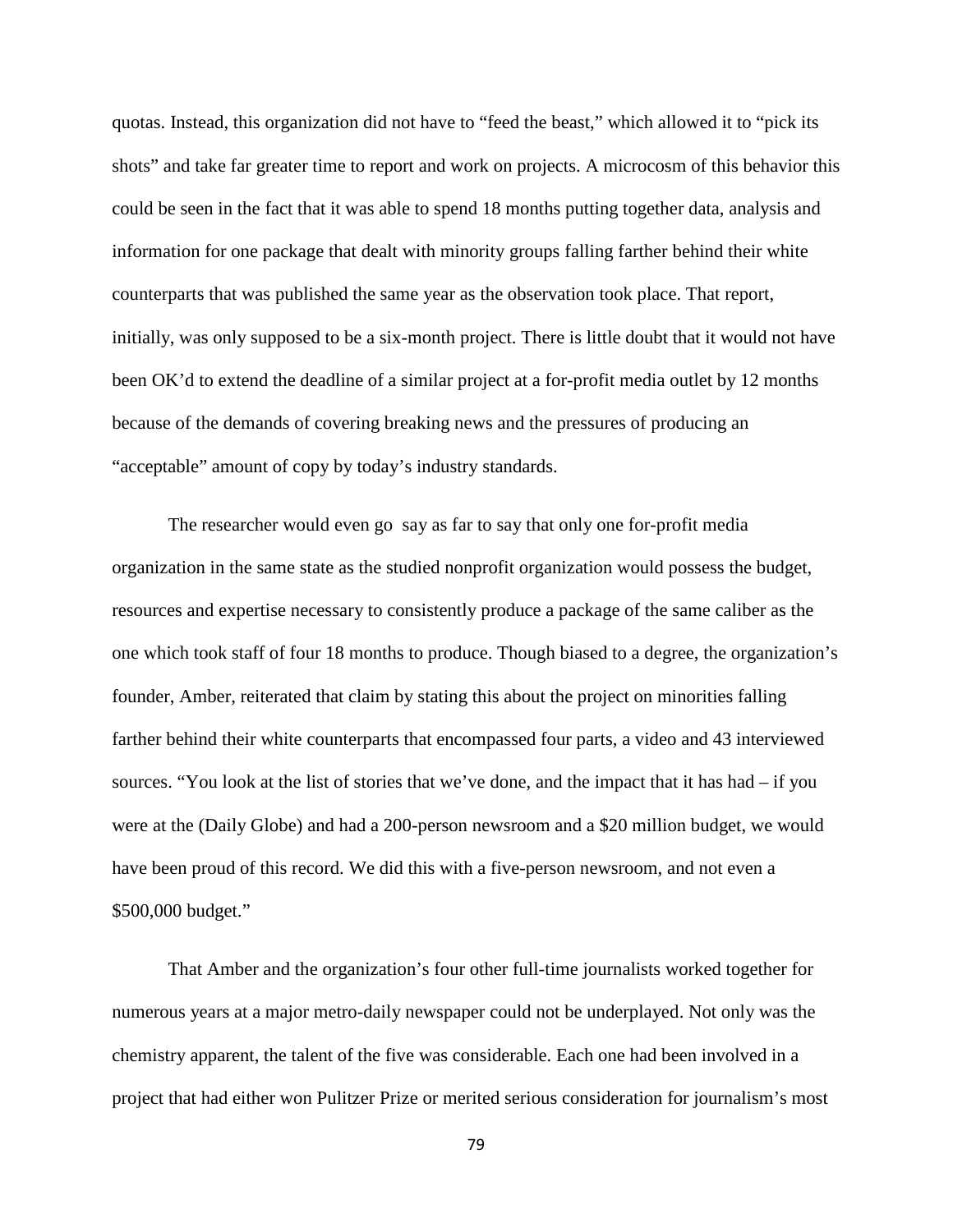prestigious honor. Because of their past achievements, expectations by the organization and from within the corporation, which it was partnered with were high. One corporation employee, Charlotte, went so far as to say that she wondered what the future of the organization would be if it were unable to produce a Pulitzer.

That a comment like that would be said further validates that non-profit media organizations, like the studied one, that have sprung up around the country do not just face the pressure of producing insightful and high-quality work, but also must yield a positive return on investment. Lewis mentioned 60 such nonprofit journalism organizations in his 2010 article ("New journalism ecosystem thrives"). Included in the 60 was the studied organization, as 37 other non-profit organizations that also did not start up until at least 2006. If not entirely new, it is a modified industry, which incorporates a business model that relies on grants and donations, as opposed to advertising revenue as traditional for-profit models.

In many respects, it's a gamble. Lewis pointed out that many of the people who went on to start these nonprofit news organizations were former editors or newsroom workers with little to no financial, entrepreneurial or management experience, and Amber was no different when she started up the studied organization in 2009. She was a distinguished reporter, who was Pulitzer finalist, before jumping it to the nonprofit world of journalism. She said the beginning phases were very stressful: "doing high-level (journalism) and pointing fingers at people without a whole lot of heft behind you." As trying as that was, through interviews, observations and reviewing other literature, the research is confident in saying that the most daunting challenge the majority of these relatively new nonprofit news organizations is the uncertainty of funding. It should be noted that by partnering with a big-name nonprofit corporation, the studied organization enjoyed a built-in advantage that many other nonprofit news organizations do not.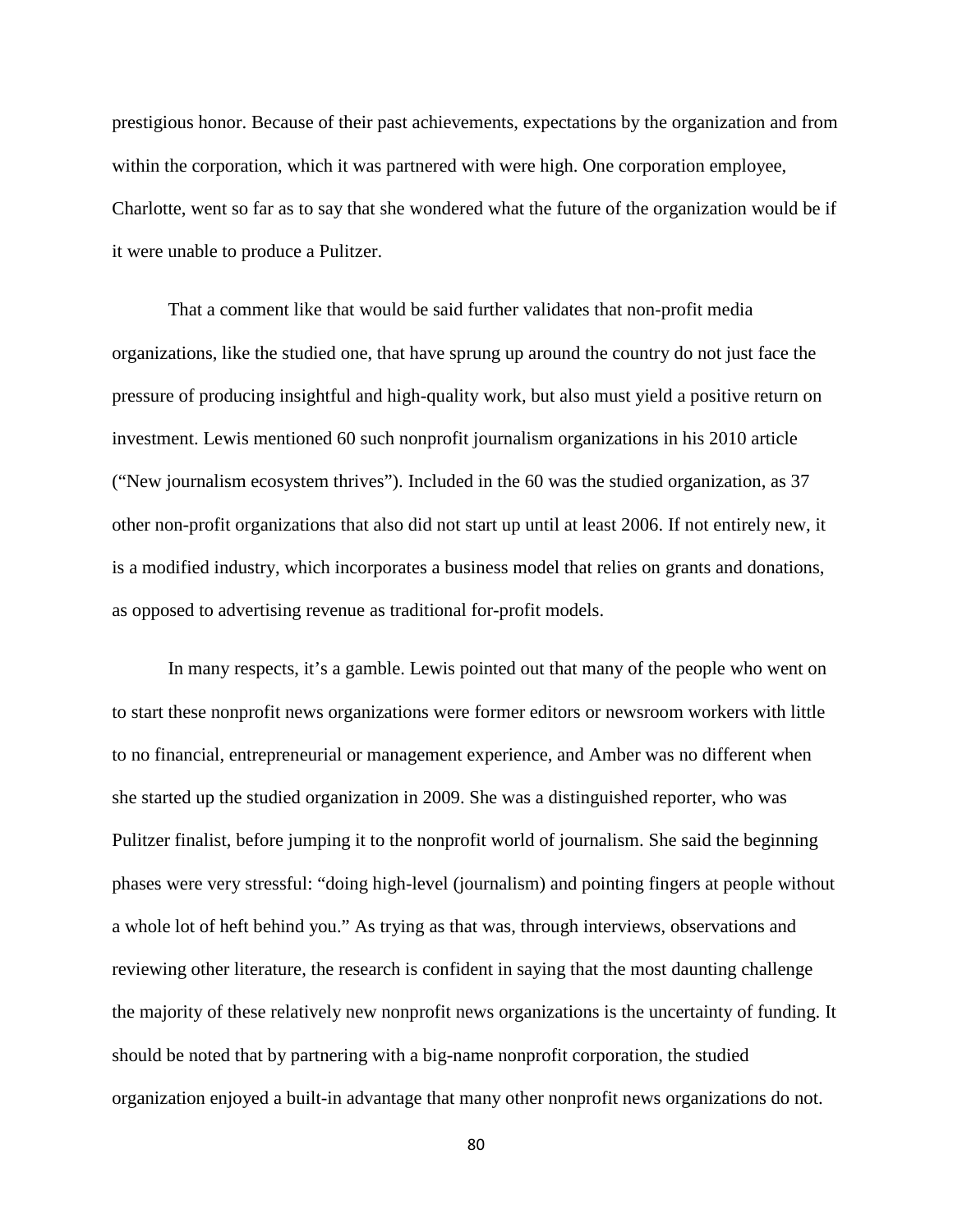Behind closed doors, Amber said this of those organizations: "I think you're going to see a lot of them fail (soon) because they've kind of run out of their first major grant, and didn't get a second major grant. I couldn't have done it that way or the way other people are doing it. I mean, one of these entities mortgaged his house to do it. There's no way in hell I would have ever mortgaged my house because it's risky."

Though still risky at the time of the observation, much of the uncertainty of what the future may hold for the organization was lifted when it partnered with the major corporation it had been officing out of earlier that year. By having a big name behind it, the organization now has had an easier time getting in the front door, generating interest and attaining grants and, more specifically, donations. This partnership also has enabled the organization and corporation, which also houses radio and television outlets, to collaborate internally. It is this kind of collaboration, and not the external collaboration, that stood out the most to the researcher, and provided the greatest opportunity of success for each entity.

The researcher believes this to be true because nearly all the data collected before and during this observation pointed to for-profit media outlets not having the budget to regularly collaborate with nonprofit organizations like the studied organization to where it would be financially impactful for either side. It is through internal collaboration and use multiple media outlets – by utilizing print, television and radio mediums to package reports - that this organization and corporation it partnered with could better maximize full potential– for financial gain and journalism impact.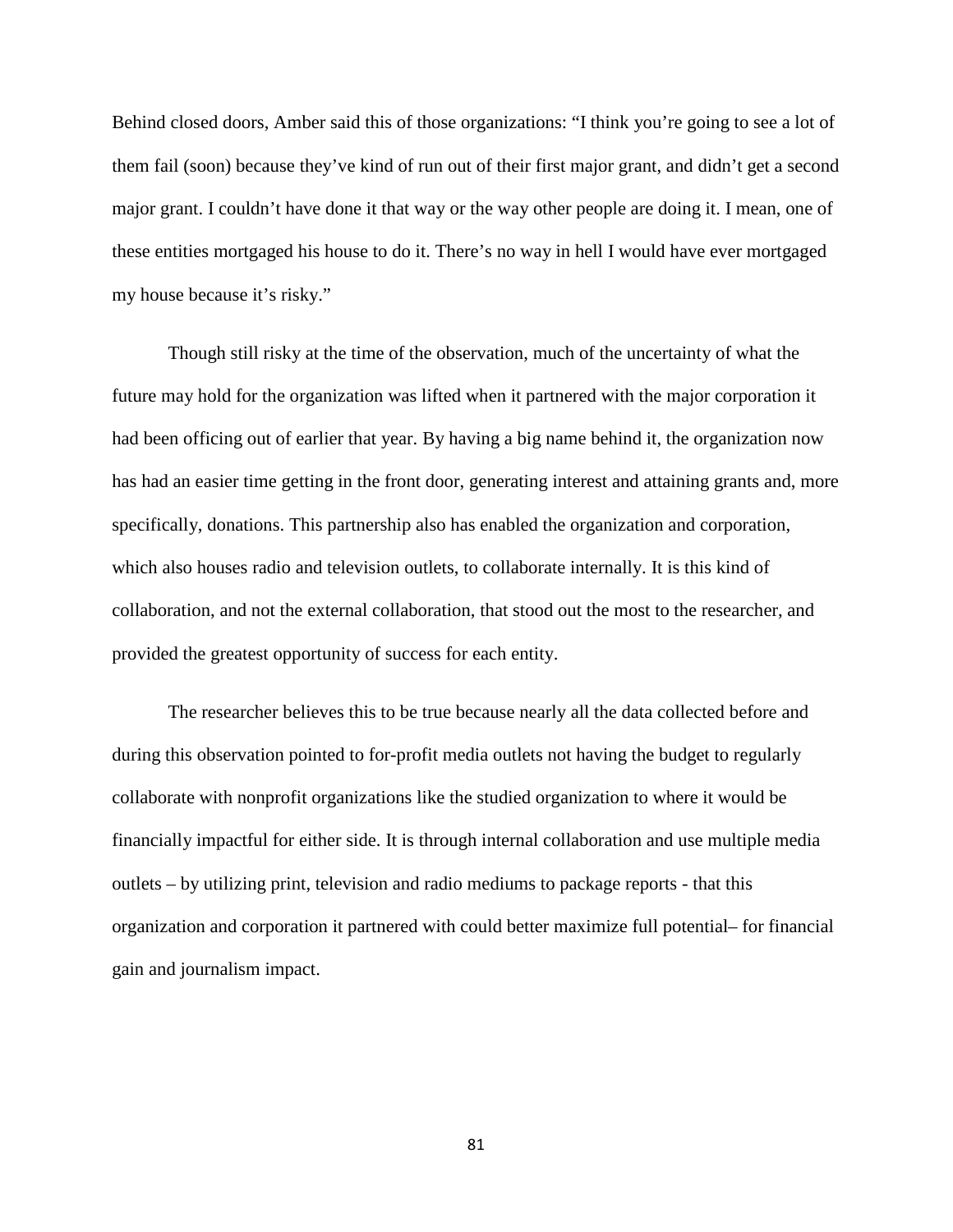#### **LIMITATIONS of the STUDY**

Possibly the notable limitation to the study was the allotment of time involved. While the researcher attempted to gather as complete a picture and understanding as possible, the approximate time of 120 hours spent at the site over a five-week time period, simply was not enough time to gather and collect the best amount of data possible, especially when one considers the amount of time Herbert Gans spent – 10 years – collecting data from four major media outlets for his book *Deciding What's News*. It should be noted, that unlike Gans, the researcher did operate on a more limited budget and timeframe to conduct the study. It also should be noted that, as opposed to spreading the study out over a more lengthy portion of time, the researcher opted to go down to the site 4-5 days per week for five weeks to get a better understanding of the day-to-day operations of the organization and corporation. The researcher also wanted to be more of a fixture within the building, albeit during a short period of time. It should be further noted that the studied organization differed significantly from the ones in which Gans studied, in that those covered day-to-day breaking news and event.

Another limitation to the study was the use of qualitative research. Though the researcher and the committee felt this was the appropriate method of research for the study, it is not an exact science but one of observation and nuance. Another researcher might interpret observed interviews and events in a different light than the researcher, who conducted this study. This could also funnel down to the data analysis itself. Though the researcher took careful steps to code interviews and field notes from day-to-day operations of the study, one researcher might have come up with a different set of themes entirely. It, however, should be noted that the information gathered and observations made of this organization and corporation could result in a better understanding of the culture and decision-making process of nonprofit media outlet.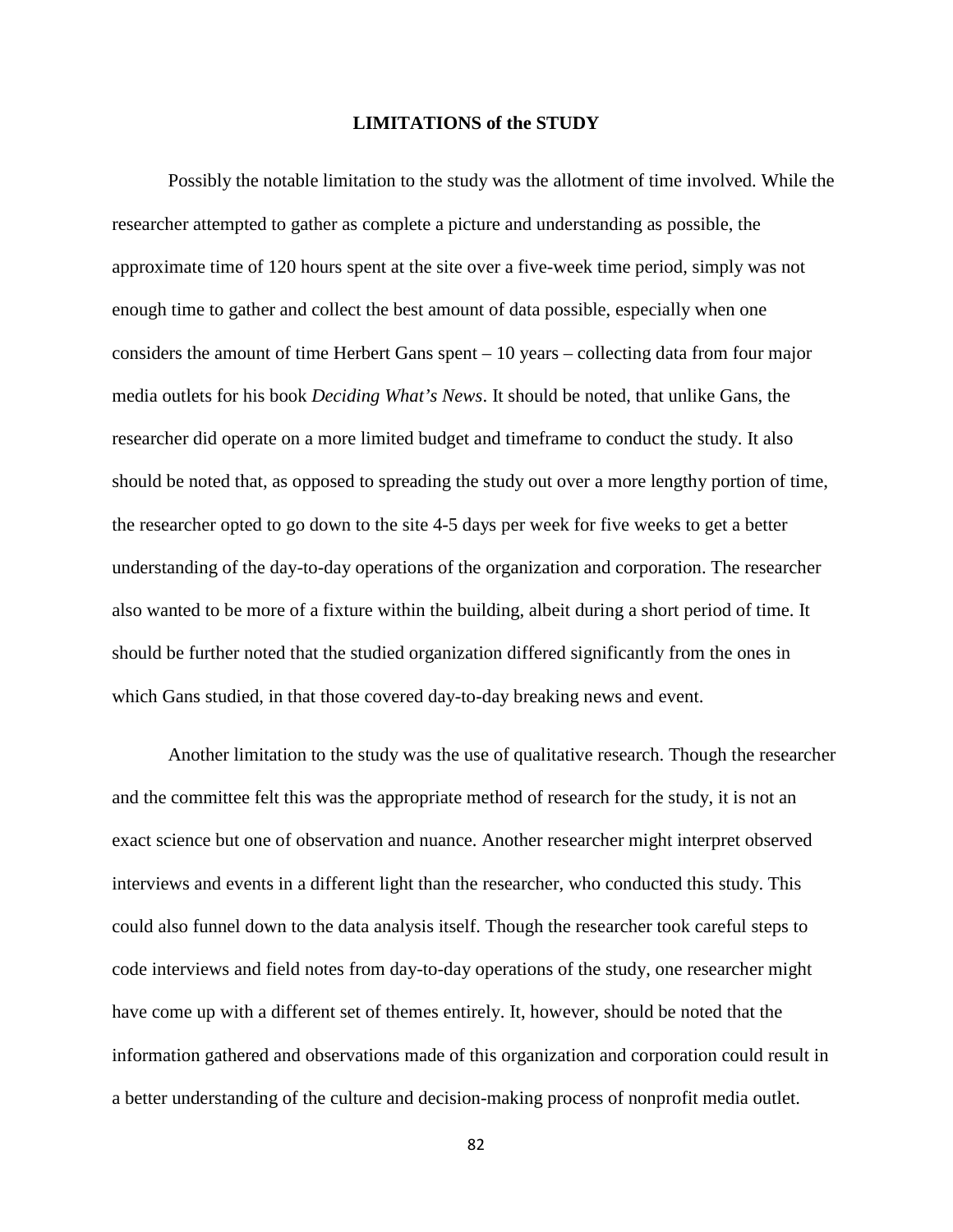Lastly, the researcher himself must be considered a limitation to this study. His extensive background in journalism, which included working in no fewer than four different newsrooms, was well known throughout the organization before the study even began. Even when factoring in any potential bias, the researcher's background likely allowed him to build better rapport with the subjects. It also should be documented that the researcher's background in media, specifically print journalism, likely was able to aid him in the interview process, as well in evaluating the most interesting and valid points from the study.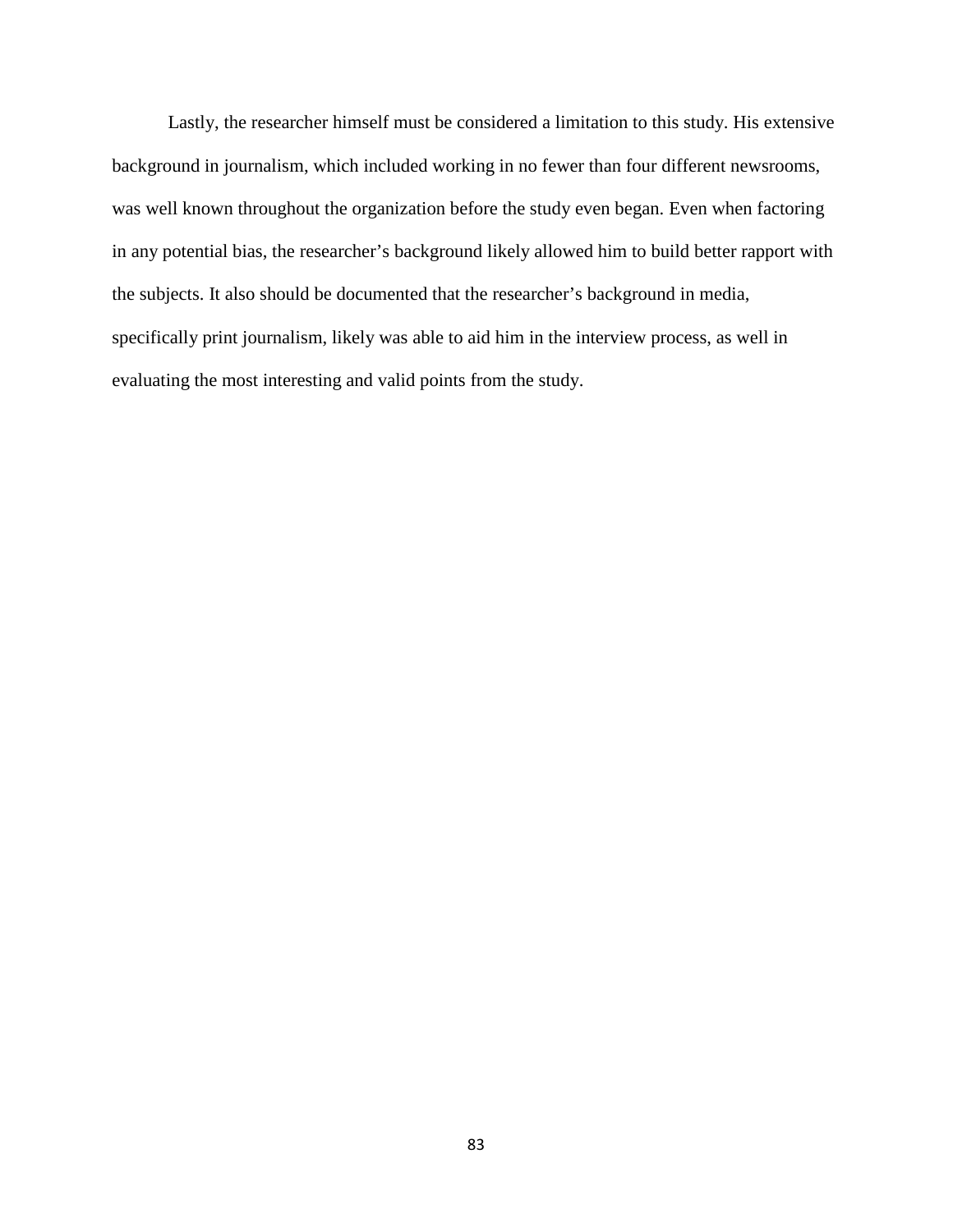#### **FOR FUTURE RESEARCH**

It is the researcher's hope that the results from this study will help pave the way for more future observations and interviews that deal with not just the culture, values and decision-making process of nonprofit media outlets, but for-profit media organizations as well. While still considered by most to be the most accurate and best sociological account of new organizations, Gans' *Deciding What's News* has become outdated to a degree. It is now 35 years old, and several transformations have occurred from technological advances to severe circulation and readership declines that have greatly affected media organizations.

Additionally, each of the organization's employees interviewed expressed a concern over whether or not the present business model of nonprofit journalism – primarily through grants and donations – would be sustainable. Each did say that with the uncertainty came a level of excitement and optimism for journalism that had previously left many when, like so many other of their colleagues, were forced out of a job when their former newspaper closed down in 2009. Where does the future hold for nonprofit news organizations? One notable concern the researcher has is where the next generation of reporting talent will come from for non-profits. Non-profit organizations, this one included, seem to select extremely strong veteran journalists. Once this generation retires, where will the new guard come from and will the new guard be able to turn out the packages like their predecessors?

Though admittedly biased, it was this quote from the organization's founder, Amber, that resonated with the researcher and possibly could help set the wheels in motion for future studies on this topic.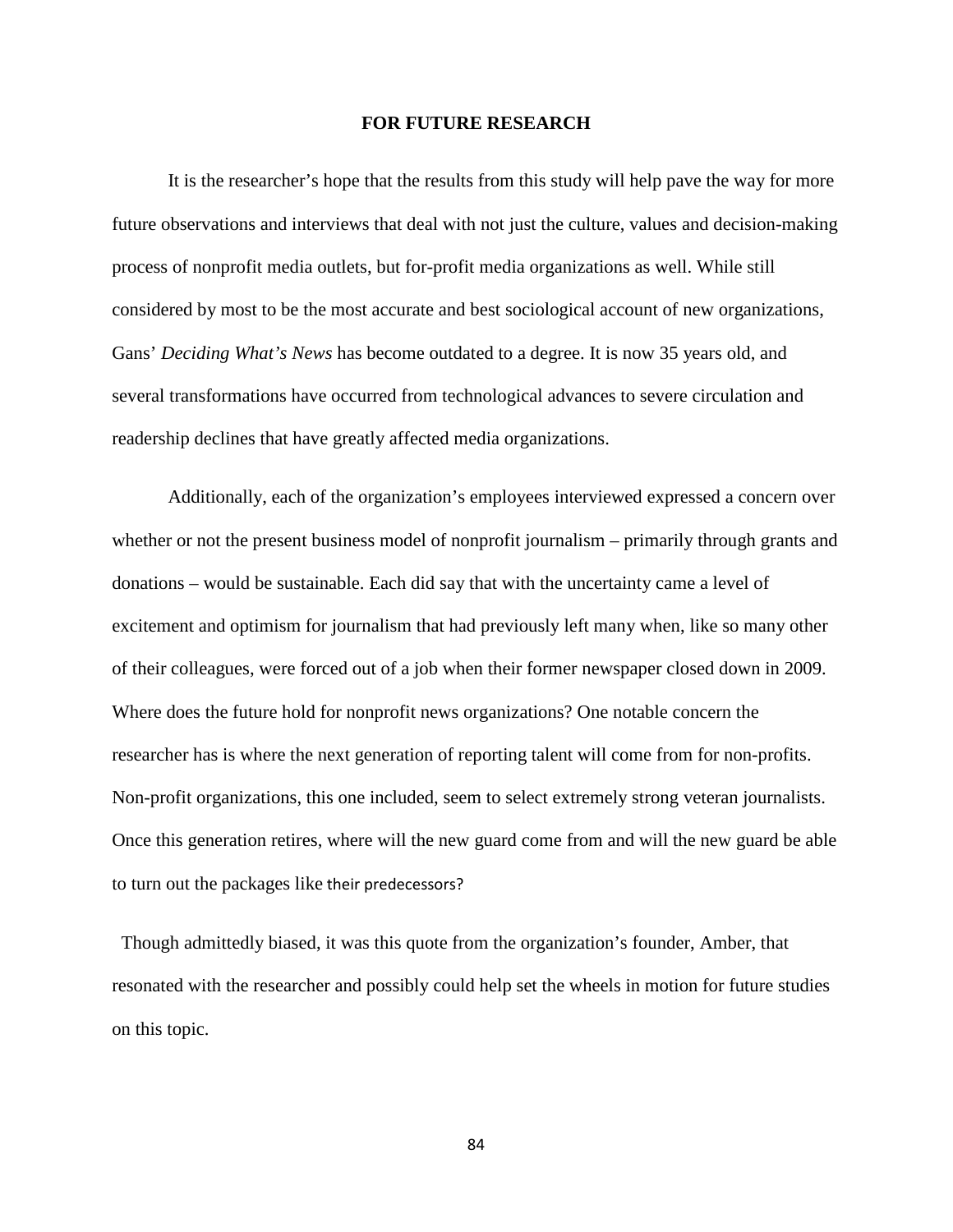"I think we're going to do something really revolutionary. Is revolutionary too strong a word. We're creating the evolution of journalism. We're doing something different here. It's not recreating the (Daily Globe), and it's not recreating the kind of journalism we used to have. It's creating a new kind of journalism and I think if we do it right a better kind of journalism."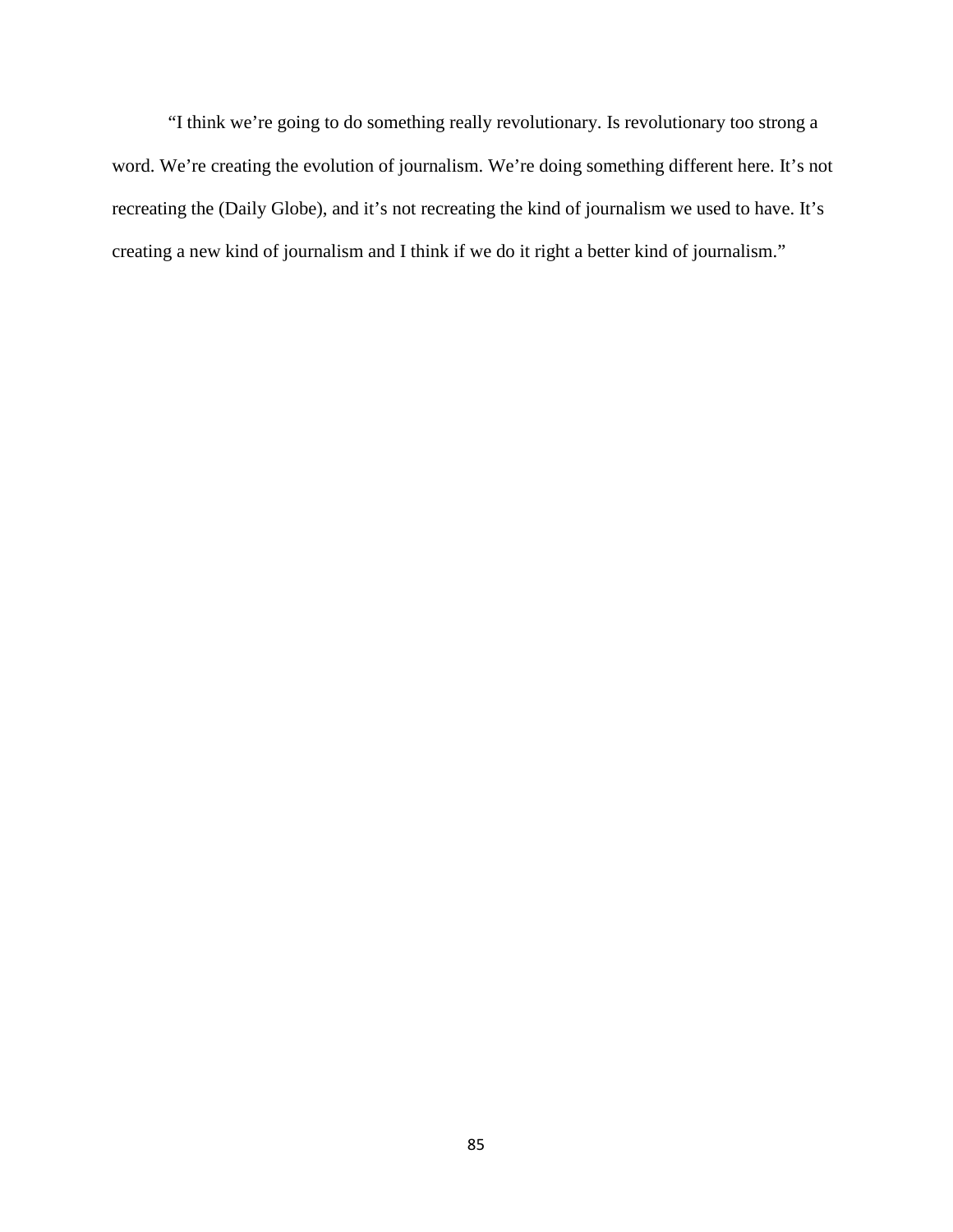### **REFERENCES**

Anderson, CW. (2011, July) "Between creative and qualified audience: Web metrics and changing patterns of newswork in local US newsrooms" Sage Publications, p. 550-564.

Anderson, Ken. (2009, March) "Ethnographic Research: A Key to Strategy" *Harvard Business Review.* Retrieved from [http://hbr.org/2009/03/ethnographic-research-a-key-to-strategy/ar/1.](http://hbr.org/2009/03/ethnographic-research-a-key-to-strategy/ar/1)

Bagdikian, Ben H. (2004) *The New Media Monopoly.* Boston: Beacon Press, p. 1-4.

Beam, Randal A. (2006) "Organizational Goals And Priorities And The Job Satisfaction Of U.S. Journalists" *Journalism and Mass Communication Quarterly,* p. 169-182.

Beam, Randal A.; Brownlee, Bonnie J.; Di Cicco, Damon T.; Weaver, David H. (2009) "Journalism And Public Service In Troubled Times" *Journalism Studies.* Retrieved from [http://citation.allacademic.com/meta/p\\_mla\\_apa\\_research\\_citation/3/7/4/9/4/p374940\\_index.htm](http://citation.allacademic.com/meta/p_mla_apa_research_citation/3/7/4/9/4/p374940_index.html) [l](http://citation.allacademic.com/meta/p_mla_apa_research_citation/3/7/4/9/4/p374940_index.html)

Bro, Peter. (2010) "Chain Reactions In The Newsroom: Factors affecting journalistic action" *Journalism Studies*. Retrieved from [http://www.tandfonline.com/doi/abs/10.1080/14616700903391870#preview.](http://www.tandfonline.com/doi/abs/10.1080/14616700903391870%23preview)

Burke, Jason; Kirk, Andrea. (2001, October) *Ethnographic Methods.* Retrieved from [http://otal.umd.edu/hci-rm/ethno.html.](http://otal.umd.edu/hci-rm/ethno.html)

Carr, Nicholas. (2008) *The Big Swicth.* New York: W.W. Norton & Company p. 149-167.

Denzin, Norman K; Lincoln, Yvonna S. (2005) *The Sage Handbook of Qualitative Research.*  Thousand Oaks, CA: Sage Publications, p. 3.

Gans, Herbert J. (1979) *Deciding What's News.* New York: Random House.

Guensburg, Carol. (2008, February/March) "Nonprofit" *American Journalism Review,* p. 28.

Hoffer, Steven. (2010) *Study: Social Media Closing In on Newspaper Websites.* Retrieved from [http://www.aolnews.com/2010/08/13/study-social-media-closing-in-on-newspaper-websites/.](http://www.aolnews.com/2010/08/13/study-social-media-closing-in-on-newspaper-websites/)

Jones, Alex S. (2009) *Losing the News.* Oxford, New York: Oxford University Press, p. 157-171.

Keith, Susan M.; Thornton, Leslie-Jean. (2011, Summer) "Most Newsrooms Control Content, Production of Their Websites" *Newspaper Research Journal*, P. 127-132.

Landers, James. (2013) "Hearst's Magazine, 1912-1914 Muckracking Sensationalist." *Journalism History*. P. 221-231.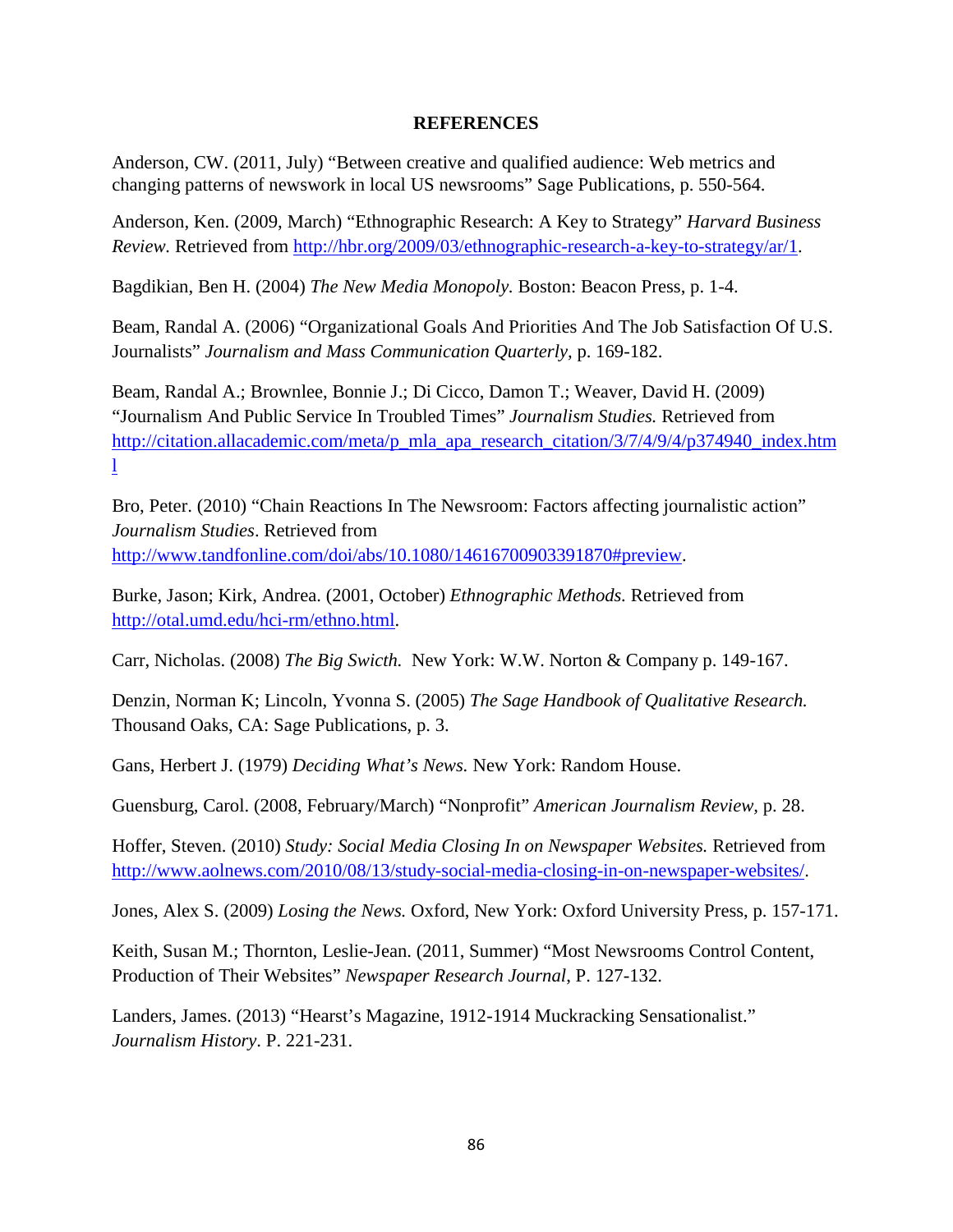Lewis, Charles. (2010) "New journalism ecosystem thrives" *Investigative Reporting Workshop: American University School of Communication.* Retrieved from [http://investigativereportingworkshop.org/ilab/story/ecosystem/.](http://investigativereportingworkshop.org/ilab/story/ecosystem/)

Lindlof, Thomas R., Taylor, Bryan C. (2002) *Qualitative Communication Research Methods.*  Thousand Oaks, CA: Sage Publications, p. 121, 158-159, 176-177, 189, 195, 218-222.

McChesney, Robert W. (2008) *The Political Economy of Media: Enduring Issues, Emerging Dilemmas.* New York: Monthly Review Press, p. 404.

Mutter, Allan D. (2008, April 28) *Reflections of a Newsosaur.* Retrieved from [http://newsosaur.blogspot.com/2008/04/newspaper-circ-at-62-year-low.html.](http://newsosaur.blogspot.com/2008/04/newspaper-circ-at-62-year-low.html)

Putz, Ole. (2011, December) "From Non-Places to Non-Events: The Airport Security Checkpoint." *Journal of Contemporary Ethnography.* Thousand Oaks, CA: Sage Publications, p. 154.

Roberts, Michael. (2010, September 17) "I-News: Can Laura Frank's journalism project slow the disappearance of investigative reporting?" *Westword.* Retrieved from [http://blogs.westword.com/latestword/2010/09/i-](http://blogs.westword.com/latestword/2010/09/i-news_can_laura_franks_journalism_project_slow_the_disappearance_of_investigative_reporting.php)

[news\\_can\\_laura\\_franks\\_journalism\\_project\\_slow\\_the\\_disappearance\\_of\\_investigative\\_reporting](http://blogs.westword.com/latestword/2010/09/i-news_can_laura_franks_journalism_project_slow_the_disappearance_of_investigative_reporting.php) [.php.](http://blogs.westword.com/latestword/2010/09/i-news_can_laura_franks_journalism_project_slow_the_disappearance_of_investigative_reporting.php)

Robinson, Sue. (2011) "Convergence Crises: News Work and News Space in the Digitally Transforming Newsroom." *Journal of Communication*, p. 1122-1126, 1129-1132.

Ryfe, David M. (2009, March) "Broader and deeper: A study of newsroom culture in a time of change." *Journalism.* Thousand Oaks, CA: Sage Publications, p. 198, 201-204, 206-208, 210.

Sarrica, Mauro. (2010, December) "The early stages of the integration of the internet in EU newsrooms." *European Journal of Communication,* p. 417, 420.

Schudson, Michael. (2011) *The Sociology Of News.* New York, NY: W.W. Norton & Company, p. 147-187.

Sennott, Charles M. (2008, Summer) "The Last Day of a Great Ride." *Nieman Reports,* p. 118- 119.

Starkman, Dean. (2010, September/October) "The Hamster Wheel: Why running as fast as we can is getting us nowhere." *Columbia Journalism Review,* p. 24-28.

Tierney, John. (2009, November 2)"Can You Believe How Mean Office Gossip Can Be?" *New York Times.* Retrieved from [http://www.nytimes.com/2009/11/03/science/03tier.html.](http://www.nytimes.com/2009/11/03/science/03tier.html)